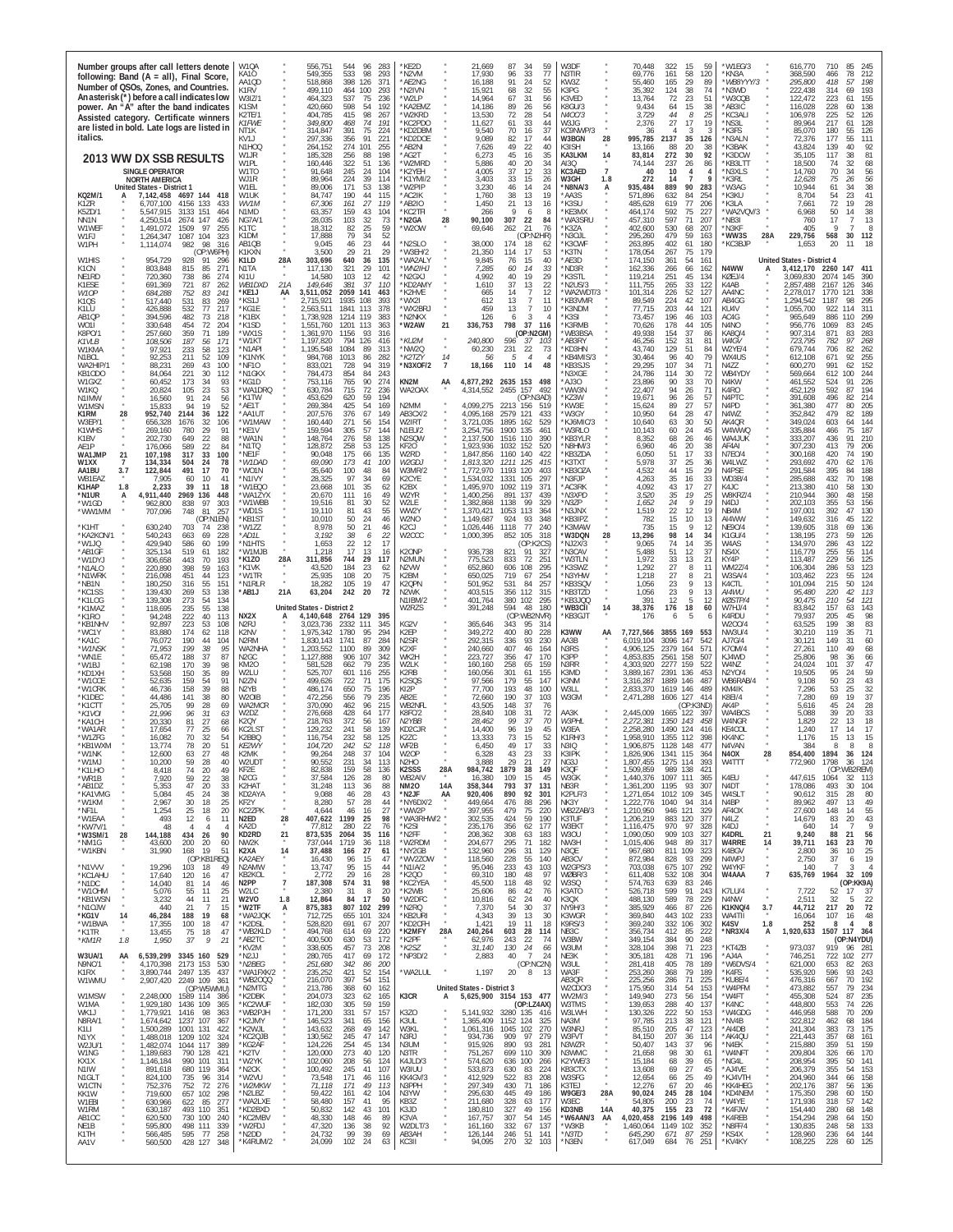| *K4ML<br>*KK4RV<br>*W4DHT                                      | 108,216<br>106,020<br>102,608          | 247<br>43<br>119<br>239<br>54<br>117<br>220<br>45<br>131                     | W3GQ/4<br>N4HB<br>N4KG                               | 1,920,744<br>1,706,855                           | 1,970,052 1388 118<br>381<br>1336 127<br>391<br>1152 130<br>41'                         | *WØPV/4<br>28A<br>*N4BFR<br>*KK4R                        | 58,401<br>24,880<br>8.385                            | 202<br>122<br>76              | 25<br>78<br>21<br>59<br>17<br>26                                                         | K5WES<br>K5HM<br>K5CI                       | 37,654<br>31,050<br>12.800                                                    | 90<br>101<br>44<br>112<br>38<br>77<br>30<br>60<br>50                         | K6GRL<br>*K6LU<br>*К6АСЈ                  | 3,128<br>3,016<br>2,814                                              | 22<br>30<br>$\frac{24}{27}$<br>25<br>37<br>37<br>20<br>22                                    |
|----------------------------------------------------------------|----------------------------------------|------------------------------------------------------------------------------|------------------------------------------------------|--------------------------------------------------|-----------------------------------------------------------------------------------------|----------------------------------------------------------|------------------------------------------------------|-------------------------------|------------------------------------------------------------------------------------------|---------------------------------------------|-------------------------------------------------------------------------------|------------------------------------------------------------------------------|-------------------------------------------|----------------------------------------------------------------------|----------------------------------------------------------------------------------------------|
| *K4ORD<br>*KB5JC/4<br>*N9CM/4<br>*AI4UN                        | 102,420<br>102,289<br>98,527<br>97,513 | 219<br>55<br>125<br>229<br>121<br>66<br>215<br>51<br>118<br>216<br>51<br>118 | K1ZZI/4<br>KF4CO<br>K4LM<br>W7D0/4                   | 1,558,242<br>1,425,960<br>1,383,858<br>1,352,232 | 1232 112<br>335<br>1043 126<br>384<br>934<br>127<br>396<br>983 131<br>373               | N9KY/4<br>KN4QD<br>*K4MM<br>21A<br>*AD4RE<br>14A         | 3,154<br>2.580<br>96,384<br>139,122                  | 30<br>30<br>278<br>379        | 13<br>25<br>8<br>22<br>28<br>100<br>$30^{\circ}$<br>101                                  | W5CO<br>W3TZ/5<br>KU5B<br>N5KDA             | 10,206<br>9.471<br>28A<br>704,340<br>319,024                                  | 70<br>23<br>40<br>34<br>53<br>43<br>1439<br>38<br>144<br>744<br>34<br>123    | *K6PDL<br>'N6ZE<br>*AG6TS<br>*AF6VT       | 2,720<br>2.583<br>2,485<br>2.232                                     | 21<br>41<br>19<br>37<br>22<br>19<br>19<br>31<br>16<br>18<br>26<br>18                         |
| *W4JNC<br>*KC4HW<br>*W4UEF                                     | 96.114<br>96,096<br>90,792             | 47<br>119<br>220<br>310<br>32<br>80<br>51<br>226<br>105                      | N3ZV/4<br>W4KW<br>K3IE/4                             | 1,341,025<br>1,304,838<br>1,280,579              | 1016 121<br>364<br>1135<br>111<br>315<br>1108<br>103<br>306                             | *W4LC<br><b>7A</b><br>*KD8IGK/4                          | 131,364<br>48                                        | 401<br>3                      | 26<br>97<br>3<br>3                                                                       | KØNM/5<br>N5MT<br>NØRB/5                    | 285,506<br>193,936<br>139,712                                                 | 659<br>31<br>127<br>33<br>501<br>103<br>439<br>28<br>90                      | 'W6SWC<br>*K7LA/6<br>*KK6GMH              | 1,792<br>1,408<br>759                                                | 32<br>17<br>15<br>22<br>11<br>11<br>22<br>13<br>10                                           |
| *K4VOZ<br>*N1LN/4<br>*WV6N/4<br>*AK4PE                         | 88,954<br>81,928<br>81,648             | 220<br>53<br>105<br>192<br>49<br>105<br>178<br>42<br>120<br>200<br>103       | KR4F<br>N4VV<br>N4KH<br>N4FNB                        | 1,223,904<br>1,208,135<br>1,094,830              | 951<br>101<br>355<br>908<br>123<br>362<br>978<br>100<br>307<br>871<br>104               | N2IC/5<br>N5DX                                           | United States - District 5<br>7,529,827<br>7,370,415 | 4338<br>4208                  | 169<br>472<br>166<br>479<br>147<br>378                                                   | WS5H<br>NK5G<br>NX5M                        | 89,760<br>24,066<br>21A<br>574,647                                            | 257<br>30<br>102<br>19<br>144<br>44<br>37<br>1403<br>130<br>546<br>100       | NS3C/6<br>*AB6TF<br>*KK6DCT               | 572<br>567<br>500<br>459                                             | 13<br>11<br>11<br>25<br>10<br>11<br>22<br>10<br>10<br>11<br>Я                                |
| *N4VDL<br>*W4TKI<br>*KT4FQ                                     | 78,400<br>77,616<br>73,682<br>68,112   | 37<br>192<br>60<br>108<br>92<br>41<br>206<br>197<br>51<br>93                 | W4VIC<br>AG4C<br>K1GG/4                              | 1,003,620<br>985,446<br>788.420<br>716,300       | 326<br>934<br>81<br>297<br>748<br>295<br>100<br>724<br>103<br>274                       | NR5M<br>K5TR<br>K5RX<br>N5RZ                             | 4,862,025<br>4,757,220<br>3.438.512<br>1,773,750     | 3611<br>3294<br>2046<br>1402  | 146<br>424<br>456<br>160<br>133<br>340                                                   | WD5R<br>W5ASP<br>W5VOL<br>*N1CC/5           | 180,048<br>52,281<br>14A<br>9,916<br>AA<br>1,327,244                          | 32<br>176<br>$\frac{25}{24}$<br>86<br>43<br>57<br>1074<br>109<br>340         | *K2ACK/6<br>*KI6LZ<br>'WN6K<br>*AA6K      | 28<br>225,078<br>133.540<br>133,055                                  | 572<br>33<br>105<br>80<br>438<br>30<br>417<br>29<br>86                                       |
| *W9NWY/4<br>*N4PEG<br>$*$ N4V7                                 | 66,444<br>66,007<br>65,860             | 188<br>42<br>105<br>164<br>45<br>104<br>147<br>52<br>126                     | N3UA/4<br>W4TTY<br>K4GAA                             | 676,416<br>586,500<br>544,200                    | 592<br>101<br>315<br>532<br>93<br>298<br>645<br>71<br>225                               | NT5V<br>K5ER<br>AD5XD                                    | 1,320,267<br>1,059,558<br>,028,034                   | 1400<br>927<br>1012           | 98<br>251<br>297<br>114<br>291<br>107                                                    | *K5IID<br>*WA8ZBT/5<br>*NV5F                | 641.067<br>201,305<br>199.549                                                 | 693<br>85<br>258<br>447<br>44<br>119<br>55<br>348<br>148                     | *KQ6P<br>*W7XZ/6<br>*N6BHX                | 73,056<br>30,246<br>11,638                                           | 72<br>269<br>-24<br>155<br>47<br>24<br>98<br>25<br>21                                        |
| *WB9LUR/4<br>*W9DHD/4<br>*AB4UG                                | 65,416<br>64,635<br>60.828             | 170<br>44<br>104<br>47<br>173<br>92<br>177<br>91<br>46                       | WW4CP<br>N4BCD<br>AJ1F/4                             | 540,144<br>530,613<br>485,748                    | 566<br>91<br>272<br>606<br>86<br>235<br>654<br>70<br>192                                | W5GFI<br>KM5VI<br>K5LAD                                  | 910,494<br>772,175<br>769,950                        | 925<br>851<br>790             | 96<br>255<br>83<br>252<br>103<br>251                                                     | *N5KAE<br>*N5PA<br>*K5LJ                    | 125,292<br>115,064<br>107,565                                                 | 224<br>63<br>149<br>290<br>44<br>108<br>181<br>59<br>154<br>65               | *K6JTT<br>*N6DPL<br>*K6GHA                | 8,319<br>4,961<br>21<br>175,497                                      | 29<br>70<br>18<br>27<br>56<br>14<br>460<br>32<br>105                                         |
| *KC8LUB/4<br>*KA1DBE/4<br>*N4DKF<br>*KJ4KKD                    | 59,740<br>58,290<br>54,349<br>52,197   | 150<br>46<br>99<br>159<br>93<br>41<br>169<br>41<br>98<br>152<br>48<br>89     | NV4A<br>N4LU<br>W4CU<br>NN4K                         | 471,776<br>471.488<br>463,680<br>452,904         | 488<br>92<br>276<br>77<br>612<br>-201<br>522<br>82<br>233<br>506<br>91<br>248           | WR50<br>N5VU<br>N5MV<br>K5RZA                            | 530,937<br>406,318<br>328,320<br>318,780             | 849<br>584<br>508<br>523      | 83<br>196<br>70<br>183<br>86<br>199<br>174<br>56                                         | K9MK/5<br>'W5GWH<br>*K5WL<br>*K5QB          | 82,984<br>57,720<br>38,007<br>32,205                                          | 179<br>119<br>154<br>52<br>104<br>128<br>43<br>80<br>37<br>107<br>76         | K7XE/6<br>*AE9F/6<br>*AE6YB<br>*KJ6TIE    | 94,067<br>93,960<br>44,499<br>-32                                    | 318<br>81<br>28<br>292<br>86<br>30<br>206<br>26<br>65<br>$\overline{4}$<br>4<br>4            |
| *N4WJW<br>*N4MB<br>*WA4JA                                      | 51,038<br>50,685<br>47,200             | 139<br>51<br>100<br>144<br>57<br>98<br>156<br>42<br>76                       | K4UU<br>KJ4RAQ<br>K2SD/4                             | 415,610<br>399,852<br>368,528                    | 530<br>87<br>212<br>97<br>462<br>251<br>540<br>59<br>189                                | K7RB/5<br>W5HFF<br>K5UI                                  | 282,408<br>272,727<br>228,333                        | 434<br>409<br>349             | 71<br>175<br>77<br>182<br>74<br>175                                                      | 'KB5HPL<br>`AD5XM<br>*KN5S                  | 30,600<br>13,020<br>3,192                                                     | 109<br>45<br>75<br>85<br>36<br>48<br>30<br>15<br>23                          | *W6NEV<br>*K6COR                          | 14<br>15,561<br>684                                                  | 117<br>19<br>44<br>10<br>16<br>8                                                             |
| *NP2MR/W4<br>*WB4FEV<br>*NS4T                                  | 46,812<br>46,360<br>45,120<br>44,831   | 140<br>92<br>49<br>162<br>59<br>93<br>134<br>47<br>94<br>170<br>41<br>86     | NT <sub>4</sub> D<br>KB4CP<br><b>K3K0/4</b><br>W4PHS | 366,242<br>341,658<br>319,156                    | 444<br>73<br>225<br>380<br>97<br>245<br>394<br>71<br>221<br>465<br>74<br>197            | W5HNS<br>AB9SJ/5<br>WA5LFD                               | 166,500<br>163,237<br>153,186                        | 293<br>267<br>295<br>246      | 69<br>156<br>75<br>164<br>72<br>139<br>71                                                | KB6OJE/5<br>*N5SA<br>*KD5RGG                | 1,829<br>420<br>40                                                            | (OP:KF5EJX)<br>26<br>14<br>-17<br>5<br>10<br>10<br>5<br>6                    | N6ED<br>AA6PW<br>K6RIM<br>W6SR            | AA<br>1,468,748<br>1,213,605<br>1,115,744                            | 878 145<br>454<br>998<br>111<br>336<br>848<br>116<br>360<br>836<br>119<br>345                |
| *W2ZV/4<br>*KG4USN<br>*KK4FYV<br>*W4PGM                        | 41,055<br>33,480<br>32,841             | 134<br>79<br>-36<br>108<br>33<br>75<br>43<br>116<br>80                       | WC3W/4<br>N3KN/4<br>N <sub>4</sub> TI                | 315,715<br>313,651<br>301,513<br>277.770         | 405<br>77<br>222<br>380<br>67<br>214<br>421<br>63<br>172                                | W5JNL<br>K5ATA<br>K5IZO<br>N5RGV                         | 116,937<br>101,552<br>65,072<br>64,408               | 227<br>168<br>155             | 142<br>115<br>61<br>63<br>103<br>61<br>105                                               | *KE5SNJ<br>'W5ZO                            | 28A<br>153,162<br>143,262                                                     | 30<br>494<br>97<br>(OP:AC50)<br>441<br>30<br>96                              | N6TU<br>W1SRD/6<br>KG6WIK                 | 1,068,592<br>954,070<br>897,138<br>734,540                           | 305<br>876<br>105<br>634<br>124<br>382<br>699<br>275<br>105                                  |
| *WA4ZOF<br>*WJØJ/4<br>*KC4TAC                                  | 30,537<br>30,368<br>29,900             | 100<br>45<br>72<br>37<br>145<br>67<br>126<br>28<br>72                        | N4DW<br>WI4T<br>KZ2I/4                               | 265,643<br>251,712<br>247,096                    | 352<br>78<br>199<br>336<br>77<br>199<br>354<br>92<br>176                                | KC8VWM/5<br>K5PAR<br>W5RAW                               | 42,120<br>17,400<br>4,558                            | 136<br>102<br>44              | 73<br>44<br>28<br>47<br>23<br>30                                                         | 'WA5WFE<br>K5AGC*<br>W4JHC/5                | $\boldsymbol{\kappa}$<br>129,765<br>80,000<br>56                              | 381<br>32<br>91<br>26<br>300<br>74<br>$\overline{4}$<br>$\overline{4}$<br>Δ  | KA6U<br>AA6JJ<br>W6UE                     | 705,104<br>590,435<br>544,261                                        | 749<br>79<br>268<br>344<br>491<br>105<br>549<br>98<br>269                                    |
| *KB5EZ/4<br>*AJ4LN<br>*K4ALE<br>*N4DTF                         | 29,458<br>28,997<br>28,227<br>27,612   | 112<br>36<br>67<br>38<br>104<br>69<br>105<br>30<br>67<br>100<br>40<br>77     | NN4X<br>K1PT/4<br>WW4E<br>K1MIJ/4                    | 232,372<br>223,852<br>217,042<br>216,480         | 273<br>92<br>209<br>298<br>84<br>209<br>297<br>73<br>186<br>337<br>73<br>173            | AF5BZ<br>W5PR<br>28<br>AK5DX<br>KZ5J                     | 3,648<br>1,021,600<br>326,016<br>167,202             | 40<br>2312<br>948<br>484      | 17<br>31<br>123<br>37<br>31<br>97<br>31<br>95                                            | *N4IJ/5<br>K6XX                             | 7A<br>88,519<br>United States - District 6<br>А                               | 292<br>33<br>3,779,127 2661 148 383                                          | NT6X<br>KT6LA<br>KA3DRR/6                 | 509,220<br>359,580<br>331,824                                        | (OP:NAAN)<br>543<br>238<br>107<br>495<br>71<br>189<br>520<br>157<br>66                       |
| *NN4RB<br>*AA4KD<br>*K4TOJ                                     | 26,572<br>25,543<br>24,970             | 113<br>31<br>60<br>28<br>106<br>61<br>87<br>41<br>69                         | KD2JA/4<br>AB4IQ<br>WA4SSG                           | 177,735<br>175,872<br>169,540                    | 253<br>78<br>177<br>369<br>50<br>142<br>314<br>59<br>137                                | W8ZR/5<br>K9KK/5<br>N5BLY                                | 83,889<br>40,406<br>37,968                           | 260<br>179<br>169             | 27<br>90<br>26<br>63<br>23<br>61                                                         | WC6H<br>K6NA                                | 3,629,087<br>3,066,992                                                        | 2554 151<br>388<br>(OP:NU6S)<br>2070<br>153<br>383                           | W6KC<br>K6GFJ<br>K6ST                     | 260,250<br>226,290<br>212,899                                        | 377<br>73<br>177<br>432<br>53<br>137<br>385<br>143<br>68                                     |
| *N4ARO<br>*N4HWH<br>*AK4D                                      | 24,947<br>20,800<br>20,726             | 98<br>36<br>65<br>96<br>38<br>62<br>58<br>118<br>28                          | K4EDI<br>N4FY<br>W3YY/4                              | 155,702<br>147,626<br>127,144                    | 223<br>69<br>185<br>277<br>79<br>144<br>249<br>50<br>134                                | N5WE<br>N5DRM<br>KF5UOJ                                  | 18,525<br>5.014<br>520                               | 119<br>42<br>14               | 23<br>34<br>19<br>27<br>Q<br>11                                                          | K2RD/6<br>N6TV<br>NN6CH                     | 1,337,856<br>649,044<br>471,675                                               | 1219<br>112<br>290<br>101<br>197<br>808<br>550<br>92<br>239                  | K9JM/6<br>N6YG<br>K6ELE                   | 127,872<br>117,465<br>113,634                                        | 139<br>230<br>53<br>241<br>75<br>116<br>269<br>50<br>127                                     |
| *W4TTZ<br>*KG4NEL<br>*K4GRE<br>*N4YHC                          | 20,664<br>20,196<br>18,100<br>17,533   | 98<br>26<br>56<br>80<br>37<br>65<br>70<br>34<br>66<br>79<br>31<br>58         | <b>KZ1X/4</b><br>K4LTE<br>N4GG<br>AA4D               | 117,432<br>108,562<br>108,070<br>93,626          | 187<br>73<br>160<br>218<br>142<br>64<br>194<br>148<br>66<br>206<br>57<br>112            | N5ZC<br>21<br>KF5EN<br>KF5NRS<br>N5AW*<br>А              | 361,361<br>21,120<br>3,202,994                       | 952<br>103<br>2099            | 35<br>108<br>23<br>-57<br>145<br>421                                                     | N8DEZ/6<br>N6ETO<br>WA6URY<br>KW6S          | 451,659<br>323,520<br>303,580<br>267,732                                      | 532<br>95<br>218<br>499<br>70<br>170<br>527<br>151<br>64<br>445<br>68<br>154 | W6TMD<br>N6HE<br>N6VH<br>NY6Y             | 112,908<br>109,068<br>109,005<br>78,400                              | 211<br>130<br>64<br>243<br>71<br>112<br>227<br>56<br>113<br>94<br>201<br>46                  |
| *K4GOP<br>*AI4GR<br>*KFØJA/4                                   | 17,480<br>17,400<br>17,355             | 96<br>28<br>48<br>75<br>31<br>56<br>88<br>41<br>48                           | KE4KMG<br>KQ4KK<br>AA4VV                             | 93,575<br>87,420<br>78,605                       | 74<br>208<br>123<br>221<br>48<br>107<br>156<br>64<br>135                                | *N5BO<br>*WD5K<br>*W5TMC                                 | 2,146,300<br>1,578,501<br>433,350                    | 1521<br>1262<br>613           | 129<br>379<br>120<br>339<br>69<br>201                                                    | KG6AO<br>NN6XX<br>KE8FT/6                   | 232.918<br>170,007<br>164,971                                                 | 364<br>89<br>165<br>346<br>56<br>127<br>317<br>76<br>123                     | N6ER<br>W6EB<br>WB6CZG                    | 68,486<br>60,605<br>56,950                                           | 79<br>195<br>42<br>143<br>51<br>104<br>138<br>113<br>57                                      |
| *W4GFY<br>*W5EIM/4<br>*AK4PI<br>*KD4CX                         | 16,512<br>15,600<br>15,309             | 78<br>31<br>55<br>49<br>82<br>29<br>74<br>22<br>59<br>75<br>34<br>44         | ND4V<br>KØSS/4<br>NA4MM<br>WA3OFC/4                  | 69,459<br>68,445<br>60,352<br>57,879             | 157<br>58<br>111<br>163<br>61<br>108<br>148<br>57<br>107<br>127<br>51<br>126            | *WA5IYX<br>W1JCW/5<br>*KE5LQ<br>AD5UQ                    | 338,918<br>335,907<br>326,304<br>319,332             | 625<br>526<br>412<br>456      | 57<br>137<br>75<br>186<br>86<br>202<br>80<br>187                                         | N1HEL/6<br>WA6ST<br>KJ6WDL<br>K6YK.         | 151,560<br>141,375<br>137,116<br>122,430                                      | 348<br>59<br>121<br>286<br>67<br>128<br>342<br>57<br>109<br>54<br>296<br>100 | NE61<br>W6GJB<br>N6RK<br>W6SZG            | 55,348<br>51,544<br>40,068<br>35.532                                 | 151<br>53<br>84<br>89<br>133<br>47<br>113<br>83<br>43<br>97<br>97<br>44                      |
| *NO4AH<br>*WX4RM                                               | 13,650<br>13,490<br>12,719             | 22<br>84<br>49<br>(OP:KJ4)<br>VIUY)<br>64<br>30<br>49                        | NB4F<br>KD4W<br>K4CC                                 | 47,124<br>44,896<br>41,976                       | 147<br>41<br>78<br>133<br>36<br>86<br>120<br>46<br>86                                   | *NW5Q<br>*KC2AQU/5<br>*W5THT                             | 180,686<br>163,795<br>145,024                        | 340<br>329<br>270             | 60<br>131<br>151<br>54<br>61<br>145                                                      | K6LRN<br>N6NF<br>K6HRT                      | 114,855<br>106,128<br>89,199                                                  | 72<br>225<br>123<br>274<br>40<br>104<br>223<br>49<br>104                     | W4EF/6<br>N6OPR<br>K6DDJ                  | 28,560<br>23,845<br>18,690                                           | 122<br>32<br>48<br>101<br>61<br>34<br>104<br>27<br>43                                        |
| *KG4BUK<br>*KG4WO.<br>*KD4YDD                                  | 11,736<br>11,248<br>10,440             | 85<br>24<br>48<br>59<br>30<br>44<br>72<br>24<br>48                           | ND1Y/4<br>N4JOW<br>NF41                              | 38,907<br>36,480<br>34,959                       | 107<br>45<br>86<br>118<br>37<br>77<br>40<br>95<br>89                                    | *NC5T<br>*KZ5DP<br>KF5VDX                                | 127,110<br>124,347<br>97,470                         | 262<br>271<br>226             | 128<br>62<br>52<br>129<br>55<br>116                                                      | NM <sub>6</sub> K<br>AA6EE<br><b>WS9M/6</b> | 88.160<br>75,945<br>73,766                                                    | 230<br>44<br>101<br>223<br>74<br>109<br>195<br>58<br>96                      | WB6JJJ<br>KM6I<br>KF6I                    | 17,595<br>13,984<br>11,032                                           | 97<br>40<br>29<br>68<br>42<br>34<br>72<br>31<br>25                                           |
| *N4CW<br>*N8YSZ/4<br>*N4KD<br>*N4UEZ                           | 10,032<br>9,724<br>8,978<br>8,835      | 20<br>46<br>61<br>56<br>22<br>46<br>55<br>25<br>42<br>57<br>20<br>37         | <b>N7BU/4</b><br>WR4B<br>KN4KL<br>K3SV/4             | 32,665<br>18,601<br>13,783<br>5,775              | 113<br>47<br>92<br>27<br>74<br>62<br>21<br>67<br>56<br>32<br>40<br>23                   | *AA5BE<br>*KC5FP<br>*N5KF<br>*N5VPC                      | 95,795<br>93,333<br>79,674<br>78,210                 | 232<br>211<br>193<br>185      | 44<br>117<br>51<br>108<br>45<br>102<br>58<br>107                                         | K6UUW<br>KI6KVW<br>AG6AY<br>WT6H            | 71.195<br>56,330<br>55.473<br>49,416                                          | 191<br>51<br>94<br>203<br>46<br>85<br>174<br>53<br>70<br>131<br>49<br>93     | W6PK<br>N6GP<br>W6RGS<br>AF6PZ            | 9,715<br>6,279<br>1,485<br>798                                       | 53<br>23<br>44<br>23<br>61<br>16<br>17<br>21<br>10<br>17<br>9<br>10                          |
| *K4GSO<br>*KD4VPO                                              | 8,757<br>7,134                         | 72<br>23<br>40<br>(OP:KC5<br>MX)<br>48<br>22<br>36                           | NF4A<br>AF4RK<br>WW4DD                               | 4,554<br>3,956<br>3,003                          | 37<br>18<br>28<br>33<br>16<br>30<br>33<br>13<br>20                                      | *KE5FAH<br>*KJ6DQ/5<br>*N5RB                             | 42,366<br>37,674<br>28,710                           | 142<br>115<br>101             | 50<br>88<br>42<br>75<br>39<br>71                                                         | AJ6V<br>W6CWM<br>WØYK/6                     | 47,478<br>38,070<br>37,356                                                    | 77<br>153<br>46<br>133<br>57<br>84<br>48<br>108<br>84                        | W6YI<br>K1GI/6<br>WV6E                    | 28A<br>791,752<br>520,752<br>419.888                                 | 147<br>1541<br>37<br>1295<br>116<br>36<br>1025<br>128<br>35                                  |
| *K1HG/4<br>*AJ4DT<br>*KV4MO                                    | 6,860<br>6,649<br>5,529                | 44<br>30<br>40<br>46<br>24<br>37<br>41<br>25<br>32                           | KS4VOL<br>KB4FB<br>WS3N/4<br>K5VIP/4                 | 2,728<br>1,998                                   | 32<br>16<br>28<br>21<br>21<br>16<br>988<br>15<br>12<br>14<br>-12<br>$\mathcal{R}$<br>-3 | KC5EGR*<br>*AE5LQ<br>*KV5Q                               | 28,614<br>27,280<br>22,724<br>21,951                 | 99<br>113<br>100              | 46<br>68<br>28<br>60<br>35<br>57<br>32<br>49                                             | KB7V/6<br>K6NR<br>KM6HB                     | 36,360<br>35,956<br>35,535                                                    | 130<br>39<br>-62<br>29<br>150<br>60<br>130<br>36<br>67<br>110<br>41<br>57    | N6IC<br>AC6DX<br>ND2T/6                   | 190,152<br>172,656<br>99,116                                         | 498<br>33<br>106<br>111<br>33<br>466<br>252<br>33<br>109<br>30                               |
| *K4FDP<br>*KI4VPD<br>*WN4AFF<br>*KO4OL                         | 5,332<br>5,248<br>5,049<br>4,692       | 42<br>26<br>36<br>42<br>27<br>37<br>45<br>18<br>33<br>42<br>17<br>29         | W4DXX<br>N <sub>4</sub> O <sub>S</sub><br>N4MIK      | 28A<br>337,610<br>192.560<br>167,343             | 720<br>39<br>143<br>589<br>89<br>27<br>512<br>28<br>93                                  | *KD5J<br>*WM5DX<br>*K5WRN<br>K9GWB/5                     | 21,156<br>20,988<br>15,750                           | 108<br>96<br>95<br>88         | 26<br>60<br>35<br>64<br>27<br>48                                                         | W6SX<br>AI6II<br>AD6GE<br>N6AJR             | 26,950<br>14,742<br>11.952<br>10.744                                          | 70<br>32<br>49<br>30<br>89<br>42<br>63<br>27<br>41                           | AI6Z<br>W6DPD<br>W6GRV<br>NK6A            | 82,128<br>67.100<br>38,608<br>21,128                                 | 258<br>86<br>199<br>91<br>31<br>178<br>50<br>26<br>102<br>53<br>23                           |
| *KI4CBN<br>*KJ4UNX<br>*KJ4PJU                                  | 4.680<br>3.276<br>2,890                | 33<br>20<br>32<br>32<br>23<br>13<br>30<br>23<br>11                           | NC <sub>4</sub> S<br>W9IL/4<br>WK4Y                  | 88,972<br>54.586<br>51,150                       | 297<br>24<br>92<br>198<br>27<br>71<br>32<br>127<br>123                                  | K5RXQ<br>*N5JDT<br>*N5ZY                                 | 15,717<br>14,388<br>13,832                           | 70<br>86<br>100               | 38<br>55<br>37<br>29<br>29<br>47                                                         | WA6FX1<br>KJ6UOG<br>W6DAA                   | 10,506<br>3,358<br>1,904                                                      | 89<br>24<br>27<br>49<br>$^{23}_{17}$<br>23<br>27<br>17                       | AE6RR<br>K3EST/6<br>W6AFA                 | 782<br>21A<br>1,057,312<br>385.600                                   | 12<br>18<br>2144<br>150<br>38<br>925<br>37<br>123                                            |
| *WA4NZD<br>*K4DRV<br>*KD4MXA<br>*KS4YX                         | 2,508<br>2.100<br>1,633<br>1,250       | 28<br>20<br>24<br>25<br>13<br>26<br>$\overline{7}$<br>16<br>18<br>9<br>16    | N4FZ<br>KI4VCT<br>K4XZ<br><b>NW7M/4</b>              | 37,044<br>21.910<br>14,874<br>14,070             | 158<br>21<br>63<br>111<br>19<br>51<br>79<br>50<br>17<br>78<br>19<br>48                  | *WA5SOG<br>*N5DTT<br>*KE5EGP<br>*W5VAN                   | 11.914<br>11.189<br>9,996<br>9,954                   | 69<br>65<br>75<br>71          | 31<br>43<br>22<br>45<br>26<br>42<br>35<br>28                                             | K6XN<br>W6AYC<br>K6TU<br>N6XI               | 28<br>94,367<br>hf<br>12,765<br>1,425                                         | 29<br>301<br>90<br>25<br>69<br>250<br>71<br>23<br>46<br>30<br>5<br>14        | K6TIG<br>K6AW<br><b>NR60</b>              | 544<br>14A<br>158.746<br>27,573<br>7A                                | 23<br>$\mathcal{A}$<br>$\overline{4}$<br>371<br>37<br>124<br>249 17<br>22<br>(OP:K1GI @N6RO) |
| *W4AV<br>*KK4PEQ<br>*KK4HQW                                    | 992<br>598<br>560                      | 22<br>19<br>12<br>17<br>10<br>13<br>9<br>-13<br>11                           | K4XD<br>N4PN<br>W1MBB/4                              | 21A<br>821,252<br>7A<br>206,276                  | 3<br>54<br>3<br>$\mathcal{R}$<br>1670<br>39<br>140<br>32<br>107<br>652                  | *WB5TKI<br>*W5TJS<br>*AE5ZC                              | 9,504<br>5,561<br>5,550                              | 65<br>46<br>59                | 25<br>29<br>29<br>38<br>23<br>27                                                         | W6YX<br>K6HNZ                               | 14<br>400,967<br>248,640                                                      | 1046<br>38<br>129<br>(OP:N7MH)<br>741<br>-34<br>106                          | WA6KHK<br>*N6JOJ<br>*N6BM                 | 22,576<br>AA<br>110,143<br>108,395                                   | 104<br>26<br>57<br>264<br>121<br>66<br>250<br>112<br>-51                                     |
| *W4RPE<br>$^{\star}{KJ4IWX}$<br>*K4WI<br>28<br>*K4HX           | 270<br>165<br>463,275                  | 11<br>9<br>9<br>$\overline{7}$<br>1160<br>35<br>110                          | K9FY/4<br>K4K77<br>N4DU                              | 3.7A<br>34,425<br>28,126<br>1.8A                 | 191<br>16<br>65<br>17<br>146<br>65<br>936<br>33<br>10<br>-14                            | *N5KWN<br>*KF5FEI<br>*K5QW<br>*W5WDY                     | 2,774<br>1,840<br>1,764                              | 29<br>23<br>21                | 18<br>20<br>22<br>18<br>17<br>19                                                         | K6WG<br><b>K5KT/6</b><br>W6RKC<br>N6RO      | $\boldsymbol{\theta}$<br>137,480<br>$\overline{7}$<br>67,821<br>56,532<br>280 | 367<br>34<br>106<br>243<br>32<br>- 79<br>249<br>25<br>59<br>$\overline{7}$   | *N6OI<br>*NS6E<br>*N6DZR                  | 80,631<br>$\boldsymbol{\alpha}$<br>80,199<br>$\alpha$<br>65,296      | 204<br>45<br>108<br>228<br>88<br>45<br>147<br>48<br>106                                      |
| *W4RYW<br>*N4VA<br>*K4DLI                                      | 107,580<br>69,010<br>67,098<br>57,058  | 25<br>85<br>375<br>231<br>28<br>75<br>234<br>24<br>82<br>233<br>24<br>70     | *W4ZAO<br>*N3CZ/4<br>*AA4FU<br>*N2ESP/4              | 715,931<br>AA<br>665,586<br>530,912<br>426,208   | 689<br>92<br>287<br>753<br>77<br>232<br>523<br>95<br>281<br>508<br>78<br>226            | *W5UNT<br>NN1L/5                                         | 750<br>682<br>560                                    | 21<br>14<br>23                | 15<br>15<br>10<br>12<br>(OP:KF5SOQ)<br>-12<br>16                                         | *N6RV<br>*NN3V/6<br>*W6JK                   | 1.8<br>1,131,894<br>Α<br>267,344<br>256,139                                   | 13<br>-7<br>1025<br>122<br>289<br>487<br>76<br>141<br>414<br>76<br>145       | *W6VAR<br>*AF6F<br>*W6KY<br>*K6KHB        | 41,910<br>23,000<br>21,945<br>16,284                                 | 140<br>75<br>52<br>78<br>48<br>67<br>100<br>42<br>35<br>112<br>49<br>43                      |
| *N2WN/4<br>*KD4ACG<br>*W4GRW                                   | 51,828<br>45,612<br>29,452             | 219<br>22<br>62<br>200<br>22<br>62<br>21<br>157<br>53                        | *AB4SF<br>*AC4YD<br>*W4WNT                           | 302,336<br>214,704<br>202,048                    | 423<br>189<br>67<br>58<br>367<br>155<br>323<br>64<br>160                                | WE6EZ/5<br>28<br>*KE5FXE<br>*K80Z/5                      | 158,510<br>157,482<br>149,370                        | 483<br>488<br>419             | 30<br>91<br>28<br>89<br>30<br>100                                                        | 'N6ORB<br>*KE6SHL<br>*WW6O                  | 219,520<br>159,562<br>139,153                                                 | 65<br>408<br>131<br>80<br>281<br>141<br>279<br>61<br>132                     | *KJ6UXU<br>*K6BEW<br>*K6LE                | 12,714<br>11,523<br>6,424                                            | 45<br>78<br>33<br>38<br>67<br>-31<br>27<br>50<br>17                                          |
| *KM4RK<br>*KJ4AOM<br>*K4BSC<br>*KK90/4                         | 20,944<br>20,448<br>4,284<br>2,508     | 54<br>104<br>23<br>129<br>21<br>51<br>46<br>12<br>30<br>27<br>11<br>22       | *NA4EA<br>*WB4MNK<br>*K4FTO<br>*KJ4YPY               | 190,377<br>165,788<br>144,885<br>123,464         | 246<br>81<br>216<br>304<br>65<br>152<br>289<br>55<br>140<br>249<br>56<br>128            | *K5OMC<br>*AF5FJ<br>*AF5JG<br>*AA5AM                     | 123,264<br>12,288<br>6,435<br>6,426                  | 351<br>120<br>54<br>50        | 31<br>97<br>18<br>30<br>17<br>28<br>19<br>32                                             | *KE6WC<br>WB8YQJ/6<br>*K6EGF<br>*N6LL       | 125,226<br>68,400<br>64,476<br>63,778                                         | 293<br>51<br>111<br>171<br>51<br>93<br>53<br>144<br>109<br>159<br>48<br>95   | *K6DSW<br>*KE6TIM<br>*KA9A/6<br>*WA200B/6 | 5,640<br>4,982<br>4,922<br>1,363                                     | 33<br>44<br>-27<br>26<br>46<br>21<br>27<br>40<br>19<br>17<br>13<br>16                        |
| *NR4C<br>*KC4WQ<br>*N4NTO                                      | 1.034<br>1,026<br>874                  | 19<br>-8<br>14<br>24<br>8<br>10<br>16<br>$\overline{7}$<br>16                | *AI4SV<br>*WO4D<br>*N4TOI                            | 120,615<br>111,456<br>110,782                    | 251<br>55<br>132<br>209<br>65<br>151<br>223<br>128<br>-65                               | *K5WI<br>*K5RWP<br>*KD4ZLA/5                             | 4,995<br>4,680<br>462                                | 47<br>75<br>11                | 25<br>12<br>16<br>23<br>-8<br>-6                                                         | *N6OIL<br>*K6UN<br>*AF6GA                   | 63,536<br>47,652<br>45,704                                                    | 98<br>169<br>54<br>158<br>45<br>87<br>152<br>46<br>70                        | *W6TK<br>*KM6Z<br>*AD6ZJ                  | 28A<br>184,462<br>144,692<br>9,282                                   | 441<br>114<br>-35<br>426<br>33<br>89<br>33<br>18<br>65                                       |
| *KK4MND<br>*N4MO<br>21<br>*W5MX/4                              | 798<br>178,750<br>35,784               | 19<br>$\overline{7}$<br>-12<br>457<br>109<br>34<br>176<br>17<br>55           | *K4NAB<br>*W4TTM                                     | 107,991<br>95,172                                | 203<br>77 136<br>(OP:K5CVD)<br>228<br>42 112                                            | 21<br>*AF5CC<br>*WB8FVB/5<br>*KF5TXU                     | 26,320<br>23,775<br>18,768                           | 130<br>112<br>128             | 21<br>59<br>23<br>52<br>19<br>49                                                         | *AF6SA<br>*N6ENO<br>*KI6ORO                 | 28,749<br>27,352<br>26,784                                                    | 97<br>35<br>76<br>107<br>37<br>67<br>101<br>45<br>63                         | *KD6WKY<br>*NA6G<br>*W6AWW                | $\boldsymbol{\pi}$<br>2,295<br>21A<br>2,349<br>7A<br>13,572          | 30<br>12<br>15<br>10<br>17<br>31<br>93<br>23<br>35                                           |
| *KD4QMY<br>*KV1P/4<br>*K4WAI<br>*WC3K/4                        | 9,853<br>2.035<br>1,161<br>437         | 39<br>20<br>64<br>30<br>15<br>22<br>21<br>19<br>8<br>13<br>15<br>6           | *WF7T/4<br>*KC2NYU/4<br>*K4MOA<br>*KM4JA             | 87,927<br>79,158<br>58,312<br>54,639             | 212<br>52<br>107<br>195<br>45<br>113<br>141<br>42<br>106<br>179<br>-37<br>80            | *N5PYQ<br>*W5GDX<br>$\frac{14}{7}$<br>*KB5DRJ<br>*WA5RML | 120<br>1,312<br>16<br>6                              | -6<br>22<br>3<br>$\mathbf{1}$ | -5<br>-3<br>15<br>17<br>$\overline{2}$<br>$\overline{2}$<br>$\mathbf{1}$<br>$\mathbf{1}$ | 'K6CUA<br>*N6YEU<br>*AG6IP<br>*K6MUG        | 26,508<br>25,280<br>23,328<br>22,795                                          | 111<br>38<br>56<br>110<br>27<br>53<br>48<br>96<br>60<br>97<br>37<br>60       | <b>K5RR/7</b><br>W7ZR                     | United States - District 7<br>A<br>2,026,832                         | 2,172,457 1578 130<br>373<br>1404 133<br>391                                                 |
| *N4DL<br>14<br>*KT400<br>*N3TG/4                               | 145,254<br>2,442<br>874                | 468<br>30<br>99<br>34<br>13<br>20<br>17<br>9<br>10                           | *KS4L<br>*AG4CG<br>*W4JDS                            | 52,448<br>51,290<br>45,486                       | 133<br>50<br>99<br>171<br>35<br>80<br>137<br>49<br>77                                   | K5LLA<br>AA<br>K5NA                                      | 2,957,463<br>,661,184                                | 1916 133<br>817 180           | 416<br>588                                                                               | *KQ6X<br>*KJ6TTR<br>'N6MUF                  | 21,888<br>21,420<br>16,709                                                    | 92<br>52<br>62<br>39<br>93<br>51<br>93<br>33<br>44                           | KE2VB/7<br>WA7NB<br>K7CF                  | 1,829,706<br>1,479,764<br>1,435,616                                  | 1453 132<br>335<br>1716 101<br>237<br>1423<br>119<br>297                                     |
| *NE4L<br>$\overline{7}$<br>*N3LL/4<br>*KK4IOD<br>*W4QNW<br>3.7 | 338<br>20,150<br>160<br>21,210         | 10<br>-5<br>8<br>114 14<br>51<br>-5<br>-6<br>-5<br>135<br>13<br>57           | "K6RM/4<br>*WB4IT<br>*W4DTR<br>*K4FAN                | 36,000<br>28,782<br>25,258<br>24,192             | 40<br>118<br>80<br>116<br>41<br>76<br>54<br>207<br>119<br>91<br>42<br>70                | N5KDV<br>AC4CA/5<br>K71A/5<br>K5MV                       | 608,936<br>586,562<br>484,416<br>472,316             | 564<br>668<br>521<br>603      | 103<br>309<br>82<br>231<br>90<br>258<br>73<br>220                                        | *NBØO/6<br>*AE6XC<br>*KJ6RKZ<br>*KK6DF      | 14,896<br>13,500<br>10,419<br>9,546                                           | 75<br>30<br>46<br>75<br>34<br>41<br>58<br>30<br>39<br>74<br>33<br>41         | NX1P/7<br>WD7K<br>N7XU                    | 1,408,908<br>$\alpha$<br>648,700<br>$\boldsymbol{\alpha}$<br>511,965 | 1341 131<br>280<br>735 109<br>216<br>510 104 263<br>(OP:K4XU)                                |
| K4XS<br>AA<br>N47C                                             | 4,121,815                              | 10,218,776 4508 187 621<br>2135 158<br>533                                   | KC4YBO*<br>*W4CCH<br>N4ART*                          | 21,896<br>21,294<br>13,800                       | 32<br>96<br>60<br>86<br>33<br>58<br>102<br>22<br>47                                     | K5BUD<br>KG5SV<br>N5HC                                   | 420,082<br>353,460<br>261,723                        | 499<br>549<br>339             | 74<br>228<br>67<br>191<br>89<br>220                                                      | *W6VMT<br>*WB6MKS<br>*K6PGH                 | 8,470<br>7,659<br>7,384                                                       | 48<br>32<br>38<br>48<br>28<br>41<br>24<br>54<br>28                           | KS7T<br>W7AT                              | $\boldsymbol{\alpha}$<br>509,880<br>435,336                          | 646 87 193<br>540 103 188<br>(OP:W7EW)                                                       |
| K5EK/4<br>KØLUZ/4<br>N3MK/4                                    | 2,736,872<br>2,633,742<br>2,233,967    | 1564 149<br>477<br>1805 119<br>394<br>1544 116<br>413                        | *W4CWA<br>*KC4QYG<br>*KTØP/4                         | 11,550<br>8,890<br>7,956                         | 59<br>28<br>42<br>46<br>-26<br>44<br>48<br>27<br>41                                     | WBØRUR/5<br><b>W2GS/5</b><br>K5GKC                       | 241,020<br>231,290<br>214,320                        | 333<br>363<br>439             | 70<br>190<br>63<br>166<br>58<br>132                                                      | 'NJ6W<br>*KJ6PTX<br>N2CJN/6                 | 7,112<br>6,985<br>6,148                                                       | 60<br>21<br>35<br>51<br>20<br>35<br>52<br>27<br>31                           | NK7L<br><b>WR5G/7</b><br>AK7AT            | 412,134<br>397,528<br>358,545                                        | 538 96 202<br>214<br>483<br>82<br>177<br>500<br>88                                           |
| W30A/4<br>N6AR/4<br>W4ML                                       | 2,140,635<br>2,132,592<br>2,115,300    | 1377 130<br>425<br>1352 144<br>433<br>1400 125 425                           | *KI4TXP<br>*KI4NVK<br>*K4KZ                          | 7,735<br>4,732<br>2,665                          | 21<br>58<br>44<br>19<br>39<br>33<br>18<br>30<br>23<br>21                                | K5HTE<br>WBØTEV/5<br>WA5KGW                              | 160,638<br>138,384<br>86,339                         | 288<br>191<br>173             | 87<br>159<br>165<br>114<br>45<br>122                                                     | 'KI6UDZ<br>*KR6LH<br>*WN6E                  | 4,898<br>4,732<br>3,870                                                       | 52<br>29<br>33<br>24<br>44<br>28<br>21<br>48<br>24                           | AD7KG<br>WB7QXU<br>N7SMI                  | 334,951<br>316,230<br>300,000                                        | 427<br>98<br>191<br>178<br>450<br>76<br>464<br>81 159<br>88                                  |
| WX4G<br>WJ2D/4                                                 |                                        | (OP:W4MYA)<br>2,054,052 1320 142 430<br>1,971,060 1412 112<br>382            | *WX4ET<br>*KD4EE<br>*K8YC/4                          | 1,674<br>1,064                                   | 13<br>18<br>16<br>13<br>15<br>9<br>840<br>16<br>15                                      | K5MXG<br>K5KVN<br>NM5Z                                   | 72,144<br>46,980<br>46,332                           | 194<br>151<br>147             | 45<br>99<br>79<br>37<br>39<br>78                                                         | *KB6A<br>*KO6V<br>*K6VK                     | 3,822<br>3,564<br>3,157                                                       | 41<br>18<br>24<br>20<br>24<br>42<br>21<br>40<br>20                           | K7RF<br>W7FI<br>AD7XG                     | 271,746<br>257,939<br>250,800                                        | 369<br>191<br>524<br>52 127<br>402<br>76 164                                                 |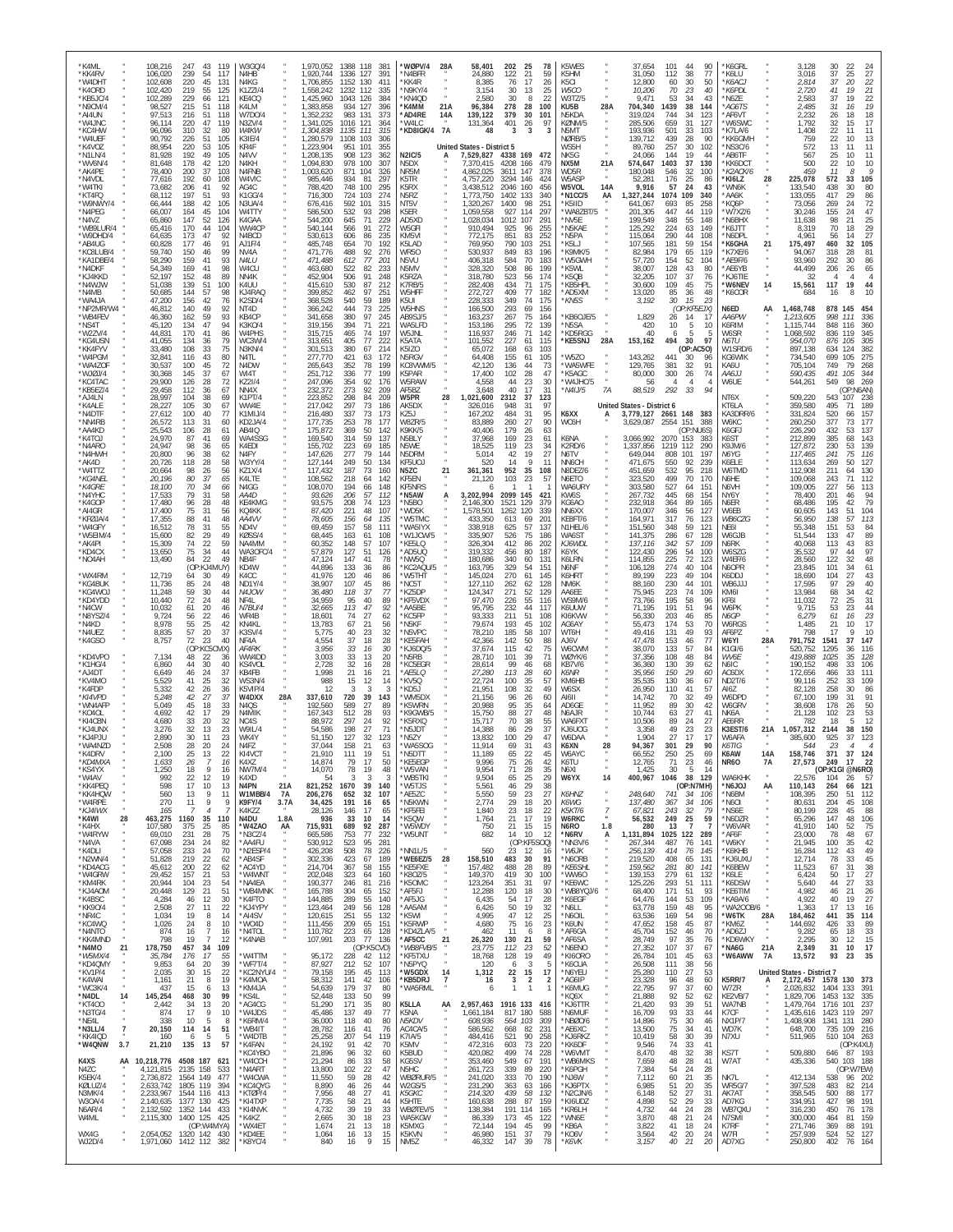| AE7VA<br>KD7MSC<br>W7XQ<br>W7PV<br>NU7J<br>KG7P<br>WB7BBQ<br>W70N<br>N7RK<br>NI7R<br><b>KF7PBM</b><br>K9JDV/7<br>NE7D<br>WG7X<br>K7JQ<br>KJ2U/7<br>K7HP<br>W7AAA<br>AC7GL<br>W7QL<br>W7CH<br>K7MY<br>KF7TY<br>W7OLY<br>N7ZO<br>N7LR<br>KB7ME<br>KØJJL/7<br><b>K7RR</b><br>KB7N<br>NI7J<br>W6SZN/7<br>KD7JET<br>N7BKS                                                                                                                                                                                                                                                                                                                                                                                                                                                                                                                                                                                                                                                                                                                       | 238,370<br>363<br>80<br>162<br>225,750<br>378<br>149<br>66<br>224,048<br>431<br>74<br>135<br>218,246<br>323<br>80<br>182<br>208,320<br>355<br>64<br>146<br>205,650<br>344<br>80<br>145<br>191,704<br>338<br>86<br>162<br>324<br>87<br>191,496<br>150<br>146,925<br>239<br>77<br>148<br>294<br>142,695<br>69<br>120<br>127,656<br>260<br>71<br>126<br>260<br>126,280<br>139<br>66<br>121,550<br>243<br>67<br>120<br>121,095<br>$\frac{242}{227}$<br>71<br>124<br>50<br>96,712<br>104<br>95,319<br>249<br>55<br>98<br>222<br>59<br>109<br>95,088<br>204<br>92,543<br>59<br>120<br>220<br>56<br>109<br>88,605<br>88,296<br>212<br>48<br>108<br>79,730<br>201<br>64<br>106<br>76,497<br>232<br>48<br>81<br>168<br>57<br>93<br>66,750<br>57,645<br>149<br>50<br>85<br>41,838<br>137<br>33<br>81<br>32,635<br>117<br>39<br>68<br>31,490<br>118<br>29<br>65<br>25,652<br>134<br>45<br>76<br>91<br>20,952<br>40<br>57<br>70<br>11,408<br>21<br>41<br>11,076<br>146<br>31<br>47<br>8,010<br>67<br>23<br>22<br>798<br>16<br>10<br>11<br>19<br>12<br>616<br>10                                                                                                                                                                                                                                                                                                                                                                                                                                                                                                                                                                                                                                                                                                                                                                                                                                                                                                                                                                                                                                                                                                                                                                                                                                                                                                                                                                                                                                                                                                                                                                                                                                                                                                                                                                                                                                                                                              | 'W7GSV<br>ʻW7AYY<br>AE7DW<br>'W7TSO<br>*K7HRW<br>'W7MWL<br>*KG7DZK<br>*KF7NFD<br>*KF7WWP<br>21<br>*W1ZD/7<br>*KN7K<br>*W7KNX<br>*W7UPF<br>*N7QS<br>*WAØQVC/7<br>*KGØAL/7<br>*KF7UGG<br>*K7KU<br>14<br>*N7BK<br>*W7RCA<br>N6LB/7<br>*KF7MKR<br>*N7GOA<br>$\overline{7}$<br>*WB7FJG<br>K7RI<br>AA<br>K6LL/7<br>KY7M<br>K7UA<br>KO7AA<br>NQ7R<br>N7RO<br>K7ABV                                                                                                                                                                                                                                                                                                                                                                                                                                                                                                                                                                                                                                                                             | 28,152<br>156<br>-20<br>48<br>18,744<br>50<br>100<br>21<br>17<br>33<br>16,850<br>130<br>9,821<br>69<br>22<br>39<br>4,018<br>44<br>15<br>26<br>2,046<br>26<br>13<br>18<br>1,323<br>26<br>12<br>15<br>-35<br>114,120<br>329<br>31<br>89<br>112,817<br>421<br>27<br>74<br>59,994<br>234<br>28<br>73<br>46,942<br>198<br>29<br>69<br>24,090<br>$^{24}_{24}$<br>124<br>49<br>88<br>17,666<br>49<br>33<br>2,430<br>9<br>21<br>-C<br>32<br>176,648<br>453<br>110<br>(OP:KØKR)<br>145,280<br>399<br>32<br>96<br>25,754<br>24<br>55<br>120<br>24<br>24,124<br>129<br>50<br>37<br>16<br>21<br>2.220<br>612<br>16<br>8<br>47<br>19<br>4,884<br>25<br>6,576,900<br>3761 163<br>497<br>3,513,874<br>2322<br>137<br>422<br>2.440.074<br>1607<br>132<br>442<br>2.197.026<br>1468<br>132<br>401<br>1,330,080<br>989<br>114<br>366<br>100<br>,090,089<br>1109<br>263<br>,070,517<br>1006<br>116<br>283<br>869,022<br>834<br>107<br>271                                                                                                                                                                                                                                                                                                                                                                                                                                                                                                                                                                                                                                                                                                                                                                                                                                                                                                                                                                                                                                                                                                                                                                                                                                                                                                                                                                                                                                                                                                                                                                                                                                                                                                                                                                                                                                                                                                                                                                                                                                                                                                                                                           | K8VE<br>K8JQ<br>TL8W<br>K8MFO<br>28<br>K3ZJ/8<br>KB8U<br>W8TA<br>14<br>KD8SC<br>KB8KE<br><b>N8SK</b><br>KG9Z/8<br>$\overline{7}$<br>W8CO<br>1.8<br>K8ALM<br>'NA8V<br>A<br>'W8KTQ<br>*K8PGJ<br>'N8SBE<br>KB80<br>*KF8BT<br>*KB8UUZ<br>*W8KNO<br>'K8BTU<br>'KC8HQS<br>'N8BV<br>'WS6K/8<br>N6JRL/8<br>KB8ZUN<br>*WO8USA<br>ABSOL<br>'K8WAY<br>KJ80<br>'N8PPF<br>KD8RAP<br>'AC8XI                                                                                                                                                                                                                                                                                                                                                                                                                                                                                                                                                                                                                                                                                        | 17,238<br>15,642<br>2,952<br>874,272<br>535,659<br>401,940<br>623,636<br>73.352<br>54,338<br>16,905<br>12,996<br>2,940<br>140<br>2,852,685<br>881,764<br>762,776<br>456,285<br>455,281<br>395,648<br>348,767<br>344,697<br>332,500<br>287,432<br>279,000<br>276,408<br>253,330<br>220,360<br>193,140<br>168,480<br>146,640<br>134,551<br>120,086<br>111,264<br>101,270                                                                                                                                                                                                                                                                                                                                                                                                                                                                                                                                                                                                                                                | 71<br>38<br>20<br>87<br>11<br>40<br>1832<br>35<br>1337<br>32<br>1102<br>28<br>1326<br>38<br>25<br>260<br>198<br>24<br>19<br>88<br>109<br>18<br>39<br>12<br>5<br>1822<br>139<br>866<br>108<br>751<br>89<br>71<br>597<br>590<br>81<br>511<br>77<br>565<br>56<br>492<br>67<br>492<br>65<br>445<br>63<br>450<br>70<br>402<br>74<br>414<br>66<br>318<br>75<br>305<br>72<br>297<br>62<br>39<br>361<br>258<br>53<br>253<br>64<br>229<br>60<br>50<br>203                                                                                                                                                                                                                                                                                                                                                                                                                                                                                                                                                                                                                                                                                                                                                                                                                                                                | 64<br>46<br>30<br>133<br>109<br>-98<br>141<br>81<br>77<br>50<br>39<br>23<br>422<br>295<br>282<br>214<br>226<br>204<br>173<br>200<br>185<br>181<br>180<br>190<br>179<br>205<br>189<br>146<br>117<br>144<br>130<br>123<br>140                                                                                                                                                                                                                                                                                                                                                                                                         | *K8TS<br>*KD8DVR<br>'N8OXC<br>28A<br>*W8CDL<br>21A<br>*KV8S<br>*W4HLN/8 7A<br>W9RE<br>A<br>W9AV<br>K1TN/9<br>W9GT<br>K9RU<br>N1KW/9<br>N9LYE<br>K9DJT<br>N9WKW<br>WI9WI<br>W3ML/9<br>W9GL<br>W9TC<br>KG9N<br>K9AMF<br>WX9U<br><b>K9ASF</b><br>W9JXN<br>K9FO<br>К9МА<br>WB9Z<br>28<br>K <sub>9</sub> BGL<br>W9NY<br>W9OP<br>W9SE<br>KB8SB/9                                                                                                                                                                                                                                                                                                                                                                                                                                                                                                                                                                                                                                                                                                      | 9,919<br>984<br>27,810<br>4.455<br>89,160<br>216<br><b>United States - District 9</b><br>7,349,634<br>690,334<br>611,505<br>594.016<br>499,103<br>482,647<br>379,755<br>281,015<br>243,691<br>186,636<br>184,448<br>174,525<br>110,970<br>91,840<br>75.570<br>52,074<br>44,890<br>26,790<br>13,013<br>5.060<br>1,119,960<br>943,876<br>637,700<br>310,909<br>140,360<br>26,565                                                                                                                                                                                                                                                                                                                                                                                                                                                                                                                                                                                                                                                       | 114 38<br>71<br>9<br>15<br>15<br>100<br>25<br>78<br>-17<br>56<br>28<br>27<br>287<br>93<br>23<br>26<br>13<br>4024 163<br>506<br>717<br>97<br>265<br>604<br>103<br>278<br>715<br>80<br>224<br>672<br>78<br>211<br>582<br>89<br>230<br>524<br>76<br>185<br>410<br>72<br>187<br>59<br>407<br>158<br>324<br>56<br>150<br>291<br>82<br>180<br>320<br>58<br>137<br>50<br>314<br>87<br>23<br>397<br>57<br>170<br>54<br>111<br>185<br>21<br>-78<br>177<br>43<br>91<br>108<br>40<br>55<br>25<br>52<br>68<br>43<br>14<br>30<br>2351<br>36<br>134<br>1968<br>37<br>129<br>1628<br>32<br>108<br>32<br>733<br>119<br>471<br>26<br>84<br>21<br>147<br>48                                                                                                                                                                                                                                                                                                                                                                                                                                                                                                                                                                                                                                                                                                                                                                                                                                                                                                                                                                                                                                                                                                                                                                                                                                                                                                           | W9JA<br>AA9RN<br><b>W9PN</b><br>N9BW<br>W9OA<br>3.7A<br>N9LB<br>K9LA<br>1.8A<br>*WE9R<br>AA<br>*K9OR<br>KC9UJS<br>*K9MY<br>*N9XO<br>AB9M<br>K9PG<br>KØCD/9<br>W9VQ<br>'W9LW<br>KA9MOM<br>*N9LAH<br>*N9BT<br>'KU8T/9<br>*W9ILF<br>*KB90<br>'KC9YYP<br>*NM90<br>*NV9L<br>28A<br>*W9ILY<br>$\alpha$<br>*K9GY<br>'N9TGR<br>21A<br>*KK9V<br>*AC9GK<br><b>14A</b><br>*W9QL<br>7A                                                                                                                                                                                                                                                                                                                                                                                                                                                                                                                                                                                                                                                                                                                                                                                                                    | 126,900<br>367<br>31<br>121,072<br>384<br>28<br>46,920<br>166<br>27<br>45.903<br>162<br>28<br>33,825<br>167<br>21<br>8,624<br>65<br>17<br>1,725<br>34<br>2,314,240<br>1618<br>121<br>809.120<br>753<br>242,991<br>359<br>229,026<br>345<br>73<br>248<br>164,901<br>76<br>164,736<br>292<br>141.194<br>242<br>78<br>96,096<br>165<br>67<br>65,170<br>180<br>54,832<br>146<br>57<br>28,420<br>108<br>33<br>57<br>13,500<br>38<br>10,730<br>63<br>34<br>9,861<br>71<br>-13<br>6,426<br>50<br>33<br>3,876<br>21<br>2,555<br>37<br>14<br>625<br>311,664<br>731<br>33<br>585<br>262,975<br>34<br>40,089<br>174<br>314,171<br>686<br>37<br>1,815<br>25<br>7,434<br>58<br>16<br>76<br>9<br>9,216<br>United States - District 0                                                                                                                                                                                                                                                                                                                                                                                                                                                                                                                                                                                                                                                                                                                                                                                                                                                                                                                                                                                                                                                                                                                                                                                                                                                                                                                                                                                                                                                                                                                       | 84<br>75<br>79<br>54<br>39<br>16<br>391<br>288<br>178<br>173<br>187<br>148<br>149<br>157<br>97<br>92<br>$65$<br>$52$<br>40<br>44<br>38<br>30<br>37<br>13<br>118<br>123<br>63<br>132<br>-21<br>43<br>39                                                                                                                                                                                                                                                                                                                                                                                                                                                                |
|--------------------------------------------------------------------------------------------------------------------------------------------------------------------------------------------------------------------------------------------------------------------------------------------------------------------------------------------------------------------------------------------------------------------------------------------------------------------------------------------------------------------------------------------------------------------------------------------------------------------------------------------------------------------------------------------------------------------------------------------------------------------------------------------------------------------------------------------------------------------------------------------------------------------------------------------------------------------------------------------------------------------------------------------|--------------------------------------------------------------------------------------------------------------------------------------------------------------------------------------------------------------------------------------------------------------------------------------------------------------------------------------------------------------------------------------------------------------------------------------------------------------------------------------------------------------------------------------------------------------------------------------------------------------------------------------------------------------------------------------------------------------------------------------------------------------------------------------------------------------------------------------------------------------------------------------------------------------------------------------------------------------------------------------------------------------------------------------------------------------------------------------------------------------------------------------------------------------------------------------------------------------------------------------------------------------------------------------------------------------------------------------------------------------------------------------------------------------------------------------------------------------------------------------------------------------------------------------------------------------------------------------------------------------------------------------------------------------------------------------------------------------------------------------------------------------------------------------------------------------------------------------------------------------------------------------------------------------------------------------------------------------------------------------------------------------------------------------------------------------------------------------------------------------------------------------------------------------------------------------------------------------------------------------------------------------------------------------------------------------------------------------------------------------------------------------------------------------------------------------------------------------------------------------------------------------------------------------------------------------------------------------------------------------------------------------------------------------------------------------------------------------------------------------------------------------------------------------------------------------------------------------------------------------------------------------------------------------------------------------------------|-----------------------------------------------------------------------------------------------------------------------------------------------------------------------------------------------------------------------------------------------------------------------------------------------------------------------------------------------------------------------------------------------------------------------------------------------------------------------------------------------------------------------------------------------------------------------------------------------------------------------------------------------------------------------------------------------------------------------------------------------------------------------------------------------------------------------------------------------------------------------------------------------------------------------------------------------------------------------------------------------------------------------------------------|---------------------------------------------------------------------------------------------------------------------------------------------------------------------------------------------------------------------------------------------------------------------------------------------------------------------------------------------------------------------------------------------------------------------------------------------------------------------------------------------------------------------------------------------------------------------------------------------------------------------------------------------------------------------------------------------------------------------------------------------------------------------------------------------------------------------------------------------------------------------------------------------------------------------------------------------------------------------------------------------------------------------------------------------------------------------------------------------------------------------------------------------------------------------------------------------------------------------------------------------------------------------------------------------------------------------------------------------------------------------------------------------------------------------------------------------------------------------------------------------------------------------------------------------------------------------------------------------------------------------------------------------------------------------------------------------------------------------------------------------------------------------------------------------------------------------------------------------------------------------------------------------------------------------------------------------------------------------------------------------------------------------------------------------------------------------------------------------------------------------------------------------------------------------------------------------------------------------------------------------------------------------------------------------------------------------------------------------------------------------------------------------------------------------------------------------------------------------------------------------------------------------------------------------------------------------------------------------------------------------------------------------------------------------------------------------------------------------------------------------------------------------------------------------------------------------------------------------------------------------------------------------------------------------------------------------------------------------------------------------------------------------------------------------------------------------------------|----------------------------------------------------------------------------------------------------------------------------------------------------------------------------------------------------------------------------------------------------------------------------------------------------------------------------------------------------------------------------------------------------------------------------------------------------------------------------------------------------------------------------------------------------------------------------------------------------------------------------------------------------------------------------------------------------------------------------------------------------------------------------------------------------------------------------------------------------------------------------------------------------------------------------------------------------------------------------------------------------------------------------------------------------------------------|-----------------------------------------------------------------------------------------------------------------------------------------------------------------------------------------------------------------------------------------------------------------------------------------------------------------------------------------------------------------------------------------------------------------------------------------------------------------------------------------------------------------------------------------------------------------------------------------------------------------------------------------------------------------------------------------------------------------------------------------------------------------------------------------------------------------------------------------------------------------------------------------------------------------------------------------------------------------------------------------------------------------------|-----------------------------------------------------------------------------------------------------------------------------------------------------------------------------------------------------------------------------------------------------------------------------------------------------------------------------------------------------------------------------------------------------------------------------------------------------------------------------------------------------------------------------------------------------------------------------------------------------------------------------------------------------------------------------------------------------------------------------------------------------------------------------------------------------------------------------------------------------------------------------------------------------------------------------------------------------------------------------------------------------------------------------------------------------------------------------------------------------------------------------------------------------------------------------------------------------------------------------------------------------------------------------------------------------------------|-------------------------------------------------------------------------------------------------------------------------------------------------------------------------------------------------------------------------------------------------------------------------------------------------------------------------------------------------------------------------------------------------------------------------------------------------------------------------------------------------------------------------------------------------------------------------------------------------------------------------------------|-------------------------------------------------------------------------------------------------------------------------------------------------------------------------------------------------------------------------------------------------------------------------------------------------------------------------------------------------------------------------------------------------------------------------------------------------------------------------------------------------------------------------------------------------------------------------------------------------------------------------------------------------------------------------------------------------------------------------------------------------------------------------------------------------------------------------------------------------------------------------------------------------------------------------------------------------------------------------------------------------------------------------------------------------|--------------------------------------------------------------------------------------------------------------------------------------------------------------------------------------------------------------------------------------------------------------------------------------------------------------------------------------------------------------------------------------------------------------------------------------------------------------------------------------------------------------------------------------------------------------------------------------------------------------------------------------------------------------------------------------------------------------------------------------------------------------------------------------------------------------------------------------------------------------------------------------------------------------------------------------------------------------------------------------------------------------------------------------|-----------------------------------------------------------------------------------------------------------------------------------------------------------------------------------------------------------------------------------------------------------------------------------------------------------------------------------------------------------------------------------------------------------------------------------------------------------------------------------------------------------------------------------------------------------------------------------------------------------------------------------------------------------------------------------------------------------------------------------------------------------------------------------------------------------------------------------------------------------------------------------------------------------------------------------------------------------------------------------------------------------------------------------------------------------------------------------------------------------------------------------------------------------------------------------------------------------------------------------------------------------------------------------------------------------------------------------------------------------------------------------------------------------------------------------------------------------------------------------------------------------------------------------------------------------------------------------------------------------------------------------------------------------------------------------------------------------------------------------------------------------------------------------------------------------------------------------------------------------------------------------------------------------------------------------------------------|-----------------------------------------------------------------------------------------------------------------------------------------------------------------------------------------------------------------------------------------------------------------------------------------------------------------------------------------------------------------------------------------------------------------------------------------------------------------------------------------------------------------------------------------------------------------------------------------------------------------------------------------------------------------------------------------------------------------------------------------------------------------------------------------------------------------------------------------------------------------------------------------------------------------------------------------------------------------------------------------------------------------------------------------------------------------------------------------------------------------------------------------------------------------------------------------------|----------------------------------------------------------------------------------------------------------------------------------------------------------------------------------------------------------------------------------------------------------------------------------------------------------------------------------------------------------------------------------------------------------------------------------------------------------------------------------------------------------------------------------------------------------------------------------------------------------------------------------------------------------------------------------------------------------------------------------------------------------------------------------------------------------------------------------------------------------------------------------------------------------------------------------------------------------------------------------------------------------------------------------------------------------------------------------------------------------------------------------------------------------------------------------------------------------------------------------------------------------------------------------------------------------------------------------------------------------------------------------------------------------------------------------------------------------------------------------------------------------------------------------------------------------------------------------------------------------------------------------------------------------------------------------------------------------------------------------------------------------------------------------------------------------------------------------------------------------------------------------------------------------------------------------------------------------------------------------------------------------------------------------------------------------------------------------------------------------------------------------------------------------------------------------------------------------------------------------------------|-----------------------------------------------------------------------------------------------------------------------------------------------------------------------------------------------------------------------------------------------------------------------------------------------------------------------------------------------------------------------------------------------------------------------------------------------------------------------------------------------------------------------------------------------------------------------------------------------------------------------------------------------------------------------|
| K7SS<br>28<br>NN7ZZ<br>W7ZB<br>W7TJ<br>K7CW<br>KI7N<br>W6ZQ/7<br>KB7QFE<br><b>W7KKR</b><br>21<br>N9RV/7<br>WA7LT<br>W7UT<br>W7WW<br>WA2BFW/7<br>W7WA<br>14<br><b>N5CR/7</b><br>W7PU<br>W7AUM<br>N7GP<br>1.8<br>*K2PO/7<br>A<br>*K9JF/7<br>*K7ACZ<br>*N7IR<br>*W7OM<br>*W7FP<br>*K7JE<br>*WW7D<br>*N7VZU<br>*K7MCX<br>*W7WEC<br>*WX7B<br>*WA7PVE<br>*WAØWWW/7*<br>*KE7AUB<br>*AG1T/7<br>*W8BFX/7<br>*N7MZW<br>'WS7V<br>*WB7X<br>*W7PT<br>*KK7XS<br>*W7YKN<br>*AA7DK<br>*K7RFW<br>*W7QN<br>*K7TM<br>*N7AMF<br>*N7TA<br>*W7FD<br>'N7KN<br>*N7VS<br>*W7ZZ<br>*KA7PNH<br>$*$ K7TR<br>*WA7PRC<br>*NT7S<br>*K9QJS/7<br>*N7MU<br>*K7DNH<br>*WJ7U<br>*AD7UP<br>*AE7AP<br>*AD7ND<br>*KK3T/7<br>*KE7WTM<br>*AE7IK<br>*KE7UQL<br>*AF9W/7<br>*KC7H<br>*WD7DX<br>*W7JFF<br>*K7JKM<br>*AF7TR<br>*K6TUJ/7<br>*KX6X/7<br>*KD7RUS<br>*AE7WA<br>*WA7CC<br>*W6US/7<br>*KE7TM<br>*N7TMS<br>*N7KFD<br>*K7MAY<br>*K7LTF<br>*N7UL<br>*N7WA<br>*W7JSD<br>*NA7RU<br>*K7TU<br>*KC7WDL<br>*KF7QPK<br>*K2AVI/7<br>*N7ZG<br>28<br>*N7FLT<br>*K7ULS<br>*W7USA<br>*WØPAN/7 | 303,996<br>837<br>33<br>108<br>885<br>275,058<br>29<br>89<br>(OP:N5LZ)<br>150,696<br>472<br>32<br>85<br>98,978<br>314<br>30<br>91<br>198<br>43,690<br>24<br>61<br>34,884<br>162<br>23<br>53<br>31,875<br>158<br>23<br>62<br>21,939<br>21<br>118<br>50<br>6.683<br>62<br>29<br>$\frac{12}{39}$<br>1,292,100<br>2810<br>138<br>367,608<br>1010<br>35<br>101<br>285,450<br>615<br>37<br>128<br>115,200<br>321<br>34<br>110<br>379<br>30<br>101,802<br>-84<br>1,068,120<br>2110<br>40<br>140<br>260,337<br>686<br>37<br>110<br>66,640<br>250<br>32<br>87<br>23<br>10<br>1.368<br>14<br>1,944<br>113<br>11<br>16<br>(OP:N5IA)<br>2,392,502<br>1729<br>140<br>37'<br>1,291,632<br>1109<br>131<br>295<br>822,213<br>724<br>120<br>301<br>732<br>679<br>751,032<br>102<br>264<br>255<br>644,764<br>104<br>441,025<br>546<br>83<br>216<br>410,942<br>499<br>75<br>223<br>387,932<br>507<br>96<br>197<br>368,550<br>491<br>77<br>196<br>245,000<br>408<br>74<br>176<br>211,185<br>449<br>50<br>121<br>201,824<br>386<br>71<br>141<br>378<br>198,640<br>70<br>138<br>194,435<br>399<br>65<br>120<br>183,744<br>336<br>65<br>133<br>180,467<br>331<br>139<br>64<br>305<br>168,920<br>78<br>127<br>163,510<br>325<br>74<br>123<br>321<br>293<br>159.032<br>129<br>64<br>155,036<br>66<br>130<br>137,455<br>308<br>55<br>130<br>249<br>128,898<br>67<br>119<br>232<br>100,080<br>64<br>116<br>216<br>91,560<br>57<br>111<br>87,204<br>199<br>54<br>102<br>75,411<br>215<br>56<br>91<br>73,120<br>226<br>94<br>66<br>193<br>63.384<br>57<br>82<br>61,992<br>163<br>67<br>101<br>189<br>92<br>60.456<br>40<br>190<br>OU.410<br>171<br>58,408<br>60<br>89<br>50,052<br>143<br>53<br>76<br>48,498<br>197<br>54<br>64<br>43<br>27,621<br>134<br>56<br>32<br>26,790<br>104<br>62<br>26,287<br>104<br>38<br>59<br>55<br>25,844<br>108<br>36<br>52<br>24,150<br>106<br>63<br>33<br>23,370<br>96<br>62<br>102<br>59<br>23,370<br>36<br>53<br>22,310<br>95<br>44<br>84<br>38<br>41<br>16,432<br>14,532<br>91<br>31<br>53<br>11,232<br>41<br>64<br>31<br>11,154<br>77<br>26<br>40<br>11,005<br>27<br>58<br>44<br>10,878<br>58<br>34<br>40<br>10,790<br>76<br>39<br>26<br>38<br>9,344<br>66<br>35<br>9,100<br>61<br>26<br>39<br>49<br>39<br>8,512<br>25<br>71<br>30<br>33<br>7,434<br>57<br>30<br>7,336<br>26<br>39<br>5,665<br>24<br>31<br>5,546<br>42<br>21<br>26<br>5,217<br>47<br>18<br>29<br>29<br>32<br>19<br>4,032<br>2,660<br>30<br>12<br>23<br>41<br>28<br>2,350<br>22<br>2,294<br>23<br>16<br>21<br>32<br>2,196<br>16<br>20<br>1,974<br>26<br>20<br>22<br>19<br>1,960<br>23<br>16<br>48<br>21<br>1,845<br>20<br>1,634<br>28<br>18<br>20<br>1,539<br>20<br>13<br>14<br>1,260<br>24<br>13<br>15<br>27<br>13<br>999<br>14<br>980<br>20<br>13<br>15<br>735<br>14<br>10<br>11<br>192<br>6<br>6<br>23<br>81<br>5<br>209,710<br>571<br>32<br>102<br>448<br>141,568<br>29<br>83<br>126,549<br>438<br>31<br>78<br>339<br>27<br>91<br>111,864<br>54,556<br>223<br>24<br>68 | N9NA/7<br>W7PP<br>N3RC/7<br>N7VF<br>W6SA/7<br>K6UM/7<br>W7SW<br>N7GCO<br>N7RVD<br>KR2E/7<br>N7TR<br>K7KB<br>KØIP/7<br>AF7Z<br>W7YED<br>K7LV<br>WA7DUH<br>K7VIT<br>WA1PMA/7<br>WB7S<br>KD7H<br>AB7R<br>K9DR/7<br>KX7YT<br>WR70<br>K7UT<br>K7EG<br>K7EY<br>K7SFN<br>KB7KYK<br>W7MCM<br><b>N6VR/7</b><br>KD7DCR<br><b>WF4U/7</b><br>KU7T<br>KI7DG<br>N7JB<br>NY7N<br>N7MQ<br>A <sub>17</sub> T<br>WO7V<br>28A<br>W6AEA/7<br>KA6BIM/7<br>WA7LNW<br>AA7A<br>KF7IQ<br>NF7E<br>W7SC<br>K70X<br>N7DD<br>21A<br>K17M<br>W7VO<br>14A<br><b>N6SS/7</b><br>7A<br>K7AWB<br>3.7A<br>*N7TEW<br>AA<br>*K7WP<br>*N7UR<br>*K7TYF<br>*ND30/7<br>*N7FO<br>*W7ZRC<br>*K7BBR<br>*AC7JM<br>*NG2Q/7<br>*WZ7Z<br>*K7EMI<br>*W7MLG<br>*W4LSC/7<br>*K7FLI<br>*W7SLS<br>*KF7WIM<br>28A<br>*W7ISG<br>*WAØKDS/7<br>21A<br>*N7OBI<br>*KK7AC<br>14A<br>*KF7ADB<br>1.8A<br>N8BJQ<br>A<br>K8AO<br>WA8RCN<br>N8GP<br>N8IVE<br>W8JRK<br>W8TOM<br><b>KC8RPV</b><br>KA80AT<br>N8XI<br>W8LIG<br>WD8EOL<br>KD8HHG<br>K8LN<br>K8BZ<br>KB80IU<br>N8IW<br>K8ESQ<br>KD8IIN<br>K8MJZ | 860,472<br>785<br>115<br>293<br>854,900<br>746 111<br>304<br>723<br>607,494<br>86<br>223<br>222<br>676<br>90<br>574,392<br>550,620<br>630<br>101<br>221<br>230<br>530,560<br>594<br>90<br>500,910<br>509<br>95<br>259<br>492,050<br>553<br>92<br>233<br>475,063<br>659<br>85<br>186<br>451,968<br>521<br>94<br>71<br>227<br>603<br>414,060<br>197<br>393,240<br>414<br>82<br>257<br>475<br>69<br>217<br>389,246<br>376,259<br>491<br>80<br>201<br>257,222<br>354<br>81<br>185<br>244,736<br>382<br>71<br>168<br>335<br>89<br>239,328<br>188<br>324<br>202,878<br>78<br>156<br>392<br>52<br>199.177<br>157<br>180,960<br>325<br>67<br>$14^{\circ}$<br>314<br>73<br>174,200<br>127<br>144,778<br>293<br>58<br>133<br>75<br>144,092<br>248<br>146<br>106,470<br>234<br>54<br>128<br>104.218<br>197<br>66<br>148<br>242<br>34<br>96,480<br>110<br>57<br>90,654<br>202<br>117<br>58<br>90,304<br>206<br>108<br>39<br>88,622<br>216<br>107<br>232<br>48<br>86,574<br>93<br>77,562<br>167<br>70<br>116<br>159<br>57,720<br>49<br>99<br>144<br>50<br>44,604<br>68<br>119<br>33<br>39,100<br>82<br>32,656<br>119<br>36<br>68<br>95<br>24,024<br>44<br>60<br>22,227<br>90<br>41<br>52<br>18,040<br>81<br>36<br>52<br>13,680<br>67<br>24<br>52<br>54<br>33<br>10,611<br>48<br>13<br>q<br>558<br>997<br>410,112<br>34<br>110<br>930<br>35<br>378,176<br>117<br>307,029<br>696<br>33<br>126<br>601<br>34<br>276,012<br>130<br>143,752<br>407<br>32<br>104<br>128,646<br>385<br>-31<br>95<br>44,352<br>168<br>27<br>72<br>57<br>19<br>6.875<br>36<br>1,084,840<br>2188<br>40<br>145<br>36<br>372.096<br>895<br>117<br>76,212<br>239<br>30<br>86<br>250,393<br>670<br>34<br>109<br>2,088<br>33 14<br>715 102<br>15<br>738,720<br>278<br>687,456<br>624 113<br>283<br>330<br>178,366<br>63<br>139<br>119,973<br>230<br>69<br>134<br>81,169<br>196<br>54<br>103<br>78,372<br>229<br>42<br>84<br>66,156<br>165<br>44<br>104<br>187<br>37<br>57,630<br>76<br>77<br>46<br>48,093<br>166<br>46,440<br>143<br>49<br>71<br>44,722<br>169<br>47<br>71<br>34,486<br>153<br>28<br>58<br>30,690<br>126<br>42<br>57<br>12,312<br>62<br>30<br>42<br>$\frac{45}{29}$<br>$\substack{27 \\ 20}$<br>$\begin{array}{c} 38 \\ 21 \end{array}$<br>7,670<br>2,296<br>520<br>14<br>8<br>12<br>94,500<br>281<br>33<br>93<br>31<br>49,657<br>149<br>96<br>-54<br>-3<br>-3<br>-3<br>87,210<br>327<br>28<br>86<br>12<br>6<br>$\overline{4}$<br>$\overline{2}$<br>United States - District 8<br>3,036,561<br>1944 135<br>416<br>1332<br>97<br>289<br>1,450,588<br>838,125<br>858<br>96<br>279<br>633,760<br>429 123<br>421<br>491,244<br>609<br>65<br>217<br>437,778<br>531<br>81<br>216<br>479<br>72<br>329,474<br>185<br>190,533<br>338<br>61<br>150<br>160,545<br>300<br>63<br>168<br>159,936<br>348<br>42<br>126<br>156,005<br>280<br>62<br>143<br>143,220<br>311<br>45<br>141<br>54<br>107,238<br>212<br>129<br>217<br>75,250<br>26<br>99<br>215<br>32<br>90<br>68,564<br>55,461<br>158<br>40<br>99<br>45<br>31,136<br>114<br>67<br>26,928<br>107<br>25<br>63<br>40<br>18,231<br>88<br>63<br>17,820<br>99<br>25<br>41 | N8000<br>'AC8IL<br>N8ZVB<br><b>N8DWN</b><br>WOIDW<br>N8NYI'<br>'NF8J<br>*AC8JF<br>*N8JE<br>'WB8MIW<br>*WT8E<br>'N8DKA<br>'KV4QS/8<br>WA8FRE<br>'AF8C<br>'K8FZY<br>*WB8LCD<br>'KA8NJW<br>'K8VUS<br>'W8IQ<br>KD80BW<br>*KU8K<br>*KB8UHN<br>*N8DRG<br>KD8SNZ<br>'WA8UMT<br>KD8JQE<br>'KD8MEU<br>W1NN/8<br>'NS80<br>'WB8WNV<br>'W8AJV<br>KD80UT<br>'AC8BT<br>K8ERS<br>'N8II<br>28<br>W8TM<br>'WS8K<br>'WB8JUI<br>AA8N'<br>W8IDM<br>K7DR/8<br>'N8AA<br>N8WAV<br>'W8NNC<br>'N8ASG<br>'AC6ZM/8<br>'KF8P<br><b>KD8RTB</b><br>*KB3CXQ/8<br>*W8JGU<br>21<br>INOF Y L<br>'W8GOC<br>14<br>*KT8TD<br>*AE8S<br>LM8W<br>AA<br>N8TR<br>N8BI<br>AA4R/8<br>$\overline{a}$<br>K1LT/8<br>AC8MR<br>ND8L<br>N8DF<br>KE8UN<br>WA8Y<br>W8CAR<br>KK4IMJ/8<br>N8VY<br>AC8G<br>K8CX<br>AJ8B<br>W8KEN<br>N8HP<br><b>KU1T/8</b><br>W8TE<br>W8GNM/8<br>W8EH<br>K8RO<br>KD8QYE<br>N8AGU<br>W8HMK<br>KD8BBK<br>KT8D<br>K8YTO<br>AA8R<br>W8CZN<br>28A<br>N8LCU<br>$\overline{u}$<br>AA8LL<br>3.7A<br>WD8E<br>*WD8S<br>AA<br>*N8VV<br>*KG8P<br>*K8BL<br>*K8GT<br>*K8MEG<br>*KD8SPF<br>*N8WS<br>*KD8JAM | 101,199<br>82,832<br>81,280<br>76,320<br>75,006<br>74,760<br>74,415<br>68,098<br>67,240<br>66,048<br>64,566<br>60,125<br>51,816<br>49,375<br>46,865<br>38,232<br>35,868<br>34,556<br>26,510<br>21,567<br>21,318<br>16,605<br>14,980<br>14,700<br>14,235<br>14,212<br>11,023<br>7,872<br>7,714<br>4.484<br>3,922<br>972<br>891<br>855<br>65<br>637,488<br>82,488<br>61.364<br>61,200<br>55,568<br>48,790<br>27,324<br>15,345<br>10,920<br>9.850<br>3,885<br>3,626<br>861<br>481<br>96<br>164,164<br>4.324<br>46,906<br>1,581<br>189<br>4,670,693<br>3,110,016<br>2,617,482<br>2,429,500<br>2,401,245<br>2,040,810<br>1,776,676<br>1,428,840<br>980,879<br>868,595<br>696,750<br>594,375<br>576,032<br>380,996<br>356,212<br>223,892<br>206,938<br>195,294<br>191,925<br>168,588<br>131,440<br>129,786<br>88,128<br>61,600<br>53.788<br>31,124<br>23,000<br>18,655<br>693<br>522<br>590,900<br>38,340<br>3,000<br>7,750<br>622,802<br>353,718<br>301,549<br>291,456<br>256,365<br>222,167<br>98,394<br>54,230<br>17,958 | 217<br>59<br>56<br>210<br>222<br>51<br>217<br>42<br>195<br>48<br>209<br>52<br>213<br>27<br>58<br>169<br>192<br>49<br>192<br>$\frac{36}{55}$<br>161<br>181<br>40<br>45<br>149<br>157<br>41<br>196<br>22<br>35<br>165<br>24<br>132<br>139<br>41<br>94<br>40<br>91<br>34<br>35<br>106<br>80<br>27<br>19<br>80<br>93<br>29<br>$\frac{81}{77}$<br>$\frac{22}{21}$<br>64<br>31<br>57<br>23<br>51<br>29<br>44<br>$\mathsf{Q}$<br>39<br>24<br>18<br>12<br>17<br>12<br>20<br>6<br>6<br>1470<br>34<br>349<br>21<br>267<br>24<br>248<br>22<br>$^{22}_{20}$<br>244<br>209<br>140<br>17<br>99<br>13<br>102<br>17<br>82<br>14<br>44<br>8<br>41<br>12<br>18<br>6<br>14<br>5<br>411<br>34<br>ТU<br>23<br>184<br>26<br>13<br>$\overline{4}$<br>8<br>2605 150<br>1526 171<br>1546 142<br>1551<br>134<br>1434 143<br>1256 132<br>1177<br>131<br>129<br>1004<br>841 106<br>819 112<br>665<br>91<br>597<br>84<br>556<br>93<br>473<br>84<br>56<br>580<br>382<br>61<br>369<br>68<br>299<br>70<br>67<br>336<br>246<br>75<br>229<br>66<br>248<br>54<br>68<br>158<br>134<br>48<br>160<br>34<br>99<br>40<br>96<br>30<br>73<br>34<br>23<br>-5<br>$\mathsf{Q}$<br>14<br>37<br>1150<br>160<br>21<br>11<br>41<br>54<br>16<br>834<br>60<br>347<br>100<br>408<br>65<br>315<br>93<br>387<br>63<br>391<br>52<br>209<br>59<br>47<br>148<br>89<br>31 | 124<br>111<br>109<br>102<br>114<br>126<br>94<br>100<br>115<br>93<br>98<br>85<br>91<br>84<br>69<br>73<br>74<br>65<br>70<br>57<br>67<br>54<br>51<br>46<br>51<br>47<br>42<br>41<br>29<br>29<br>29<br>15<br>15<br>13<br>118<br>63<br>68<br>68<br>70<br>65<br>52<br>42<br>25<br>36<br>29<br>25<br>15<br>8<br>109<br>71<br>18<br>$\,$ 5<br>497<br>557<br>472<br>431<br>462<br>458<br>411<br>375<br>313<br>- 303<br>284<br>291<br>290<br>224<br>162<br>162<br>146<br>172<br>158<br>177<br>146<br>140<br>148<br>128<br>85<br>84<br>62<br>57<br>6<br>q<br>153<br>69<br>14<br>46<br>214<br>287<br>204<br>259<br>180<br>157<br>127<br>98<br>51 | KJ9C<br><b>K2UR/9</b><br>21<br><b>KB9NKM</b><br>K9CJ<br>$\overline{7}$<br>K9SH<br>3.7<br>WI9H<br>*N4TZ/9<br>A<br>KD9MS<br>*W9ROG<br>K9QVB<br>*K9JE<br>*KD4ULW/9<br>*AC9DE<br>KC9CDW<br>*AJ9C<br>*WB8BZK/9<br>*W9YB<br>*KV9W<br>*KF9TI<br>*W9PA<br>*NM9P<br>'WD9CVI<br>*K9JU<br>'WB9LRK<br>*W9JF<br>*K9PMV<br>'N9NAZ<br>'K9KDE<br>*KC9IL<br>*NJ9U<br>'WB8RFB/9<br>*KK9X<br>*KD9AC<br>KC9QPM<br>KC9TTR*<br>*K9NO<br>*K9IBM<br>*K9IAC<br><b>K9KM</b><br>*KC9DOA<br>*K9CS<br>'N9YUY<br>'WB9BWP<br>*W9SWT<br>*WD9DCW<br>*KC9SKE<br>'W9JET<br><b>KC9UHF</b><br><b>KC9VGG</b><br>*W9PNG<br>WG9L<br>*AA9LC<br>*K9OMW<br>*WB9SBD<br>'N9VPV<br>*WB9HFK<br>*K9MU<br>*K9ELF<br>*KC9WRB<br>*W9GYK<br>*NG9M<br>*KC9TEZ<br>*W9TTY<br>21<br>*W9AEM<br>*AI9I<br>K9NW<br>AA<br>NØIJ/9<br>N2BJ/9<br>N9ZM<br>WO9Z<br>KE9ET<br>KC900<br>NF9V<br>K9IMM<br>NS9I<br>W9IIX<br>K90M<br>W9GIG<br>K9DJ<br>K9SG<br>WT9U<br>W9YK<br>N9CK<br>K9ZM<br>WA9IVH<br>K9MMS<br>K9CIV<br>NQ9A<br>W3HDH/9<br>KØTQ/9<br>KC9EOQ<br>KB9NW<br>KA9FOX<br>KM9M<br>WE9V<br>28A<br>W9XT<br>N9MW | 24,075<br>289,788<br>74,168<br>37.995<br>18,176<br>4.998<br>2,409,974<br>554,664<br>531,300<br>400,095<br>184,512<br>175,644<br>122,661<br>115,189<br>105,776<br>82,318<br>80,190<br>79,218<br>72,618<br>72.364<br>72,311<br>68,900<br>68.565<br>61.849<br>59,860<br>59,360<br>55,000<br>54,375<br>49,920<br>42,037<br>38,556<br>36,356<br>30,709<br>29,575<br>28,608<br>27,720<br>22.601<br>21,312<br>15,930<br>13,667<br>13,140<br>12,450<br>9,261<br>7,788<br>7,130<br>3,116<br>1,584<br>1.392<br>399<br>84<br>122.139<br>121.862<br>67,872<br>61,776<br>50,484<br>27,619<br>6,026<br>3,861<br>2,516<br>2,496<br>1,794<br>299<br>210<br>20,672<br>2,520<br>3,721,650<br>3,412,032<br>2,519,100<br>1,973,790<br>1,637,610<br>1,560,965<br>1,411,839<br>1,364,383<br>1,350,803<br>1,205,950<br>764,179<br>611,747<br>486,552<br>438,924<br>428,545<br>310,866<br>212,139<br>195,990<br>174,125<br>138,195<br>112,778<br>106,490<br>39,234<br>33,128<br>20.910<br>18,145<br>6,600<br>4,731<br>1,075<br>769,131<br>547.239<br>433,784 | 84<br>27<br>80<br>625<br>37<br>127<br>220<br>35<br>92<br>24<br>171<br>61<br>109<br>17<br>54<br>55<br>15<br>.34<br>1563<br>134<br>419<br>580<br>105<br>258<br>77<br>231<br>651<br>579<br>69<br>186<br>359<br>44<br>142<br>322<br>62<br>142<br>252<br>58<br>131<br>373<br>38<br>89<br>53<br>226<br>123<br>198<br>48<br>110<br>233<br>47<br>115<br>(OP<br>KA9NOH)<br>197<br>112<br>51<br>230<br>38<br>95<br>193<br>95<br>63<br>175<br>56<br>111<br>187<br>39<br>91<br>235<br>32<br>73<br>181<br>34<br>93<br>46<br>100<br>160<br>198<br>32<br>80<br>210<br>34<br>76<br>155<br>52<br>93<br>37<br>139<br>91<br>159<br>45<br>82<br>40<br>79<br>131<br>39<br>156<br>83<br>118<br>34<br>73<br>134<br>31<br>60<br>107<br>31<br>65<br>102<br>40<br>65<br>104<br>32<br>65<br>114<br>37<br>59<br>51<br>79<br>39<br>76<br>31<br>48<br>55<br>38<br>52<br>78<br>35<br>48<br>58<br>24<br>39<br>47<br>19<br>40<br>44<br>26<br>36<br>31<br>11<br>27<br>22<br>18<br>18<br>13<br>26<br>16<br>15<br>10<br>11<br>$\mathcal{R}$<br>4<br>360<br>29<br>24<br>395<br>85<br>256<br>29<br>72<br>$^{23}_{21}$<br>263<br>65<br>63<br>216<br>138<br>20<br>51<br>32<br>49<br>14<br>40<br>27<br>12<br>37<br>10<br>24<br>37<br>15<br>17<br>9<br>29<br>14<br>10<br>4<br>$\mathsf Q$<br>$\mathcal{R}$<br>-7<br>106<br>20<br>56<br>27<br>12<br>23<br>2042 152 493<br>1973 151<br>473<br>1671 128<br>412<br>1286 133<br>413<br>1046 141<br>429<br>1065 128<br>387<br>1183<br>99<br>330<br>1106 101<br>332<br>1096 107<br>332<br>995 114<br>331<br>754<br>94<br>283<br>350<br>488 111<br>446 103<br>315<br>498<br>235<br>81<br>465<br>92<br>255<br>448<br>77<br>186<br>330<br>81<br>162<br>310<br>77<br>158<br>45<br>352<br>130<br>275<br>49<br>136<br>204<br>74<br>140<br>190<br>78<br>152<br>176<br>17<br>61<br>126<br>34<br>67<br>17<br>68<br>103<br>77<br>41<br>54<br>20<br>35<br>43<br>33<br>24<br>33<br>10<br>16<br>-15<br>1461<br>36<br>151<br>127<br>34<br>1165<br>921<br>36<br>136 | <b>KØRF</b><br>A<br>WAØMHJ<br>KOØC<br>NEØU<br><b>NCØB</b><br><b>WØJM</b><br>KØCF<br><b>KØAP</b><br>WMØL<br>KØLIR<br><b>NØBUI</b><br>ACØB<br>NØUY<br>KØALT<br>KØHB<br><b>NØSFF</b><br>KØVG<br>WBØQLU<br>KØFA<br>NØ GMT<br>AA9FU/Ø<br><b>WAØTPN</b><br><b>NAØBR</b><br><b>KØDEO</b><br><b>NYØT</b><br>KV60/Ø<br>WØUY<br>KØSIX<br>N7DR/Ø<br>28<br>NØOK<br>K9DU/Ø<br>KAØLDG<br><b>WOHBH</b><br><b>NOØI</b><br>KØRH<br>21<br>NØ WRK<br>*ACØW<br>А<br>*KØTT<br>*KØRI<br>'N7WY/Ø<br>*WØETT<br>*NGØT<br>*WØPI<br><b>WBØLJK</b><br>*ACØZW<br>*WBØULX<br>*NNØQ<br><b>WAØLJM</b><br>*W7KAM/Ø<br>*AGØDX<br>ADØH*<br>KDØOYC<br>*NØGOS<br>*WB9KPT/Ø<br>*KØSV<br>*KCØSUZ<br>*KØRJW<br>*KCØVFP<br>*AJØCM<br>*WEØG<br>*KCØJFY<br>*WØPPF<br>*KBØQH<br>*NEØDA<br>*KØTC<br>KF5JRA/Ø<br>*K2HT/Ø<br>*WØRO<br>*NØAXZ<br><b>KDØJHW</b><br>*KAØVXK<br>*KBØJIT<br>*KGØMW<br>*NØRZT<br>*NØMDC<br>*WØNFS<br>*KIØI<br>N7VZ/Ø<br>*KDØJBN<br>*KØSIP<br><b>KDØJLE</b><br>*WB9QAF/Ø<br>*NØTYE<br>*KCØDMF<br>*KCØWCF<br>*AAØK<br>*NØSFH<br>*KBØHNN<br>N6UA/Ø<br>*KG4VMF/Ø<br>*NØUEC<br>$\boldsymbol{\sigma}$<br>*KCØALC<br>28<br>*KØGT<br>*KØVH<br>$\boldsymbol{\sigma}$<br>*KBØVVD<br>*WFØA<br>*KDØPNH<br>*KØANS<br>*KDØWHR 21 | 2,595,328<br>1741<br>154<br>2,509,056<br>1841<br>123<br>1,672,308<br>1401<br>129<br>1.434.030<br>1367<br>1,312,020<br>1061<br>667,357<br>665<br>100<br>564,900<br>669<br>490,176<br>605<br>78<br>482,658<br>626<br>431,335<br>558<br>70<br>421,104<br>616<br>403,144<br>478<br>386,650<br>518<br>83<br>282,240<br>407<br>78<br>277,909<br>386<br>78<br>261,660<br>325<br>212,744<br>343<br>68<br>160,580<br>313<br>140,940<br>322<br>102,068<br>254<br>50<br>94,905<br>219<br>59<br>93,420<br>228<br>50<br>85,988<br>213<br>40<br>80,562<br>317<br>21<br>46,360<br>137<br>16,745<br>80<br>12,950<br>62<br>6,288<br>44<br>13<br>665,759<br>1579<br>34<br>54,590<br>188<br>28<br>30,048<br>218<br>10<br>26,286<br>125<br>24<br>20,215<br>114<br>15<br>250,341<br>693<br>36<br>4.879<br>48<br>18<br>1,959,840<br>1495<br>122<br>1.943.378<br>1412<br>128<br>713.360<br>693<br>690,080<br>807<br>70<br>526,400<br>626<br>104<br>303,579<br>407<br>298,321<br>412<br>83<br>232,560<br>342<br>231,544<br>420<br>60<br>224,136<br>294<br>80<br>169,212<br>284<br>80.<br>150,286<br>327<br>138,996<br>327<br>113,886<br>281<br>55<br>97,088<br>236<br>54<br>83.804<br>204<br>80,738<br>51<br>202<br>75,840<br>229<br>39<br>175<br>72,311<br>62<br>183<br>63,036<br>53<br>58,660<br>155<br>50<br>51,246<br>136<br>51<br>47,838<br>147<br>44<br>178<br>45,384<br>44<br>39,560<br>132<br>40<br>34,840<br>163<br>42<br>29,640<br>101<br>43<br>117<br>39<br>28.222<br>26,936<br>136<br>38<br>100<br>26,433<br>32<br>22,736<br>89<br>37<br>100<br>22,692<br>33<br>21,210<br>87<br>43<br>91<br>20,367<br>38<br>92<br>20,196<br>41<br>19,894<br>98<br>38<br>96<br>18,954<br>27<br>79<br>18,124<br>37<br>76<br>18,032<br>32<br>16,160<br>87<br>31<br>13,706<br>73<br>-31<br>13,200<br>69<br>26<br>75<br>30<br>11,625<br>11,220<br>69<br>21<br>64<br>10,132<br>27<br>8,192<br>59<br>27<br>51<br>5,900<br>18<br>4,845<br>40<br>20<br>2,888<br>36<br>16<br>1,984<br>26<br>12<br>1,824<br>26<br>16<br>1,750<br>23<br>14<br>1,316<br>17<br>12<br>1,092<br>16<br>10<br>330<br>23<br>16<br>90<br>11<br>- 5<br>126,720<br>360<br>29<br>209<br>21<br>51.040<br>2,808<br>33<br>16<br>954<br>26<br>8<br>210<br>10<br>7<br>3<br>48<br>-6<br>47<br>$\overline{7}$<br>4,480 | 361<br>322<br>281<br>329<br>297<br>217<br>210<br>214<br>211<br>189<br>217<br>-192<br>174<br>203<br>206<br>164<br>126<br>127<br>108<br>112<br>130<br>108<br>66<br>105<br>62<br>53<br>35<br>117<br>75<br>38<br>54<br>50<br>111<br>-23<br>358<br>363<br>267<br>234<br>225<br>194<br>186<br>185<br>146<br>203<br>156<br>118<br>107<br>116<br>110<br>107<br>81<br>105<br>100<br>90<br>95<br>90<br>78<br>75<br>88<br>71<br>64<br>53<br>67<br>61<br>60<br>62<br>$\frac{55}{61}$<br>60<br>51<br>55<br>66<br>49<br>$46\,$<br>49<br>45<br>39<br>41<br>37<br>32<br>31<br>$\frac{22}{20}$<br>16<br>21<br>16<br>16<br>17<br>$\overline{4}$<br>99<br>67<br>23<br>10<br>8<br>3<br>28 |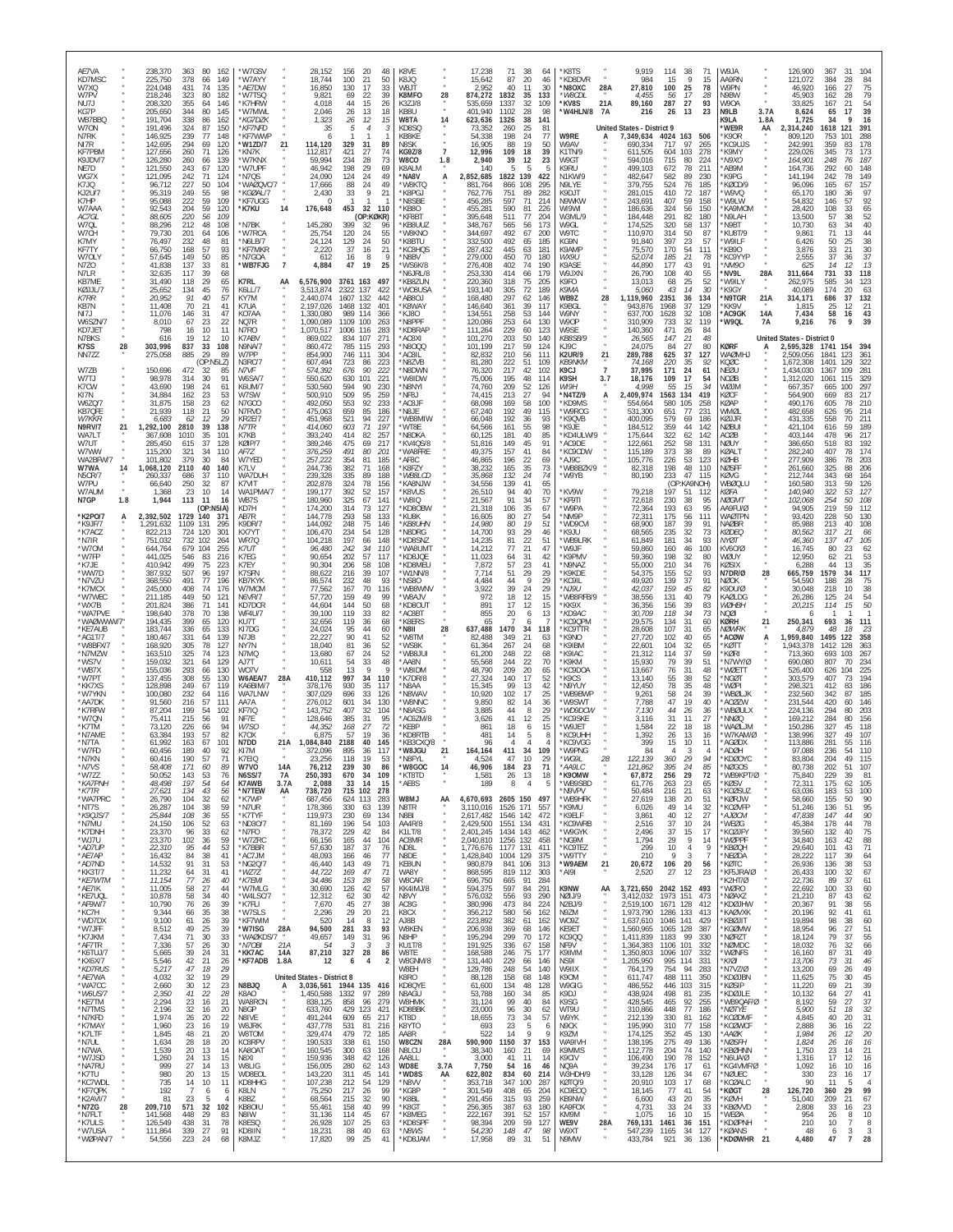| *WØIE<br>WA5SWN/Ø<br>*WBØIXV<br>*KDØQEA      | 14               | 1.100<br>594<br>6<br>40,673                      | 26<br>5<br>-17<br>8<br>16<br>-14<br>165<br>22<br>67                                  | *VE1RSM<br>*VO1BB<br>*VE9OA<br>*VY2MP           |                  | 449,064<br>119,462<br>99,200<br>35,616        | 583<br>-81<br>227<br>316<br>45<br>116<br>224<br>41<br>114<br>154<br>-30<br>66       | VE4VT<br><b>VE4YU</b>                        | А                            | Canada - District 4<br>419.216                   | 4,862,039 3753 133 396<br>(OP:VE4EAR)<br>580<br>80        | 186                      | FG8OJ<br>*FG1PP                        | A<br>A     | Guadeloupe<br>546.354<br>49,795        | 815 67 187<br>178<br>39<br>76                                              | ED8DD<br><b>EA8AQV</b><br><i>*EA8BTQ</i><br><b>EA8URG</b>             |                                    | 301,169<br>259.562<br>223,652<br>22,800       | 54<br>514<br>155<br>398<br>68<br>165<br>571<br>36<br>107<br>100<br>37<br>63          |
|----------------------------------------------|------------------|--------------------------------------------------|--------------------------------------------------------------------------------------|-------------------------------------------------|------------------|-----------------------------------------------|-------------------------------------------------------------------------------------|----------------------------------------------|------------------------------|--------------------------------------------------|-----------------------------------------------------------|--------------------------|----------------------------------------|------------|----------------------------------------|----------------------------------------------------------------------------|-----------------------------------------------------------------------|------------------------------------|-----------------------------------------------|--------------------------------------------------------------------------------------|
| *KØMIS<br>KØKX<br><b>NØHR</b><br>KØMD        | AA               | 54<br>4,784,040<br>3,834,565<br>2,743,048        | 3<br>2470 165<br>520<br>2177<br>149<br>474<br>1673 145<br>471                        | *VE1KY<br>*VE1SQ<br>VY2TT                       | 21<br>14<br>AA   | 25,029<br>99,296<br>7,145,937                 | 116<br>23<br>58<br>90<br>324 26<br>4090 149<br>490<br>(OP:K6LA)                     | *VE4RA<br><b>VA4HZ</b><br>'VE4RON<br>*VE4DRK | 14                           | 258,594<br>67,932<br>10,790<br>1,520             | 85<br>432<br>231<br>57<br>60<br>25<br>44<br>6             | 177<br>96<br>40<br>14    | *TGØAA                                 | 14         | Guatemala<br>156,461<br>Honduras       | 699 24 73<br>(OP:TG9ADQ)                                                   | <i><b>EA8DG</b></i><br>EA8ED<br><b>EA8CYL</b><br>'ED8B                | 28                                 | 10,494<br>3,888<br>2,752<br>187,308           | 58<br>27<br>39<br>25<br>42<br>11<br>43<br>29<br>14<br>98<br>529<br>31<br>(OP:EA8CZT) |
| KØBJ<br><b>NØKV</b><br>AE5E/Ø<br>NWØM        |                  | 2,460,237<br>2,368,466<br>1,275,378<br>1.200.912 | 1461<br>147<br>450<br>1637<br>130<br>391<br>922<br>122<br>376<br>1101<br>97<br>284   | VO <sub>1</sub> MP<br>VE9MY<br>VE1JS<br>VE9PLS  |                  | 5,735,457<br>820,080<br>484,962<br>109,648    | 3355<br>143<br>468<br>573<br>112<br>398<br>680<br>59<br>203<br>37<br>265<br>117     | VE5ZC<br><b>VE5UF</b><br>VF5FX               | 28                           | Canada - District 5<br>297<br>236,736<br>186,731 | 16<br>6<br>33<br>676<br>509<br>33                         | 5<br>111<br>104          | *HR2WW<br>*HR1RTF                      | А<br>28    | 1,816,229<br>7,155                     | 2449 87 236<br>(OP:HR2DMR)<br>68<br>18<br>-27                              | <i><b>EA8AD</b></i><br>EA8/OH2BP<br><i><b>*EA8/R2DX</b></i><br>*EA8AH | 21                                 | 37,836<br>7,650<br>1,210<br>621,762           | 381<br>15<br>-21<br>64<br>-12<br>33<br>20<br>14<br>8<br>1271<br>39<br>- 134          |
| KØMLM<br><b>KGØUS</b>                        |                  | 1,165,318<br>970,000                             | 1489<br>93<br>229<br>(OP:AIØL)<br>719<br>127<br>358                                  | VE9AA<br>VF <sub>10</sub> P<br><b>VE1DX</b>     | 28A<br>14A       | 1,420,365<br>413.270<br>30,150                | 2998<br>35<br>144<br>993<br>34<br>136<br>141<br>59<br>16                            | 'VA5LF<br>'VF5WD<br>'VE5EIS                  | А                            | 54,538<br>2.223<br>374                           | 160<br>50<br>16<br>-23<br>8<br>14                         | 84<br>23<br>- g          | 6Y1X                                   | A          | Jamaica<br>1,411,200                   | 2112 89 211<br>(OP:KD8MJR)                                                 | EC8AOO<br><i>*EA8BPX</i>                                              | 7                                  | 27.608<br>55,385                              | (OP:OH1RY)<br>142<br>-16<br>52<br>209<br>23                                          |
| KØQB<br>KSØMO<br><b>NØIRM</b>                |                  | 952,394<br>879,174<br>782,040                    | 275<br>953<br>78<br>807<br>103<br>299<br>(OP:KØVXU)<br>706 101<br>29'                | <b>VF17J</b><br>*VE1ZD<br>*VF9NC<br>*VE1ZA      | 1.8A<br>AA       | 2.100<br>626,688<br>605.472<br>548,416        | 9<br>19<br>30<br>809<br>69<br>219<br>78<br>258<br>633<br>617<br>92<br>236           | *VE5AAD<br>'VE5UO<br>'VE5KS                  | 28<br>AA<br>21A              | 46,893<br>382,602                                | 193<br>24<br>656<br>75<br>523<br>32                       | 63<br>167<br>103         | 6Y3M                                   |            |                                        | 2,031,260 3221 102 206<br>(OP:VF3NZ)                                       | EF8U<br>ED8W                                                          | 14A                                | AA 12,743,163                                 | 6656 154 533<br>(OP:EA8RM)<br>37 137<br>3154                                         |
| WØFRP<br>KØARY<br>KØRC                       |                  | 699,608<br>651,355<br>629,307                    | 618<br>302<br>101<br>95<br>300<br>610<br>530<br>121<br>320                           | *VO1BBN<br>*VE9BWK<br>*VE9EX                    |                  | 141,284<br>14,700<br>1,598                    | 252<br>55<br>154<br>28<br>47<br>90<br>22<br>16<br>18                                | VA6UK                                        | A                            | 190,755<br>Canada - District 6<br>1,261,080      | 1331 106                                                  | 266                      | TO5A                                   | A          | Martinique<br>5,422,759                | 4904 125 354<br>(OP:F5VHJ)                                                 | *EA8BZH<br><b>EA8CZP</b>                                              | AA                                 | 1,603,236<br>58,752<br>6,160                  | (OP:FA8DO)<br>154<br>48<br>52<br>21<br>-34                                           |
| WBØN<br>KBØEO<br>WD4IXD/Ø                    |                  | 570,888<br>545,587<br>534.988                    | 622<br>88<br>236<br>667<br>91<br>196<br>75<br>604<br>241                             | *VA1CHP                                         |                  | 1,428<br>Canada - District 2                  | 21<br>13<br>15                                                                      | VE6FN<br>VE6EPK<br>VE6GD                     |                              | 210.789<br>115,346<br>27.742                     | 364<br>74<br>296<br>47<br>124<br>40                       | 137<br>107<br>57         | *FM1HN<br>FM5AN                        | 28<br>AA   | 113,420<br>301,980                     | 400<br>- 22<br>85<br>585 59 151                                            | *EE8T<br><b>EA8CNR</b>                                                | 28A                                | 1,087,750<br>301,182                          | 1963<br>39 151<br>(OP:EA8MT)<br>733<br>33 109                                        |
| <b>NØBK</b><br>WGØM<br>WØOVM<br><b>KDØFW</b> |                  | 522,608<br>506,432<br>449,280<br>338,000         | 537<br>96<br>260<br>506<br>103<br>-283<br>534<br>84<br>228<br>398<br>102<br>223      | VE2IM<br>VA20R<br>VF2IR                         | А                | 13,737,132<br>119,259<br>39,780               | 7792 157 524<br>(OP:VE3DZ)<br>254<br>55<br>134<br>33<br>167<br>69                   | VE6FI<br>'VE6SQ<br>'VE6ZC<br><b>VF6SPS</b>   | 28                           | 468,300<br>151.179<br>81,220<br>43.260           | 1893<br>29<br>440<br>56<br>291<br>53<br>35<br>174         | 76<br>105<br>78<br>68    | XE2S<br>XF <sub>2S</sub> T             | А          | Mexico<br>1,757,475<br>79.764          | 2156 115<br>250<br>242<br>-52<br>-86                                       | *ED8P<br><b>EA8GP</b>                                                 | 21A<br>14A                         | 353,655<br>19,947                             | 862<br>33 112<br>(OP:WP3A)<br>159 14 47                                              |
| AAØAW<br>KBØYH<br>WØZQ                       |                  | 337,481<br>332,904<br>303,970                    | 200<br>430<br>81<br>429<br>84<br>202<br>415<br>76<br>193                             | VE2HAY<br>VF2SVF<br>*VE2HIT                     |                  | 6,300<br>408<br>596,292                       | 18<br>32<br>51<br>11<br>-8<br>701<br>76<br>240                                      | 'VE6FX<br>VA6AK                              | AA                           | 2,400<br>371,712                                 | 28<br>14<br>414<br>97                                     | 26<br>255                | XE2B<br>XF <sub>1</sub> B<br>XE1H      | 28<br>14   | 728,832<br>507,688<br>87.320           | 2445<br>30<br>98<br>1749<br>34<br>102<br>555<br>27<br>47                   | <b>EA9BO</b>                                                          | A                                  | Ceuta & Melilla<br>49,257                     | 173<br>33                                                                            |
| WGØU<br>WAØJZK<br>KØHCV                      |                  | 303,970<br>302,086<br>271,607                    | 399<br>75<br>194<br>437<br>78<br>184<br>420<br>78<br>163                             | VF <sub>2</sub> P7<br>*VA2RIO<br>'VA2ES         |                  | 347,136<br>127,800<br>107,954                 | 527<br>54<br>172<br>268<br>52<br>128<br>272<br>-51<br>103                           | VE6LB<br>VE6KD<br>VA6MA                      | 28A                          | 311.405<br>191,060<br>715,733                    | 98<br>418<br>357<br>56<br>1861<br>35 128                  | 207<br>149               | *XE3/K5ENS<br>*XE2MX<br>*XE1XOE        | A          | 2,415,112<br>338.062<br>185.832        | 2474<br>111<br>316<br>99<br>227<br>430<br>491<br>60<br>114                 | EA9KB<br>ED9Z                                                         | 28A<br>21A                         | 889,808 2104<br>2,120,814 4184                | 39<br>- 113<br>39 138<br>(OP:EA9LZ)                                                  |
| KØOB<br>KØCN<br>KØJPL<br>AAØAI               |                  | 240.513<br>237,120<br>205,282<br>126,519         | 313<br>74<br>199<br>334<br>77<br>170<br>340<br>60<br>157<br>209<br>72<br>161         | 'VE2PDT<br>*VE2SRP<br>*VE2QR                    |                  | 103,581<br>65,205<br>21,755                   | (OP:VE2AXO)<br>263<br>43<br>110<br>196<br>44<br>91<br>119<br>31<br>64               | <b>VF6CMV</b><br>VE6WQ                       | $\overline{u}$<br>21A        | 127,059<br>1,141,336                             | (OP:@VE6JY)<br>31<br>426<br>38 140<br>2575<br>(OP:@VE6JY) | -92                      | *XE2JA<br>*XE1BY<br>*XE1ZTW<br>*XE1SVT | 28<br>14   | 64,260<br>215,802<br>8,844<br>4,428    | 440<br>33<br>51<br>29<br>854<br>85<br>75<br>-14<br>30<br>39<br>27<br>14    | 'SU9AF                                                                | А                                  | Eqypt                                         | 3,393,400 3111 93 283                                                                |
| wøtt<br>KØTZ<br>NØIM<br>KØPC                 |                  | 94.376<br>60,918<br>54.740<br>48,880             | 197<br>52<br>136<br>157<br>43<br>100<br>157<br>41<br>99<br>132<br>30<br>100          | *VE2PMV<br>*VE2EVN<br>VA2WA                     | 28<br>AA         | 2,394<br>36,354<br>5,001,438                  | 15<br>24<br>23<br>180<br>19<br>54<br>3669 108<br>373                                | VE6JY<br>VE6WZ<br><b>'VE6GCE</b>             | 14A<br><b>7A</b><br>AA       | 979,888<br>336,672<br>392,385                    | 2162<br>40 142<br>(OP:VF5MX)<br>1028<br>34<br>488<br>85   | 110<br>218               | XE1REF<br>XE2CQ<br>XE1MEX              | AA<br>28A  | 173,892<br>991,683<br>59,040           | 297<br>83<br>175<br>2542<br>37<br>122<br>175<br>31<br>92                   | TRØA                                                                  | AA                                 | Gabon<br>64                                   | 4<br>4<br>(OP:F4EIH)                                                                 |
| AJ2F/Ø<br>KØCOM<br><b>KCØRET</b><br>KØBX     |                  | 41.472<br>40,016<br>29,412<br>29.232             | 185<br>39<br>89<br>90<br>114<br>-32<br>121<br>60<br>26<br>135<br>25<br>59            | <b>VF2FBK</b><br>VE2LX<br>*VE2BWL<br>*VE2CJR    | AA               | 416.814<br>230,802<br>740,048<br>201,840      | 590<br>70<br>184<br>373<br>63<br><i>206</i><br>723<br>89<br>279<br>385<br>64<br>168 | 'VF6AX<br>'VE6DKC<br><b>VE6BMX</b><br>*VE6EX | 28A<br>14A                   | 208.692<br>121,968<br>366,208<br>187,712         | 413<br>-61<br>270<br>52<br>32<br>1271<br>753<br>26        | 126<br>116<br>96<br>86   | XF <sub>2</sub> X<br>*XE1HG<br>*XE3N   | 28A        | 27,864<br>332,232<br>30,012            | 23<br>118<br>63<br>31<br>1165<br>96<br>-17<br>44<br>234                    | 5Z4T                                                                  | 21                                 | Kenya                                         | 706,790 1612 39 122<br>(OP:EA4ATI)                                                   |
| KDØCVO<br>N5MU/Ø<br>WØI M<br>WB2UFO/Ø        |                  | 26.462<br>13,776<br>9,017<br>1,927               | 80<br>56<br>75<br>22<br>60<br>62<br>48<br>29<br>42<br>26<br>19<br>22                 | *VA2AFH<br>CJ3T                                 | 21A              | 167,184<br>Canada - District 3                | 482<br>27<br>102<br>12, 107, 384 6802 157 510                                       | VA7ST<br>VE7XF                               | A                            | Canada - District 7<br>1,650,480<br>1,483,700    | 1680 114 276<br>1435<br>108                               | 293                      | VP2MXA                                 | 3.7        | Montserrat<br>229,066                  | 1024 25<br>- 81<br>(OP:KK6ZM)                                              | *5R8UI                                                                | 28                                 | Madagascar<br>42,846                          | 199 15 59                                                                            |
| <b>NØMK</b><br>NØUU<br>WNØL                  | 28A              | 36<br>80,478<br>16,109                           | 3<br>283<br>-26<br>76<br>72<br>26<br>63                                              | VE3JM<br>VE30I                                  |                  | 9,042,976<br>5,032,668                        | (OP:VE3AT)<br>5487 149<br>464<br>3338 144<br>435                                    | VE7RE<br>VE7JKZ<br>VE7JH                     | 28                           | 996,384<br>359.751<br>782,210                    | 1523<br>92<br>500<br>81<br>2241<br>33                     | 199<br>178<br>110        | YN2AA                                  | A          | Nicaragua<br>7,731,746                 | 5641 140 443<br>(OP:N6GQ)                                                  | CQ9T                                                                  |                                    | Madeira Islands<br>5,024,024 4508             | 97 282<br>(OP:CT3KN)                                                                 |
| KVØQ<br><b>NØSMX</b><br>*NJØF                | 21A<br>AA        | 950,868<br>165,880<br>,511,786                   | 1975<br>39<br>144<br>413<br>34<br>109<br>432<br>1022<br>134                          | VC3R<br>VE3BW                                   |                  | 4,579,500<br>2,158,175                        | 3340 130<br>386<br>(OP:VE7VR)<br>1589 131<br>368                                    | CJ7RR<br>VE7SO                               | 21                           | 1,385,368<br>547.944                             | 3600<br>38<br>(OP:VA7RR)<br>1508<br>36                    | 119<br>- 122             | YN5Z                                   | AA         |                                        | 6,352,308 5358 130 372<br>(OP:K7ZO)                                        | CT3HF<br>CT3MD<br>*CT9/R9DX 28                                        |                                    | 1,848,924<br>548,618<br>707,487               | 1834<br>93<br>- 255<br>1326<br>46<br>103<br>2031<br>27<br>94                         |
| *NXØI<br>*KØBUD<br>*KØMPH<br>*WØ7F           |                  | 805,896<br>405.153<br>400.200<br>362.627         | 835<br>97<br>267<br>477<br>80<br>247<br>497<br>70<br>220<br>501<br>70<br>187         | <b>VE3BDN</b><br>VA3XH<br>VE3AD<br><b>VF3U7</b> |                  | 727,334<br>677,694<br>462,944<br>424.536      | 777<br>79<br>280<br>706<br>93<br>265<br>70<br>614<br>202<br>568<br>198<br>68        | VE7WO<br><b>VA7CR7</b><br>'VE7BC<br>VE7RSV   | 14<br>A                      | 795,500<br>924,756<br>305,229<br>122,257         | 2406<br>35<br>1208<br>102<br>591<br>75<br>258<br>63       | 113<br>225<br>138<br>116 | *HP1/HP3RJCA                           |            | Panama<br>14,823<br><b>Puerto Rico</b> | 70 33<br>48                                                                | CT3FJ<br><b>CT3FW</b>                                                 | <b>14A</b><br>21A                  | 23.950<br>118,440                             | 179<br>q<br>41<br>352<br>27                                                          |
| *KIØJ<br>*KA8HDF/Ø<br>*WBØYYE                |                  | 338.850<br>305.631<br>163,760                    | 481<br>70<br>181<br>75<br>186<br>441<br>288<br>72<br>158                             | VE3GYL<br>VF3FTM<br>VE3KI                       |                  | 127,991<br>37.050<br>21,900                   | 316<br>43<br>106<br>117<br>-34<br>80<br>33<br>81<br>67                              | 'VE7VAW<br>VA7AQD<br>'VE7WJ                  |                              | 86,762<br>65.968<br>54,252                       | 250<br>55<br>204<br>52<br>59<br>205                       | 87<br>81<br>73           | WP4I<br>KP3AH<br>WP4CQ                 | А<br>28    | 613,142<br>11,473<br>784               | 984<br>77<br>204<br>58<br>30<br>47<br>24<br>8<br>-8                        | FH8PL                                                                 | 28                                 | Mayotte                                       | 349,972 1067 26                                                                      |
| *WØRAA<br>*WXØZ<br>*KSØT                     |                  | 157,573<br>148,488<br>81,480<br>51.906           | 159<br>264<br>62<br>298<br>51<br>133<br>174<br>69<br>125<br>45<br>78                 | VE3AAQ<br>VA3YP<br><b>VF37F</b><br><b>VE3PN</b> | 21<br>3.7<br>1.8 | 950,127<br>477,404<br>42,918                  | 2184<br>37<br>126<br>1200<br>33<br>109<br>306<br>17<br>52<br>15<br>37               | VF7CK7<br>'VE7BGF<br>'VA7AM<br>`VE7GRO       |                              | 15,744<br>9.656<br>8,704                         | 81<br>32<br>33<br>58<br>45<br>26<br>43<br>21              | 50<br>35<br>42           | NP4A<br>*KP4EJ<br>*WP3EF<br>*KP4CPC    | 3.7<br>А   | 276,873<br>154,280<br>122,427          | 964<br>28<br>95<br>362<br>71<br>161<br>59<br>245<br>124<br>218<br>19<br>42 | CN2R                                                                  | А                                  | Morocco                                       | 18,277,746 8370 167 579<br>(OP:W7EJ)                                                 |
| *NØAJN<br>*KØVBU<br>*KNØR<br>*NØSJ           |                  | 46,464<br>43,420<br>26,751                       | 158<br>137<br>33<br>88<br>90<br>119<br>40<br>101<br>43<br>68                         | *VE3BR<br>*VA3SWG<br>*VE3TW                     | A                | 41,548<br>1,636,265<br>1.583.010<br>1,281,935 | 426<br>1410 113<br>332<br>1859<br>79<br>251<br>1144<br>100<br>315                   | 'VA7GL<br>'VE7QC<br>'VE7VIB                  | 28                           | 4,185<br>230<br>9,594<br>3,026                   | 14<br>6<br>97<br>13<br>44<br>15                           | 24<br>4<br>28<br>19      | *WP4DT<br>*WP4SD<br>*KP4ROS            | 28         | 27,267<br>16,523<br>496.908<br>127,800 | 264<br>16<br>25<br>77<br>2083<br>30<br>816<br>24<br>66                     | <b>CN8VO</b>                                                          | AA                                 | 597,237<br>Mozambique                         | 927 57 170                                                                           |
| *NOØL<br>*KØAE<br>*KJØP                      |                  | 21,470<br>16,929<br>16,700                       | 95<br>-34<br>61<br>78<br>27<br>54<br>70<br>40<br>60                                  | *VA3EC<br>*VA3UG<br>*VE3BVA                     |                  | 564.450<br>480.940<br>381.264                 | 665<br>-81<br>237<br>665<br>71<br>207<br>489<br>72<br>210                           | <b>'VE7CV</b><br>'VA7ZM                      | 21                           | 240,690<br>1,452                                 | 639<br>35<br>24<br>8                                      | 107<br>14                | *KP3BR<br>NP3CW<br>WP3GW               | 21         | 52.992<br>23,636<br>26,488             | 374<br>-20<br>44<br>306<br>15<br>23<br>19<br>123<br>58                     | C91KHN                                                                | A                                  | 155,876<br>Namibia                            | 40<br>440                                                                            |
| *KØYAK<br>*WØSFI<br>*KDØHJG<br>*WYØM         |                  | 16,068<br>15,276<br>9.954<br>1.924               | 87<br>30<br>48<br>92<br>45<br>22<br>52<br>32<br>47<br>25<br>15<br>22                 | *VE3NB<br>*VF3TU<br>*VA3DB1<br>*VA3WU           |                  | 309.685<br>228,135<br>208,380<br>207,570      | 439<br>75<br>182<br>402<br>65<br>162<br>356<br>67<br>163<br>308<br>69<br>186        | <b>VE7NSR</b><br>VE7TK<br>VF7SO              | AA                           | 715,450<br>522,060<br>236,028                    | 758 100 249<br>(OP:VA7DXC)<br>571<br>95<br>351<br>84      | 235<br>183               | *KP4EU<br>NP4G<br><b>WP4SK</b>         | 14<br>AA   | 114,480<br>113,386<br>883,223          | 671<br>21<br>59<br>589<br>24<br>65<br>1642<br>80<br>173                    | *V51YJ<br>Z81B                                                        | A                                  | 188,531<br>Republic of South Sudan            | 405<br>47<br>- 114<br>-39<br>185                                                     |
| *KØTI<br>*KØTNT<br>*KCØNFB                   |                  | 1.575<br>666<br>260                              | 18<br>17<br>18<br>13<br>$\overline{7}$<br>11                                         | *VE3JOC<br>*VA37I T<br>*VE3SB                   |                  | 152,640<br>142,630<br>138,054                 | 339<br>59<br>133<br>306<br>52<br>118<br>302<br>48<br>125                            | VA7HZ<br>VA7FC<br>VE7XT                      | 28A                          | 42.432<br>484,946<br>273.664                     | 104<br>73<br>1559<br>32<br>863<br>32                      | 83<br>102<br>96          | WP4DMN<br>WP4WW                        | <b>7A</b>  | 5,136<br>156,936                       | 50<br>20<br>-28<br>668<br>-23<br>81<br>(OP:KP4JFR)                         | FR4PV                                                                 |                                    | 58,812<br><b>Reunion Island</b><br>494        | 10<br>10                                                                             |
| *KØFYI<br>*KCØDEB<br>*WØGN                   | 28A              | 16<br>122.877<br>85.338                          | 2<br>361<br>29<br>94<br>350<br>23<br>76                                              | *VE3RCN<br>*VE3WG<br>*VE3OTL                    |                  | 130,204<br>99.760<br>99,593                   | 312<br>53<br>119<br>57<br>252<br>115<br>252<br>51<br>112                            | VA7JW<br>VA70M<br>*VA7BEC                    | 21A<br>14A<br>AA             | 60,144<br>547.092<br>960,400                     | 216<br>28<br>1429<br>38<br>1167<br>104                    | 84<br>129<br>246         | KP4KE<br>*KP3Z                         | 3.7A<br>AA | 221,067<br>8,416,538                   | 1034<br>- 21<br>-78<br>5346 158<br>515<br>(OP:NP4Z)                        | '6W7RV                                                                | 28                                 | Senegal<br>36,920                             | 192<br>-16                                                                           |
| 'KFØIQ<br>AL1G                               | A                | 21,672<br>Alaska                                 | 93<br>24<br>733.062 2025 59 115                                                      | 'CK3RHE<br>*VE3KKQ                              |                  | 89,902<br>78,078<br>77,430                    | 219<br>39 115<br>218<br>(OP:VE3RHE)<br>187 61<br>113                                | *VA7XB<br>*VE7CXZ<br>*VA7TT                  | 28A                          | 19,400<br>832<br>190,650                         | ZU:<br>75<br>27<br>31<br>8<br>655<br>30                   | 73<br>5<br>93            | *KP4JED<br>*KP4BZ                      | 28A<br>14A | 480,480<br>4,428<br>5,421              | 20<br>81<br>- 16<br>25<br>61 13<br>26                                      | ZS1VV<br>ZS6RJ                                                        | 28                                 | South Africa<br>103,518<br>11,041             | 53 109<br>236<br>70<br>18<br>43                                                      |
| *AL7X<br>*KL2ZZ<br>*KL1JP                    | A<br>28          | 32,352<br>14,350<br>17,670                       | 41<br>141<br>55<br>96<br>30<br>40<br>275<br>14<br>17                                 | *VA3NW<br>*VE3HED<br>*VE3LJQ                    |                  | 62,064<br>59,488<br>45,200                    | 166<br>48<br>96<br>125 100<br>108<br>195<br>82<br>-31                               | *VA7IR                                       | 14A                          | 69,750<br>Canada - District 8                    | 333<br>27                                                 | 63                       | V47JA                                  | AA         | St. Kitts & Nevis                      | 657,044 1098 76 201                                                        | ZS6TQ<br>ZS5NK<br>*ZS5SAM                                             | 21<br>А                            | 456,672<br>16,776<br>180,360                  | 1198<br>33<br>101<br>96<br>22<br>50<br>92<br>476<br>43                               |
| AL9A<br>NL7V                                 | AA               | 1,957,296 2506<br>285,510                        | 97<br>240<br>352<br>94<br>213                                                        | *VA3MPF<br>*VE3JSO<br>*VE3DVY                   |                  | 40,480<br>15,680<br>13,202                    | 138<br>36<br>79<br>29<br>83<br>51<br>71<br>32<br>50                                 | VY1EI<br>*VE8GER                             | 28<br>А                      | 400,775 2109<br>789,644 1528                     | 28<br>77 149                                              | 57                       | *J69DS                                 | 28         | St. Lucia<br>56,120                    | 564 17 29                                                                  | *ZS1S<br>*ZS4BS<br>*ZS2EC                                             | $\boldsymbol{\alpha}$<br>$\bar{a}$ | 139,876<br>8,008<br>5,202                     | 270<br>56<br>131<br>28<br>70<br>16<br>44<br>21<br>30                                 |
| NL8F<br>KL5E<br>KL7KY<br>WL70                | 28A<br>21A<br>7A | 55.584<br>53,452<br>1,421,200<br>27,887          | 160<br>60<br>84<br>260<br>28<br>55<br>3059<br>39<br>148<br>148 27<br>52              | *VE3HTF<br>*VE3NDQ<br>*VA3FN<br>*VE3JKN         |                  | 11,305<br>10,164<br>6,510<br>4,905            | 31<br>54<br>85<br>71<br>22<br>44<br>28<br>34<br>54<br>47<br>17<br>28                | VE8EV<br>ZF2AH                               | 28A<br>28                    | Cayman Islands                                   | 114,318 653 27<br>1,175,070 3698 32 106                   | 60                       | WP2XX                                  | AA         | <b>US Virgin Islands</b>               | 4,480,729 4168 130 343                                                     | *ZS2NF<br>*ZS1BHJ<br>*ZS6GRL                                          | 28<br>28A                          | 137,400<br>8,330<br>11,470                    | 73<br>27<br>466<br>64<br>16<br>33<br>75<br>20<br>42                                  |
| *WL7E                                        | AA               | <b>Bahamas</b>                                   | 978,605 1057 121 276                                                                 | *VA3EEB<br>*VE3EXW<br>*VE3NOM                   |                  | 2,592<br>1,848<br>1,708                       | 29<br>9<br>23<br>22<br>14<br>19<br>21<br>10<br>18                                   |                                              |                              | Costa Rica                                       | (OP:W6VNR)                                                |                          | NP <sub>2</sub> P<br>*KP2DX            | 21A        | 4,374,270<br>172,078                   | 4011 139 371<br>(OP:N2TTA)<br>812 28 69                                    | *ST2M                                                                 | 28                                 | Sudan<br>141,561                              | 25<br>496<br>82                                                                      |
| *C6AZZ<br>C6ARW                              | 28<br>AA         |                                                  | 386,685 1365 30 87<br>(OP:KQ8Z)<br>3,816,042 3488 127 344                            | *VE3MEW<br>*VE3FH<br>'VA3FP<br>*VE3EDY          | 28<br>21<br>1.8  | 20,480<br>89,964<br>50,040<br>1,274           | 122<br>-21<br>43<br>308<br>25<br>83<br>21<br>221<br>69<br>60<br>6<br>8              | <b>TI2OY</b><br>*CO2VE                       | 28<br>А                      | Cuba<br>164,160                                  | 317,078 1155 29 93<br>455 53 127                          |                          | *PA/AE6WT/MM                           |            | <b>Maritime Mobile NA</b><br>14 135    | (OP:KP2BH)<br>9<br>3<br>6                                                  | 5H3EE                                                                 | AA                                 | Tanzania                                      | 1,212,246 1119 109 269                                                               |
|                                              |                  | <b>Barbados</b>                                  | (OP:NØHJZ)                                                                           | VE3RA<br>VE3CX                                  | AA               | 6,795,200                                     | 8,099,535 3872 166<br>585<br>4000 159<br>526                                        | CO2VDD<br>*CO2RVA<br>*CO6LE                  |                              | 157,011<br>31,458<br>2,769                       | 298<br>53<br>153<br>39<br>31<br>17                        | -146<br>68<br>22         |                                        |            | AFRICA<br>African Italy                |                                                                            | 5X1NH                                                                 | A                                  | Uganda<br>740,850                             | 960 81 194                                                                           |
| 8P5A<br>*8P6NW                               | A                |                                                  | 17,059,840 10126 162 518<br>(OP:W2SC)<br>1,188,348 1812 96 205<br>502,909 1487 33 98 | VE3RZ<br>VA3MW<br>VE3MMQ                        |                  | 2,948,344<br>2,008,320<br>1,724,305           | 1645 154<br>498<br>1567 129<br>351<br>1175 127<br>408                               | *CO8SJ<br>*CO8AW                             | 14<br>$\overline{7}$         | 38,654<br>8,800                                  | 223<br>20<br>102 14                                       | 57<br>41                 | IH9B<br>*IH9YMC                        | 3.7<br>А   | 205,923<br>24,964                      | 845 14 69<br>(OP:IV3NVN)<br>113 26 53                                      | 702A                                                                  | A                                  | Yemen (Socotra Islands)                       | 5,589,735 4329 116 331                                                               |
| *8P2K                                        | 28               | <b>Belize</b>                                    | (OP:8P6SH)                                                                           | VE3ZZ<br>VA3DX<br>VE3IQ<br>VE3XB                |                  | 650,325<br>351,360<br>116,643<br>99,550       | 681<br>87<br>258<br>560<br>177<br>63<br>247<br>51<br>126                            | J79WTA                                       | А                            | Dominica<br>376,950                              | 826 71 139<br>(OP:HB9MFM)                                 |                          | IG9R                                   | 7A         |                                        | 1,142,113 2350 38 129<br>(OP:IK8HCG)                                       | *Z21DXI                                                               |                                    | Zimbabwe                                      | (OP:RA9USU)<br>40 18 24                                                              |
| V3A<br>*V31RL                                | A<br>А           |                                                  | 518,785 1520 50 105<br>(OP:V31MA)<br>384,418 1300 43 103                             | VE3VV<br>VE3FU<br>VA3KA                         | 28A<br>21A       | 37,631<br>4,522<br>124,380                    | 204<br>61<br>120<br>120<br>36<br>85<br>44<br>25<br>13<br>253<br>39<br>141           | *HI8CR<br>*HI3/NP3J                          | A<br>28                      | Dominican Republic<br>973,047                    | 128,612 394 56 92<br>32<br>3103                           | 97                       | *D3AA                                  | 14         | Angola                                 | 530,720 1196 37 118                                                        |                                                                       | А                                  | 4,452<br>ASIA                                 | (OP:VK6DXI)                                                                          |
| VP9AD                                        | 7                | Bermuda<br>112,008                               | 452 23 81                                                                            | *VE3CV<br>*VE3CWU<br>*VE3HG                     | AA               | 1,096,200<br>549,320<br>516,844               | 872 110<br>340<br>672<br>79<br>231<br>599<br>71<br>243                              | *НІЗК<br>*HI3TEJ                             | 21<br>14                     | 483,105<br>854,037                               | (OP:JA6WFM)<br>1656<br>33<br>2656<br>33 108               | -96                      | ZD80                                   | А          | <b>Ascension Island</b>                | 10,277,280 6056 146 439<br>(OP:N5ZO)                                       | *T6RH<br>*T6TM                                                        | А<br>28                            | Afghanistan<br>21,320<br>1,104                | 95<br>36<br>68<br>28<br>7<br>17                                                      |
| *VP9I<br>VP9NL                               | A<br>ΑA          | 4,013,880<br>4,611                               | 3855 106 359<br>(OP:N1SV)<br>35 21<br>32                                             | *VE3XAT<br>*VE3JDF<br>*VA3TIC<br>*VA3AB         |                  | 368,220<br>181,745<br>126,540<br>58,311       | 426<br>80<br>243<br>297<br>62<br>161<br>311<br>51<br>120<br>147<br>59<br>112        | *HI3CC<br>*HI8EFS<br>*HI8GPR<br>*HI3EPR      | $\overline{7}$<br>3.7<br>1.8 | 57,608<br>10,780<br>29,892<br>2,538              | 362<br>20<br>131<br>14<br>351<br>13<br>75<br>6            | 56<br>35<br>34<br>12     | *ZD8JR                                 | A          | 147<br>Canary Islands                  | 11 10 11<br>(OP:OH3JR)                                                     | *T6MC                                                                 | AA                                 | 24,390<br>Armenia                             | 109 27<br>63                                                                         |
| VE9HF<br>VO2NS                               | $\mathsf{A}$     | Canada - District 1<br>2,203,130 2795            | 4,972,649 4073 124 349<br>257<br>98                                                  | *VA3JLF<br>*VA3DDX<br>*VA3PAW                   |                  | 52,114<br>26,051<br>7,560                     | 141<br>40<br>102<br>39<br>70<br>99<br>61<br>23<br>37                                | *HI3LFE                                      | 28A                          | 17,820                                           | 124 14 41                                                 |                          | EA8EW<br>EF8S                          | 28<br>3.7  | 434,620                                | 2, 242, 853 3977 40 153<br>(OP:OHØXX)<br>1231 24 100                       | *EK6SI<br>*EK3GM                                                      | А                                  | 1,084,732 1542<br>628,590                     | 64 213<br>1001<br>52<br>178                                                          |
| VY2LI<br>VE1JBC<br>VE9FX                     |                  | 707,616 1034<br>244,881<br>63,180                | 79<br>194<br>497<br>33<br>136<br>232<br>41<br>94                                     | *VE3CA<br>*VE3RHD<br>*VE3NR                     | 28A<br>14A       | 2,346<br>291,756<br>60,241                    | 15<br>19<br>30<br>839<br>29<br>94<br>209<br>25<br>82                                | XP1A                                         | А                            | Greenland<br>3,113,922                           | 2606 111 342<br>(OP:OX3KQ)                                |                          | EA8YT<br>*EF80                         | 1.8<br>A   | 860<br>639,593                         | (OP:OH2BYS)<br>18<br>6 14<br>804 73 204                                    | <b>RC90</b><br>RZ9JZ                                                  | A<br>$\boldsymbol{\alpha}$         | Asiatic Russia - District 9<br>1,389,146 1902 | 8,060,080 5349 138 422<br>71 200                                                     |
| *VO1TX                                       | А                |                                                  | 585,821 1062 61 162                                                                  | *VE3MGY                                         | 7A               | 9,801                                         | 204<br>10<br>17                                                                     | $*OX5T$                                      | 14                           | 5,436                                            | 60 9 27                                                   |                          |                                        |            |                                        | (OP:DJ10J)                                                                 | RA9AAA                                                                |                                    | 984,906 1010                                  | 89 277                                                                               |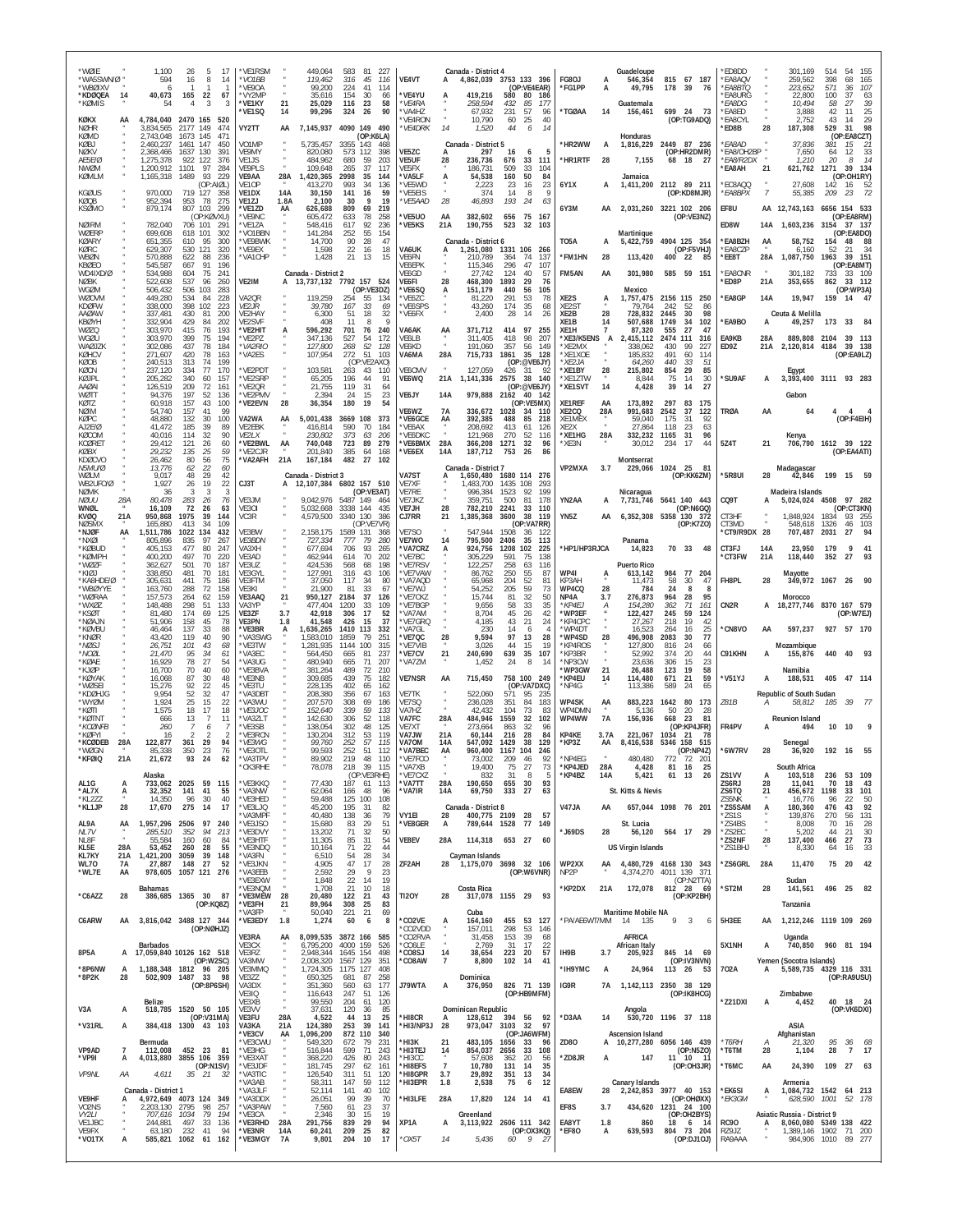| R9KD<br><b>R8MD</b><br>RA9JBA<br>UI8U<br>RV9MA<br>RA9ST<br>UA9YK<br>UA9JFR<br>R9CC<br>RZ9UI<br>RZ900<br>RL91<br>UA9JLL<br>R9TO<br>R9AF<br>RK9QWM<br>RW9AS<br><b>RX9UKF</b><br>UA9KAA<br>*UA9R<br>*RD9U<br>*RZ90F<br>*UA9UDR<br>*UA9CUA<br>*RT9YA<br>*RA9UAD<br>*R900<br>*R9UA<br>*R9YA                                                                                 | 28<br>14<br>$\overline{7}$<br>1.8<br>A       | 627,228<br>973<br>72<br>190<br>441,252<br>695<br>189<br>63<br>223,209<br>486<br>56<br>133<br>315<br>180.198<br>64<br>149<br>115<br>43<br>31.501<br>66<br>31.124<br>204<br>-13<br>49<br>29,468<br>104<br>42<br>6,270<br>42<br>23<br>32<br>4.992<br>42<br>22<br>26<br>531,440<br>1617<br>31<br>99<br>31<br>106<br>498,269<br>1506<br>271,216<br>834<br>29<br>105<br>23<br>113,620<br>491<br>72<br>96,980<br>306<br>$33$<br>39<br>97<br>754,078<br>1709<br>130<br>1256<br>32<br>83<br>385,365<br>(OP:RW9QU)<br>50,854<br>224<br>22<br>72<br>130<br>17<br>18,000<br>43<br>12,390<br>112<br>9<br>33<br>,642,135<br>1518<br>96<br>313<br>89<br>250<br>716,646<br>881<br>75<br>190<br>704,635<br>981<br>97<br>241<br>615,498<br>691<br>395,620<br>560<br>77<br>185<br>585<br>78<br>188<br>372,932<br>361,461<br>747<br>65<br>148<br>255,550<br>492<br>50<br>140<br>254,610<br>488<br>60<br>186<br>395<br>73<br>179<br>244,944                                                                                                                                                                       | <b>RTØF</b><br><b>RTØR</b><br>RA/KF5JA<br>RWØUU<br><b>RØFA</b><br><b>RWØAB</b><br><b>UAØXAK</b><br><b>UAØAXX</b><br><b>UAØIDZ</b><br>28<br>RXØAK<br><b>RTØB</b><br><b>UAØCW</b><br>RØAA<br>$^{21}_{7}$<br>RNØC <sub>1</sub><br><b>UAØSR</b><br><b>RWØLBR</b><br>A<br><b>RXØSA</b><br>'UAØC<br>*RZØSW<br>*RZØSB<br>*RØTR<br>'UAØWG<br>*UAØACG<br><b>UAØSF</b><br>28<br>*UAØDM<br>*UAØUK<br>*RTØQ<br>'RWØUM<br>*RAØUBI                                                                                       | Asiatic Russia - District Ø<br>4,345,743 3537 146<br>-343<br>1,063,692<br>1129<br>104<br>274<br>1544<br>105<br>756.126<br>201<br>740,592<br>1313<br>102<br>194<br>389.700<br>499<br>216<br>84<br>243,541<br>413<br>64<br>175<br>140,910<br>433<br>91<br>63<br>72,270<br>237<br>32<br>78<br>34,176<br>194<br>36<br>60<br>498<br>20<br>83,391<br>57<br>75,748<br>261<br>29<br>87<br>14,136<br>69<br>25<br>51<br>381,510<br>1133<br>32<br>103<br>1387<br>34<br>309,360<br>86<br>79,443<br>437<br>26<br>71<br>299,547<br>506<br>86<br>163<br>195,570<br>373<br>137<br>68<br>394<br>127,029<br>61<br>100<br>55,650<br>186<br>51<br>99<br>75<br>55,106<br>193<br>43<br>29,302<br>116<br>32<br>66<br>25,764<br>33<br>88<br>80<br>92<br>23,005<br>39<br>68<br>1,769<br>24<br>13<br>16<br>257,634<br>812<br>30<br>87<br>232,465<br>1065<br>25<br>70<br>25<br>72,776<br>316<br>63<br>21<br>48,741<br>302<br>56<br>275<br>19<br>57<br>47.120                                                                                                                       | 'BH1EBF<br>*BH1I HS<br>*BD4QH<br>*BH4AYG<br>*BH4ACQ<br>*BD4LI<br>*BG5FCH<br><b>BG4HUL</b><br>'BH1KVZ<br><b>BD4RDU</b><br>*BD4IKE<br>*BH4QBV<br>*BG9OF<br>*BH4XTE<br>*BG1UR7<br>*BD3QW<br>'BA4TU<br>*BG3ATI<br><b>BH4OFI</b><br>*BG2ITG<br>*BD7BW<br>*BH1AQA<br>'BG5OA<br>*BG5QIC<br>*BH4TMM<br>*BD9XE<br>*BD6QZ<br>28A<br>*BH4TVU<br>BG4UQX<br><b>BD5FFK</b><br>21A                    | 121,915<br>276<br>124<br>61<br>88,059<br>253<br>103<br>46<br>83,368<br>241<br>41<br>95<br>91<br>73.432<br>221<br>46<br>65,992<br>209<br>57<br>89<br>58.788<br>179<br>52<br>90<br>50,828<br>183<br>51<br>80<br>48,994<br>180<br>50<br>81<br>36,120<br>158<br>49<br>71<br>27,945<br>132<br>46<br>69<br>13,760<br>81<br>33<br>53<br>35<br>12,139<br>100<br>26<br>48<br>10,293<br>102<br>25<br>38<br>10,125<br>66<br>43<br>70<br>31<br>47<br>10.062<br>9,490<br>74<br>25<br>40<br>6,090<br>59<br>30<br>40<br>4,940<br>74<br>37<br>39<br>1,680<br>26<br>13<br>15<br>1,666<br>52<br>17<br>17<br>24<br>1.170<br>10<br>16<br>$\frac{22}{35}$<br>17<br>17<br>1.156<br>900<br>18<br>27<br>400<br>11<br>10<br>10<br>342<br>9<br>9<br>9<br>12<br>216<br>-9<br>9<br>192<br>8<br>6<br>-6<br>29,592<br>180<br>-25<br>47<br>2,988<br>41<br>11<br>25<br>72<br>147,288<br>691<br>30                                                                                                                | JA1JYS<br>JF10PL<br>JH1ERJ<br>JL1DLQ<br><b>JI1DSU</b><br>JN1RQV<br>JF1UOW<br><b>JR1THE</b><br>28<br>JH10CC<br>JA1PTJ<br>JA1LJF<br>JH1QDB<br>JE1RZR<br>JH1SJN<br>JH1DVG<br><b>JI1LNR</b><br>JF1KMI<br>JA1XMS<br>JH1MDJ<br>21<br>JR1MQT<br>J11JPJ<br>14<br>*JH1FNU<br>*JS1KKY<br>*JF1WNT<br>*7K1MAG<br>*JA1DDZ<br>*JA1JFT<br>*JH1SUU<br>*JE1GZB<br>* JA1SCF                                                                 | 11,368<br>74<br>21<br>37<br>21<br>31<br>7,124<br>51<br>40<br>23<br>32<br>6.160<br>18<br>19<br>2.738<br>32<br>17<br>11<br>12<br>805<br>540<br>10<br>8<br>10<br>480<br>10<br>5<br>110<br>6<br>190,000<br>547<br>34<br>91<br>25<br>57,057<br>241<br>66<br>279<br>26<br>53.578<br>60<br>44,800<br>205<br>25<br>55<br>185<br>24<br>42,084<br>60<br>30<br>34,202<br>145<br>68<br>21<br>28,980<br>156<br>48<br>136<br>16<br>22.620<br>42<br>12<br>5,800<br>51<br>28<br>16<br>3<br>12<br>720<br>227.128<br>709<br>34<br>82<br>186,160<br>847<br>34<br>70<br>24<br>12<br>1.736<br>-16<br>519,453<br>669<br>98<br>199<br>339,880<br>81<br>527<br>151<br>241,892<br>136<br>417<br>76<br>240,540<br>438<br>66<br>145<br>344<br>88<br>158<br>216,234<br>179,256<br>484<br>51<br>103<br>377<br>163,805<br>66<br>115<br>144,594<br>327<br>67<br>107<br>319<br>57<br>132,193<br>106                                                                                                                                                                                                                                     | JA1IZZ<br>JR1BAS<br>JK10DA<br>JH1APK<br>JO1WKO<br>28A<br>JJ1RDX<br>JF1SQC<br>JH1ACA<br>7L4VYK<br>JH1UBK<br>JR1NHD<br><b>JR1BTG</b><br>21A<br>JH1RFM<br>14A<br>*JH1EAQ<br>AA<br>*JA1MZM<br>*JH1RNI<br>*JH1APE<br>*JG10WV<br>*JA1SVP<br>*JA1BJI<br>*7M1MCT<br>*JL1KLK<br>*JA1SKE<br>*JA1BPA<br>28A<br>*JG1AVO<br>*JQ1VDJ<br>*7N2UQC<br>*JL1EEI<br>*JP1QDH<br>*JG1ELE<br>21A                                                                                                    | 40,501<br>141<br>41<br>32,132<br>101<br>51<br>65<br>14,668<br>73<br>27<br>49<br>495<br>11<br>8<br>904,134<br>2065<br>36<br>118<br>385.886<br>1162<br>91<br>-31<br>366,080<br>81<br>1153<br>189,024<br>552<br>32<br>100<br>97,230<br>388<br>29<br>76<br>53,606<br>225<br>29<br>69<br>52<br>27,412<br>130<br>25<br>142,920<br>442<br>34<br>86<br>74,168<br>237<br>36<br>91<br>,452,360<br>1258<br>285<br>135<br>218<br>739,935<br>892<br>495,104<br>720<br>87<br>169<br>316,733<br>431<br>96<br>197<br>274,400<br>361<br>109<br>171<br>235,668<br>156<br>364<br>90<br>123,328<br>244<br>123<br>65<br>47<br>27,306<br>126<br>27<br>19,454<br>42<br>106<br>29<br>3<br>54<br>3<br>3<br>122<br>768,606<br>1724<br>37<br>388,962<br>948<br>35<br>112<br>75<br>103,950<br>358<br>30<br>96,859<br>370<br>29<br>72<br>78<br>288<br>84,693<br>31<br>24<br>38<br>17<br>2,262<br>12                                                                                                                                                                          |
|------------------------------------------------------------------------------------------------------------------------------------------------------------------------------------------------------------------------------------------------------------------------------------------------------------------------------------------------------------------------|----------------------------------------------|----------------------------------------------------------------------------------------------------------------------------------------------------------------------------------------------------------------------------------------------------------------------------------------------------------------------------------------------------------------------------------------------------------------------------------------------------------------------------------------------------------------------------------------------------------------------------------------------------------------------------------------------------------------------------------------------------------------------------------------------------------------------------------------------------------------------------------------------------------------------------------------------------------------------------------------------------------------------------------------------------------------------------------------------------------------------------------------------|------------------------------------------------------------------------------------------------------------------------------------------------------------------------------------------------------------------------------------------------------------------------------------------------------------------------------------------------------------------------------------------------------------------------------------------------------------------------------------------------------------|---------------------------------------------------------------------------------------------------------------------------------------------------------------------------------------------------------------------------------------------------------------------------------------------------------------------------------------------------------------------------------------------------------------------------------------------------------------------------------------------------------------------------------------------------------------------------------------------------------------------------------------------------------------------------------------------------------------------------------------------------------------------------------------------------------------------------------------------------------------------------------------------------------------------------------------------------------------------------------------------------------------------------------------------------------|----------------------------------------------------------------------------------------------------------------------------------------------------------------------------------------------------------------------------------------------------------------------------------------------------------------------------------------------------------------------------------------|----------------------------------------------------------------------------------------------------------------------------------------------------------------------------------------------------------------------------------------------------------------------------------------------------------------------------------------------------------------------------------------------------------------------------------------------------------------------------------------------------------------------------------------------------------------------------------------------------------------------------------------------------------------------------------------------------------------------------------------------------------------------------------------------------------------------------------------------------------------------------------------------------------------------------------------------------------------------------------|---------------------------------------------------------------------------------------------------------------------------------------------------------------------------------------------------------------------------------------------------------------------------------------------------------------------------------------------------------------------------------------------------------------------------|---------------------------------------------------------------------------------------------------------------------------------------------------------------------------------------------------------------------------------------------------------------------------------------------------------------------------------------------------------------------------------------------------------------------------------------------------------------------------------------------------------------------------------------------------------------------------------------------------------------------------------------------------------------------------------------------------------------------------------------------------------------------------------------------------------------------------------------------------------------------------------------------------------------------------------------------------------------------------------------------------------------------------------------------------------------------------------------------------------|------------------------------------------------------------------------------------------------------------------------------------------------------------------------------------------------------------------------------------------------------------------------------------------------------------------------------------------------------------------------------------------------------------------------------------------------------------------------------|-------------------------------------------------------------------------------------------------------------------------------------------------------------------------------------------------------------------------------------------------------------------------------------------------------------------------------------------------------------------------------------------------------------------------------------------------------------------------------------------------------------------------------------------------------------------------------------------------------------------------------------------------------------------------------------------------------------------------------------------------------------------------------------------------------------------------------------------------------------------------------------------------------------------------------------------------------------------------------------------------------------------------------------------------|
| *UA9NP<br>*RF8R<br>*R90AZ<br>*RK9ALD<br>*RZ9WU<br>*UA9YTN<br>*RV9YK<br>*R9UG<br>*R9MJ<br>*UB9SBH<br>*RT9TM<br>*RU9YF<br>*RA9UGZ<br>*RW9MZ<br>*R9CZA<br>*R9YC<br>*RA9JB<br>*RT9OM<br>*RA9W<br>*RX9WI<br>*RX9DJ<br>*RK9UC<br>*RZ8U<br>*RU9CC<br>*RA9CCK<br>*RV9WB<br>*UI8CM<br>*RK9AY<br>*UF8T<br>*RW9SW<br>*UA9MW<br>*RU9WZ<br>*UA9OMT<br>*RA9AEA<br>*RX9CCJ<br>*RA9UGU | 28<br>21                                     | 244,818<br>459<br>54<br>149<br>473<br>48<br>139<br>236,742<br>(OP:RW9RW)<br>233,541<br>422<br>71<br>160<br>222,084<br>415<br>49<br>150<br>179,872<br>335<br>158<br>66<br>165,858<br>406<br>45<br>109<br>150,801<br>374<br>46<br>121<br>141,484<br>294<br>72<br>145<br>197<br>62,976<br>31<br>92<br>243<br>15<br>51,821<br>62<br>44,343<br>145<br>31<br>86<br>44,256<br>163<br>21<br>75<br>40,005<br>202<br>37<br>68<br>28<br>143<br>75<br>38,625<br>31,815<br>129<br>35<br>70<br>98<br>28<br>20,038<br>58<br>15,840<br>78<br>30<br>50<br>107<br>25<br>15,610<br>45<br>14,720<br>91<br>24<br>56<br>74<br>57<br>14,691<br>26<br>12,545<br>110<br>20<br>45<br>33<br>412,412<br>1199<br>110<br>240,468<br>1159<br>20<br>67<br>136,285<br>645<br>25<br>72<br>24<br>368<br>92.448<br>84<br>24<br>51,058<br>208<br>74<br>19,992<br>132<br>12<br>44<br>9,472<br>62<br>15<br>49<br>83<br>11<br>33<br>7.964<br>7,434<br>8<br>34<br>63<br>2,040<br>27<br>22<br>12<br>420<br>37<br>32<br>284,138<br>806<br>105<br>119,377<br>451<br>23<br>80<br>25<br>118,810<br>401<br>84<br>101,890<br>385<br>29<br>86 | *RTØW<br>*RDØI<br>21<br>*RØABZ<br>14<br>*RAØW<br><b>RWØBG</b><br>AA<br><b>UAØSE</b><br>RMØA<br>RAØAY<br><b>RKØAB</b><br>UAØOD<br><b>RUØSN</b><br><i>RA</i> ØBA<br>RUØLL<br>28A<br><b>UAØBA</b><br><b>UCØA</b><br><b>RDØA</b><br><b>RWØCF</b><br>RKØUT<br>RAØFF<br><b>RAØSMS</b><br>21A<br><b>RAØACM</b><br><b>RXØAE</b><br>14A<br><b>UAØW</b><br>7А<br>*RAØANO<br>AA<br>*UAØZC<br>28A<br>*RUØAT<br>*UAØWY<br><b>7A</b><br>TA3IW<br>TA2ST<br>28<br>*TA3D<br>A<br>*TA5CV<br>*TA7EB<br>*TA3FP<br>*TC2BC<br>21 | 34,398<br>250<br>15<br>48<br>52<br>40<br>8,357<br>21<br>4,326<br>43<br>12<br>30<br>101,249<br>375<br>29<br>74<br>1,194,326<br>1399<br>90<br>253<br>1,106,336<br>1256<br>98<br>254<br>230<br>937,020<br>1161<br>92<br>220<br>712,880<br>860<br>84<br>312,438<br>477<br>78<br>180<br>167,134<br>312<br>66<br>148<br>22,704<br>90<br>38<br>48<br>19<br>24<br>3,053<br>26<br>3,038<br>40<br>15<br>16<br>687,631<br>37<br>1608<br>124<br>494,496<br>1399<br>30<br>106<br>366,995<br>1183<br>111<br>34<br>309,880<br>897<br>33<br>94<br>511<br>71<br>107,364<br>21<br>49,612<br>235<br>21<br>58<br>594<br>93<br>178,794<br>33<br>26,656<br>108<br>32<br>66<br>398,400<br>37<br>980<br>113<br>16,491<br>101<br>18<br>51<br>10,010<br>50<br>33<br>44<br>208<br>6<br>19,434<br>102<br>19<br>63<br>56,637<br>293<br>-20<br>67<br>Asiatic Turkey<br>326,118<br>589<br>55<br>- 167<br>80<br>20<br>16,560<br>60<br>234,540<br>494<br>48<br>132<br>143,956<br>382<br>34<br>112<br>62,489<br>202<br>35<br>78<br>13,420<br>18<br>43<br>-84<br>34,385<br>197<br>16<br>49 | 'BA4SD<br>*BD6.IF<br>*B5TT<br>3.7A<br>H <sub>2</sub> T<br>A<br>P3J<br>28A<br>4L8A<br>21<br>4LØA<br>14<br>*4L1UN<br>28A<br>*4L6QC<br>VR2VIY<br><b>VR2/IK7YTT 21</b><br>*VR2XLQ<br>A<br>*VR2UBC<br>*VR2XAV<br>*VR2PW<br>21<br>VR2XMT<br>28A<br>VR2XMC<br>21A<br>*VR2YDC<br>28A<br>VU2RCT<br>A<br>VU2JOS<br>28<br>VU2VID<br>14<br>*VU2NKS<br>А                                            | 22,248<br>48<br>146<br>24<br>13<br>28<br>5,658<br>87<br>5,000<br>73<br>16<br>24<br>(OP:BA5TT)<br>Cyprus<br>3,455,870 3414 88 265<br>(OP:5B4XF)<br>772,740 1982 35 100<br>(OP:5B4AHJ)<br>Georgia<br>1,559,075<br>3231<br>39<br>136<br>3793<br>38<br>1,817,725<br>137<br>(OP:4L4WW)<br>103,682<br>397<br>25<br>69<br>100,860<br>506<br>22<br>-60<br>Hong Kong<br>3,808<br>49<br>24<br>32<br>34<br>362,736<br>1200<br>98<br>27<br>42<br>9,246<br>62<br>23<br>9,035<br>65<br>42<br>70<br>28<br>47<br>8,625<br>7,040<br>54<br>15<br>40<br>722,930<br>2304<br>34<br>100<br>99<br>21<br>13,806<br>38<br>12,122<br>124<br>17<br>41<br>India<br>1,877,144<br>2167<br>81<br>247<br>44,520<br>22<br>233<br>62<br>36,806<br>199<br>26<br>-51<br>326,781<br>607<br>51<br>138                                                                                                                                                                                                                  | *JR1QBA<br>* JA1VGV<br>*JA1UXV<br>* JJ1K77<br>*JA1TBX<br>* JA1FWS<br>*JF1GZZ<br>*JF1RPZ<br>*JA1GFB<br>"JA1PJS<br>* JA1AZR<br>*JA1HNW<br>*JA1OHP<br>*JA1PLT<br>*71 1FFH<br>*JR1MRG<br>JA1CCX<br>*JA9DTV/1<br>* JA1CR J<br>*JE1CWQ<br>JG1AKM<br>*JF1DWJ<br>*JH1XUP<br>*JA1PCM<br>*JG1SWV<br>*JA1GFD<br>*JG1LPL<br>*JH1VOR<br>JA1GLE<br>*JH1FYM<br>*7L3DGP<br>JG1RRH<br>JR1KDA<br>*JA1LPQ<br>*7M1MCY<br>"JA1JAT<br>*JJ1HHJ   | 132,136<br>65<br>101<br>320<br>279<br>59<br>112,350<br>91<br>55<br>89,435<br>217<br>100<br>57<br>109<br>88,810<br>202<br>51<br>97<br>88.356<br>236<br>84.888<br>220<br>54<br>108<br>52<br>82,150<br>207<br>103<br>81,466<br>235<br>60<br>94<br>49<br>210<br>88<br>67.952<br>59,184<br>206<br>36<br>72<br>184<br>52<br>55,746<br>62<br>47<br>52,272<br>177<br>74<br>48<br>72<br>47.760<br>152<br>45,854<br>204<br>37<br>64<br>45<br>128<br>87<br>41.448<br>39,795<br>149<br>45<br>60<br>143<br>42<br>38.658<br>60<br>35,524<br>155<br>35<br>48<br>45<br>34,440<br>126<br>60<br>33,614<br>140<br>35<br>63<br>133<br>31<br>52<br>31.125<br>30,348<br>125<br>45<br>63<br>151<br>34<br>28,490<br>36<br>45<br>95<br>25,970<br>61<br>113<br>35<br>24,390<br>55<br>95<br>36<br>51<br>22.533<br>33<br>19,110<br>104<br>45<br>85<br>31<br>53<br>16,548<br>16,500<br>115<br>28<br>38<br>14.774<br>40<br>49<br>64<br>10,309<br>73<br>25<br>36<br>23<br>8,855<br>64<br>32<br>27<br>8,060<br>60<br>38<br>56<br>22<br>33<br>6,160<br>3,751<br>47<br>16<br>15<br>30<br>27<br>3,268<br>$16\,$<br>2,849<br>41<br>16<br>21 | *JI1BDQ<br>14A<br>*JP1LRT<br>7A<br>*JH1RVN<br>JA2VHO<br>JF2QNM<br>JR2PMT<br>JA2BNN<br>JE2DJC<br>JG2NLN<br>JR2PAU<br>JR2LHM<br>JF2JFP<br>JR2BJE<br>JA2PAC<br>28<br>JA2FJP<br>JE2BOM<br>JH2BTM<br>JA2HOL<br><b>JR2IOB</b><br>21<br>JA2XLV<br>JA2HNP<br>JR2BCF<br>JF2BDK<br>14<br>JA2VQF<br>7<br><i>JE2OTM</i><br>3.7<br>* JA2AXB<br>'JA2GHP<br>*JA2KPW<br>*JA2HYD<br>*JR2FJC<br>*JG2RFJ<br>*JA2BQX<br>*JK2VQR<br>*JQ20UL<br>*JA2TTH                                            | 14,250<br>78<br>49<br>26<br>13<br>2,106<br>33<br>13<br>5<br>300<br>10<br>Japan - District 2<br>1,880,592<br>1812 115 271<br>1,605,393<br>1756<br>219<br>1,241,566<br>1295<br>237<br>536,334<br>911<br>83<br>13C<br>210,834<br>378<br>71<br>150<br>75<br>43,230<br>153<br>35<br>39,058<br>131<br>72<br>46<br>26,676<br>99<br>47<br>61<br>16,019<br>87<br>47<br>36<br>14<br>920<br>14<br>660,667<br>1754<br>32<br>107<br>1245<br>303.150<br>63<br>23<br>34,164<br>171<br>21<br>57<br>49<br>27,336<br>154<br>19<br>21,714<br>104<br>52<br>25<br>354,360<br>1085<br>86<br>34<br>170,886<br>81<br>562<br>74,949<br>94<br>222<br>49<br>22,632<br>126<br>20<br>56,640<br>218<br>28<br>68<br>10<br>800<br>20<br>10<br>3,060<br>44<br>20<br>16<br>1,046,865<br>1313<br>101<br>202<br>164,348<br>367<br>118<br>63<br>136,850<br>309<br>112<br>63<br>132,864<br>290<br>68<br>124<br>43,923<br>70<br>155<br>51<br>38,976<br>136<br>73<br>39<br>55<br>24,099<br>103<br>32<br>16,576<br>88<br>48<br>26<br>31<br>10,672<br>69<br>27<br>3,230<br>29<br>20<br>18 |
| *UB8QAA<br>*RA9UN<br>*UA9SUV<br>*R9CB<br>*UA9SMU<br>*R9AT<br>R8IA<br>UA9TF<br>RK9AX<br>UA9CTT<br>R9AM<br>R9IJVD<br>R8MC<br>R <sub>09</sub> A<br>RX9WN<br>RN9CM<br>RA9YN<br>UA9UR<br>R8TT<br>RM9RZ<br>RV9YP<br>RK81<br>RU9MX<br>UA9KB<br>R9DA<br>RA9Y<br>RV9UP<br>RW9QA<br>UA9AU<br>RW9CD<br>RX9CAZ                                                                     | 1.8<br>AA<br>28A<br>21A<br>14A<br>7A<br>1.8A | 15<br>29,184<br>174<br>49<br>5,112<br>61<br>10<br>26<br>4,553<br>59<br>23<br>6<br>98<br>14,640<br>15<br>45<br>4,059<br>51<br>10<br>23<br>2,952<br>50<br>7<br>17<br>3,180,870 2387 130<br>380<br>2,578,096<br>458<br>1611<br>141<br>2,310,376<br>2039<br>97<br>327<br>1509<br>99<br>1.614.662<br>307<br>89<br>259<br>928.464<br>1025<br>779<br>258<br>621.070<br>88<br>695<br>141<br>359.775<br>64<br>331.188<br>447<br>73<br>213<br>375<br>191<br>267.028<br>86<br>198,918<br>288<br>92<br>165<br>198,661<br>287<br>79<br>178<br>131.130<br>221<br>81<br>154<br>124,179<br>308<br>51<br>108<br>218<br>$\frac{55}{27}$<br>142<br>103,622<br>83,040<br>368<br>69<br>50,949<br>169<br>33<br>78<br>40,320<br>106<br>50<br>90<br>19<br>36<br>30<br>5.292<br>238,521<br>694<br>29<br>100<br>596,225<br>1354<br>38<br>137<br>1,185,206 2385<br>40<br>147<br>37<br>347,616<br>859<br>116<br>231,978<br>646<br>35<br>103<br>512<br>83<br>141,373<br>26<br>16,412<br>144<br>11<br>33                                                                                                                   | *TA2IB<br>*YM3KB<br>*TA2AWM<br>- 14<br>TA3GO<br>AA<br>'TA8AT<br>AA<br>*TA7OM<br>28A<br>*4K6FO<br>A<br>A92IO<br>A<br>*A92AA<br>A<br>BG2VIM<br>BG2VIA<br>*BA4WR<br>A<br>'BD7MTJ<br>*BD4MCG<br>*BG6CJR<br>*BD4MR<br>*BH3OTC<br>*BI7PER<br>*BH8CSO<br>*BD30M<br>*BD3QZ<br>*BG4KPT<br>*BD2IAQ<br>*BG5OF                                                                                                                                                                                                         | (OP:DL7BC)<br>26,352<br>159<br>18<br>43<br>9<br>8,080<br>74<br>31<br>(OP:TA3DJ)<br>1,420<br>25<br>6<br>-14<br>380<br>10<br>10<br>10<br>206,100<br>486<br>39<br>141<br>605,160<br>1833<br>32<br>88<br>Azerbaijan<br>1,125,824 1200 88 271<br><b>Bahrain</b><br>444,962<br>626<br>70<br>189<br>279,818<br>655<br>35<br>126<br>China<br>142 27<br>21,870<br>54<br>$\overline{7}$<br>247<br>6<br>219,659<br>474<br>70<br>139<br>88,960<br>252<br>55<br>105<br>238<br>48<br>92<br>76,300<br>54,502<br>224<br>42<br>77<br>34,944<br>133<br>51<br>77<br>34,126<br>158<br>45<br>68<br>27,359<br>132<br>43<br>66<br>24,408<br>141<br>40<br>73<br>51<br>18,011<br>88<br>32<br>15,385<br>100<br>35<br>50<br>29<br>52<br>14,337<br>98<br>92<br>27<br>38<br>11,180<br>28<br>6,250<br>51<br>22                                                                                                                                                                                                                                                                        | *VU2MUD<br>*VU2BL<br>*VU2DED<br>*VU2OEC<br>*VU3LMS<br>'VU2VUV<br>*VU2MCW<br>*VU2HOT<br>*VU2ASH<br>*VU3CHE<br>*VU3SPD<br>*VU2BGS<br>28<br>*VU2SGW<br>VU3TMO<br>*VU2MTQ<br>*VU2NFG<br>21<br>*VU3KPL<br>14<br>*VU3DJQ<br>*VU2ABS<br>VU3DMP<br>3.7A<br>*VU3NXI<br>AA<br>*VU2GRM<br>*VU3TYG<br>*VU3UNO<br>$\boldsymbol{u}$<br>*VU3FER<br>*VU2RBI<br>28A<br>4X1IM<br>A<br>4Z5KO<br>4X2M<br>7 | 33,813<br>119<br>44<br>73<br>33<br>57<br>17.370<br>92<br>10,106<br>68<br>18<br>44<br>34<br>21<br>29<br>3,450<br>2,444<br>53<br>17<br>30<br>2,432<br>32<br>22<br>16<br>38<br>1,961<br>22<br>31<br>20<br>14<br>14<br>1.008<br>15<br>11<br>13<br>888<br>176<br>8<br>8<br>8<br>90<br>11<br>10<br>8<br>138,129<br>453<br>31<br>92<br>27,936<br>20<br>52<br>162<br>9<br>1,274<br>25<br>17<br>1,250<br>20<br>17<br>8<br>121<br>16,320<br>18<br>46<br>56,600<br>229<br>29<br>71<br>15<br>5<br>350<br>-5<br>1,311<br>11<br>357<br>-7<br>10<br>265,825<br>427<br>69<br>176<br>245<br>55<br>105<br>92,160<br>39,552<br>135<br>48<br>80<br>80<br>33,456<br>118<br>43<br>90<br>5<br>-5<br>-5<br>222,564<br>857<br>78<br>24<br>Israel<br>133,574<br>265<br>67<br>136<br>293<br>112<br>111,264<br>40<br>517,185<br>30 105<br>1376<br>(OP:4X4DZ)                                                                                                                                                 | *JM1APC<br>*JA1LBZ<br>"JH1QQN<br>*JA1HOM<br>*JF1NNK<br>*JA8KEA/<br>JA1EMQ<br>*JL1MWI<br>*JG1FGL<br>*JH1HYC<br>JM1DSC<br>"JH8FAJ/<br>*7L4MDM<br>28<br>*JI1HEJ<br>JA1BNW<br>*JK1NSR<br>*7K4VPV<br>JA8KSW/1<br>JG1TVK<br>*JP1IXV<br>*JG1WGE<br>JA1WQX*<br>*JH1GLJ<br>*JH1HLC<br>*JM1EKM<br>*JA1RUR<br>*JG1GCO<br>*JF1KWG<br>JA1VDJ<br>*JO1JKH<br>*JG1NCL<br>*7N4HMB<br>*JN1DNV                                               | 33<br>2,673<br>16<br>17<br>2,516<br>26<br>16<br>-21<br>35<br>2,400<br>16<br>16<br>28<br>17<br>2,240<br>23<br>11<br>1,856<br>24<br>18<br>23<br>1.410<br>13<br>-17<br>17<br>1,247<br>12<br>17<br>18<br>14<br>1.176<br>14<br>17<br>11<br>1.175<br>14<br>924<br>17<br>10<br>12<br>270<br>10<br>8<br>54<br>3<br>-3<br>-3<br>262,690<br>30<br>79<br>862<br>307<br>75.205<br>26<br>63<br>58,330<br>248<br>27<br>28,014<br>148<br>24<br>45<br>21<br>26,860<br>127<br>58<br>23,528<br>148<br>19<br>49<br>20.007<br>22<br>59<br>19,435<br>117<br>20<br>45<br>22<br>32<br>7,020<br>50<br>$\frac{57}{51}$<br>$\begin{array}{c} 16 \\ 16 \end{array}$<br>28<br>6,292<br>5,289<br>25<br>4,606<br>38<br>16<br>33<br>4,480<br>44<br>12<br>23<br>3,608<br>32<br>15<br>26<br>3,042<br>28<br>15<br>24<br>2,976<br>54<br>9<br>15<br>30<br>2,624<br>15<br>26<br>738<br>15<br>9<br>- G<br>390<br>10<br>$\overline{7}$<br>8<br>5<br>154<br>6<br>6<br>45<br>3<br>$\overline{2}$<br>3                                                                                                                                            | *JE2FJI<br>*JJ2QXI<br>*JH2MYN<br>28<br>* JA2HZA<br>*JG2VSF<br>*JF2KWM<br>*JA2HBK<br>* JI 20G7/2<br>*JR2MIO<br>21<br>*JR2NTC<br>* JA2KKA<br>*JG2QUM<br>*JF2FKJ<br>*JG2KKG<br>14<br>JG2REJ<br>AA<br>JI2XIU<br>JK2XXK<br>28A<br>JJ2CJB<br>JA2FSM<br>$\boldsymbol{\theta}$<br>JF2XGF<br>$\boldsymbol{\alpha}$<br>JF20ZH<br>$\alpha$<br>JH2FXK<br>JF2IWL<br>3.7A<br>*JK2VOC<br>AA<br>*JE2EVX<br>*JA2XCR<br>28A<br>*JE2HXL<br>21A<br>*JA2PFO<br><b>7A</b><br>JR3NZC<br>А<br>JA3QOS | 23<br>20<br>2,345<br>15<br>260<br>8<br>6<br>136,530<br>435<br>34<br>89<br>30<br>105<br>13,700<br>20<br>2,627<br>29<br>12<br>25<br>23<br>2.065<br>30<br>12<br>15<br>1,350<br>20<br>10<br>96<br>5<br>36,120<br>179<br>48<br>22<br>42<br>121<br>19.215<br>19<br>58<br>15<br>23<br>5.168<br>10<br>23<br>$\overline{7}$<br>595<br>$\overline{2}$<br>35<br>3<br>3<br>130,473<br>99<br>362<br>34<br>122,100<br>319<br>50<br>98<br>21,528<br>98<br>28<br>50<br>486<br>13<br>8<br>10<br>325,080<br>909<br>102<br>250,560<br>803<br>33<br>87<br>225,488<br>623<br>35<br>101<br>699<br>218,655<br>30<br>83<br>Q<br>-5<br>270<br>16<br>2<br>$\overline{\mathbf{z}}$<br>$\overline{2}$<br>112<br>111,333<br>269<br>65<br>94<br>49<br>16,434<br>34<br>275<br>87<br>86,394<br>-34<br>32,160<br>192<br>20<br>47<br>91<br>35<br>13,456<br>23<br>Japan - District 3<br>1,818,970 2211 88 207<br>697,015<br>808<br>109<br>210                                                                                                                                      |
| *RV9CBW<br>*RT9S<br>*RA9AN<br>*RK9DC<br>*RZ9UO<br>*UA9UDX<br>*RA9MX<br>*RG8U<br>*RA9DZ<br>*RZ9UMA<br>*RN8W<br>*RX9KT<br>*RC8I<br>*RO9U<br>*RW9WC<br>*R9CLI<br>*UA9CNX<br>*RT9I<br>*RX9SR<br>*UA9UX<br>*RI 9Y<br>*RU9AZ<br>*R9UAG<br>*UA9AGX<br>*UA9OC<br>*RM8W<br>*RC9AC<br>*RW9DX<br>*RN9O<br>*UB9UAT<br>*RA9AP<br>*RC9AR                                             | AA<br>28A<br>21A<br><b>7A</b>                | 2,108,220<br>1541 118<br>374<br>1,774,216<br>1335 114<br>365<br>638,640<br>663<br>80<br>280<br>705<br>632,125<br>88<br>237<br>839<br>201<br>579,150<br>69<br>735<br>498,152<br>81<br>211<br>530<br>82<br>234<br>454,724<br>409,549<br>590<br>80<br>207<br>139,230<br>279<br>139<br>56<br>110,818<br>364<br>49<br>85<br>198<br>59<br>122<br>92,129<br>32<br>57,222<br>217<br>67<br>30<br>57<br>25,665<br>117<br>(OP:RQ9I)<br>17,577<br>103<br>28<br>53<br>30<br>43<br>12,483<br>70<br>6,431<br>41<br>25<br>34<br>30<br>19<br>29<br>3,648<br>152<br>10<br>9<br>10<br>461,652<br>1202<br>35<br>111<br>420,277<br>1106<br>33<br>110<br>317,184<br>903<br>30<br>98<br>168,336<br>510<br>30<br>96<br>122,109<br>480<br>25<br>76<br>52,245<br>155<br>30<br>105<br>46,880<br>204<br>20<br>60<br>11,790<br>102<br>12<br>33<br>3,840<br>34<br>$\overline{7}$<br>33<br>305,679<br>768<br>37<br>120<br>241<br>54,266<br>-24<br>62<br>6,188<br>56<br>25<br>43<br>49,977<br>230<br>17<br>64<br>15,444<br>116<br>14<br>40                                                                                   | *BI7NTN<br>*BH1MHI<br>*BG4HJE<br>*BD2STN<br>*BD3OT<br>*BH1JGA<br>*BD5XX<br>*BG8FCK<br>*BG4HYK<br>28<br>*BD7IS<br>*BG4ACE<br>*BD9ALM<br>*BG3TBS<br>*BD6IF<br>*BD4KM<br>$21 \atop ~}$<br>*BG4DSN<br>*BG6AHD<br>*BD4UM<br>*BD3QU<br>*BD7KBH<br>14<br>*BA4SCP<br>$\overline{7}$<br>BA7JA<br>AA<br>BD2FW<br>$\scriptstyle{N}$<br>BD6NN<br><b>BA1SN</b><br>21A<br>BD4KA<br><b>BH4SRC</b><br>14A<br>*BH7PFH<br>AA<br>*BD4CD<br>*BG4FRZ<br>*BA1PK<br>*BG5VSD                                                       | 47<br>20<br>40<br>6,120<br>6,039<br>54<br>24<br>37<br>5,830<br>43<br>25<br>30<br>4,060<br>67<br>26<br>32<br>27<br>57<br>16<br>3,870<br>3,825<br>56<br>22<br>29<br>17<br>17<br>17<br>850<br>462<br>14<br>11<br>11<br>90<br>13<br>-5<br>-5<br>271,150<br>1071<br>30<br>80<br>68,724<br>363<br>58<br>25<br>6,660<br>68<br>13<br>32<br>71<br>4,840<br>14<br>26<br>9<br>475<br>27<br>10<br>37,986<br>283<br>22<br>56<br>100<br>22<br>38<br>14,100<br>12,876<br>108<br>21<br>37<br>2,492<br>55<br>11<br>17<br>43<br>1,960<br>15<br>25<br>41<br>17,019<br>133<br>20<br>345<br>18<br>$\overline{7}$<br>8<br>3,932,965<br>3028 137<br>428<br>607,566<br>72<br>1188<br>146<br>2,905<br>37<br>12<br>23<br>25,992<br>52<br>157<br>24<br>211<br>22<br>24<br>16,928<br>$\overline{2}$<br>24<br>$\overline{2}$<br>2<br>673,992<br>999<br>87<br>209<br>377,305<br>551<br>94<br>201<br>655<br>75<br>360,777<br>166<br>155,890<br>280<br>81<br>157<br>139,825<br>455<br>57 118                                                                                            | *4Z5PJ<br>А<br>*4Z5MV<br>$\mu$<br>$*4Z5TK$<br>*4Z5FI<br>28<br>21<br>*4X6HX<br>JE1LFX<br>А<br>JQ1BVI<br>JA1TMG<br>JH1HIC<br>JR1IJV<br>JH1EVD<br>JA1WWO<br>JA1DCK<br>JK10LT<br>JR1LZK<br>JS10YN<br>JG1WCT<br>JR1EMO<br>JA10VD<br>J01SIM<br>JQ1LPT<br>JG10IY<br>JH1CTV<br>JA1IKA<br>JI1CZK<br>7N4SJX<br>JA1UOA<br>JH1ASG<br>JA1XUY<br>JM1NZJ<br>JA1FGB                                    | 38,610<br>138<br>39<br>60<br>13,912<br>68<br>20<br>54<br>19<br>1,410<br>21<br>11<br>501,120 1997<br>22<br>68<br>151,580<br>523<br>-24<br>82<br>Japan - District 1<br>3,027,232 2686 129<br>287<br>2,061,858<br>1786 132<br>314<br>918,618<br>1182<br>96<br>187<br>835,648<br>915 112<br>240<br>612,804<br>1019<br>71<br>152<br>86<br>610,530<br>801<br>196<br>552,907<br>660<br>94<br>213<br>75<br>490,154<br>804<br>148<br>446,248<br>686<br>81<br>161<br>394,016<br>633<br>76<br>148<br>89<br>175<br>376,200<br>539<br>91<br>263,290<br>436<br>142<br>200,196<br>419<br>65<br>136<br>133,750<br>398<br>45<br>80<br>301<br>128,310<br>62<br>120<br>81,624<br>207<br>58<br>94<br>54<br>101<br>80,135<br>203<br>71,724<br>218<br>53<br>-86<br>49<br>62,790<br>192<br>81<br>55,893<br>239<br>42<br>51<br>76<br>51,750<br>151<br>49<br>78<br>44,581<br>171<br>31<br>36,519<br>149<br>43<br>68<br>34,132<br>120<br>43<br>63<br>17,733<br>105<br>29<br>40<br>29<br>93<br>45<br>17,686 | $\boldsymbol{\theta}$<br>*JF1TEU<br>21<br>*JA1NQU<br>*JE1RRK<br>JF1PYJ<br>*JA1RYC<br>*JQ1TTB<br>*JK1BII<br>*7K4TKB<br>*JG1MIJ<br>*JA1DBG<br>*JF1AZQ<br>*JG1APX<br>*7N4GIB<br>*JM1MOM<br>*JI1LAI<br>*JE1HTV<br>*JR1USU<br>*JK1CYF<br>*JK1MLY<br>*JF1QQK<br>$\boldsymbol{7}$<br>*JH1RDU<br>*7K3XGV<br>*JE1SPY<br>3.7<br><b>JM1XCW</b><br>AA<br>JH10AI<br>JA1LNZ<br>JH10VY<br>JA1BIV<br>JH1EIG<br>JA100W<br>JA1GUC<br>JE1HRC | 42<br>$\mathcal{R}$<br>-3<br>3<br>136,735<br>456<br>31<br>84<br>47<br>28,220<br>183<br>21<br>26,400<br>158<br>21<br>45<br>23<br>44<br>18.760<br>106<br>18,676<br>120<br>19<br>39<br>19<br>35<br>12,582<br>87<br>6,992<br>70<br>15<br>23<br>5,750<br>57<br>15<br>31<br>5,480<br>58<br>17<br>23<br>56<br>21<br>5,106<br>16<br>5,024<br>57<br>14<br>18<br>54<br>13<br>4,144<br>24<br>36<br>3,360<br>16<br>19<br>25<br>13<br>2,144<br>19<br>23<br>8<br>10<br>810<br>182<br>10<br>6<br>7<br>63<br>5<br>$\overline{4}$<br>3<br>$\frac{2}{2}$<br>48<br>4<br>$\overline{2}$<br>$\mathfrak{D}$<br>-24<br>$\mathcal{P}$<br>592<br>17<br>7<br>9<br>490<br>15<br>6<br>-8<br>1,280<br>31<br>10<br>10<br>881,020<br>1049 105<br>205<br>802,270<br>921<br>97<br>217<br>216,662<br>329<br>83<br>171<br>173,888<br>304<br>68<br>141<br>108<br>116,403<br>285<br>53<br>86,193<br>193<br>61<br>96<br>254<br>38<br>73<br>82,140<br>174<br>53<br>68,040<br>87<br>44<br>46,970<br>155<br>78                                                                                                                                   | JR3QHQ<br>JA3LEZ<br>JH30XM<br>JA3ENN<br>JN3QNG<br>JA3FRI<br>JG3KMT<br>JA3AER<br>JA3HBF<br>$\bar{a}$<br>JG3BXS<br>$\alpha$<br>JA3AVO<br>JI3BFC<br>28<br>JA3EGE<br>$\alpha$<br>JN3TRK<br>21<br><b>JR3RIY</b><br>JH3GCN<br>$\alpha$<br>JA3AHY<br>$\overline{7}$<br>JG3DIX<br>*JH3CUL<br>А<br>*JA3DAY<br>$\alpha$<br>*JS3CGH<br>*JG3EWE<br>*JR3NDM<br>*JG3RPL<br>*JP3IBB<br>*JA3KDJ<br>*JE3UHV<br>*JA3NOJ<br>*JH3GMI<br>*JA3HKR<br>*JR3JRI<br>*JI3OGI<br>*JI3AES                 | 204<br>603,287<br>803<br>89<br>154,468<br>383<br>45<br>101<br>133<br>150,114<br>305<br>64<br>62,823<br>189<br>48<br>81<br>93<br>62,646<br>150<br>66<br>62,436<br>185<br>81<br>51<br>58<br>24,564<br>121<br>-31<br>53<br>19,923<br>86<br>34<br>22<br>44<br>21<br>4.558<br>1,200<br>18<br>13<br>12<br>495<br>$\overline{4}$<br>15<br>459,000<br>1134<br>36<br>114<br>290,420<br>833<br>31<br>99<br>48<br>22,718<br>114<br>-26<br>446,154<br>1150<br>34<br>104<br>79<br>103<br>30,800<br>33<br>27<br>6,063<br>67<br>16<br>8<br>615<br>17<br>$\overline{7}$<br>531,012<br>731<br>88<br>186<br>99<br>131,480<br>303<br>53<br>96,585<br>257<br>45<br>96<br>211<br>81<br>78,603<br>52<br>64,719<br>196<br>55<br>86<br>65<br>48,783<br>189<br>-36<br>40,400<br>154<br>67<br>34<br>44<br>21,535<br>125<br>29<br>49<br>16,058<br>83<br>25<br>32<br>8,607<br>63<br>25<br>29<br>49<br>4,233<br>-22<br>37<br>28<br>3,350<br>22<br>23<br>28<br>2,442<br>14<br>17<br>1,770<br>23<br>13<br>14<br>800<br>22<br>11                                                |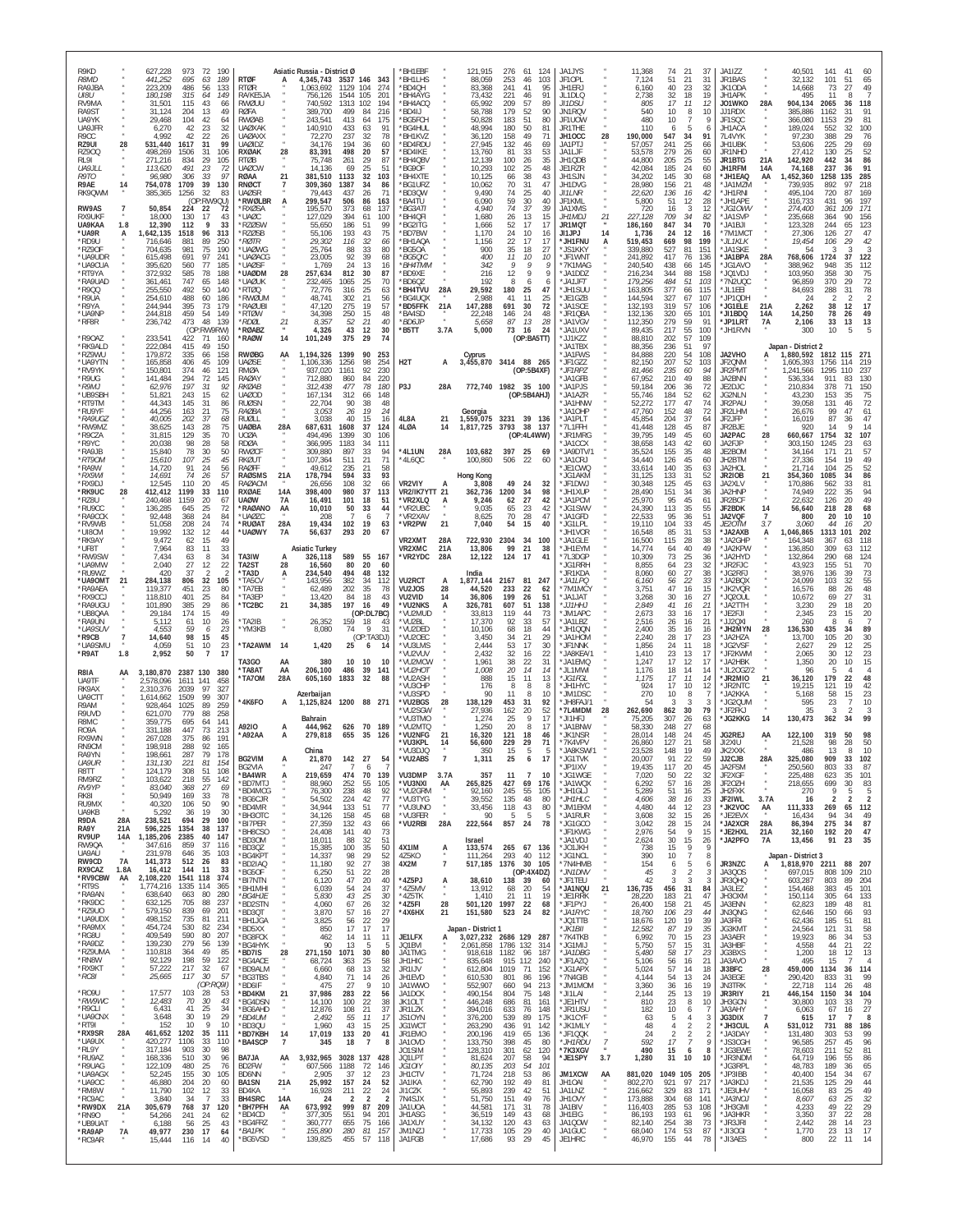#### **ANAHEIM, CA** (Near Disneyland)<br>933 N. Euclid St., 92801  $(714) 533 - 7373$ (800) 854-6046<br>Janet KL7W Mor anabelm@hammclio.com

**BURBANK, CA** 1525 W. Magnolia Bl., 91506<br>(818) 842-1786<br>**(877) 892-1748** Eric, K6EJC, Mgr. Magnolia between<br>5. Victory & Buena Vista<br>burbank@hamradio.com

OAKLAND, CA 2210 Livingston St., 94606<br>(510) 534-5757 (877) 892-1745

NICK, AK6DX, Mar. I-880 at 23rd Ave, ramp

**SAN DIEGO, CA** 5375 Kearny Villa Rd., 92123  $(877) 520 - 9623$ 

Jerry, N5MCJ, Mgr. Hwy. 163 & Claremont Mesa sandiago@mmmedio.com

SUNNYVALE, CA 510 Lawrence Exp. #102 94085 (408) 736-9496 (877) 892-1749 So. from Hwy. 101<br>sunnywale@fammedio.com

**NEW CASTLE, DE** (Near Philadelphia)<br>1509 N. Dupont Hwy., 19720 1302) 322-7092<br>(800) 644-4476<br>Ken, N20HD, Mgr<br>RT13 1/4 mi, So, 1-295<br>delaware@flamradio.com

**PORTLAND, OR** 11705 S.W. Pacific Hity. 97223

(503) 598-0555<br>(800) 765-4267 Leon, W7AD, Mgr Tigand-99W coll<br>from Hwy. 5 & 217<br>portland@famradio.com

**DENVER, CO** 8400 E UMT Ave. #9, 80231<br>(303) 745-7373 (800) 444-9476 John WOIG, Mar. denver@fammclio.com

**PHOENIX, AZ** 10613 N 43rd Ave., 85029 (800) 559-7388<br>Gary, N7GJ, Mgr.<br>Corner of 43rd Aye, & Peorla

phoenix@hamsetlo.com **ATLANTA, GA** 

6071 Buford Hwy. 30340<br>
(770) 263-0700<br>
(800) 444-7927<br>
Mark KJ4VO, Mgr<br>
Mark KJ4VO, Mgr<br>
Mark KJ4VO, Mgr<br>
Doraville, 1 ml. no. of 1-265<br>
atlanta@hamradio.com

WOODBRIDGE, VA (Near Washington D.C.)<br>14803 Build America Dr 22191

 $(703) 643 - 1063$ (800) 444-4799 Steve, W4SH6, Mgr.<br>Exit 161, I-95, So. to US 1<br>virginia@tammdlo.com

**SALEM, NH** (Near Boston)<br>224 N. Broadway, 03079 (603) 998-3750 (800) 444-0047 Dave, N1EDU, Mgr<br>Exit 1, 1-93

28 mi. No. of Boston salom@famradio.com





# **KENWOOD**



#### TS-990S 200W HF + 6M Transceiver

- World's first dual TFT display + 200W output on all bands . ±0.1ppm TCXO ensures both high stability and reduced power consumption . Triple 32-bit DSP's dedicated to main/sub receivers and band scope -Main receiver employs full down conversion, new mixer & narrow band roofing filters . Third order intercept point (IP3) +40dBm for highest level of RX performance ( main receiver)

**Call For Special Price!** 

TS-590S HF + 6M Transceiver

**Call Now For Low Price!** 

• 100W HF + 6M . 500 Hz & 2.7 KHz roofing filter

· Built-in auto funer · Best dynamic range in class

ਰ

+ 32 bit DSP



# **TM-D710G** 2M/440 Dualband

+ V+V/V+U/U+U operation + Built-in GPS + Built-in TNC for APRS & DX-Cluster operation . 50W 2M & UHF . 1,000 memories . Dual receive . Green or amber backlight colors . Latest APRS firmware w/ new features . Sky Command II remote functions **Call Now For Special Price!** 



#### TS-480SAT/HX HF + 6M Transcvr

+ 480HX 200W HF & 100W 6M (no tuner) +480SAT 100W HF & 6M w/AT · Remotable w/front panel/speaker · DSP built-in  $$250$ **Call Now For FAANTS-480HX Low Price!** 2M/440 HT with TH-D72A extended RX . SW TX, RX 118-524 MHz. VxU. UxV, UxV · APRS w/built-in 1200/9600 TNC. · Built-in GPS, Built-in USB, digipeater · Echolink<sup>o</sup> compatible. + Mil-Spec STD810 **Call For Special Low Price!** TH-F6A 2M/220/440



+ 100W HF, 6M, 2M + 50W 70CM  $$250$ 

- +TS-2000X 10W 1.2GHz
- · Built-in TNC, DX packet cluster
- . IF Stage DSP . Backlit front key panel
- **Call Now For Special Price!**



 $\frac{1}{2}$ 

TS-2000X

رهما Come visit us #1 In Customer

online via the Internet at  $7.01$ http://www.hamradio.com



# TM-281A 2 Mtr Mobile . 65 Watt . 200 Memories . CTCSS/DCS

· Mil-Std specs · Hi-quality audio **Call Now For Special Low Price!** 

Service v

**COAST TO COAST FREE SHIPPING** UPS - Most Items Over \$100 **Rapid Deliveries From** The Store Nearest to You!

TH-K20A 2M Handheld

· CTCSS/DCS/1756 Burst built-in

**Call For Special Low Price!** 

 $\cdot$  2M 5.5W

· Weather alert

 $-$  VOX





o,



# TM-V71A 2M/440 Dual Band

. High RF output (58W) . Multiple Scan . Dual receive on same band (VxV, UxU) . Echolink® memory (auto dialer) . Echolink® Sysop mode for node terminal ops · Invertible front panel · Choice of green/amber for LCD panel + 104 code digital code squelch + "Five in One" programmable memory . 1000 multifunction memory

**Call Now For Your Low Price!** 

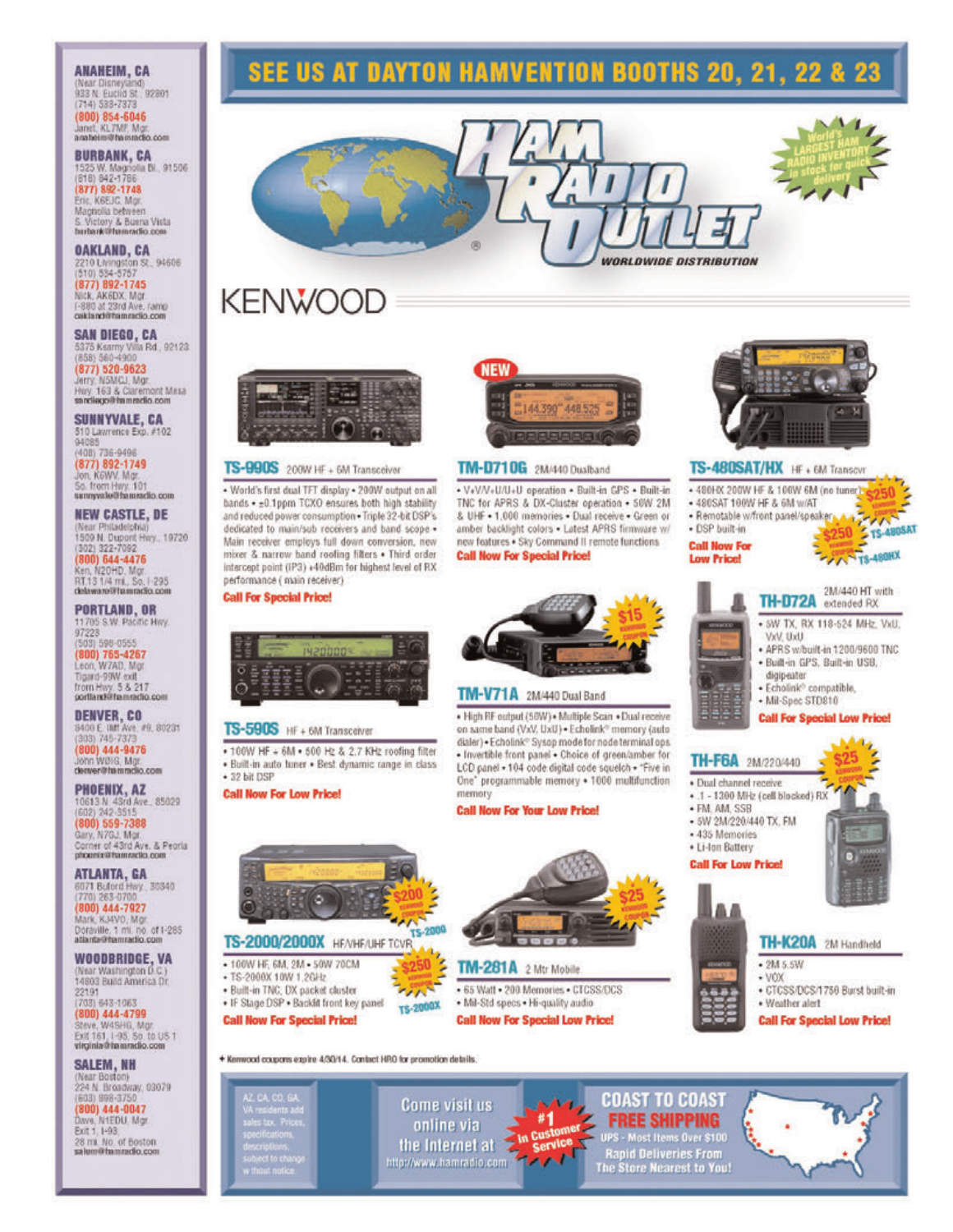# **SEE US AT DAYTON HAMVENTION BOOTHS 20, 21, 22 & 23**



# **ACOM-1000**

- . HF and 6 Meter 1KW Amplifier
- . Match 3:1 SWR with No Tuner
- . User Friendly QSK Operation
- · LCD Message Display
- · Single 4CX800a Tube
- · Vacuum Antenna Relays

#### **Call For Additional ACOM Products!**



#### \*218XATC-PL-(length) RG8x (240UF) w/PL259 Connectors Each End. Weather-Proof **Heat Shrink Tubing.**

- <sup>=</sup> Stranded Center Conductor. \* 95% TC Braid + bonded 100% Foil Shield.
- <sup>=</sup> Very Flexible, Light Weight, and Smaller than RG8 sizes.
- \* Non-Contaminating-UV Resistant-<br>Direct Burial-Black Jacket.



#### \*235-5X-(length) 1" Wide Tin-Copper w/Ring **Terminals Each End.** Adhesive-Lined **Heat Shrink Tubing.**

<sup>\*</sup>Grounding Braid Heavy Grade. #Construction: 38x48x18/864

**CALL TOLL FREE** 

- 7ga 85 Amps.
- \*Easy termination: %" Stud Ring Terminals.
- 

# **REMOTE RIG**



### RRC-1258 MkII-S-Set

66

This set of interfaces allows remote control of your Amateur Radio Station via Internet in a user-friendly and cost effective way! RemoteRig gives you control of the radio coupled with crystal clear TX & RX audio and sending CW with your own Paddle!

New! Now Stereo Version for Dual Receiver radios.

Works with all Computer-controllable radios from: Alinco - Elecratt - ICOM - Kenwood - Yaesu

# For radios with detachable front panels no PC

is required for: TS-480HX/SAT: TS-2000 (RC-2000 reg'd): IC-703/ Plus: IC-706 series: DX-SRST: IC-2820H: IC-R2500

Just simply insert your control box in place of your front panel interconnect cable, place the body of the radio on the remote end and you are on the air as if you are there! Extra Controller and Remote interface units sold individually for multiple sites/users.

Now includes 12V power supply. \$12.95 value!

#### Available exclusively from all HRO locations!





# **AvMap G6-APRS Navigator**

- · Full bi-directional RS-232 APRS communication
- · APRS contact management
- . DR (Dead Reckoning) Tactical Feature
- · Includes Kenwood-ready cable
- · SD card preloaded with maps of North America · Compatible with TH-D72A, TM-D716A, TH-D7A, TM-D700A





## **MA-40**

*WORLDWIDE DISTRIBUTION* 

· 40' Tubular Tower **Call For Latest Pricing!** 

## **MA-550**

· 55' Tubular Tower · Handles 10 sq. ft. at

- 50 mph · Pleases neighbors with
- tubular streamlined look **Call For Latest**

**Pricing!** 



**STANDARD CONTRACTORS** 

- 
- · Handles 18 sq. ft. @ 50 mph
- . No guying required
- · Extra-strength construction · Can add raising and motor drive
- accessory.
- · Towers rated to EIA specifications · Other models at great prices!

#### **Call For Latest Pricing!**

All US Towers shipped by truck; freight charges additional.



# **ANAHEIM, CA** (Near Disneyland)<br>933 N. Euclid St., 92801<br>(714) 533-7373 (800) 854-6046<br>Janet, KL7MF, No anabeim@hammdio.com

**BURBANK, CA** 1525 W. Magnolia BI., 91506.<br>(815) 842-1786  $(877) 892 - 1748$ Eric, K6EJC, Mgr.<br>Magnolia between<br>S. Victory & Bueria Vista<br>berbank@hammdlo.com

**OAKLAND, CA** 2210 Livingston St., 94606 (877) 892-1745 1-880 at 23rd Ave. ramp

SAN DIEGO, CA 5375 Kearry Villa Rd. 92123 (877) 520-9623 Jerry, NSMCJ, Mgr.<br>Hwy, 163 & Claremont Mesa sandiego@hamradio.com

SUNNYVALE, CA

510 Lawrence Exp. #102 94085 408) 736-9496

(877) 892-1749<br>Jon, K6WV, Mgr.<br>So. from Hwy, 101<br>semyvake@hamnedic.com

**NEW CASTLE, DE** (Near Philadelphia) 1509 N. Dupont Hwy., 19720 (800) 522-7092<br>(800) 644-4476

Ken, N2OHD, Mgr.<br>RT.13 1/4 mi., So. 1-295<br>delaware@hamracfic.com

**PORTLAND, OR** 11705 S.W. Pacific Hwy.

(503) 598 0555<br>(800) 765-4267<br>Leon, W7AD, Mgr Tigard-99W ext<br>from Hwy. 5 & 217<br>portland@hammdlo.com

**DENVER, CO** 8400 E IIIIT Ave. #9, 80231<br>(303) 745-7373 (800) 444-9476<br>John Welg, Mgr. denveriftamradio.com

**PHOENIX, AZ** 10613 N 43rd Ave., 85029

(800) 559-7388<br>Gary, N7GJ, Mgr.<br>Corner of 43rd Ave. & Peoria<br>phoenix@hammadio.com

**ATLANTA, GA** 6071 Buford Hwy 30340 (800) 444-7927 Mark, KJ4VO, Mgr.

Doraville, 1 mi. no. of 1-285<br>allanta@faimmetio.com WOODBRIDGE, VA (Near Washington D.C.)<br>14803 Build America Dr.

22191<br>(703) 643-1063

(800) 444-4799<br>Steve: W4SHG, Mgr<br>Exit 161, 1-95, So, to US 1<br>Virginia@hamraclio.com

**SALEM, NH** (Near Boston)

224 N. Broadway, 03079<br>(603) 898-9750<br>(800) 444-0047

Dave, N1EDU, Mgr<br>Exit 1, 1-93<br>28 ml, No. of Boston salom@hamradio.com

West<br>Mountain<br>Southeast<br>Mid-Allant West........800-854-6046<br>Mountain.......800-444-9476<br>Southeast.........800-444-7927<br>Mid-Atlantic.....800-644-4789<br>Northeast........800-644-40047<br>New England...800-444-0047

# Come visit us online via  $#1$ In Customer the Internet at the Internet at the Internet at

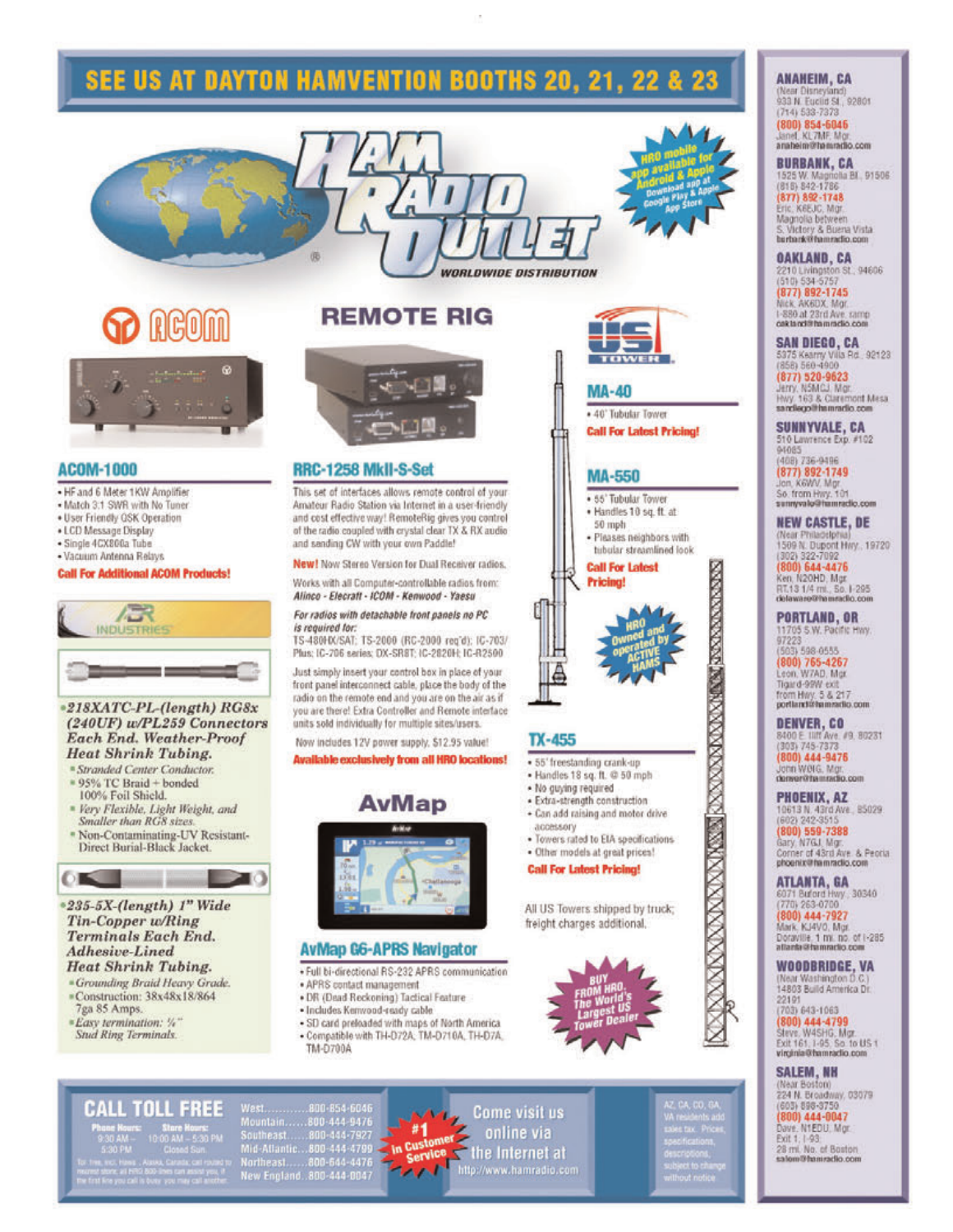| *JG3LDD<br>*JH3PTC<br>*JL3RNZ<br>*JL3MCM                  | 28                         | 510<br>352<br>271.539<br>154,674                              | 14<br>14<br>872<br>487             | 8<br>-7<br>28<br>32                     | 9<br>9<br>85<br>85               | *JP7CFP<br>*JR7IWC<br>*JR7CYR<br>*JH8CLC/7                  | 21                   | 6.888<br>2.160<br>308<br>6                            | 66<br>26<br>8                            | -16<br>9<br>7                                    | 26<br>21              | *JT1BZ<br>JT1BV                                     | 21<br>28A                               | Mongolia<br>70.952<br>593,250                                            | 348 27<br>1552                     | 35                                    | 71<br>115                    | OE6MDF<br>OE2BZL<br>OF1WWI<br>OE2IJL                |                                     | 944,229<br>448,920<br>204.288<br>41,580          | 1252<br>95<br>825<br>85<br>75<br>469<br>139<br>49                | 246<br>263<br>191<br>105      | 'ON2TO<br>*ON6VOX<br>ON5HZ<br>*ON4QX         | 21<br>14<br>$\overline{7}$<br>3.7          | 7,840<br>24,700<br>16,348<br>12,188                         | 76<br>238<br>227<br>292         | 16<br>33<br>59<br>17<br>50<br>11<br>38<br>6                       |
|-----------------------------------------------------------|----------------------------|---------------------------------------------------------------|------------------------------------|-----------------------------------------|----------------------------------|-------------------------------------------------------------|----------------------|-------------------------------------------------------|------------------------------------------|--------------------------------------------------|-----------------------|-----------------------------------------------------|-----------------------------------------|--------------------------------------------------------------------------|------------------------------------|---------------------------------------|------------------------------|-----------------------------------------------------|-------------------------------------|--------------------------------------------------|------------------------------------------------------------------|-------------------------------|----------------------------------------------|--------------------------------------------|-------------------------------------------------------------|---------------------------------|-------------------------------------------------------------------|
| *JG3SVP<br>*JF3VAX<br>JA3EBT<br>'JA3RAZ                   |                            | 130,982<br>47,322<br>29,540<br>1,944                          | 688<br>263<br>172<br>28            | 21<br>18<br>18<br>- Q                   | 58<br>48<br>52<br>18             | *JA7LLL<br>JE7JDL<br>JA7FTR                                 | 14<br>AA             | 15,768<br>2,481,987<br>574.392                        | 88<br>2005 123<br>684                    | - 25<br>330<br>96<br>216                         | 47                    | $^*$ JT1CO<br>*JD1BIA                               | ΑA<br>28                                | 295,444<br>Ogasawara<br>12,635                                           | 616                                | 73<br>131 15                          | 160<br>-20                   | <b>OE6VHF</b><br>OE1SSS<br>'OE6Z                    | 28<br>14<br>A                       | 165,504<br>67,554<br>2,071,611                   | 525<br>33<br>549<br>-20<br>1909<br>115<br>(OP:OE6MBG)            | 95<br>61<br>362               | ON4IA<br>ON4WW<br>OP4K                       | AA                                         | 6,252,168<br>288,864<br>279,864                             | 3811<br>559<br>656              | 528<br>163<br>139<br>65<br>66<br>141                              |
| *JF3BFS<br>*JA4XHF/3<br>*JA3PYH<br>*JA3FZI<br>*JA4CBX/3   | 21                         | 432,460<br>24,790<br>5,628<br>2,604<br>1,863                  | 1109<br>142<br>56<br>38<br>27      | 36<br>21<br>16<br>12<br>12              | 104<br>46<br>26<br>19<br>15      | JA7VEI<br>JA7GYP<br>JA7KY<br><b>JA70WD</b><br>JO7KMB        | 28A<br>14A           | 447,426<br>197,620<br>1,512<br>1,113,834<br>55,154    | 536<br>354<br>18<br>2683<br>195          | 106<br>212<br>61<br>144<br>14<br>35<br>111<br>35 | 14<br>74              | A4100                                               | 21                                      | Oman<br>3,502<br>Republic of Korea                                       | 37                                 | 9                                     | 25                           | OE6HLF<br>OE6RAD<br>OE2LRO<br>OE7MFI<br>OE1CIW      |                                     | 144,430<br>60,452<br>29,212<br>24.300<br>10,773  | 433<br>58<br>216<br>44<br>157<br>28<br>131<br>30<br>97<br>25     | 144<br>83<br>81<br>60<br>56   | 004U<br>OR2A<br>OR5T<br>ON4ON                | 28A<br>14A                                 | 496,716<br>297,319<br>2,610<br>189,608                      | 1390<br>874<br>47<br>748        | 32<br>100<br>35<br>116<br>(OP:ON1DX)<br>12<br>-17<br>103<br>-34   |
| *JP3KPJ<br>*JA3KYS<br>*JA3BBG<br>*JO3EVM                  |                            | 1,656<br>1,144<br>61'<br>546                                  | 27<br>18<br>19<br>19               | 9<br>8<br>-8                            | 15<br>14<br>6<br>6               | *JA7HM7<br>*JA7ZP                                           | AA<br>28A            | 1,218<br>53,934<br>Japan - District 8                 | 22<br>229                                | 12<br>27                                         | 17<br>62              | HL5UOG<br>HL5JCB<br>HL2WP<br>HL5/LA8JKA 21          | A<br>28                                 | 118,807<br>$25.76^{\circ}$<br>541.350<br>91.665                          | 305<br>117<br>1424<br>374          | 62 107<br>31<br>33<br>29              | 62<br>102<br>76              | *OE5FPL<br>*OE5D                                    | 28                                  | 55,460<br>24,150                                 | 276<br>30<br>170<br>25<br>(OP:OE2UKL)                            | 64<br>44                      | *ON4VDV<br>*OP4A<br>'007W<br>OR4K            | AA                                         | 965,994<br>425,809<br>418.295<br>188,728                    | 1122<br>710<br>1009<br>426      | 279<br>114<br>229<br>78<br>199<br>70<br>184                       |
| *JI3CWI<br><b>JJ3JJL</b><br>JK3NSD                        | $\overline{7}$<br>AA       | 15,996<br>581,724<br>209.527                                  | 119<br>732<br>379                  | 24<br>99<br>63                          | 38<br>187<br>128                 | <b>JA8WKE</b><br>JA8DIV<br>JA8DKJ<br>JA8AZN                 | A                    | 4,440,870<br>255,300<br>196,015<br>3.402              | 3679 131<br>412<br>355<br>29             | 310<br>82<br>148<br>75<br>124<br>20              | 22                    | *DS2CYI<br>*DS2GOO<br>*HL1OSB<br>*HL2/KA8U          | 28<br>-21                               | 175,320<br>36,250<br>5,720<br>110                                        | 432<br>121<br>53<br>$\overline{7}$ | 61<br>49<br>16<br>-5                  | 119<br>76<br>24<br>5         | OE2E<br>OF2LCM<br>OE3DXA                            | AA                                  | 2,412,367<br>962.308<br>449,080                  | 1980 130 427<br>(OP:OE2GEN)<br>1012 109<br>595 109               | -343<br>303                   | OT7J<br>'ON6PX<br>*ON8PL<br>*OT1S            | 28A                                        | 166,901<br>87,057<br>5,084<br>86,504                        | 394<br>348<br>41<br>394         | 148<br>63<br>43<br>110<br>26<br>36<br>-24<br>64                   |
| JN3SAC<br>JA3RAR<br>JS3CTQ<br>JO3DDD                      | 21A<br>14A                 | 132,840<br>37,286<br>819,000<br>95,142                        | 302<br>136<br>1872<br>384          | 50<br>36<br>35<br>31                    | 112<br>67<br>121<br>70           | JG8TDZ<br><b>JA8KSF</b><br>JA8ECS<br>JA8TGD                 | 28<br>21             | 147,288<br>148,874<br>92,512<br>39,895                | 426<br>404<br>340<br>181                 | 34<br>102<br>32<br>102<br>27<br>23               | 71<br>56              | HL3AMO<br><b>DS2NMJ</b><br>HL5YI<br>*HL1VAU         | ΑA<br>21A<br>AA                         | 81,917<br>10.004<br>4,176<br>395,961                                     | 244<br>96<br>50<br>599             | 41<br>18<br>16<br>93                  | 80<br>23<br>32<br>174        | OE9LWV<br>OE8Q<br>OE5UAL                            | 28A                                 | 103,293<br>1,374,450<br>148,694                  | 259<br>80<br>3198<br>39<br>(OP:OE8SKQ)<br>421<br>-36             | 127<br>136<br>-97             | 'ON6FC<br>'ON3DI                             | 3.7A                                       | 5,168<br>18,846                                             | 81<br>362                       | (OP:ON5RZ)<br>12<br>22<br>46<br>8                                 |
| *JO3PSJ<br>'JN3DSH<br>*JA3VUI<br>*JR3BOT<br>*JL3VUL/3 21A | AA<br>28A                  | 35,752<br>31.136<br>22,110<br>6,125<br>317,072                | 151<br>108<br>118<br>63<br>831     | 38<br>48<br>20<br>9<br>35               | 71<br>64<br>47<br>26<br>114      | ILI8AL*<br>*JA8CJY<br>* JA8CEA<br>*JE8HJW<br>*JM8DHE        | A                    | 52,794<br>49,266<br>10.335<br>625<br>24               | 163<br>147<br>57<br>25<br>$\overline{2}$ | 48<br>56<br>19<br>12<br>$\overline{2}$           | 78<br>70<br>46<br>13  | 'HL2VXK<br>*DS5TOS<br>HZ1XB                         | 7A<br>A                                 | 6,902<br>14,904<br>Saudi Arabia<br>1,195,842                             | 67<br>135<br>1776                  | 19<br>-23<br>57 184                   | 39<br>-31                    | OE2S<br>*OE9MDV<br>OE5HSN                           | 21A<br>AA<br><b>7A</b>              | 996,897<br>174,000<br>8,639                      | 2305<br>40<br>(OP:OE2VEL)<br>405<br>65<br>125<br>9               | 147<br>167<br>44              | <b>E77R</b><br>E73S<br><b>F71A</b><br>E7ØR   | А<br>28<br>21<br>1.8                       | Bosnia-Herzegovina<br>39,603<br>71,199<br>825,595<br>39,240 | 157<br>403<br>2334<br>504       | 44<br>85<br>20<br>127<br>36<br>12<br>60                           |
| *JG3UVN<br>*JM3QIS<br>*JL3RDC                             | 14A                        | 40,794<br>32,220<br>612                                       | 189<br>141<br>13                   | 25<br>26<br>8                           | 53<br>64<br>10                   | * JA8 JT7<br>*JE8VZK<br>*JK8NIF                             | 28<br>21             | 170<br>28,070<br>2,784                                | $\overline{7}$<br>157<br>32              | 4<br>21<br>9                                     | 6<br>49<br>20         | H71SM<br>*HZ1PS<br>*7Z1CQ                           | 21<br>28<br>AA                          | 101.680<br>364.625<br>3,866,415                                          | 459<br>1017<br>2832                | 19<br>30<br>121                       | 61<br>95<br>362              | CR <sub>2</sub> X<br>CU3AC                          | A                                   | Azores<br>16,259,949<br>1,038,036                | 9111 174 573<br>(OP:OH6KZP)<br>1561<br>84                        | -192                          | E 70 A<br>*E74KM<br>*F71W<br>*E7RS           | A<br>28<br>$\overline{7}$                  | 4.522<br>37,088<br>39.934<br>20,461                         | 123<br>202<br>225<br>170        | 33<br>-5<br>42<br>110<br>23<br>59<br>16<br>63                     |
| JH4UYB<br>JR40ZR<br>JH4UTF                                |                            | Japan - District 4<br>5,991,726<br>4,279,522<br>1,538,628     | 4323 143 364<br>3093<br>1598 118   | 139                                     | 355<br>246                       | <b>JH8SLS</b><br>JH8DBJ<br><b>JH8CXW</b><br>JA8RWU          | AA<br>28A<br>21A     | 348,232<br>9,387<br>106,353<br>978.494                | 395<br>51<br>345<br>2217                 | 95<br>221<br>26<br>30<br>37<br>121               | 37<br>87              | *7Z1HL<br>*9V1PW                                    | A                                       | 20,808<br>Singapore<br>759                                               | 112                                | 18<br>20 11 12                        | 50                           | CR2T<br>CU3AN<br>*CR2R                              | 28<br>A                             | 593,208<br>205,200<br>556,742                    | 2410<br>30 102<br>(OP:CU2AF)<br>882<br>27<br>798<br>90 241       | 81                            | *E73KM<br>*E78T<br>*E75A                     | 1.8                                        | 6,120<br>10,704<br>6,981                                    | 114<br>220<br>197               | (OP:E77CW)<br>8<br>37<br>6<br>42<br>33<br>6                       |
| JH4ADK<br>JA4DPL<br>JA4RWN<br>JH4BTI<br>JO4EUP            |                            | 707,600<br>372.537<br>98,154<br>48,146<br>7.076               | 845 101<br>633<br>223<br>146<br>46 | -77<br>62<br>51<br>27                   | 204<br>136<br>109<br>82<br>34    | JA8COE<br>*JH8XVH<br><b>JF9JTS</b>                          | AA<br>28A            | 919,550<br>305,280<br>Japan - District 9<br>1,774,153 | 1260<br>763<br>2061                      | 76<br>189<br>-34<br>110<br>95<br>212             |                       | <b>BV1EK</b><br>BU2AV<br>*BV4VQ                     | A<br>A                                  | Taiwan<br>311,552<br>17,395<br>247                                       | 522<br>101<br>$\overline{7}$       | 89<br>32                              | 167<br>39                    | °CU5AQ<br>EA6/S53R                                  |                                     | 26,125<br><b>Balearic Islands</b><br>1,774,440   | (OP:CS8ABA)<br>169<br>-30<br>2766 106                            | -65<br>359                    | E73M<br>E78DX<br><b>E7ØT</b><br>*E75MM       | AA<br>28A<br>AA                            | 3,481,236<br>163,184<br>1.378.960<br>40,626                 | 2618<br>298<br>3339<br>255      | 460<br>136<br>172<br>76<br>40<br>136<br>27<br>95                  |
| JA4 JBP<br>JA4FJL<br>JA4FHF<br>JH4MGU                     | 28                         | 6,188<br>5,073<br>752,290<br>388,080                          | 53<br>33<br>1826<br>1444           | 21<br>25<br>34<br>27                    | 31<br>32<br>120<br>72            | JH9KVF<br>JA9CCG<br>*JH9URT<br>* JA9KBS                     | 28<br>21<br>A        | 425,896<br>90,288<br>1.284.720<br>112.640             | 1139<br>339<br>1464<br>236               | 105<br>34<br>28<br>98<br>220<br>59<br>117        | 71                    | BW2/JP1RIWAA<br>BU2AW<br>*BU2AU                     | 28A<br>ΑА                               | 601,344<br>121,212<br>157,065                                            | 1188<br>607<br>412                 | 6<br>88<br>25<br>67                   | 168<br>59<br>118             | EA6SX<br>*EA6AZ<br>*EA6/DL5QS<br>*EA6ALQ            | 14<br>A                             | 1,058,713<br>333.234<br>6.188<br>1,054           | 2893<br>40<br>836<br>60<br>22<br>66<br>24<br>11                  | 151<br>138<br>46<br>20        | *F74A<br>*E74Y<br>*F71AGA<br>*E740           | 21A<br>14A<br><b>7A</b><br>3.7A            | 617.823<br>220,774<br>5.828<br>74,508                       | 1714<br>855<br>96<br>805        | 133<br>38<br>38<br>129<br>12<br>35<br>71<br>13                    |
| JF4CIL<br>*JE4MHL<br>*JA6SRB/4<br>*JR4PDP                 | 21                         | 225,219<br>606,060<br>177,962<br>112,144                      | 712<br>693<br>349<br>280           | 31<br>107<br>75<br>65                   | 80<br>226<br>127<br>98           | * JA9F JG<br>* JA9LX<br>JH9JJD<br>*JA9TQY                   | 28                   | 26.265<br>12,300<br>645<br>104,928                    | 113<br>60<br>19<br>397                   | 30<br>32<br>9<br>-25                             | 55<br>50<br>-6<br>71  | *BX2ADF<br><b>BU2CA</b>                             | 21A                                     | 32,301<br>774<br>Tajikistan                                              | 136<br>29                          | 43<br>$\overline{7}$                  | 68<br>11                     | *EA6OM<br>EA6XQ<br>EA6EE                            | 28<br>AA                            | 52,272<br>867,122<br>130,380                     | 198<br>33<br>1375<br>88<br>373<br>60                             | 88<br>273<br>152              | *E77EZ<br>LZ2/RW2A                           | 1.8A<br>А                                  | 25,704<br>Bulgaria<br>237,215                               | 472<br>671                      | 49<br>$\overline{7}$<br>63<br>- 164                               |
| 'JA4CSJ<br>*JH4CES<br>*JA4TUJ<br>*JA4GQD                  |                            | 64,368<br>32,623<br>9,576<br>3.735                            | 172<br>121<br>55<br>44             | 56<br>45<br>28<br>18                    | 93<br>56<br>44<br>27             | JA9JFO<br>*JA9XAT<br>*JA9NOF<br>* JA9GEW                    | 21                   | 95,748<br>64<br>5,390<br>1,694                        | 361<br>52<br>29                          | 28<br>Δ<br>20<br>9                               | 73<br>29<br>13        | *EY7BL<br><b>FY8MM</b><br>EY8AR                     | 21<br>AA<br>28A                         | 13,288<br>501,389<br>715,449                                             | 108<br>637<br>2015                 | 9<br>76<br>30                         | 35<br>211<br>117             | EA6FO<br>EA6/G4MKP 7A<br>*EA6LP                     | 28A<br>14A                          | 493,830<br>8,096<br>78,792                       | 1256<br>38<br>(OP:EA3AIR)<br>162<br>9<br>341<br>- 37             | 139<br>-37<br>110             | LZ5E<br>LZ2PG<br>LZ3YV                       |                                            | 86,304<br>29.993<br>1,020                                   | 291<br>127<br>20                | 46<br>128<br>(OP:LZ1DKZ)<br>32<br>17<br>13                        |
| *JJ4CDW<br>*JE4URN<br>*JA4AQR<br>*JA4DWG<br>*JR4CTF       | 28<br>21                   | 96,672<br>31,752<br>26,752<br>26,320<br>4,512                 | 330<br>126<br>158<br>132<br>56     | 31<br>28<br>19<br>21<br>17              | 75<br>70<br>45<br>49<br>30       | *JR9NVB<br>JA9APS<br>JR9GMS<br>*JH9DRL/9 28A                | $\overline{7}$<br>AA | 18,150<br>767,360<br>897<br>66,066                    | 104<br>13<br>273                         | 26<br>862 107<br>213<br>10<br>27                 | 40<br>13<br>64        | <b>HSØZCW</b><br><b>HSØZDG</b>                      | A<br>21                                 | Thailand<br>278,144<br>41,168                                            | 649<br>301                         | 84 128<br>28<br>(OP:K4YT)             | 55                           | EU1A<br>FW <sub>2</sub> A<br>EW2MA                  |                                     | Belarus<br>6,626,928<br>3,015,402<br>1,079,235   | 4698 144 472<br>2593 142<br>1709<br>106                          | 435<br>329                    | LZ5Z<br>LZ2ZG<br>*LZ2HN<br>*LZ1BY<br>*LZ1VVD | 28<br>1.8<br>А                             | 19,656<br>208<br>144,980<br>137,703<br>76,194               | 152<br>18<br>281<br>452<br>332  | 32<br>20<br>12<br>4<br>68<br>152<br>143<br>54<br>42<br>111        |
| *JR4LRY<br>*JE4ADO<br>*JK4DUJ<br>*JH4FUF                  |                            | 3.286<br>1,334<br>738<br>126                                  | 44<br>20<br>19<br>6                | 13<br>8<br>$\overline{7}$<br>$\Delta$   | 18<br>15<br>11<br>5              | <b>JAØAXV</b><br>JJØPJD                                     | A                    | Japan - District 0<br>1,083,684<br>127,359            | 299                                      | 1015 114 274<br>50<br>109                        |                       | 'HS4DDQ<br>'HS3LSE<br>*HS3ANP<br>E2ØPFE             | A                                       | 76,050<br>75,776<br>27.900<br>17,548                                     | 248<br>230<br>124<br>106           | 52<br>53<br>34<br>29                  | 98<br>95<br>66<br>53         | EU6AF<br>EW8DX<br>EW2EO<br>EW3LN                    |                                     | 875.940<br>478,224<br>134,408<br>32,450          | 1506<br>99<br>966<br>87<br>441<br>52<br>143<br>44                | 291<br>282<br>160<br>66       | *LZ3DJ<br>*LZ2JOW<br>*LZ4SU<br>*LZ10J        |                                            | 40.052<br>38.016<br>25.080<br>3,392                         | 244<br>207<br>144<br>48         | 35<br>89<br>89<br>39<br>33<br>87<br>16<br>37                      |
| *JR4GPA<br>*JA4AVO<br>JO4CTB                              | 14<br>$\overline{7}$<br>AA | 51,336<br>782<br>333,606                                      | 204<br>23<br>488                   | 29<br>10<br>97                          | 64<br>13<br>185                  | <b>JRØWZR</b><br><b>JJØKRD</b><br><b>HU@AL</b><br>JAØIOF    | 28                   | 3,520<br>636,300<br>74,200<br>3.925                   | 28<br>1638<br>278<br>57                  | 18<br>107<br>33<br>26<br>12                      | 26<br>80<br>13        | 'HS6ZBQ<br>'HS8GLR<br>E21QEB<br>'HSØZIA             | 28                                      | 12,118<br>1,472<br>342<br>590,224                                        | 69<br>35<br>12<br>1440             | 33<br>15<br>8<br>34<br>27             | 50<br>-17<br>10<br>114       | EU7A<br>EW2CC<br>EU1AZ<br>EW80M                     | 28<br>14<br>$\overline{7}$          | 238<br>49,192<br>424,557<br>49,634               | 8<br>6<br>284<br>24<br>1697<br>36<br>456<br>19                   | 8<br>64<br>125<br>64          | *LZ1FJ<br>*LZ1AQ<br><b>LZ2JA</b><br>*LZ5K    | 28                                         | 3,111<br>1,480<br>230,340<br>88,228                         | 47<br>-32<br>803<br>463<br>(OP  | 17<br>34<br>26<br>11<br>94<br>38<br>$67$<br>-25                   |
| JO4CFV<br><b>JE4KOH</b><br>JM4WUZ<br>*JR4VEV              | 28A<br>21A<br>7A           | 50,499<br>9,464<br>235,116<br>11,554                          | 208<br>62<br>692<br>89             | 28<br>16<br>34<br>19                    | 65<br>36<br>92<br>34             | <b>JHØNOS</b><br>*JHØCCK<br>* JAØBJY<br>* JAØAVS<br>*JJ000J | 14<br>A              | 70,064<br>142,560<br>104,763<br>53,676<br>31,752      | 229<br>274<br>267<br>165<br>134          | 31<br>125<br>55<br>47<br>47<br>37                | 85<br>94<br>79<br>61  | 'HSØOAG<br>'HS5FAI<br>E2ØYLM<br>*E21IZC             | 14                                      | 49,764<br>27,667<br>12,408<br>1,785                                      | 281<br>148<br>98<br>29             | 20<br>13<br>15                        | 60<br>53<br>34<br>20         | EW8DD<br><i>EW8RR</i><br>*EW1IP<br>*EW7EW<br>*EW2AO | 1.8<br>A                            | 230,702<br>8.932<br>348,369<br>192.700<br>64.660 | 1547<br>27<br>198<br>5<br>641<br>82<br>664<br>62<br>163<br>56    | 95<br>39<br>231<br>173<br>156 | LZ9V<br>LZ3GH<br>'LZ2FM<br>*LZ2XF            |                                            | 84,972<br>31,740<br>19,546<br>11,100                        | 455<br>240<br>181<br>88         | :LZ1RAY)<br>27<br>70<br>23<br>46<br>40<br>18<br>29<br>21          |
| JE5JHZ<br><b>JJ5GSY</b><br>JA5BZL                         | А<br>14<br>3.7             | Japan - District 5<br>1,181,896<br>817<br>2,730               | 1386<br>18<br>29                   | 97<br>-8<br>17                          | 217<br>-11<br>22                 | <b>JRØDZH</b><br>*JAØCLB<br>* JAØRCK<br><b>VOL®HL*</b>      | 28                   | 6.681<br>5,986<br>4,508<br>316,251                    | 47<br>58<br>-36<br>966                   | 23<br>19<br>14<br>33                             | 28<br>22<br>32<br>84  | <b>HSØZDX</b><br>HSØZGQ<br><b>HSØ7FF</b><br>*E21YDP | AA<br>21A                               | 177,080<br>174,825<br>13,083<br>125,156                                  | 296<br>495<br>64<br>382            | 69<br>59<br>37<br>35                  | 164<br>116<br>-52<br>99      | *FW7I F<br>*EU6AA<br>*EW6EW<br>*EW6GL               |                                     | 55.713<br>47,978<br>37.044<br>26,565             | 288<br>34<br>240<br>40<br>186<br>38<br>118<br>40                 | 113<br>109<br>88<br>75        | *LZ2ZY<br>*LZ1RF<br>*LZ1IKY<br>*LZ2HT        | 21<br>14                                   | 6.063<br>23,141<br>5.040<br>1,107                           | 80<br>199<br>100<br>46          | 27<br>16<br>55<br>18<br>32<br>10<br>21                            |
| *JA5PXG<br>'JG5UWk<br>*JJ5HUD<br>*JA5CBU                  | A                          | 258,210<br>151.702<br>51,352<br>17,479                        | 519<br>302<br>162<br>95<br>94      | 61<br>77<br>54<br>30                    | 129<br>125<br>77<br>47<br>46     | <b>MHONEC</b><br>*JJØNSL<br>*JHØMXV<br>*JFØEBM              | 21                   | 269.742<br>17,408<br>81,018<br>54,810                 | 844<br>116<br>253<br>198                 | 33<br>22<br>32<br>31                             | 89<br>46<br>94<br>74  | A61QQ<br>*A61ZX                                     | United<br>A<br>28                       | <b>Arab Emirates</b><br>504,336<br>403,305                               | 828<br>1314                        | 64 173<br>26                          | 89                           | <b>EW3MM</b><br>'EW8ADX<br>*EU3AA<br>*EW8RX         |                                     | 22,246<br>18,530<br>9,504<br>8,384               | 37<br>111<br>168<br>24<br>72<br>25<br>119<br>15<br>11            | 61<br>61<br>41<br>49          | *LZ2PS<br>*LZ5C<br>*LZ2FQ                    | $\overline{7}$                             | 35,690<br>14,553<br>2,952                                   | 306<br>196<br>71<br>994         | 68<br>18<br>50<br>13<br>28<br>8<br>186                            |
| JE5DKA<br>*JH5FTY<br>*JG5DHX/5<br>*JJ5IYC<br>'JA5XPD      | 28<br>21<br>14             | 16,498<br>158,620<br>5,891<br>4,070<br>308                    | 438<br>55<br>41<br>15              | 27<br>34<br>15<br>16<br>ช               | 106<br>28<br>21                  | *JRØJOW<br>*JHØEPI<br><b>DWL@AL</b><br>JAUGUY               | 14<br>28A<br>ZIA     | 11,067<br>119,945<br>53,070<br>42.484                 | 81<br>379<br>238 24<br>193               | 18<br>33<br>26                                   | 33<br>82<br>63<br>.ou | *A65CR<br>A65BP<br>*A65CA                           | AA                                      | 8,256<br>AA 10,733,316 5310 164 568<br>675.130                           | 71<br>695 106                      | 14<br>(UP:RV6AJJ)                     | 34<br>267                    | 'EW3AAM<br>*EU1OID<br>*EU6ML<br>*EW1KV<br>*EW6AF    | 28                                  | 1,692<br>228<br>307,860<br>29.468<br>202.276     | 37<br>17<br>6<br>994<br>34<br>282<br>14<br>1093<br>-3U           | 25<br>13<br>106<br>39<br>92   | LZ1BJ<br>LZ1ND<br>LZ1QN<br>LZ1YQ<br>LZ5VI    | AA                                         | 370,005<br>175.860<br>164,374<br>23,958<br>19,008           | 608<br>519<br>76<br>131         | 69<br>51<br>129<br>58<br>141<br>57<br>64<br>56<br>-30             |
| JA5SUD                                                    | AA                         | 72,385<br>Japan - District 6                                  | 173 63                             |                                         | 92                               | JAØFVU<br>*JAØNFP<br>*JRØBUL                                | 7A<br>28A<br>21A     | 133,380<br>78,765<br>432                              | 465<br>342<br>14                         | 33<br>28<br>$\overline{7}$                       | 84<br>61<br>5         | *A61DJ<br>*A65BR                                    | 28A<br>21A                              | 217,300<br>37,636<br>Uzbekistan                                          | 770<br>155                         | 24<br>29                              | 76<br>68                     | *EU4AG<br>*EW1HI<br>EU5M                            | $^{21}_{4}$<br>$\overline{7}$<br>AA | 24<br>10,730<br>668,661                          | Λ<br>140<br>12<br>1253 81 276                                    | 46                            | LZ2NG<br><b>L72HM</b><br>LZ1NG               | 28A                                        | 513<br>957,473 2143<br>421,400                              | 13<br>1100                      | (OP: LZ1YE)<br>7<br>12<br>40 153<br>38<br>134                     |
| JA6LCJ<br>JA6EML<br>JA6BWH<br>JA6VQA<br>JH6QFJ            | A                          | 2,958,425 2510 125 300<br>418,600<br>339,150<br>294<br>59,784 | 658<br>510                         | -73<br>80<br>28                         | 157<br>175<br>66                 | UN7QF<br>UN1F<br>*UN5C<br>*UN7TDB                           | А<br>28<br>А         | Kazakhstan<br>238,728<br>12,243<br>121,940<br>1,221   | 102<br>295<br>19                         | 630 55 113<br>17<br>55<br>127<br>14              | -36<br>19             | *UK7AZ<br>*UK80M<br>*UK9AA                          | A<br>28<br>21                           | 16,884<br>156,267<br>855,846<br>Vietnam                                  | 80<br>629<br>2040                  | -26<br>-22<br>38                      | 58<br>75<br>124              | EW7SM<br>FW1BA<br>EV1R<br>EW6GF                     | 28A<br>14A                          | 33,150<br>4,050<br>469,564<br>106,305            | (OP:EW7BR)<br>166<br>- 38<br>39<br>22<br>1084<br>39<br>888<br>24 | 92<br>32<br>139<br>71         | LZ3ZZ<br>LZ6C<br>LZ2013IPA                   | 21A<br>14A                                 | 55.517<br>705,048<br>884                                    | 371<br>2593<br>26               | 55<br>- 22<br>39 135<br>(OP: LZ1NK)<br>6<br>- 11<br>(OP: LZ3HI)   |
| JE6DNN<br>JA6BZI<br>*JA6CVR<br>*JA6CM                     | 21<br>А                    | 9,911<br>24,960<br>97,175<br>27,900                           | 240<br>69<br>115<br>253<br>114     | 17<br>29<br>68<br>32                    | 36<br>51<br>101<br>58            | *UN6G<br>*UN3Z<br>*UN7GDR<br>*UN7GDV                        | 28<br>$\mu$          | 137,270<br>47,080<br>17,395<br>13,260                 | 524<br>209<br>164<br>106                 | 25<br>22<br>13<br>12                             | 81<br>66<br>36<br>39  | *XV5HS<br>*XV9NPS                                   | А<br>21                                 | 84,564<br>83,410                                                         |                                    | 268 51 111<br>(OP:HS1JQP)<br>528 29   | 66                           | EW8DJ<br>EU3AR<br>*EW8OG<br>*EU3NA                  | 3.7A<br>1.8A<br>AA                  | 92,430<br>64,448<br>236,550<br>205,088           | 931<br>17<br>801<br>11<br>597<br>63<br>481<br>67                 | 73<br>65<br>186<br>205        | LZ2VU<br><b>LZ10Z</b><br>LZ2AO<br>LZ7A       | 7A<br>$\boldsymbol{u}$<br>$\alpha$<br>3.7A | 24,624<br>6,678<br>-24<br>60,076                            | $\overline{\phantom{a}}$<br>620 | 267 21 51<br>103 10 43<br>-2<br>$\overline{\phantom{a}}$<br>17 75 |
| *JH6FTJ<br>*JA6EFT<br>"JI6BEN<br>*JL6USD                  | 28<br>21                   | 36,556<br>34,336<br>9,396<br>1,296                            | 249<br>199<br>69<br>26             | 15<br>25<br>18<br>9                     | 37<br>49<br>36<br>9              | *UN9GD<br>*UNØLE<br>*UN6LN<br>*UN7CN                        | 21<br>14             | 53,710<br>21,894<br>221,900<br>20,976                 | 252<br>103<br>604<br>147                 | 21<br>24<br>34<br>106<br>16                      | 61<br>58<br>41        | *XV4Y<br>9M2TO                                      | AA<br>A                                 | 3,870<br>West Malaysia<br>51,480                                         | 201                                | 38 21<br>45                           | 24<br>85                     | *EW4GL<br>*EU4CQ<br>*EW4FGC<br>*EU4DGC              | 28A                                 | 149,853<br>13,310<br>1.911<br>7,462              | 450<br>54<br>27<br>106<br>54<br>11<br>174<br>11                  | 155<br>83<br>28<br>15         | LZ4TL<br>*LZ5XQ                              | 1.8A<br>AA                                 | 50,736<br>349,440                                           | 556                             | (OP: LZ3TL)<br>14 70<br>(OP:LZ2DF)<br>672 76 204                  |
| *JS6SRY<br>*JA6JKE<br>JR6GIM<br>*JL6LTB                   | AA<br>AA                   | 91<br>72<br>482,964<br>1,634                                  | 5<br>5<br>747 75<br>21             | $\overline{4}$<br>$\overline{4}$<br>-17 | 3<br>$\overline{4}$<br>166<br>21 | *UN7RL<br>UPØL<br>UN7FW                                     | $\overline{7}$       | 15,350<br>AA 11,397,276 5638 162 586<br>709,571       | 131 12                                   | (OP:UN9LW)<br>887 86 227                         | 38                    | 9M4DX<br>*9W2MZY<br>'9W2TS<br>*9W2AHU<br>*9M2KRZ    | 28<br>28<br>$\boldsymbol{\kappa}$<br>21 | 577,654 1712<br>7,790<br>836<br>25<br>4,400                              | 157<br>26<br>3<br>58               | 38<br>18<br>9<br>$\overline{2}$<br>19 | 116<br>23<br>13<br>- 3<br>25 | *FW7DK<br>*EW4RF<br>*EU1DX                          | 21A<br>14A                          | 87,780<br>30,218<br>2,240<br>Belgium             | 537<br>20<br>359<br>12<br>31<br>14                               | 85<br>46<br>26                | *LZ3RN<br>*LZ70<br>*LZ1VCT<br>*LZ2DF         | $\boldsymbol{\alpha}$<br>$\alpha$          | 191,296<br>94,150<br>62,361<br>44,590                       | 235<br>163                      | 520 60 164<br>316 51 124<br>(OP:LZ1ONK)<br>51 118<br>62<br>- 36   |
| *JS6RTJ<br>JA7NVF                                         | 21A<br>A                   | 93,692<br>Japan - District 7<br>4,900,896 3832 140            | 299                                | 35                                      | 83<br>336                        | UN5J<br>*UN8PT<br>*UN6T<br>*UP8G                            | AA                   | 334,338<br>291,486<br>156<br>150                      | 474<br>551<br>6<br>5                     | 86<br>223<br>156<br>66<br>6<br>-5                | 6<br>5                | 9M4SG<br>*9M2SD                                     | 28A<br>AA                               | 16,967<br>34,700                                                         | 266                                | 21<br>189 41<br>(OP:9M2ZAK)           | 26<br>59                     | ON5GQ<br>ON5NQ<br>ON7HLU                            | A                                   | 964,617<br>588,336<br>98,455                     | 1180 105 306<br>74 198<br>957<br>(OP:ON8ZL)<br>291 49 96         |                               | *LZ1MC<br>*LZ1OP                             | 28A<br>1.8A                                | 23,373<br>100<br>Corsica                                    | 169<br>9                        | 23<br>40<br>$\overline{2}$<br>8                                   |
| JA7BME<br>JA7IC<br>JA7AKH<br>JA7CNS                       |                            | 1,272,123<br>806,070<br>84,328<br>59,085                      | 1406<br>1036<br>248<br>201         | 98<br>98<br>-49<br>46                   | 223<br>193<br>78<br>71           | *UN6P<br>*UN7JX<br>*UN2E<br>*UN7BEW                         | 28A<br>$\mu$<br>14A  | 579,852<br>410,040<br>167,680<br>178,420              | 1430<br>1258<br>551<br>633               | 36<br>120<br>29<br>105<br>-34<br>29              | 94<br>81              | '9M2/JE1SCJ*<br>*9W2VVH 28A                         |                                         | 4,466<br>18,333                                                          |                                    | 66 27<br>167 24                       | 31<br>39                     | OQ4T<br>ON4MHO<br>*ON5UJ                            | 28<br>-7<br>A                       | 287,091<br>988<br>392,500                        | 812 39 108<br>(OP:ON4TO)<br>37<br>- 5<br>602<br>84               | 21<br>230                     | TK/SP7VC<br>*TK4LS                           | А<br>28A                                   | 1,723,500<br>166,788                                        | 2305<br>661                     | 98 352<br>-30<br>- 93                                             |
| JA7NX<br>JA7ADV<br>JA7DOT<br>JG7EHM                       | 28                         | 27,255<br>2,178<br>414,462 1100<br>31,974                     | 95<br>51<br>158                    | 48<br>30<br>32<br>21                    | 67<br>36<br>102<br>52            | EX8MAT<br>*EX2B                                             | А<br>А               | Kyrgyzstan<br>76,146<br>11,776                        | 208<br>100                               | 42 105<br>12                                     | 34                    | OHØX                                                | А                                       | <b>EUROPE</b><br><b>Aland Islands</b><br>6,408,466 4943 152 470          |                                    | (OP:OH2TA)                            |                              | *ON3AR<br>*ON3ND<br>*ON5AFB<br>*ON7BBR              |                                     | 349,696<br>283,305<br>104,976<br>81,326          | 644<br>75<br>724<br>-61<br>385<br>42<br>316<br>45                | 181<br>194<br>102<br>112      | *SVØXCC/9<br>*SV9OFS                         | A<br>$\overline{7}$                        | Crete<br>36,322<br>2,584                                    | 243<br>67                       | 30<br>97<br>8<br>26                                               |
| *JH7CUO<br>*JA7HYS<br>*JH7IQQ<br>*JF7PHE<br>*JE8KGH/7     | A                          | 633,888<br>173,864<br>96,668<br>72,708<br>58,995              | 823<br>304<br>258<br>192<br>169    | 87<br>71<br>56<br>57<br>59              | 192<br>140<br>87<br>89<br>76     | *FX7ML<br>*EXØM<br>*XWØYJY                                  | 21<br>14<br>A        | 184,708<br>5,680<br>Laos<br>4,521,594 3707 117 345    | 634<br>50                                | -33<br>10                                        | 89<br>30              | OHØZ<br>OHØJFP<br>OHØV                              | 28<br>21                                | 4,827,340 3659 140 434<br>1,007,160 2670 38 116<br>1,012,500 2790 38 124 |                                    | (OP:OH6E1)<br>(OP:SMØTQX)             |                              | *ON6AT<br>*ON3EA<br>*ON4CT<br>*007R                 |                                     | 71,001<br>44,032<br>31,376<br>26,104             | 254<br>47<br>216<br>42<br>135<br>42<br>112<br>40<br>(OP:ON6OM)   | 100<br>86<br>64<br>64         | 9A3B<br>9A3AG<br>9A4WY                       | А                                          | Croatia<br>2,607,477 2640 129 364<br>1,591,304<br>316,820   | 777                             | (OP:9A2VR)<br>1871 109 319<br>53<br>- 93                          |
| *JE7JYE<br>*JI7JIH<br>SJR7ASO<br>*JA7BEW                  | 28                         | 4,028<br>693<br>117<br>292,578                                | 38<br>13<br>-5<br>891              | 24<br>-9<br>$\overline{4}$<br>30        | 29<br>12<br>-5<br>91             | OD5ZZ                                                       | A                    | Lebanon<br>975,520 1585 70 154                        |                                          | (OP: E21EIC)                                     |                       | OHØLIH<br>*OHØRJ                                    | 14<br>28                                | 542,156 2159 34 108<br>1,392                                             |                                    | (OP:OH6LI)<br>(OP:OH6XA)<br>30 11 18  |                              | *ON8VC<br>*ON3OW<br>*ON2CQ<br>*ON8DM                | 28                                  | 11,176<br>3,762<br>570<br>433,580                | 74<br>32<br>82<br>14<br>Q<br>10<br>1278 37                       | 56<br>43<br>10<br>126         | 9A6IND<br>9A2G<br>9A8DX<br>*9AØW             | $\boldsymbol{\alpha}$<br>28<br>А           | 195,072<br>176,464<br>343,246<br>1,022,580                  | 487<br>370<br>972               | 71 183<br>80<br>189<br>39 107<br>1252 103 277                     |
| *JH7QXJ<br>*JE7HYK<br>*JA7AXP<br>*JH7IMX                  |                            | 232,735<br>103,360<br>2,613<br>864                            | 907<br>435<br>29<br>20             | 26<br>27<br>17<br>6                     | 63<br>68<br>22<br>10             | OD5PY<br>*XX9LT                                             | AA<br>A              | 292,868<br>Macao<br>66,348                            |                                          | 512 56 155<br>370 40 74                          |                       | OE3K                                                | А                                       | Austria<br>5,044,444                                                     | 4300 130 397                       | (OP:OE3DIA)                           |                              | *OQ4B<br>$*$ OT4T                                   |                                     | 300,894<br>4,544                                 | 909<br>37 104<br>(OP:ON4BHQ)<br>61 15<br>(OP:ON4BPM)             | -17                           | *9A4U<br>*9A3R<br>*9A1SZ                     |                                            | 124,173<br>103,086<br>54,663                                | 341<br>294                      | 58 161<br>(OP:9A4BQ)<br>59 148<br>289 32 101                      |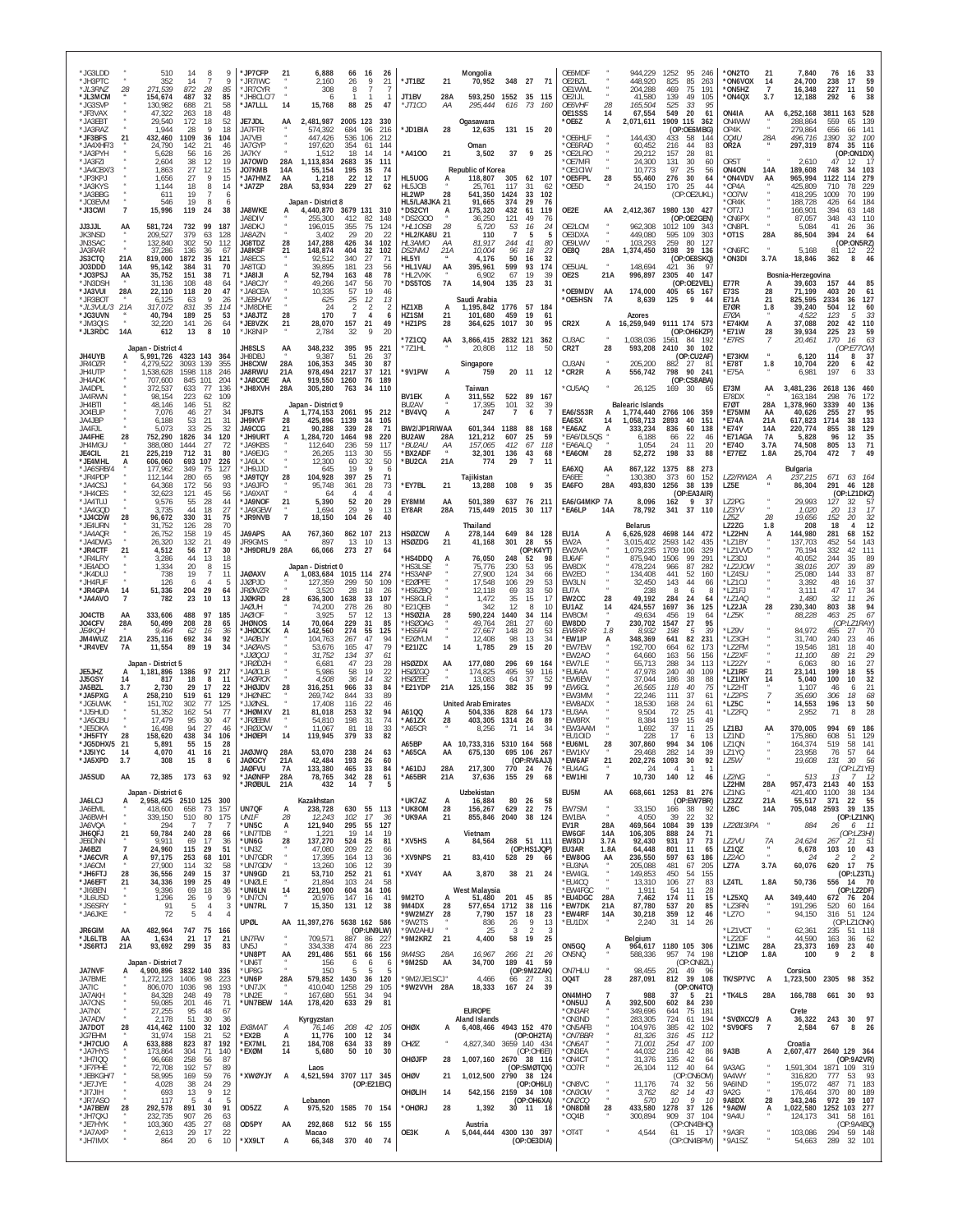| *9A9JZ<br>*9A4W<br>*9A6SJZ                   |                                     | 20,202<br>19.880<br>14,080                  | 124<br>24<br>67<br>100<br>-32<br>39<br>158<br>17<br>63                            | *OK2RO<br>*OL9R<br>*OK2RB               | 14A<br>3.7A                            | 5,560<br>221,060<br>27,608               | 59<br>17<br>23<br>981<br>106<br>34<br>361<br>11<br>57                        | 'G3RSD<br>*2EØGBC<br>'G3VGZ                          |                             | 13,806<br>13,616<br>12,782                                          | 103<br>102<br>103                           | 27<br>51<br>-23<br>51<br>26<br>57                                          | <b>RV100</b><br>RA1AL<br>UA1CKC                   | 28A         | 4,108<br>492,531<br>69,960                             | 47<br>1307<br>221                         | 16<br>36<br>39<br>134<br>34<br>86                                        | *RA3SS<br>*RY3F<br>*UA3YNI                               | 21                             | 6<br>25,875<br>2,262                                                       | 252<br>17<br>58<br>36<br>28<br>11                                                         |
|----------------------------------------------|-------------------------------------|---------------------------------------------|-----------------------------------------------------------------------------------|-----------------------------------------|----------------------------------------|------------------------------------------|------------------------------------------------------------------------------|------------------------------------------------------|-----------------------------|---------------------------------------------------------------------|---------------------------------------------|----------------------------------------------------------------------------|---------------------------------------------------|-------------|--------------------------------------------------------|-------------------------------------------|--------------------------------------------------------------------------|----------------------------------------------------------|--------------------------------|----------------------------------------------------------------------------|-------------------------------------------------------------------------------------------|
| *9A3DOS<br>*9A6LVY<br>*9A5YY<br>*9A3VM       | 28                                  | 7,200<br>6,216<br>828<br>360,899            | 77<br>21<br>51<br>79<br>24<br>50<br>12<br>14<br>11<br>1461<br>29<br>80            | *OK1AY<br>OZ7X                          | А                                      | 24,000<br>Denmark<br>5,230,816           | 353<br>10<br>54<br>4324 127 369                                              | *M1BCM<br><b>GØIPE</b><br>'MØUA1<br>'G3VMY           |                             | 12.717<br>11,690<br>10,920<br>10,449                                | 105<br>124<br>112<br>77                     | -26<br>55<br>16<br>54<br>22<br>62<br>25<br>56<br>59<br>28                  | *RA1ABR<br>'UA1ZJV<br>*UA1AFZ<br>*UA100X          | AA<br>28A   | 619,200<br>10,080<br>1.300<br>49,302                   | 898<br>106<br>24<br>299<br>1870           | 95<br>292<br>21<br>63<br>10<br>16<br>25<br>74<br>38                      | *RM5D<br>RL3QCS<br>*UA3UJP<br>*RU3DZ                     | 14<br>$\overline{7}$           | 51,352<br>21,791<br>4,312<br>1,891                                         | 347<br>72<br>26<br>220<br>60<br>17<br>40<br>112<br>37<br>23<br>8<br>78<br>431<br>24       |
| *9A2BD<br>*9A5ADI<br>*9A4VM<br>*9A6KZH       | 21                                  | 23.430<br>9.030<br>3.384<br>33,259          | 27<br>141<br>44<br>111<br>15<br>27<br>12<br>-57<br>-12<br>223<br>24<br>55         | OZ1KEF<br>0717D<br>OZ6AGX               |                                        | 535,744<br>395,064<br>193,018            | (OP:OZ5KF)<br>803<br>97<br>255<br>787<br>81<br>198<br>475<br>172<br>66       | 'GØWWD<br>'MØGZR<br>*2EØTBT<br>'M6ADB                |                             | 10,353<br>9,000<br>1,012<br>528                                     | 89<br>48<br>30<br>20                        | 33<br>42<br>15<br>8<br>17<br>-7                                            | *RZ1ZZ<br>*UA1ZLN<br>*RT1A                        | 14A         | 652,729<br>52.208<br>140                               | 318<br>12                                 | 135<br>25<br>79<br>$\overline{4}$<br>10                                  | *RZ3Z<br>'RV3ABR<br>RA3YAO<br>'R3DPM                     | 3.7                            | 58.344<br>36,490<br>3,900<br>35,757                                        | 281<br>68<br>21<br>30<br>106<br>304<br>16<br>71                                           |
| *9A2VX<br>*9A2XW<br>*9A6ARB<br>*9A7ZZ        | 14<br>$\overline{7}$                | 12.920<br>69,960<br>51.243<br>11,426        | 50<br>18<br>113<br>430<br>27<br>79<br>357<br>26<br>67<br>149<br>11<br>47          | OZ6GH<br>OZ7EA<br>075HP<br>OZ7SG        |                                        | 152.640<br>85,260<br>50,516<br>754       | 348<br>174<br>66<br>289<br>50<br>124<br>174<br>53<br>93<br>-17<br>13<br>13   | <b>MØRNW</b><br><b>MØMYK</b><br>*G4FSU<br>*G3IZD     | 28                          | 110<br>71,760<br>51.591<br>19,050                                   | -8<br>318<br>268<br>120                     | Δ<br>28<br>76<br>26<br>61<br>20<br>55                                      | UA5B<br>RM2U                                      | A           | European Russia - District 3<br>6,568,528<br>2,760,534 | 5260 158<br>2325 148                      | 498<br>455<br>(OP:RU3UR)                                                 | 'RD3VC<br>RT5Z                                           | AA                             | 5.031<br>5,980,554                                                         | 115<br>35<br>8<br>4261 171 612<br>(OP:RA3CW)                                              |
| *9A4DD<br>*9A9J                              | 1.8                                 | 6,486<br>9,890                              | 116<br>8<br>39<br>40<br>212<br>6<br>(OP:9A7ZZ)                                    | OZ4MD<br>OZ8PG<br>OZ1HX<br>*OZ1ACB      | 28<br>А                                | 167,670<br>74,104<br>33,264<br>408,733   | 37<br>486<br>101<br>301<br>31<br>87<br>229<br>20<br>79<br>769<br>76<br>223   | '2EØSSX<br>'MØTQR<br>'GØFPU<br>'G3Y                  | 21                          | 16,080<br>8,019<br>2,208<br>245,700                                 | 178<br>99<br>36<br>886                      | 17<br>31<br>22<br>11<br>10<br>13<br>33<br>102                              | UI5R<br>R3DL<br>R <sub>5</sub> DT<br>UA3AB        |             | 1,064,664<br>1,013,688<br>941,160<br>899,622           | 1702 104<br>1099<br>1065<br>1049          | -268<br>118<br>376<br>122<br>343<br>95<br>274                            | RU5A<br>R3BA<br>RA5B<br>RW2B                             |                                | 1.382,290<br>1,193,641<br>978,588<br>803,880                               | 2000<br>112<br>-343<br>1490<br>108<br>331<br>1184<br>115<br>353<br>1530<br>311<br>95      |
| 9A6TKS<br>9A8DV<br><b>9A4M</b>               | AA                                  | 2,566,924<br>999,224<br>111,780             | 1939 150<br>502<br>1132 114<br>358<br>(OP:IK6JNH)<br>395<br>48<br>132             | *OZ4NA<br>*OU8A<br>'OZ1KKH<br>*OZ/PD7M  |                                        | 399,408<br>194,184<br>183,168<br>84.165  | 740<br>77<br>237<br>662<br>58<br>190<br>72<br>339<br>216<br>354<br>50<br>131 | <b>GØRAH</b><br>'G2YC<br>*2EØZAZ                     | 14                          | 40,095<br>6,880<br>39,961                                           | 261<br>86<br>309                            | (OP:G3YBY)<br>-20<br>61<br>13<br>30<br>21<br>68                            | UA3VFS<br>RN3DN<br>RA3NC<br>R3ZV                  |             | 789,579<br>700.104<br>669,246<br>610.275               | 1156<br>1064<br>806<br>990                | 104<br>349<br>97<br>275<br>113<br>313<br>97<br>298                       | R5A J<br>RW3SK<br>RT3M<br>RA3EA                          |                                | 683,172<br>251,125<br>131,838<br>122,180                                   | 1292<br>17 <sup>S</sup><br>73<br>475<br>85<br>202<br>211<br>81<br>138<br>140<br>320<br>65 |
| 9A60Y<br><b>9A5M</b><br>9A3S1<br><b>9A9A</b> | 28A<br>21A                          | 42,362<br>16,732<br>3,570<br>1,475,352      | 190<br>36<br>82<br>33<br>66<br>61<br>11<br>34<br>-24<br>3354<br>39<br>147         | *OZ5TL<br>*072CA<br>*OZ1LFI<br>*OZ1DGC  |                                        | 83,880<br>80,340<br>42,294<br>15,611     | 286<br>56<br>124<br>290<br>47<br>109<br>282<br>25<br>81<br>103<br>27<br>40   | 'M5MUF<br>'G3YRZ<br>'MØPAI<br>*2FØKCI                |                             | 39,920<br>21,566<br>9,774<br>169                                    | 325<br>149<br>174<br>13                     | 18<br>62<br>20<br>62<br>11<br>43<br>10<br>-3                               | RC5Z<br>RN3DDR<br>RA30A<br>RA3BI                  |             | 608,608<br>506,472<br>454,349<br>319,392               | 980<br>858<br>903<br>605                  | 92<br>260<br>91<br>285<br>85<br>244<br>74<br>214                         | RJ3AA<br>RL3AW<br>RX3AEX                                 |                                | 91,348<br>83,589<br>83,127                                                 | 272<br>108<br>56<br>200<br>65<br>84<br>310<br>35<br>86                                    |
| 9A6A<br><b>9A5Y</b><br>9A5W                  | 14A<br>1.8A                         | 1,354,914<br>1,337,877<br>86,994            | 3371<br>39<br>159<br>40<br>3440<br>159<br>(OP:9A7DX)<br>969<br>16<br>65           | *OZ9URA<br>*OZ8ERA<br>OZ2HC             |                                        | 1,080<br>660<br>520                      | 20<br>17<br>19<br>9<br>25<br>21<br>(OP:OZ8KEL)<br>16<br>12<br>14             | *G3VYI<br>G3TBK<br><b>MØUTD</b>                      | 1.8<br>AA                   | 266<br>2,973,360<br>533,700                                         | 23<br>2441<br>141<br>636<br>120             | 3<br>16<br>483<br>330                                                      | R3NA<br>R <sub>2</sub> DW<br>RN3FS<br>RA3TT       |             | 220,131<br>169.442<br>154,008<br>151,084               | 423<br>326<br>298<br>397                  | 79<br>200<br>78<br>188<br>74<br>133<br>61<br>153                         | RN3BO<br>RV5K<br>R <sub>3</sub> ST<br>R3MS               |                                | 78,246<br>68,174<br>65,910<br>61,576                                       | 240<br>46<br>116<br>165<br>116<br>62<br>297<br>45<br>150<br>151<br>113<br>66              |
| 9A2AJ<br>*9A2EU<br>*9A9DX<br>*9A3TN          | AA                                  | 77,490<br>1,913,856<br>1,111,246<br>173,536 | 932<br>14<br>68<br>1482<br>155<br>517<br>1675<br>90<br>224<br>400<br>64<br>168    | *OZ/DJ1XT<br>*OZ9V<br>*OZ1XV<br>*OZ7RQ  | 28<br>21<br>14                         | 11,795<br>18,088<br>13,440               | 129<br>12<br>23<br>154<br>23<br>45<br>149<br>19<br>41<br>415<br>32<br>96     | G4IIY<br>M70<br>G3UHU                                |                             | 458,835<br>354,816<br>348,768                                       | 914<br>779<br>538                           | 62<br>133<br>72<br>180<br>(OP:MØVKY)<br>270<br>76                          | RV3TG<br>RU3FN<br>R3WZ<br>RX3I                    |             | 120,190<br>113,142<br>72,436<br>55,404                 | 364<br>252<br>280<br>146                  | 53<br>149<br>68<br>105<br>58<br>124<br>69<br>102                         | RV3FT<br>R3EG<br><b>R30X</b><br>RA3UT                    |                                | 36,576<br>33,060<br>17,716<br>6,468                                        | 114<br>101<br>43<br>239<br>19<br>39<br>83<br>42<br>61<br>70<br>16<br>17                   |
| *9A3NC<br>$*9A1IW$<br>*9A2DQ                 | 28A                                 | 22,791<br>5,550<br>464,280                  | 38<br>69<br>121<br>45<br>23<br>27<br>39<br>120<br>1165                            | *OZ8AE<br>*OZ1JVX                       | $\overline{7}$                         | 86,912<br>29,584                         | 270<br>18<br>68<br>819 118                                                   | G4RRM<br><b>GØDWV</b><br><b>GØKJP</b>                |                             | 96,385<br>90,055<br>86,862                                          | 256<br>270<br>264                           | 65<br>120<br>59<br>158<br>63<br>123                                        | R3BT<br>RN3FK<br>RX3XA                            |             | 48,150<br>37,697<br>35.844                             | 158<br>186<br>126                         | 43<br>64<br>44<br>105<br>49<br>54                                        | RW <sub>5</sub> C<br>RA3SL<br>R <sub>2</sub> MA<br>RU5TT | 28A                            | 4,477<br>3,243<br>431,805<br>340,032                                       | 20<br>43<br>17<br>35<br>21<br>26<br>1515<br>38<br>127<br>1147<br>38<br>123                |
| *9A2NO<br>*9A3TU<br>*9A5ADH<br>*9A5ST        | 21A                                 | 263.245<br>54.684<br>70,800<br>30,096       | 37<br>656<br>126<br>241<br>29<br>64<br>259<br>31<br>87<br>227<br>23<br>53         | 502J<br>0740<br>OVØV<br>OZ2PBS          | AA                                     | 693,084<br>542,014<br>420,288<br>238,252 | 328<br>752<br>89<br>258<br>804<br>82<br>270<br>398<br>90<br>178              | G6VMR<br>M7A<br>M7X                                  | 28A                         | 22,638<br>5,985<br>975,808                                          | 127<br>72<br>2048                           | 36<br>62<br>45<br>18<br>(OP:MØUNN)<br>39<br>- 154                          | RA3GZ<br>UA3LIU<br>RU3XK<br><b>R30F</b>           |             | 33,394<br>28.548<br>23,700<br>15.368                   | 131<br>134<br>124<br>83                   | 40<br>78<br>40<br>82<br>34<br>66<br>42<br>71                             | RX3AGD<br>RA3DNC<br>RA3QUA<br>RN3TT                      | $\boldsymbol{\alpha}$          | 313,104<br>269,988<br>179,982<br>9,513                                     | 789<br>39<br>137<br>901<br>36<br>115<br>436<br>38<br>124<br>77<br>20<br>-43               |
| *9A6DJX<br>*9A284OP<br>*9A2GA                | 14A<br>3.7A                         | 34,320<br>7,506<br>11,025                   | 331<br>16<br>62<br>11<br>158<br>43<br>(OP:9A4OP)<br>212<br>$\overline{7}$<br>42   | OZ1BZJ<br>OZ3LX<br>502T                 |                                        | 117,008<br>72.416<br>13,114              | 296<br>73<br>133<br>242<br>54<br>92<br>27<br>114<br>56<br>(OP:0ZØJ)          | G3ZQH<br>G3MXH<br>G6MC                               | $\mu$<br>21A                | 398.844<br>292,487<br>478,066                                       | 997<br>811<br>1452                          | (OP:GØTSM)<br>38<br>124<br>39<br>110<br>39<br>112                          | UA3DVB<br>RA3FH<br>UA3BM<br>RW2CW                 |             | 9,520<br>5,880<br>3,337<br>936                         | 80<br>$\substack{45 \\ 29}$<br>15         | 25<br>45<br>$\frac{25}{23}$<br>31<br>24<br>11<br>13                      | RM3F<br>R3DF<br>RW3DU                                    | 14A<br>7A                      | 513,253<br>126,759<br>404,352                                              | 1565<br>40<br>129<br>(OP:UA3DPX)<br>108<br>564<br>33<br>1440<br>124<br>38                 |
| *9A3BWW<br>OK1DOY                            | А                                   | 6,394<br><b>Czech Republic</b><br>628,830   | $\overline{7}$<br>124<br>39<br>1087<br>79<br>176                                  | OZ7IB<br>OZ1AXG<br>*OZ1KVM<br>*OZ5L     | 28A<br>AA                              | 931<br>19,200<br>188,136<br>54,085       | 23<br>8<br>11<br>141<br>21<br>39<br>454<br>67<br>201<br>264<br>44<br>101     | M5LRO<br>G6NHU<br>G2F                                | 14A                         | 209,184<br>13,365<br>704,550                                        | 897<br>77<br>2149                           | 26<br>70<br>23<br>58<br>39<br>136<br>(OP:MØCKE)                            | RU3SD<br>R3KM<br>RV3RM<br>UA3AGW                  | 28          | 408,780<br>320,823<br>305,836<br>231,952               | 1038<br>1402<br>1179<br>804               | 39<br>141<br>29<br>100<br>38<br>119<br>36<br>116                         | RY3D<br>*RK3IM<br>RA3Y<br>*RG5A                          | AA                             | 387,288<br>1,348,456<br>1,299,270<br>812.125                               | 1533<br>37<br>126<br>1264<br>137<br>447<br>1679<br>117<br>366<br>1030<br>340<br>105       |
| OK2TS<br>OK2ABU<br><i>OK1TFH</i><br>OK1JFP   | 28                                  | 32,640<br>102,896<br>18,821<br>5,640        | 155<br>-34<br>62<br>388<br>31<br>87<br>34<br>123<br>-25<br>75<br>14<br>16         | *OZ2PJ<br>*OU5W<br>*OZ7DK<br>*OZ4RT     | $\overline{N}$<br>28A                  | 44.100<br>18,908<br>15,822<br>3,198      | 172<br>-38<br>88<br>173<br>34<br>82<br>18<br>135<br>36<br>30<br>13<br>26     | G3RXQ<br>G3WPH<br>GØMBA<br>*MØGVZ                    | 7A<br>AA                    | 82,455<br>12,104<br>7,904<br>388,025                                | 518<br>117<br>163<br>699                    | 24<br>91<br>16<br>52<br>41<br>11<br>77<br>198                              | <i>R3RK</i><br>RZ3AV<br>R <sub>2</sub> AF<br>R3MA |             | 130.326<br>122,809<br>36,806<br>2,244                  | 732<br>466<br>217<br>26                   | 26<br>-81<br>31<br>96<br>22<br>55<br>13<br>20                            | 'RA3SI<br>'UA3SAQ<br>*RU3DM<br>*UA5D                     |                                | 645,430<br>417,312<br>320,370<br>233,809                                   | 885<br>108<br>322<br>650<br>115<br>207<br>446<br>86<br>209<br>555<br>165<br>64            |
| OK5D<br>OL9A                                 | 3.7                                 | 213,640<br>77,544                           | 79<br>1783<br>19<br>(OP:OK1DTP)<br>751<br>15<br>-57<br>(OP:OK2ZAW)                | *OZ7AEI<br>SW5CC                        | <b>7A</b><br>28                        | 4,360<br>Dodecanese                      | 118<br>34<br>6<br>484,875 2585 31<br>94                                      | *G4WGE<br>'M1DST<br>'GØUGO<br>*G4AYU                 |                             | 136,530<br>83,106<br>76,284<br>43,078                               | 427<br>255<br>266<br>175                    | 56<br>149<br>51<br>111<br>40<br>116<br>39<br>80                            | RU2DA<br>R3GZ<br>RX3AW<br>RK3ZWF                  | 21          | 630<br>384,825<br>128.369<br>89,585                    | 18<br>1342<br>476<br>510                  | 9<br>-12<br>40<br>135<br>34<br>103<br>31<br>84                           | 'RK2A<br>R3AAA<br>'R2AT<br>RA3C                          |                                | 189,327<br>186,867<br>144,900<br>128,570                                   | 348<br>83<br>140<br>496<br>183<br>60<br>352<br>60<br>147<br>277<br>70<br>145              |
| OK1CDJ<br>OK5ET<br>OK8ACS<br>OK1ZY           | 1.8                                 | 105,608<br>7,072<br>3,696<br>2,849          | 1105<br>17<br>69<br>143<br>46<br>6<br>95<br>37<br>92<br>5<br>32                   | SV5DKL<br>SX5P                          | AA<br>21A                              | 4,394,686<br>545,490                     | (OP:M5RIC)<br>3599 161 585<br>2158 39<br>132                                 | *M9T<br>MØMNV<br>*2EØLPD                             |                             | 30,623<br>28,854<br>12,080                                          | 160<br>101<br>135                           | 32<br>81<br>(OP:GØKYS)<br>53<br>73<br>20<br>60                             | RK3AWB<br>RZ3VA<br><b>RA30</b><br>RV3A            | 14<br>7     | 2.006<br>76,257<br>31,605<br>30.960                    | 54<br>437<br>140<br>233                   | 6<br>-28<br>26<br>85<br>29<br>76<br>21<br>65                             | R3MW<br>R30M<br>RQ3M<br>R3RR                             |                                | 123,615<br>113,844<br>108,506<br>68,320                                    | 386<br>150<br>55<br>393<br>52<br>160<br>268<br>163<br>64<br>199<br>106<br>54              |
| *OK1WCF<br>*OK2BUT<br>*OK2MBP<br>*OK1JOC     | А                                   | 3,111,394<br>717,498<br>638,640<br>469,778  | 2866<br>140<br>458<br>291<br>1018<br>96<br>1153<br>88<br>272<br>85<br>813<br>252  | G6PZ                                    | A                                      | England                                  | 5,508,405 4192 144 423<br>(OP:GIØRTN)                                        | M6NLB<br>*2E1EVK<br>*G3YBO<br>*G4JFS                 |                             | 10,952<br>8,140<br>7,191<br>2,336                                   | 106<br>98<br>57<br>25                       | 17<br>57<br>39<br>16<br>21<br>26<br>16<br>16                               | <b>RM50</b><br>RA3DAD*<br>UA3BL<br>*UA3QNS        | 1.8<br>А    | 1,632<br>1,284,199<br>1,037,504<br>710.052             | 58<br>1391 117<br>1321<br>1130            | $\overline{7}$<br>25<br>362<br>107<br>357<br>81<br>240                   | <b>RA3RBL</b><br>'RT3K<br><b>RA3FD</b><br>*RA3RCL        |                                | 64,428<br>39,552<br>36,801<br>14,700                                       | 264<br>110<br>46<br>166<br>72<br>31<br>$\frac{98}{24}$<br>157<br>43<br>130<br>18          |
| *OK1MKU<br>*OK1DKR<br>*OK1HEH<br>*OK1BLU     |                                     | 346,032<br>317,492<br>259,000<br>166,362    | 499<br>92<br>264<br>241<br>592<br>81<br>647<br>73<br>207<br>442<br>63<br>175      | M3W<br>G4PIQ<br>M1DNC                   |                                        | 880,149<br>441,300<br>164,200            | 1102 105 292<br>(OP:G4FAL<br>734<br>82<br>218<br>455<br>56<br>144            | 'G7TWC<br><b>MØBJL</b><br>'G4BVY<br>*G1VDP           | 28A                         | 198<br>600,972<br>27,608<br>6,264                                   | 8<br>1326<br>200<br>42                      | -5<br>-6<br>39<br>144<br>15<br>43<br>24<br>34                              | UA3ABJ<br>RN3ZIC<br>*UA3SAK<br>UA3RN              |             | 445,788<br>384.450<br>271,008<br>254,430               | 718<br>691<br>510<br>569                  | 92<br>256<br>81<br>249<br>76<br>212<br>73<br>184                         | 'R5WP<br>RZ3AUL<br>'RN3DKQ<br>*RX3AFE                    |                                | 14,496<br>12,672<br>7,434<br>4,056                                         | 70<br>119<br>26<br>56<br>74<br>32<br>37<br>44<br>26<br>61<br>12<br>14                     |
| *OK5OK<br>*OK2SAR<br>*OK1BA<br>*OK2SGY       |                                     | 151,656<br>146,720<br>142,096<br>125,370    | 494<br>53<br>160<br>448<br>55<br>169<br>440<br>51<br>163<br>59<br>416<br>140      | G4SGI<br>GØLGS<br>G4OJB<br><b>MØRBE</b> |                                        | 160,524<br>159,467<br>152,435<br>145.426 | 496<br>49<br>133<br>364<br>58<br>151<br>397<br>55<br>160<br>441<br>48<br>130 | *G8DX<br>*2E1FVS<br>*M4D                             | 21A<br>7А                   | 610,680<br>7.268<br>90,825                                          | 1511<br>60<br>688                           | 39<br>129<br>20<br>26<br>22<br>83<br>(OP:G4ATA)                            | *RA3YDA<br>UA300<br>*RD3AJB<br>*RX3VF             |             | 231,875<br>215,134<br>167,200<br>161,696               | 508<br>602<br>442<br>501                  | 76<br>189<br>54<br>209<br>56<br>144<br>58<br>190                         | 'UB3AFE<br>'RW3VM<br>'RO5D<br>'R3LC                      | 28A                            | 798<br>315<br>230,535<br>128.583                                           | 12<br>22<br>$\mathsf Q$<br>Q<br>6<br>731<br>36<br>105<br>85<br>455<br>32                  |
| *OK1FRO<br>*OK1HFP<br>*OK2BRX<br>*OK2PBG     |                                     | 79.860<br>72,912<br>71,435<br>54,530        | 44<br>299<br>121<br>254<br>54<br>132<br>50<br>261<br>107<br>225<br>43<br>90       | G4VMX<br>MØSLC<br>G3YPP<br><b>MØHMF</b> |                                        | 111,573<br>110,390<br>41,624<br>31,490   | 321<br>47<br>100<br>410<br>48<br>118<br>170<br>35<br>86<br>167<br>32<br>62   | *G7IBO<br>'G6UYG<br>*G4FJK<br>'G4DBW                 | 3.7A                        | 484<br>45<br>13,924<br>294                                          | 24<br>9<br>185<br>24                        | $\overline{4}$<br>18<br>$\overline{2}$<br>48<br>11<br>$\overline{2}$<br>12 | *R3VI<br>'RW3AJX<br>*RZ3DW<br><b>RA3XT</b>        |             | 158,236<br>146,400<br>136,335<br>129,689               | 581<br>417<br>352<br>280                  | 45<br>176<br>60<br>180<br>69<br>114<br>60<br>131                         | *UA3DUJ<br>*UB3DAO<br>'RM5P<br><b>RX3DPK</b>             |                                | 94,848<br>21.900<br>11,532                                                 | 589<br>31<br>73<br>147<br>52<br>21<br>91<br>41<br>21                                      |
| *OK2EC<br>*OK7N<br>*OK2MR.<br>*OK1VHV        |                                     | 22,050<br>20,367<br>20,315<br>13,818        | 193<br>23<br>75<br>210<br>14<br>79<br>69<br>210<br>16<br>115<br>24<br>74          | GØAZH<br>G4IRN<br>G7NEH<br>G8JYV        |                                        | 27,927<br>14,707<br>3,300<br>2,464       | 157<br>30<br>77<br>77<br>35<br>42<br>72<br>10<br>40<br>10<br>40<br>18        | ES2IPA<br>*ES1LS                                     | A                           | Estonia<br>388,080<br>320,535                                       | 765<br>843                                  | 82<br>- 254<br>66<br>189                                                   | UA3UAT<br>RW3XZ<br>'RV3ZN<br>*R3KF                |             | 114,880<br>114,534<br>103,545<br>103,207               | 365<br>322<br>285<br>352                  | 43<br>117<br>59<br>130<br>57<br>138<br>61<br>160                         | RC3D<br>R2U7<br>'R5ACQ                                   | 21A                            | 8,742<br>4.326<br>4.320<br>30,616                                          | 32<br>83<br>15<br>90<br>29<br>13<br>28<br>54<br>12<br>226<br>20<br>66                     |
| *OK2KFK<br>*OK1RAF<br>*OK2JK                 |                                     | 11.050<br>9,728<br>7.857                    | 29<br>100<br>56<br>77<br>30<br>46<br>(OP:OK1TIR)<br>86<br>23<br>58                | M6T<br>M <sub>5</sub> B                 | 28                                     | 835,545                                  | 2091<br>38<br>121<br>(OP:GØAEV)<br>806,700 2171 38 112<br>(OP:G3WVG)         | *FS6PA<br><i><b>*ES6RMR</b></i><br>*ES1WST<br>'ES6TX | 28                          | 251,636<br>29.700<br>1.680<br>169.997                               | 652<br>146<br>27<br>568                     | 68<br>198<br>38<br>70<br>22<br>18<br>35<br>104                             | RA3RGO<br>*UA3RKK<br>*R20M<br>R <sub>2</sub> OFF  |             | 97.736<br>97,311<br>95.232<br>87.508                   | 221<br>301<br>358<br>376                  | 64<br>88<br>46<br>117<br>41<br>145<br>-39<br>128                         | <b>RX3DBG</b><br>*RA3SAE<br>*RV3ZQ                       | 14A<br>7A                      | 35,328<br>13,904<br>35,126                                                 | 244<br>24<br>68<br>22<br>57<br>126<br>264<br>20<br>71                                     |
| *OK2SWD<br>*OK1CZ<br>*OK1KZ<br>*OK1JDJ       | 28                                  | 2.109<br>79,055<br>6,789<br>1,056           | $56 \n$<br>41<br>16<br>358<br>29<br>68<br>13<br>83<br>18<br>-30<br>-11<br>-11     | <b>GØBNR</b><br>M2A<br>G4FKA            |                                        | 253,890<br>246,810<br>224,665            | 627 40 142<br>857<br>31<br>83<br>(OP:G3ORY)<br>779 35<br>96                  | *ES1N<br>*ES1BA<br>*ES1CN<br>*ES5RIM                 | 21<br>14                    | 17,995<br>6,784<br>117,003<br>14,940                                | 132<br>38<br>510<br>194                     | 18<br>41<br>31<br>33<br>32<br>97<br>45<br>15                               | *RW3SZ<br>*RW3WX<br>R3GV<br>*RL3AN                |             | 87,234<br>86,296<br>84,680<br>83,664                   | 207<br>252<br>282<br>319                  | 75<br>142<br>58<br>103<br>44<br>102<br>41<br>103                         | RM4HZ<br>R4WDX<br>UA4PAN                                 | $\mathsf{A}$                   | European Russia - District 4<br>1,605,428 2479 107<br>1,541,370<br>659,352 | 321<br>1537 141<br>432<br>1342<br>88<br>244                                               |
| *OK2BZE<br>*OK2QX<br>*OK1DM<br>*OL9M         | 21<br>$\scriptstyle{N}$<br>14       | 101,269<br>51,914<br>440<br>42,152          | 445<br>30<br>89<br>287<br>25<br>76<br>18<br>5<br>- 6<br>280<br>21<br>67           | G8HBA<br>G3RRS<br>G7N                   | $\overline{N}$<br>21<br>$\overline{7}$ | 27,199<br>57,783<br>37,062               | 186<br>17<br>42<br>298<br>- 27<br>- 76<br>(OP:G4DBL)<br>318 19<br>68         | *ES8SX<br>*ES7FU<br>ES1TU                            | $\overline{7}$<br>1.8<br>AA | 30,822<br>6,642<br>1,068,072                                        | 361<br>159<br>1228 110                      | 53<br>13<br>36<br>5<br>356                                                 | R3ZW<br>*RU3UW<br>RA3DQP<br>"RX3Z                 |             | 82,892<br>78,806<br>77,810<br>77,216                   | 326<br>343<br>306<br>208                  | 56<br>156<br>42<br>140<br>40<br>115<br>52<br>100                         | UA4NCI<br>RA4AR<br>UA4NC<br>RW4NN                        | $\alpha$<br>$\boldsymbol{\pi}$ | 328,275<br>144,540<br>134,112<br>50,806                                    | 1089<br>167<br>58<br>647<br>51<br>168<br>408<br>197<br>67<br>172<br>79<br>54              |
| *OK2GU<br>*OK2ILD<br>*OK2BRS                 | $\overline{1}$                      | 18,426<br>36,805<br>22,776                  | (OP:OK1MMN)<br>197<br>17<br>57<br>344<br>17<br>68<br>263<br>-57<br>16             | G3TXF<br>*MØMCV<br>*M4W                 | 3.7<br>А                               | 708,372<br>522,600                       | (OP:G3ZGC)<br>139,686 1110 16<br>- 77<br>89 289<br>1184<br>858 80 255        | ES5MG<br>ES4RD<br>ES2EZ<br>*ES2TT                    | 28A<br>21A<br>AA            | 747,385<br>98,910<br>161,468<br>55,424                              | 931<br>104<br>389<br>662<br>156             | 381<br>90<br>36<br>34<br>114<br>72<br>56                                   | RA3Z<br>*RU3WR<br>RZ3DOT<br>*UA3GBV               |             | 73,620<br>69,764<br>66,000<br>63,872                   | 300<br>286<br>188<br>289                  | 46<br>134<br>44<br>119<br>60<br>72<br>94<br>34                           | RD4F<br>UA4HRZ<br>RT4F                                   | 28<br>14                       | 367,080 1296<br>1,683<br>1,452,948 3542                                    | 39 129<br>10<br>-35<br>$\mathcal{I}$<br>40 156<br>(OP:RK4FD)                              |
| *OK6LZ<br>*OK7MT<br>*OK1FPS<br>*OK1FJD       | 3.7                                 | 15,104<br>3,395<br>42,194<br>1,728          | 189<br>12<br>52<br>29<br>59<br>-6<br>554<br>13<br>60<br>71<br>5<br>19             | *G8APB<br>*MØOSH<br>'MØDYI              |                                        | 343,256<br>261,874<br>256,000            | (OP:G4LDL)<br>422 108 293<br>727<br>58 196<br>194<br>660<br>62               | RW1CW<br>UA1ANA                                      |                             | European Russia - District 1<br>1,740,095 1515 139 442<br>1,197,570 | 1692 103                                    | 315                                                                        | RV6LMG/3<br>RD3DY<br>*RZ3QM<br>*RK3AVO            |             | 61,824<br>50,184<br>45,705<br>45,045                   | 268<br>219<br>214<br>165                  | 40<br>144<br>107<br>46<br>44<br>121<br>54<br>111                         | RX4W<br>RA4LO<br>RA4HBS                                  | $\overline{7}$<br>1.8          | 5,547<br>3,002                                                             | 442,611 1457 39 130<br>32<br>85<br>11<br>69<br>31<br>$\overline{7}$<br>93 259             |
| *OK1JOK<br>OL3R<br>OK1NI                     | 1.8<br>ΑА                           | 7,876<br>2,104,880                          | 197<br>5<br>39<br>2,426,086 1847 145<br>453<br>1570 145<br>489                    | *G4DDX<br>*G4LPD<br>*G4BUO<br>*G8T      |                                        | 251,217<br>184,436<br>140,850<br>116,706 | 630<br>66<br>205<br>57<br>478<br>139<br>331<br>64 161<br>400 38 121          | RV1CC<br>R <sub>1</sub> MA<br>U1BD<br>RA1OD          |                             | 359,566<br>350,203<br>317,312<br>72,496                             | 748<br>591<br>736<br>165                    | 75<br>151<br>96<br>247<br>64<br>204<br>62<br>122                           | *RK3DU<br>RV3U<br>*UA3UBT<br>RA3BQ                |             | 42,582<br>41,088<br>37,922<br>35,100                   | 226<br>281<br>129<br>137                  | 35<br>116<br>$\frac{35}{47}$<br>93<br>87<br>41<br>89                     | *RU4AA<br>*UA4ATB<br>*RZ4WZ<br>*RO4I<br>*UA4HBM          | А                              | 708,224 1211<br>696,340<br>377,004<br>312,728                              | 284<br>1174<br>86<br>199<br>881<br>68<br>947<br>183<br>65<br>69                           |
| OK1C<br>OK3KW<br>OL5Y                        |                                     | 1,000,704<br>357,315<br>234,416             | 1255 105<br>279<br>791<br>73<br>214<br>535<br>53<br>131                           | *G4DDL<br>*G4FFN                        |                                        | 115,560<br>111,110                       | (OP:G4SHF)<br>379 48 132<br>349<br>51<br>154                                 | UA10RK<br>RA1CAG<br>*UA1CUR                          | A                           | 45,288<br>18,778<br>579,870                                         | 266<br>151<br>990                           | 73<br>38<br>24<br>58<br>91<br>288                                          | *RZ3ATG<br>*RU3VV<br>*RA3VE                       |             | 27,084<br>20,075<br>18,375                             | 115<br>103<br>129                         | 43<br>68<br>30<br>43<br>27<br>78                                         | *RK4R<br>*RV4AB<br>*UA4CNJ                               |                                | 285,471<br>211,434<br>152,277<br>146,043                                   | 612<br>222<br>493<br>67<br>202<br>137<br>516<br>56<br>436<br>183<br>60                    |
| OK1LO<br>OK7K<br>OL5M                        | 28A                                 | 234,252                                     | 597<br>64<br>179<br>1,629,144 3338 40<br>164<br>(OP:OK1BN)<br>559,860 1302 39 133 | *G4IUF<br>*2EØPLA<br>*GØCER<br>*G4DFI   |                                        | 96,459<br>96,448<br>96,380<br>91,260     | 218<br>67<br>170<br>328<br>50<br>126<br>314<br>47<br>111<br>402<br>38<br>118 | *RZ1OK<br>*RA1ANY<br>*R100<br>*U1BA                  |                             | 233,006<br>232,130<br>229,472<br>174,900                            | 524<br>557<br>431<br>474                    | 63<br>163<br>73<br>205<br>79<br>205<br>55<br>165                           | RW5D<br>"R5QA<br>*RU3UB<br>*RX3AU                 |             | 16,300<br>15,477<br>15,336<br>15,048                   | 93<br>85<br>101<br>79                     | 33<br>67<br>32<br>35<br>31<br>77<br>34<br>38                             | *RA4ACX<br>*UA4AAC<br>*RV4LC<br>*RA4CEW                  |                                | 139,260<br>105,656<br>90,508<br>88,711                                     | 388<br>156<br>64<br>308<br>54<br>134<br>287<br>49<br>138<br>40<br>311<br>121              |
| OK1TD<br>OL7M<br>OL8M                        | 21A                                 | 106,974<br>764,235                          | 336<br>34<br>92<br>1,047,728 2509 39 137<br>(OP:OK1CID)<br>1793 39 146            | *G4CXQ<br>*G8ZRE<br>*MØPLX<br>*MØGKC    |                                        | 90,816<br>80,685<br>78,720<br>77,420     | 280<br>49<br>143<br>383<br>39<br>124<br>260<br>52<br>140<br>269<br>99<br>41  | *RA4DR/1<br>*RV1AE<br>*RU1ZC<br>*RW1AM               |                             | 172,227<br>148,824<br>143,090<br>96,000                             | 563<br>591<br>366<br>276                    | 50<br>137<br>48<br>164<br>143<br>62<br>47<br>113                           | *UA3YLP<br>*RN3BU<br>*UB3AFJ<br>*RA3XGY           |             | 12,768<br>12,710<br>10,200<br>6,935                    | 97<br>104<br>104<br>75                    | 26<br>58<br>23<br>59<br>19<br>56<br>22<br>51                             | *UA4SJO<br>*RN4CA<br>*RA4LBS<br>*RW4PK                   |                                | 88,264<br>64,216<br>50,370<br>43,316                                       | 336<br>46<br>141<br>116<br>161<br>68<br>205<br>39<br>99<br>83<br>241<br>36                |
| OL9Z<br>OK1CRM<br>OL5W                       | 14A<br>$\scriptstyle{\prime\prime}$ | 1,082,316 2980<br>706,860<br>644,304        | 40 148<br>(OP:OK2PVF)<br>1906<br>39 148<br>1751<br>39 147                         | *G4ADJ<br>*G4NXG<br>*GØTAN<br>*G3WRR    |                                        | 72,760<br>69,850<br>60,554<br>51,689     | 277<br>40<br>130<br>246<br>45<br>65<br>247<br>40<br>97<br>203<br>41<br>86    | *RA1APV<br>*UA1WA<br>*R1AT<br>*UA1CAK                |                             | 71,434<br>64,575<br>53,100<br>25,929                                | 290<br>209<br>228<br>166                    | 42<br>145<br>120<br>55<br>46<br>104<br>39<br>90                            | *RU3KO<br>$*$ R3IS<br>RA3RVZ<br>$*$ RA3T          |             | 3,080<br>2,790<br>1,134<br>768                         | 42<br>26<br>22<br>16                      | 20<br>36<br>21<br>24<br>11<br>16<br>10<br>14                             | *UA4AVN<br>*R4WT<br>*RA4P<br>*RD4AL                      |                                | 42,750<br>32,868<br>20,800<br>19,902                                       | 109<br>198<br>41<br>97<br>204<br>35<br>109<br>34<br>70<br>141<br>81<br>26                 |
| OL5T<br>OK3D                                 | 7A                                  | 291,924<br>68,355                           | 1482 33 120<br>(OP:OK1BOA)<br>593 21<br>- 72<br>(OP:OK2IPW)                       | *G3RTU<br>*MØJWB<br>*GØCPA<br>*G7NIB    |                                        | 46,986<br>45,396<br>44,286<br>43,500     | 216<br>87<br>36<br>29<br>226<br>88<br>294<br>30<br>92<br>203<br>89<br>36     | *RA1AGU<br>*UA1CBM<br>*RA1ALH<br>*RW1AI              |                             | 14,976<br>14,448<br>10,070<br>5,472                                 | 116<br>112<br>96<br>53                      | 27<br>69<br>24<br>60<br>34<br>72<br>22<br>35                               | *RV3DHC<br>RA3IDD<br>"UA3YAA<br>RZ3LC*            | $\mu$<br>28 | 154<br>108<br>24<br>80,955                             | 7<br>8<br>$\overline{\phantom{a}}$<br>344 | 7<br>5<br>$\overline{7}$<br>$\overline{2}$<br>$\overline{2}$<br>77<br>28 | *RA4UAT<br>*RV4CO<br>*RW4PU<br>*RA4LK                    | $\alpha$                       | 5,822<br>1,798<br>1,440<br>1,080                                           | 40<br>31<br>40<br>23<br>33<br>-8<br>19<br>13<br>19<br>13<br>15<br>11                      |
| OK1T<br>*OK2BEN<br>*OK4DZ                    | 1.8A<br>AA                          | 58,546<br>298,860<br>155,904                | 785<br>- 14<br>- 59<br>(OP:OK1TP)<br>588 79 214<br>326<br>75<br>157               | *MØBUY<br>*M6CVD<br>*G6UBM<br>*G3VQO    |                                        | 43,400<br>40,086<br>26,269<br>25,812     | 33<br>239<br>107<br>39<br>206<br>92<br>144<br>38<br>71<br>177<br>28<br>80    | *UA1WBV<br>*UA1AAF<br>*UA1AQA                        | 28<br>14                    | 4,002<br>150<br>171,828                                             | 50<br>6<br>869                              | 13<br>16<br>5<br>-5<br>96<br>33                                            | *RW3FR<br>R3PC<br>RW3AZ<br>R3AA                   |             | 67,760<br>58,176<br>37,665<br>27,720                   | 215<br>283<br>253<br>214                  | 33<br>107<br>29<br>72<br>21<br>60<br>17<br>49                            | *RT4C<br>*RU4SO<br>*RA4I<br>*RA4Y                        | 28<br>$\boldsymbol{\alpha}$    | 384<br>159,092<br>53,676<br>50,592                                         | 18<br>10<br>14<br>749<br>90<br>34<br>65<br>408<br>19<br>72<br>305<br>21                   |
| *OK1TRA<br>*OK/LZ3SF<br>*OK2PCL 28A<br>*OK7T |                                     | 57,354<br>14,744<br>79,968<br>7,448         | 53<br>181<br>105<br>84<br>33<br>64<br>324<br>32<br>52<br>69<br>20<br>29           | *MØLEY<br>*GØW<br>*2EØIAF               |                                        | 25,235<br>19,594<br>19,278               | 160<br>-34<br>69<br>124<br>31<br>66<br>(OP:GØVDZ)<br>129<br>32<br>87         | UA10MS<br>RU1AB<br>RX1CQ<br>RO1B                     | AA                          | ,480,040<br>,221,192<br>909,215<br>637,714                          | 1058 156 496<br>1211 127<br>1407<br>759 115 | 377<br>96<br>269<br>336                                                    | <b>RA3DGH</b><br>*R3HD<br>*RD3WAY<br>R3BB*        |             | 17,584<br>10,340<br>9.165<br>3,808                     | 209<br>106<br>96<br>60                    | 14<br>42<br>15<br>40<br>14<br>33<br>15<br>17                             | *UA4UT<br>*RA4FP<br>*RA4NCC<br>*R4IB                     | 14                             | 9,933<br>4,500<br>3,959<br>8,768                                           | 26<br>83<br>17<br>29<br>34<br>21<br>29<br>-51<br>8<br>140<br>49<br>15                     |
|                                              |                                     |                                             | (OP:OK1FHI)                                                                       | *2EØLKC                                 |                                        | 14,848                                   | 144<br>34<br>82                                                              | RA1QD                                                |                             | 307,152                                                             | 686                                         | 74<br>169                                                                  |                                                   |             |                                                        |                                           | (OP:RA3BB)                                                               | *RA4PTI                                                  | 3.7                            | 4,370                                                                      | 36<br>88<br>10                                                                            |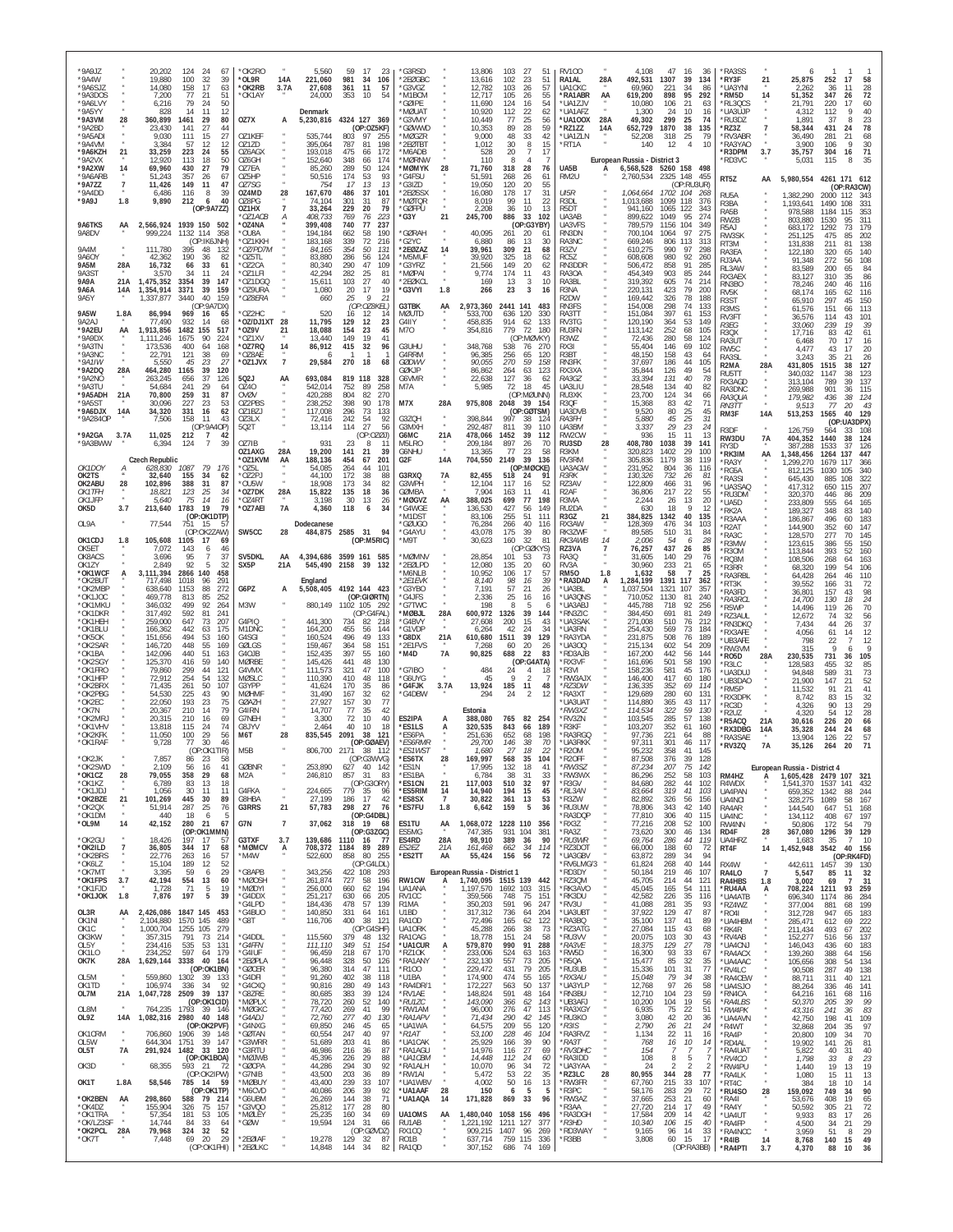| RW4W<br>AA<br>RA4LFQ<br>R4RT<br>RW4NJ<br>UA4RF<br>UA4L<br>RM4R<br>RQ4F<br>RW4WZ<br>RA4HMT<br>RW4NY<br>28A<br>UI41<br>RA4W<br>14A<br>RZ4HC<br>RN4AA<br>3.7A<br>RA4WC<br>1.8A<br>*RW4WA<br>AA<br>*RZ4W<br>*RX4YY<br>*RD4A<br>*RU4PAA<br>*R4RM<br>*UA4CNZ<br>*RV4HL<br>*RW4NH<br>*RW4C<br>*RN4AM                                                                                                                     | 3,456,068<br>3124 154 532<br>698,984<br>584<br>146<br>465<br>1084<br>619,200<br>104<br>296<br>463,500<br>540<br>106<br>344<br>270,375<br>214<br>382<br>95<br>361<br>70<br>119<br>145.530<br>131,706<br>275<br>72<br>199<br>73<br>71.136<br>236<br>44<br>79<br>27,750<br>109<br>46<br>15,219<br>115<br>28<br>61<br>286,104<br>1002<br>38<br>130<br>35<br>96,485<br>356<br>80<br>59,829<br>440<br>27<br>84<br>304<br>98<br>74,100<br>-32<br>70,664<br>702<br>15<br>73<br>1,980<br>49<br>$\overline{7}$<br>26<br>991<br>94<br>563,178<br>228<br>52<br>688<br>199<br>246,733<br>(OP:UA4WAU)<br>130,290<br>53<br>465<br>162<br>69,720<br>227<br>59<br>107<br>60,788<br>243<br>50<br>117<br>51,345<br>156<br>60<br>103<br>45,198<br>116<br>163<br>46<br>17,672<br>108<br>27<br>67<br>40<br>28<br>27<br>5.720<br>4.424<br>48<br>17<br>39<br>3,404<br>26<br>22<br>24                                                                                                                                                                                                                            | *TA1CM<br>TA1ABG<br>TA1DX<br>AA<br>*OY9R<br>A<br>'OW/IW3GYG<br>DJ5MW<br>A<br>DJ7WW<br>DK6XZ<br>DL2DX<br>DJ2QV<br>DC3RJ<br>DF1IAQ<br>DL9OHA<br><b>DI 57BA</b><br><b>DLØWW</b><br>DB2B<br>DK7AH<br>DK4VW<br>$D$ . J $4PT$<br>DG9SEH<br>DL5YM                                                                                                                                           | 221,925<br>576<br>71<br>-204<br>378<br>13<br>6<br>12<br>52,752<br>195 48 120<br><b>Faroe Islands</b><br>770 55 161<br>238,464<br>1,107<br>29<br>9<br>18<br>Fed. Rep. of Germany<br>4299 149 505<br>5,976,252<br>4,215,720<br>2839 150<br>495<br>2,933,496 2503 126<br>360<br>(OP: E77XZ)<br>2,676,924<br>1736 154<br>482<br>2,666,755<br>2620 121<br>334<br>1,565,696<br>1694 123<br>389<br>1,491,760<br>2004 109<br>355<br>1,311,520<br>1249 136<br>424<br>1,053,000<br>1368 101<br>274<br>1,050,168<br>1119 114<br>342<br>(OP:DK3GI)<br>971,166<br>1247 105<br>294<br>821,968<br>1189<br>93<br>265<br>622,538<br>867<br>99<br>272<br>370.443<br>81<br>800<br>210<br>333,303<br>711<br>71<br>170<br>329,472<br>576<br>77<br>209                                                                                                                                                                                                                                                                                                                                                                                | *DM2RM<br>*DM2GM<br>*DK7GH<br>*DO1CS<br>*DL4OCH<br>*DL3WKG<br>*DL9HB<br>*DM2AWM<br>*DD4BY<br>*DI 20T<br>*DH2PL<br>*DK2WU<br>*DLØERP<br>*DL9LF<br>*DH2DAM<br>*DL8WRG<br>*DB1RUL<br>*DD5AJ<br>*DL7UXG<br>*DL6RBH<br>*DF5AN<br>'DO1RTO<br>*DO1AYJ<br>*DI 4GBA<br>*DL4MFR<br>*DF6QC                                                                                                           | (OP:DL1GWS)<br>455<br>137,241<br>47<br>174<br>135,828<br>314<br>63<br>135<br>133,133<br>339<br>144<br>65<br>125,999<br>413<br>119<br>44<br>125, 121<br>296<br>71<br>162<br>119,568<br>343<br>55<br>133<br>117,810<br>239<br>69<br>141<br>109,800<br>406<br>138<br>42<br>106,005<br>287<br>51<br>134<br>104,780<br>326<br>50<br>105<br>104,377<br>307<br>60<br>157<br>99,294<br>296<br>58<br>143<br>99,288<br>392<br>53<br>144<br>(OP:DG9KT)<br>97,442<br>259<br>57<br>109<br>93,744<br>238<br>58<br>131<br>297<br>91,800<br>49<br>121<br>90,753<br>318<br>45<br>134<br>89,100<br>229<br>56<br>124<br>84,700<br>306<br>45<br>109<br>292<br>47<br>82.472<br>122<br>81,880<br>205<br>62<br>116<br>78,597<br>338<br>39<br>84<br>42<br>76,586<br>297<br>107<br>76,219<br>255<br>48<br>95<br>290<br>52<br>130<br>75,894<br>328<br>37<br>75,400<br>108                                                                                                                                                                                                                                              | *DL4FDM<br>*DK2VM<br>*DO1FPT<br>*DL8NSB<br>*DC4UW<br>*DK9MOS<br>*DO2GRH<br>*DP4N<br>*DG6UAI<br>*DJØMCZ<br>28<br>*DK3WM<br>*DJ6TK<br>*DL1BA<br>*DH6BH<br>*DK6CS<br>*DL1ARD<br>*DL1NUX<br>*DL2DXA<br>*DJ2YF<br>*DL6UAE<br>*D.J97B<br>21<br>*DM5BB<br>*DJ4DN<br>*DO1PCD<br>*DO7PD<br>*DLØGEO                                                                                                 | 572<br>18<br>8<br>29<br>5<br>525<br>20<br>17<br>483<br>10<br>13<br>25<br>15<br>462<br>6<br>400<br>8<br>16<br>12<br>360<br>31<br>9<br>21<br>315<br>13<br>46<br>32<br>256<br>16<br>4<br>12<br>(OP:DL4NER)<br>99<br>212,380<br>655<br>38<br>102<br>64,881<br>302<br>23<br>66<br>23,785<br>146<br>20<br>47<br>25<br>21,229<br>117<br>40<br>29<br>18,270<br>86<br>61<br>17,992<br>18<br>136<br>34<br>13,969<br>96<br>21<br>40<br>79<br>6,936<br>14<br>20<br>6,380<br>55<br>19<br>25<br>27<br>5,460<br>68<br>15<br>2,001<br>33<br>12<br>$\mathcal{I}$<br>488<br>37<br>158,263<br>124<br>53,635<br>316<br>24<br>61<br>47,586<br>209<br>77<br>26<br>34,968<br>243<br>24<br>69<br>12,420<br>110<br>18<br>42<br>10,854<br>124<br>15<br>-39<br>(OP:DL2YAK)                                                                                                                                                                                                                                                                                                                                                                                                                                   | DL7AV<br>DL5SVB<br>28A<br>DL5L<br>DP9Z<br>DL1YD<br>DM5EE<br>DI 4CF<br>DJ1AA<br>DL1YM<br>DK3GG<br>DF5MA<br>DL2IAN<br>DL2OE<br>DM3PKK<br>DK6BT<br>21A<br>DQ8N<br>DK5PD<br>DL7AU<br>DL5CF<br>DH1CL<br>DD1MAT<br><b>7A</b><br>DL2SAX<br>1.8A<br>DJ5MN<br>*DK2CX<br>AA<br>*DK5DQ                                                                                                                                                                                       | 3,010<br>28<br>22<br>-21<br>27<br>19<br>775<br>6<br>2302<br>39<br>157<br>1,156,204<br>(OP:DGØOKW)<br>1,029,210<br>2226<br>39 164<br>(OP:DF9ZP)<br>544,959<br>1300<br>11 <sup>2</sup><br>37<br>518,346<br>135<br>1111<br>39<br>406,725<br>126<br>948<br>39<br>249,835<br>658<br>38<br>107<br>99<br>212.220<br>598<br>36<br>120<br>191,338<br>505<br>38<br>163,392<br>514<br>36<br>102<br>447<br>64<br>108,664<br>30<br>77<br>96,822<br>376<br>22<br>39<br>23<br>16,120<br>92<br>49<br>26<br>4,788<br>16<br>152<br>1,345,344<br>2806<br>40<br>(OP:DL2ARD)<br>782,838<br>1857<br>38<br>-133<br>139,104<br>411<br>38<br>123<br>30,525<br>118<br>31<br>80<br>12,383<br>39<br>89<br>22<br>181,504<br>941<br>28<br>100<br>19,008<br>227<br>54<br>12<br>49<br>7.946<br>128<br>,830,352<br>1630<br>131<br>425<br>972,770<br>1030<br>110<br>335                                                                                                                                                                                                                                                                                                    |
|-------------------------------------------------------------------------------------------------------------------------------------------------------------------------------------------------------------------------------------------------------------------------------------------------------------------------------------------------------------------------------------------------------------------|-----------------------------------------------------------------------------------------------------------------------------------------------------------------------------------------------------------------------------------------------------------------------------------------------------------------------------------------------------------------------------------------------------------------------------------------------------------------------------------------------------------------------------------------------------------------------------------------------------------------------------------------------------------------------------------------------------------------------------------------------------------------------------------------------------------------------------------------------------------------------------------------------------------------------------------------------------------------------------------------------------------------------------------------------------------------------------------------|--------------------------------------------------------------------------------------------------------------------------------------------------------------------------------------------------------------------------------------------------------------------------------------------------------------------------------------------------------------------------------------|-----------------------------------------------------------------------------------------------------------------------------------------------------------------------------------------------------------------------------------------------------------------------------------------------------------------------------------------------------------------------------------------------------------------------------------------------------------------------------------------------------------------------------------------------------------------------------------------------------------------------------------------------------------------------------------------------------------------------------------------------------------------------------------------------------------------------------------------------------------------------------------------------------------------------------------------------------------------------------------------------------------------------------------------------------------------------------------------------------------------|-------------------------------------------------------------------------------------------------------------------------------------------------------------------------------------------------------------------------------------------------------------------------------------------------------------------------------------------------------------------------------------------|----------------------------------------------------------------------------------------------------------------------------------------------------------------------------------------------------------------------------------------------------------------------------------------------------------------------------------------------------------------------------------------------------------------------------------------------------------------------------------------------------------------------------------------------------------------------------------------------------------------------------------------------------------------------------------------------------------------------------------------------------------------------------------------------------------------------------------------------------------------------------------------------------------------------------------------------------------------------------------------------------------------------------------------------------------------------------------------------|-------------------------------------------------------------------------------------------------------------------------------------------------------------------------------------------------------------------------------------------------------------------------------------------------------------------------------------------------------------------------------------------|-----------------------------------------------------------------------------------------------------------------------------------------------------------------------------------------------------------------------------------------------------------------------------------------------------------------------------------------------------------------------------------------------------------------------------------------------------------------------------------------------------------------------------------------------------------------------------------------------------------------------------------------------------------------------------------------------------------------------------------------------------------------------------------------------------------------------------------------------------------------------------------------------------------------------------------------------------------------------------------------------------------------------------------------------------------------------------------------------------------------------------------------------------------------------------------|-------------------------------------------------------------------------------------------------------------------------------------------------------------------------------------------------------------------------------------------------------------------------------------------------------------------------------------------------------------------------------------------------------------------------------------------------------------------|------------------------------------------------------------------------------------------------------------------------------------------------------------------------------------------------------------------------------------------------------------------------------------------------------------------------------------------------------------------------------------------------------------------------------------------------------------------------------------------------------------------------------------------------------------------------------------------------------------------------------------------------------------------------------------------------------------------------------------------------------------------------------------------------------------------------------------------------------------------------------------------------------------------------------------------------------------------------------------------------------------------------------------------------------------------------------------------------------------------------------------------|
| *RZ4AG<br>28A<br>*RN4SN<br>*UA4NDX 1.8A<br>RG6G<br>RA7A<br>R7AY<br>UA6ART<br>R7GX<br>RX6CC<br>RV6LN<br>RU6YZ<br>28<br>*R7MM<br>А<br>*R7GA<br>*UA6LN<br>*UC6A<br>*RA7T<br>*RA6LIS<br>*R6AC<br>*UA6LCG<br>*UA6JQ<br>*UA4ASE/6<br>*RW7M<br>*RU6AV<br>*RA6AAW<br>*R7HL<br>*RT9K/6<br>*UA6HFI<br>*RA6XB<br>*UA6JFG<br>*R7HG<br>*R6CW<br>*RZ6DX<br>*RU6C<br>*RA6DT<br>*RX6AAH                                           | 38<br>182,938<br>108<br>612<br>138,985<br>623<br>34<br>99<br>29<br>2,870<br>108<br>6<br>European Russia - District 6<br>4,160,600<br>4299 138<br>448<br>1742 117<br>1,212,934<br>326<br>265,356<br>529<br>83<br>160<br>212.716<br>811<br>50<br>164<br>105<br>43.146<br>166<br>48<br>97<br>29.700<br>114<br>53<br>59<br>33<br>43<br>10.412<br>299<br>64,365<br>30<br>75<br>1,295,532<br>1519<br>111<br>366<br>407,976<br>734<br>90<br>266<br>538<br><i>307,040</i><br>80<br>224<br>281,344<br>594<br>62<br>194<br>276,284<br>483<br>192<br>97<br>227,046<br>608<br>60<br>177<br>127,072<br>386<br>48<br>128<br>120,267<br>480<br>47<br>160<br>53<br>65,697<br>211<br>130<br>64,437<br>296<br>39<br>102<br>50,120<br>50<br>189<br>90<br>108<br>52<br>78<br>32,760<br>119<br>26,487<br>36<br>45<br>23,111<br>85<br>53<br>68<br>18.975<br>147<br>30<br>85<br>95<br>56<br>12,814<br>30<br>55<br>50<br>8,383<br>33<br>71<br>32<br>6,063<br>15<br>23<br>1,976<br>26<br>15<br>18<br>1,269<br>23<br><b>Q</b><br>18<br>403<br>14<br>17<br><i>300</i><br>8<br>8<br>198<br>5<br>6<br>156<br>7<br>-5 | DF6WE<br>DH1PAL<br>DJ1TU<br>DJ5IW<br>DF3TE<br>DL <sub>40</sub><br>DK1CC<br>DF6RI<br>DF9RD<br>DC9ZP<br>DC1JAG<br><b>DK4IO</b><br>DI 11 OD<br>DL6DVU<br>DFØIA<br>D.I2ST<br>DF5BX<br>DG2SRL<br>DL1HBD<br>DD <sub>6</sub> CC<br>DI 1TPY<br>DK1WU<br>DB3ES<br>DL1PT<br>DP3D<br><b>DLØNM</b><br>DJ2IA<br>DJ8QA<br>DK1NO<br>DG3NCZ<br>DL7DCL<br>DL8RB<br>DK3FB<br>DK1FW                     | 605<br>75<br>293,760<br>213<br>77<br>292,050<br>555<br>218<br>526<br>73<br>192<br>287,260<br>92<br>274,929<br>483<br>247<br>74<br>496<br>205<br>270,072<br>261,366<br>499<br>69<br>225<br>540<br>88<br>260,428<br>196<br>208,219<br>509<br>61<br>192<br>187,698<br>445<br>76<br>170<br>186,355<br>410<br>171<br>64<br>133,809<br>353<br>58<br>161<br>124,092<br>335<br>48<br>114<br>112,955<br>296<br>$45\,$<br>100<br>108,926<br><i>300</i><br>63<br>151<br>94,043<br>421<br>40<br>117<br>(OP:DO1RWM)<br>91,790<br>337<br>45<br>89<br>78,166<br>276<br>46<br>141<br>63,778<br>200<br>47<br>96<br>279<br>44<br>109<br>62.271<br>58,408<br>269<br>43<br>106<br>57,128<br>365<br>28<br>120<br>55,610<br>323<br>33<br>101<br>49,660<br>35<br>286<br>95<br>44,092<br>233<br>42<br>109<br>40,716<br>59<br>97<br>124<br>(OP:DK3KD)<br>39,114<br>19<br>401<br>-63<br>(OP:DB2RR)<br>32,289<br>145<br>45<br>96<br>32,226<br>38<br>186<br>85<br>28,458<br>218<br>19<br>35<br>38<br>27,136<br>115<br>68<br>35<br>26,159<br>123<br>66<br>119<br>34<br>24,830<br>96<br>23,154<br>87<br>42<br>60<br>22,843<br>20<br>33<br>156 | *DO3PKE<br>*DG5SBK<br>*DO2MS<br>*DJ7MH<br>*DG8DP<br>*DD10P<br>"DH6JI<br>*DO1DJJ<br>*DJ9SN<br>*DK6VCO<br>*DL8UVG<br>*DM2GG<br>*DD9NT<br>*DL6MDG<br>*DH5WB<br>*DL7FB<br>*DQØB<br>*DH7FA<br>*DD8IL<br>*DL9FB<br>*DL2DUA<br>*DM5CQ<br>*DK4EF<br>*DG2FDE<br>*DJ3CS<br>*DL9GCG<br>*DR6R<br>*DJ1TT<br>*DO6NI<br>*DL3MBG<br>*DL4JWU<br>*DL3EBX<br>*DL7VRG<br>*DG1LS<br>*DO1WHU                    | 99<br>73,392<br>323<br>40<br>69,795<br>290<br>46<br>119<br>68,408<br>251<br>41<br>95<br>319<br>38<br>65,262<br>108<br>39<br>287<br>106<br>58,435<br>58,286<br>203<br>48<br>103<br>145<br>58,144<br>65<br>119<br>55,517<br>226<br>36<br>67<br>222<br>47<br>54,096<br>114<br>53,682<br>254<br>38<br>100<br>53,098<br>266<br>39<br>100<br>52,976<br>169<br>56<br>116<br>49,760<br>227<br>38<br>122<br>49,623<br>245<br>36<br>83<br>47,880<br>244<br>36<br>84<br>277<br>32<br>85<br>47,034<br>43,989<br>238<br>37<br>92<br>(OP:DJ3JD)<br>41,026<br>161<br>47<br>99<br>40,259<br>204<br>35<br>92<br>39,555<br>180<br>48<br>87<br>39,336<br>208<br>41<br>91<br>38,836<br>206<br>40<br>106<br>38,000<br>178<br>41<br>84<br>35,532<br>35<br>91<br>196<br>35,334<br>41<br>158<br>110<br>34,006<br>139<br>42<br>56<br>47<br>34,000<br>161<br>78<br>(OP:DL6RBO)<br>33,428<br>209<br>34<br>88<br>32,239<br>260<br>22<br>81<br>30,624<br>176<br>34<br>98<br>38<br>29,750<br>166<br>87<br>155<br>29<br>29,376<br>67<br>139<br>33<br>28,638<br>78<br>28,420<br>155<br>35<br>81<br>27,342<br>171<br>29<br>64 | *DO9MJ<br>*DO4DB<br>*DL9ZP<br>14<br>*DL1GHJ<br>*DK2CC<br>*DG7EE<br>*DC6CC<br>*DL1STV<br>*DL8AAM<br>*DJ5JH<br>*DJ2GM<br>*DB1WT<br>*DL4DXF<br>1.8<br>*DL1HSI<br>DJ80G<br>AA<br>DL7URH<br>DL6NDW<br>DL70N<br>DL5GAC<br>DM5TI<br>DF9GR<br>DL1NEO<br>DI 5AN<br>DL3EA<br>DJ5AN<br>DL8UAT<br>DM2DXA<br>DL4LAM<br>DF2RG<br>DL5MEV<br>DL9GWD<br><b>DHØGHU</b><br>DL2AA<br>DF2LH<br>DL5RDO<br>DK1KC | 8,142<br>113<br>13<br>33<br>2,706<br>52<br>10<br>23<br>91<br>589<br>29<br>105,720<br>253<br>40,986<br>24<br>75<br>4,738<br>11<br>76<br>35<br>9<br>33<br>4,242<br>83<br>49<br>26<br>2,774<br>12<br>143<br>11<br>3<br>10<br>43,254<br>71<br>18<br>367<br>32,000<br>321<br>16<br>64<br>3,913<br>80<br>36<br>7<br>156<br>9<br>5<br>47<br>1,452<br>27<br>6<br>27<br>15<br>361<br>$\overline{4}$<br>3671 177<br>6,606,680<br>583<br>2,910,420<br>2097<br>159<br>544<br>2,549,790<br>479<br>2129<br>136<br>2,441,200<br>1634<br>167<br>551<br>2,270,006<br>1984<br>139<br>450<br>2,150,114<br>1953<br>125<br>417<br>1,927,392<br>1804<br>413<br>131<br>1,908,674<br>1389<br>139<br>487<br>1,908,640<br>1318<br>152<br>480<br>1,903,660<br>1657<br>132<br>377<br>1,768,032<br>1341<br>164<br>508<br>1,601,175<br>1319<br>144<br>433<br>1,531,023<br>1230 143<br>338<br>1,476,300<br>1155 132<br>438<br>1,426,000<br>1302<br>119<br>377<br>1,371,993<br>1236<br>141<br>412<br>1,291,992<br>1237 127<br>406<br>1,238,740<br>1232 125<br>389<br>1,121,836<br>1123<br>126<br>383<br>1,038,870<br>949<br>129<br>38 <sup>°</sup><br>1,031,580<br>989 120<br>375<br>1,018,628<br>1026 117<br>377 | *DL1NKS<br>*DF2WF<br>*DD5M<br>*DK9HN<br>*DF7EF<br>*DL8QS<br>*DK2ZO<br>*DF1LX<br>*DL5OBY<br>*DF1HF<br>*DJ2SEA<br>*DL5RDF<br>*DB1VQ<br>'DK1M<br>*DL3RCG<br>*DL5YL<br>*DL8HCO<br>*DK4LL<br>*DC2VE<br>*DH3SR<br>*DL1TS<br>*DC2CB<br>*DG6DCB<br>*DL1GME<br>*DL4MFM<br>*DC8OT<br>*DO3ME<br>*DM3F<br>DG2MEL<br>DG2BHB<br>*DJ6DO<br>*DO4DEB<br>*DJ1SL<br>*DL3AMI                                                                                                          | 338<br>913,614<br>1334<br>104<br>760,508<br>1195<br>88<br>258<br>298<br>521,658<br>99<br>623<br>(OP:DJØZY)<br>377,520<br>528<br>93<br>270<br>331,867<br>490<br>89<br>218<br>231,494<br>447<br>71<br>212<br>198,204<br>507<br>59<br>190<br>186,396<br>302<br>85<br>232<br>176,734<br>393<br>130<br>64<br>74<br>196<br>176,040<br>360<br>154,077<br>350<br>66<br>165<br>147.525<br>193<br>261<br>88<br>131,989<br>381<br>52<br>-117<br>131,984<br>296<br>64<br>162<br>2:DK1MM)<br><sup>(0)</sup><br>110,250<br>225<br>71<br>154<br>125<br>100,975<br>347<br>50<br>79,655<br>246<br>50<br>129<br>230<br>52<br>139<br>70,670<br>199<br>51<br>114<br>63.855<br>61,104<br>245<br>42<br>110<br>58,080<br>174<br>109<br>51<br>250<br>96<br>53,922<br>33<br>53,676<br>247<br>39<br>103<br>37<br>92<br>53.148<br>266<br>51,660<br>197<br>46<br>118<br>50,643<br>234<br>44<br>10 <sup>5</sup><br>49,608<br>238<br>36<br>68<br>49,600<br>156<br>55<br>100<br>OP:DH5FS)<br>46,860<br>181<br>49<br>93<br>82<br>40,810<br>254<br>28<br>73<br>35,524<br>158<br>34<br>62<br>195<br>31<br>34,689<br>34,270<br>204<br>32<br>83<br>71<br>32,544<br>129<br>42 |
| *R7AM<br>28<br>*RM7C<br>*RU6YK<br>*UA6BGM<br>*R7BN<br>*RM7M<br>*RA6/YU5DJZ21<br>*RV6AA<br>*UA6ARR<br>-14<br>*RA7C<br>*R7MP<br>$\overline{7}$<br>$*$ R7NP<br>*UA6YT<br>3.7<br>*RW6ALB<br>RC6U<br>AA<br>RN6MA<br>RA6GW<br>R7HF<br>R7NK<br>RW6AF<br>R7TU<br>UA6FP<br>UA6HZ<br>R <sub>7</sub> CK<br>R7AW<br>28A<br>RX6AM<br>UC7A<br>R7LV<br>RY7G<br>UA6AA<br>21A<br>RQ7M<br>14A<br>UA7F<br>7A<br>*R7CA<br>AA<br>*RT7N | 108,160<br>577<br>29<br>75<br>551<br>19<br>52<br>50,055<br>47,124<br>257<br>24<br>60<br>237<br>24<br>58<br>38.622<br>30,619<br>252<br>20<br>47<br>40<br>15<br>760<br>-5<br>15,114<br>151<br>15<br>51<br>7,900<br>101<br>13<br>37<br>29,302<br>68<br>196<br>23<br>19,344<br>140<br>27<br>66<br>47<br>11,842<br>119<br>15<br>36,300<br>207<br>26<br>74<br>47<br>4,588<br>119<br>15<br>756<br>24<br>11<br>17<br>3,775,732<br>3573 150<br>502<br>337<br>1.160.216<br>1426 112<br>919,456<br>1140<br>129<br>343<br>325,686<br>442 100<br>209<br>147,630<br>318<br>65<br>120<br>23.114<br>127<br>26<br>65<br>111<br>36<br>75<br>19,425<br>21<br>$40\,$<br>9,150<br>88<br>3,328<br>42<br>14<br>18<br>22<br>21<br>2,706<br>20<br>698,294<br>2258<br>39<br>139<br>155,520<br>30<br>78<br>836<br>35<br>87<br>146,156<br>631<br>692<br>69<br>144,800<br>31<br>40,527<br>284<br>19<br>38<br>2180<br>40<br>806,310<br>146<br>142<br>1740<br>37<br>485,627<br>2,112<br>29<br>12<br>20<br>1219<br>707,319<br>95<br>296<br>290,816<br>511<br>71<br>185                                                  | DG8HJ<br>DI 2MM<br>DL6OBH<br>DG4MB<br>DC7DX<br>DI 10.I<br>DL1SWB<br>DL5JQ<br>DK9MW<br>DJ5KW<br>DKQLK<br>DF3QG<br>DL1LMN<br>DK3HV<br>DC2KN<br>DI 6CNG<br>DK2YL<br>D.J8RS<br>DFØJEN<br>DH1RG<br>DL2AMD<br><b>DL8CKL</b><br>28<br>DH8BQA<br>DJ8LX<br>DL1DTL<br>DL6ZXG<br>DJ6XV<br>DK7AN<br>DL2VFR<br><b>DKØSU</b><br>DL4MCF<br>21<br><b>DMØY</b>                                        | 22,610<br>108<br>39<br>80<br>79<br>20,685<br>142<br>26<br>18,768<br>147<br>24<br>68<br>17,384<br>96<br>37<br>45<br>15,322<br>69<br>39<br>55<br>15,040<br>134<br>18<br>62<br>14,994<br>90<br>28<br>35<br>14,060<br>135<br>27<br>68<br>12,879<br>32<br>89<br>49<br>21<br>12,180<br>149<br>49<br>27<br>11,790<br>111<br>63<br>(OP:DO2MWE)<br>11,470<br>75<br>27<br>35<br>11,040<br>68<br>32<br>48<br>9,724<br>65<br>26<br>42<br>5,980<br>52<br>26<br>39<br>5,096<br>58<br>20<br>-36<br>51<br>13<br>3.869<br>40<br>1,035<br>15<br>10<br>13<br>988<br>18<br>10<br>9<br>(OP-DI 2AMD)<br>752<br>30<br>21<br>26<br>731<br>15<br>9<br>8<br>330<br>11<br>5<br>5<br>953,856<br>2210<br>40<br>144<br>32<br>141,824<br>499<br>96<br>305<br>80,594<br>31<br>87<br>32<br>249<br>69,876<br>76<br>50,850<br>254<br>27<br>63<br>238<br>29<br>49,011<br>64<br>37,380<br>178<br>28<br>56<br>149<br>18<br>47<br>23,010<br>(OP:DF7SA)<br>750,820 1961 37 118<br>661,128<br>1734<br>38<br>125                                                                                                                                          | *DL1EJD<br>*DE3IS<br>*DL3MVC<br>*DO8TB<br>*DL9NO<br>*DC1LEX<br>*DB9RZ<br>*DF7GG<br>*DL8NFA<br>*DK3YD<br>*DF8JK<br>*DM2AJK<br>*DL8AX<br>*DH9DX<br>*DL9ZWG<br>*DL2SKY<br>*DK4RFX<br>*DO3EF<br>*DK8CB<br>*DL1DXF<br>*DI 21 MS<br>*DG1RPU<br>*DL2RUG<br>*DL3TVI<br>*DK1LRS<br>*DK8EY<br>*DO3SP<br>*DO1HE<br>*DL7FUA<br>*DL8DXL<br>*DG7DBR<br>*DO8AH<br>*DJ5LY<br>*DL8JDX<br>*DM3XB<br>*DO7OMB | 27,176<br>147<br>32<br>54<br>27,010<br>25<br>49<br>166<br>25,542<br>159<br>31<br>68<br>24,722<br>150<br>31<br>63<br>24,696<br>109<br>45<br>81<br>24.168<br>122<br>43<br>71<br>39<br>23,712<br>126<br>57<br>22,834<br>101<br>40<br>58<br>111<br>21,879<br>36<br>63<br>21,480<br>122<br>37<br>83<br>157<br>30<br>20,384<br>74<br>18,810<br>124<br>34<br>61<br>101<br>31<br>18,612<br>68<br>18,590<br>33<br>77<br>124<br>17,976<br>146<br>29<br>78<br>17,493<br>172<br>35<br>84<br>17,296<br>28<br>130<br>66<br>15,840<br>143<br>24<br>42<br>129<br>15,698<br>23<br>71<br>15,640<br>85<br>27<br>41<br>79<br>35<br>14 941<br>32<br>90<br>14,274<br>27<br>51<br>77<br>12,720<br>28<br>52<br>97<br>20<br>26<br>12,650<br>12,638<br>120<br>26<br>63<br>102<br>23<br>55<br>12,090<br>79<br>30<br>49<br>11,692<br>77<br>10,890<br>26<br>40<br>10,720<br>84<br>26<br>54<br>89<br>58<br>10,578<br>28<br>10,285<br>140<br>20<br>65<br>9,975<br>29<br>28<br>61<br>9,956<br>73<br>24<br>52<br>9,702<br>25<br>52<br>64<br>27<br>9,477<br>79<br>54<br>19<br>46                                               | DK5MB<br>DJ3WE<br>DL4JLM<br>DK6CQ<br>DL7VEE<br>DI 2YI<br>DD1JN<br>DJ7UC<br>DG1IU<br>DF2TT<br>DK2AT<br>DL4YA0<br>DD8SM<br><b>DAØI</b><br>DL1QW<br>D.1607<br>DL8NBJ<br>DLØLA<br><b>DK6AH</b><br>DJ5QV<br>DK1AX<br>DC6RI<br>DL3SG<br>DL9NCR<br>DL9GS<br>DM9EE<br>DG2NMH<br>DJØIF<br>DL9NDV<br>DL4RDJ<br>DL7XT<br>DJ6TB<br>DL5WS                                                              | 970,218<br>930<br>123<br>354<br>1077 112<br>856,146<br>37!<br>846,110<br>839<br>111<br>31'<br>841,916<br>897<br>111<br>325<br>836,550<br>608<br>156<br>494<br>111<br>780.103<br>869<br>328<br>762,112<br>941 111<br>305<br>714<br>708,624<br>120<br>324<br>1047<br>97<br>27'<br>705,824<br>688,264<br>771<br>110<br>344<br>322<br>654,478<br>988<br>97<br>595,394<br>865<br>87<br>262<br>787<br>582,335<br>94<br>309<br>571,824<br>603<br>124<br>332<br>(OP:DK1II)<br>501,736<br>526<br>111<br>36'<br>480,192<br>626<br>242<br>86<br>457,743<br>592<br>94<br>269<br>91<br>433,479<br>697<br>302<br>(OP:DG8AM)<br>403.305<br>105 240<br>493.<br>379,555<br>692<br>88<br>247<br>230<br>332,619<br>416<br>107<br>308,722<br>605<br>250<br>76<br>296,989<br>230<br>482<br>89<br>280,500<br>551<br>75<br>180<br>247,491<br>532<br>$\frac{78}{77}$<br>243<br>441<br>227,105<br>188<br>226,632<br>559<br>68<br>216<br>466<br>237<br>216,216<br>75<br>216,194<br>371<br>96<br>245<br>435<br>73<br>205,530<br>182<br>193,248<br>477<br>65<br>179<br>415<br>179<br>191,660<br>80<br>176,396<br>328<br>71<br>138<br>363                                                                      | *DL2HRT<br>*DF1AN<br>*DO1HGS<br>DO4CCC*<br>*DJ9MH<br>*DL8ZAJ<br>*DK1FT<br>*DF5TR<br>*DC4RU<br>*DF5EM<br>*DL1SVA<br>'DLØNG<br>*DL5MBU<br>*DK8HE<br>*DH4PSG<br>*DM6HK<br>*DG3MR<br>*DJ2MX<br>*DL1KJ<br>*DO2ART<br>*DH1AA<br>*DL1CWI<br>*DL7AOS<br>*DC2CT<br>*DK6EA<br>*DL5ANS<br>*DL3HWM<br>*DJØQN<br>28A<br>*DJ7HH<br>*DL1EAL<br>*DJ8ES<br>*DO1TV<br>*DN4CW<br>*DO5WW<br>21A<br>*DL4VAI                                                                            | 57<br>30,363<br>145<br>30<br>75<br>37<br>29,568<br>122<br>26,967<br>127<br>37<br>64<br>25,740<br>66<br>160<br>33<br>85<br>24,395<br>118<br>34<br>81<br>22,264<br>129<br>40<br>69<br>19,596<br>155<br>23<br>17,040<br>27<br>44<br>94<br>55<br>27<br>14,186<br>115<br>48<br>13,860<br>79<br>29<br>42<br>83<br>27<br>12,213<br>73<br>27<br>42<br>10,212<br>(OP:DK8NC)<br>9,512<br>124<br>41<br>17<br>9,010<br>106<br>60<br>25<br>7,906<br>31<br>28<br>47<br>35<br>7,021<br>24<br>68<br>25<br>5,719<br>49<br>18<br>29<br>40<br>21<br>5.300<br>32<br>4,437<br>33<br>19<br>2F<br>43<br>4400<br>41<br>4,320<br>76<br>13<br>4,144<br>63<br>13<br>43<br>39<br>12<br>26<br>2,204<br>17<br>1,650<br>22<br>16<br>10<br>504<br>10<br>8<br>256<br>8<br>9<br>8<br>42<br>250,627<br>572<br>39<br>130<br>23<br>241<br>65<br>49,280<br>38<br>18,354<br>121<br>19<br>42<br>11,880<br>24<br>66<br>7,938<br>78<br>19<br>30<br>12<br>37<br>2,047<br>11<br>104,300<br>335<br>36<br>104<br>299<br>29                                                                                                                                                             |
| *R7TO<br>*RV6LCI<br>*RL6M<br>28A<br>*UA6LUQ<br>*UA6LCN<br>*RM6J<br>*RA7Y<br>*RA6AR<br><b>7A</b><br>*UA6ABE<br>UA9FLK<br>А<br>LIA9XF<br>*RC9X<br>*R9FR<br>*RT9X<br>*R8XA<br>*R9FA<br>*RA9FEL<br>28<br>*RA9FRD<br>*UA9XBJ<br>*UA9XMC<br>21<br>*UA9FKH<br>R9XT<br>AA<br>R9FT<br>RC9F<br>28A<br>UA9FGR<br>R9XV<br>TA1AGA<br>A<br>*TA1ED<br>А                                                                          | 96<br>49<br>89<br>29,670<br>7,623<br>49<br>25<br>38<br>1132<br>39<br>298,685<br>116<br>172,386<br>889<br>33<br>89<br>65,879<br>263<br>33<br>80<br>11,872<br>79<br>22<br>31<br>57<br>10<br>3,100<br>10<br>37<br>2,178<br>11<br>22<br>26,896<br>213<br>20<br>62<br>European Russia - District 9<br>509,425 1048<br>82<br>273<br>247<br>373.240<br>963<br>63<br>209<br>77<br>316,030<br>686<br>286,976<br>695<br>77<br>227<br>444<br>67<br>195,780<br>184<br>292<br>106,848<br>69<br>155<br>67<br>20,832<br>131<br>-29<br>108,540<br>756<br>26<br>82<br>190<br>21<br>25,949<br>56<br>20<br>$\overline{2}$<br>$\overline{2}$<br>- 5<br>188,211 1039<br>30<br>99<br>19,000<br>156<br>20<br>56<br>519,704<br>971<br>86<br>248<br>23<br>19<br>2,600<br>21<br>149,056<br>632<br>31<br>106<br>240<br>29<br>48,108<br>$\frac{85}{22}$<br>8<br>1,800<br>47<br>European Turkey<br>69,864 257 47 117<br>509,472 1089<br>88 260                                                                                                                                                                       | DL4WA<br>DL1WA<br>14<br>DL8DAW<br>DL9LM<br>$\overline{7}$<br>DM6DX<br>DM2BPG<br>1.8<br>*DL6DCD<br>А<br>*DL2CC<br>*DJ4JF<br>*DK1YY<br>*DG2JA<br>*DL4ZA<br>*DF2AJ<br>*DM3HZN<br>*DL1TRK<br>*DL2DQL<br>*DL1MHJ<br>*DL8ULO<br>*DL7DZ<br>*DK7TM<br>*DL5DTG<br>*DL1VJL<br>*DL3ZAI<br>*DK7CH<br>*DL4SZB<br>*DO9PL<br>*DB8AH<br>*DK6OR<br>*DL6AKK<br>*DL4EBA<br>*DL1KRT<br>*DK7MCX<br>*DKØRX | (OP:DL3BQA)<br>194,439<br>709<br>35<br>106<br>309,540 1157<br>33<br>107<br>29<br>108,416<br>589<br>83<br>55,076<br>440<br>23<br>75<br>574<br>33<br>98<br>129,297<br>97<br>33<br>3,268<br>5<br>1609 113<br>1,458,076<br>366<br>1,168,790<br>1179 100<br>313<br>674,240<br>782 107<br>285<br>650,160<br>993<br>92<br>286<br>524,709<br>830<br>83<br>254<br>501,150<br>915<br>80<br>245<br>482,148<br>97<br>666<br>257<br>440,056<br>692<br>85<br>183<br>386,136<br>716<br>92<br>254<br>77<br>327,437<br>640<br>212<br>307,372<br>531<br>80<br>219<br>297,402<br>662<br>70<br>221<br>297,352<br>399 109<br>232<br>794<br>203<br>296,138<br>60<br>596<br>76<br>273,600<br>224<br>422<br>241,521<br>78<br>139<br>226,865<br>489<br>74<br>215<br>188,571<br>541<br>197<br>66<br>188,325<br>412<br>83<br>196<br>184,788<br>522<br>45<br>129<br>177,038<br>436<br>67<br>187<br>162,192<br>421<br>186<br>62<br>157,860<br>333<br>61<br>119<br>155,431<br>503<br>57<br>166<br>152,972<br>461<br>55<br>174<br>407<br>151,416<br>59<br>157<br>144,225<br>510 47 178                                                         | *DL1GO<br>*DM2TO<br>*DO2KBM<br>*DL5ZB<br>*DG6DAF<br>*DL4HWM<br>*DO6NIK<br>*DD5MA<br>*DO4LHT<br>*DH2PAF<br>*DG1BQC<br>*DM2DLG<br>*DO1JGE<br>*DO2HRB<br>*DO4MTB<br>*DK9OV<br>*DL7CU<br>*DK8RE<br>*DL6NBC<br>*DF2FM<br>*DG3FFM<br>*DH8LAW<br>*DO7DU<br>*DL6UAM<br>*DK2PZ<br>*DL1RIO<br>*DL5FCY<br>*DJ3JO<br>*DL7ULM<br>*DL3APK<br>*DO1DXX<br>*DO3EC<br>$*$ DL7LZ                             | 9,360<br>86<br>23<br>57<br>9,120<br>89<br>8,362<br>101<br>12<br>62<br>19<br>116<br>47<br>8,052<br>33<br>7,738<br>48<br>40<br>26<br>30 <sup>°</sup><br>7,728<br>64<br>97<br>15<br>7,625<br>46<br>18<br>60<br>25<br>7,396<br>7,052<br>69<br>20<br>23<br>76<br>31<br>6,900<br>19<br>6,448<br>68<br>21<br>31<br>27<br>21<br>6,432<br>54<br>6,232<br>89<br>22<br>60<br>87<br>5,764<br>14<br>30<br>4,300<br>60<br>20<br>30<br>4,200<br>59<br>17<br>23<br>52<br>36<br>4,161<br>21<br>40<br>4,104<br>16<br>20<br>15<br>23<br>3,838<br>46<br>33<br>3,528<br>42<br>16<br>38<br>20<br>27<br>3,384<br>28<br>27<br>3,060<br>24<br>2,875<br>39<br>14<br>11<br>2,262<br>24<br>20<br>19<br>2,173<br>44<br>13<br>28<br>2,156<br>52<br>13<br>31<br>1,924<br>35<br>13<br>24<br>1,716<br>23<br>16<br>17<br>40<br>1,480<br>22<br>15<br>9<br>1,460<br>25<br>11<br>39<br>10<br>1,360<br>24<br>18<br>1,276<br>13<br>16<br>24<br>1,056<br>14<br>18<br>$\overline{7}$<br>9<br>608<br>16                                                                                                                                | DL1II<br>DLØLK<br>DL5XAT<br>DL9NEI<br>DF2MM<br><b>DL6MRS</b><br>DL8ZAW<br>DH1PS<br>DL1SMA<br>DJ3NG<br>DL1DBR<br>DJ2YA<br>DG5MEX<br>DL2DCX<br>DL5ASK<br>DL1EJA<br>DG9MDM<br>DR2P<br>DK7ZT<br>DP7T<br>DL3ANK<br>DL6AG<br>DK2ZZ<br>DL6LAU<br>DK5MV<br>DL1HCM<br>DL6MFK<br>DL6AZ<br>DD4TS<br>DL8DE<br>DG5LAC                                                                                  | 174,722<br>135<br>64<br>383<br>165,370<br>65<br>165<br>(OP:DG7AK)<br>164,220<br>343<br>66<br>164<br>150,304<br>426<br>57<br>167<br>149,672<br>329<br>65<br>147<br>296<br>145,926<br>65<br>136<br>272<br>77<br>144,746<br>134<br>132,130<br>278<br>67<br>114<br>488<br>57<br>128,576<br>41<br>128,520<br>296<br>59<br>111<br>127,764<br>337<br>59<br>130<br>101,990<br>191<br>156<br>61<br>84,234<br>297<br>154<br>48<br>83,340<br>203<br>54<br>126<br>79,968<br>220<br>48<br>99<br>78,540<br>203<br>66<br>121<br>66,608<br>164<br>72<br>112<br>255<br>49<br>59,532<br>115<br>(OP:DJ4AK)<br>53,625<br>222 42 101<br>350<br>32<br>49,280<br>78<br>(OP:DL1BI)<br>47,952<br>187<br>48<br>96<br>42,757<br>131<br>55<br>88<br>42,149<br>179<br>43<br>70<br>41,700<br>122<br>99<br>51<br>32,550<br>136<br>48<br>107<br>150<br>27,468<br>33<br>76<br>24,768<br>117<br>33<br>39<br>23,214<br>154<br>25<br>81<br>92<br>18,048<br>36<br>60<br>97<br>15,960<br>35<br>70<br>27<br>27<br>15<br>3,150                                                                                                                                                                                            | $\boldsymbol{\theta}$<br>*DG3AKE<br>*DL9NDS<br>14A<br>OH8X<br>А<br>OH2PM<br>OG1M<br>OH6MW<br>OH4BNP<br>OH3WW<br>OH5NE<br>OH6JE<br>OH1MA<br>OH <sub>2</sub> V <sub>Z</sub><br>OH6IU<br>OH3KX<br>OH4BW<br>$\boldsymbol{\theta}$<br>OH6IO<br>$\alpha$<br>OH2BAH<br>$\boldsymbol{\theta}$<br>OG7M<br>OH2PQ<br>28<br>OH2BV<br>OH1RX<br>$\boldsymbol{\theta}$<br>OH <sub>2</sub> XF<br>OH6GAZ<br>OH6NT<br>21<br><b>OH6TN</b><br>14<br>*OH6ECM<br>А<br>*OH9GGY<br>*OH3KQ | $\frac{75}{38}$<br>62,192<br>9,516<br>103<br>14<br>70<br>34,295<br>216<br>25<br>Finland<br>6586 162 517<br>9,506,679<br>(OP:OH2UA)<br>2,028,258<br>1957 146 416<br>1786 128 374<br>1,546,662<br>(OP:OH1VR)<br>1,209,312<br>1540 101<br>307<br>226<br>548,415<br>981<br>89<br>319,638<br>521<br>91<br>243<br>119,799<br>180<br>389<br>63<br>118,490<br>358<br>63<br>142<br>92,560<br>179<br>70<br>138<br>86,625<br>317<br>48<br>-117<br>75,632<br>258<br>45<br>118<br>245<br>35<br>95<br>38,350<br>71<br>13,056<br>74<br>31<br>37<br>25<br>30<br>4,125<br>57<br>14<br>29<br>3,913<br>(OP:OH2PQ)<br>693<br>17<br>9<br>-12<br>325,468<br>35 108<br>895<br>313,252<br>866<br>33<br>109<br>114<br>147,659<br>416<br>35<br>37,366<br>145<br>30<br>89<br>10<br>1,020<br>17<br>10<br>132,928<br>506<br>36<br>98<br>13<br>2,852<br>42<br>10<br>349<br>1,224,006<br>1413 104<br>307,174<br>722<br>68<br>191<br>62 193<br>238,425<br>622                                                                                                                                                                                                            |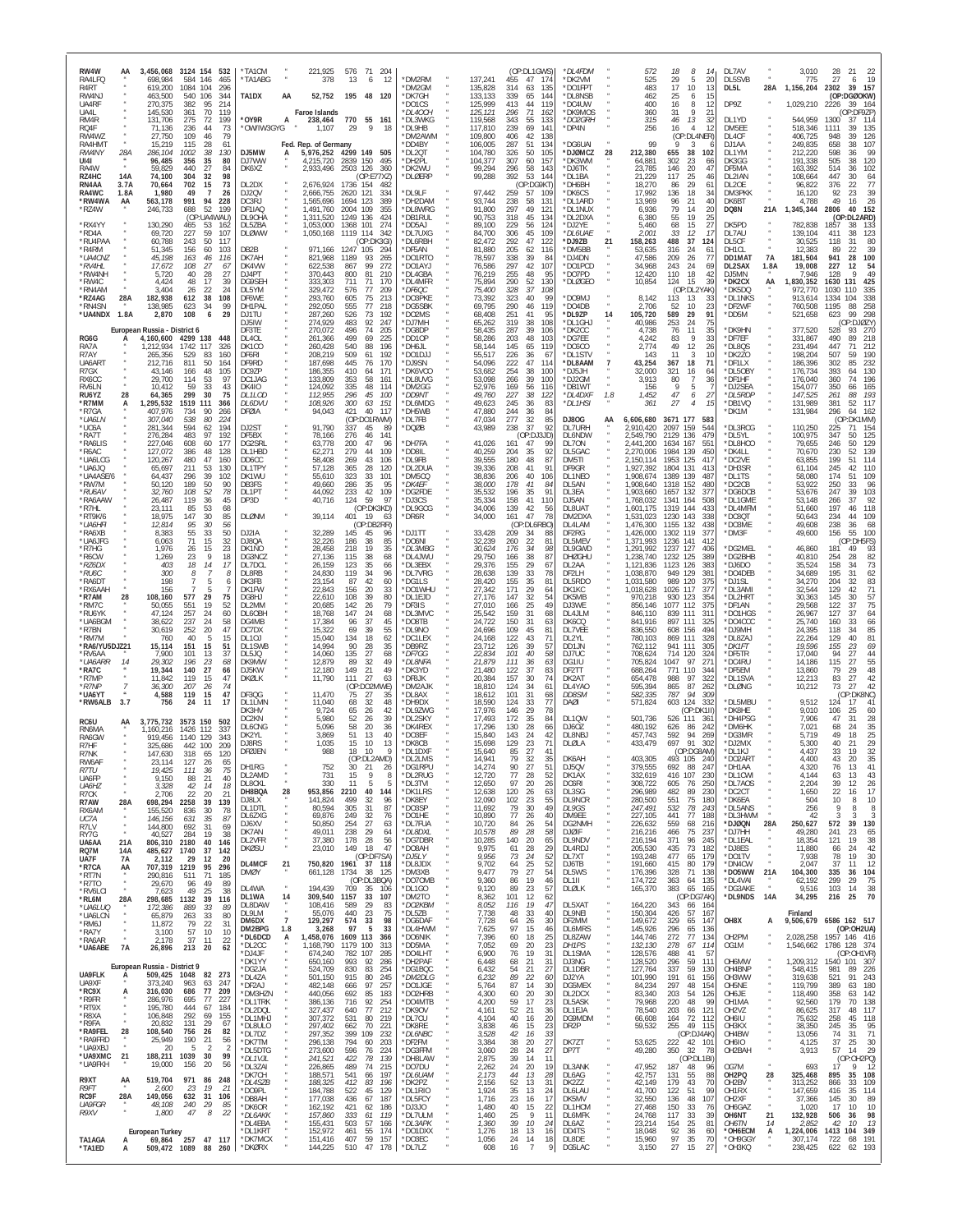| *OG3P                                                     |                            | 225,924                                          | 505 79 189<br>(OP:OH3P)                                                            | *F6HDW<br>*F1AGU                                |                              | 1,716<br>-2                                | 33<br>9<br>24<br>$\mathbf{1}$<br>-1.                                                      | TF3IG<br>TF3A0                                  | AA<br>28A                        | 104,784<br>36.160                        | 482                              | 394 45 132<br>51<br>-13                          | *IZ5EKX<br>*I4VII                              |    | 100,275<br>99.456                    | 255<br>61<br>289<br>49                                     | 130<br>*IK5BSC<br>99<br>*IZ4XAI                                       |                               |                             | 8,832<br>2.135                               | 103<br>14<br>50<br>45<br>$\mathsf Q$<br>26                                          |
|-----------------------------------------------------------|----------------------------|--------------------------------------------------|------------------------------------------------------------------------------------|-------------------------------------------------|------------------------------|--------------------------------------------|-------------------------------------------------------------------------------------------|-------------------------------------------------|----------------------------------|------------------------------------------|----------------------------------|--------------------------------------------------|------------------------------------------------|----|--------------------------------------|------------------------------------------------------------|-----------------------------------------------------------------------|-------------------------------|-----------------------------|----------------------------------------------|-------------------------------------------------------------------------------------|
| *OH1XY<br>*OH1B<br>*OH2HZ                                 |                            | 220,584<br>145,961<br>91,287                     | 433<br>138<br>64<br>388<br>53<br>174<br>(OP:OH1BOI)<br>393<br>46<br>115            | *F5BEG<br>*F6HHR<br>TM7F                        | 3.7<br>1.8<br>AA             | 57,433<br>1,404<br>5,670,859               | 597<br>14<br>65<br>$\mathbf{3}$<br>24<br>61<br>4334 140 453                               | EI4GYB<br>EI6JK                                 | 28                               | Ireland<br>1,198,410<br>748,935          | 1919<br>2025                     | 73<br>185<br>38<br>115                           | 'IV3ARJ<br><b>IK6SBW</b><br>'IZ2BKA<br>*174FKI |    | 99,050<br>96.534<br>84,906<br>80,608 | 348<br>41<br>336<br>48<br>258<br>50<br>361<br>46           | 134<br>*IZ7FLP<br>*IZ1GAR<br>125<br>128<br>*IZ2SQS<br>130             | *IZ7WWY                       |                             | 52,621<br>48,924<br>3.078<br>600             | 385<br>20<br>81<br>307<br>85<br>23<br>92<br>33<br>15<br>25<br>5                     |
| *OH8KVY<br>*OH1LEG<br>*OH3HS                              |                            | 61,625<br>46,580<br>35,148                       | 235<br>94<br>51<br>167<br>50<br>120<br>152<br>36<br>80                             | F4FFH<br>F6BGC                                  |                              | 2,818,046<br>1,161,394                     | (OP:F6GLH)<br>2283 149<br>482<br>1004 121<br>-373                                         | EI4DW<br>*EI1A                                  | A                                | 61,940<br>863,702                        | 315<br>1571                      | 19<br>57<br>93<br>289<br>(OP:ON4EI)              | *IUØAPU<br>'IZ7DMT<br>*IW1RHR                  |    | 80.416<br>80,256<br>78,280           | 182<br>68<br>318<br>42<br>219<br>59                        | 156<br>110<br>*IK5EKB<br>131                                          | *IK5BOH/2                     | 3.7<br>1.8                  | 80<br>8,131                                  | 8<br>174<br>40                                                                      |
| *OH7EBA<br>*OH2FHN<br>*OH5KIZ<br>*OG3A                    |                            | 29,591<br>22,260<br>13,872<br>4,617              | 149<br>38<br>89<br>114<br>36<br>70<br>102<br>36<br>66<br>14<br>46<br>43            | F4FEP<br>F5VJK<br>F1UMO<br>F8CRS                |                              | 1,117,507<br>489,632<br>128,547<br>120,848 | 1072<br>119<br>360<br>767<br>95<br>191<br>281<br>73<br>134<br>277<br>57<br><b>109</b>     | *EI3HDB<br>*EI4GNB<br>*EI3CTB<br>*EI9GWB        |                                  | 785,547<br>543,305<br>361,350<br>88,060  | 1460<br>898<br>786<br>267        | 80<br>257<br>226<br>75<br>67<br>208<br>41<br>107 | IZ7SLU<br>IK2YSJ<br><b>IN3AUD</b><br>'IN3ADW   |    | 75,650<br>73,950<br>68,170<br>67.896 | 235<br>61<br>319<br>49<br>267<br>48<br>255<br>43           | IW2HAJ<br>117<br>125<br>IZ3SQW<br>122<br><b>I1NVU</b><br>IZ20DM<br>95 |                               | AA                          | 6,570,473<br>1,826,737<br>980,375<br>905,350 | 4020<br>161<br>560<br>2175<br>113<br>374<br>896<br>144<br>431<br>1000<br>120<br>355 |
| *OG4M<br>*OH2BMH                                          |                            | 1,200<br>837                                     | 32<br>9<br>21<br>(OP:OH4MCV)<br>19<br>10<br>17                                     | <b>F5CO</b><br>TM5T                             | 28A                          | 36,820<br>954,964                          | 100<br>77<br>63<br>2063<br>40<br>-153<br>(OP:F6GOX)                                       | *EI4GAB<br>*EI8KB<br>*EI4HQ                     | 28                               | 84,846<br>137,858<br>92,344              | 323<br>707<br>464                | 43<br>115<br>22<br>64<br>24<br>73                | 'IR20<br>'IN3HUU<br>'IZ2JNN                    |    | 53,284<br>52,900<br>51,783           | 246<br>41<br>219<br>36<br>299<br>30                        | 113<br>I7CSB<br>IZ3GNG<br>79<br>93<br><b>I1MRH</b>                    |                               |                             | 829,902<br>712,215<br>553,125                | 892<br>116<br>355<br>938<br>337<br>104<br>720<br>194<br>101                         |
| *OH2KI<br>*OH2FUZ<br>*OH2MGA                              | 28                         | 660<br>180<br>43,095                             | 12<br>11<br>11<br>10<br>9<br>292<br>20<br>65                                       | TMØR<br>F5NBX                                   |                              | 717,584<br>408,870                         | 1649<br>39 133<br>(OP:F5MNK)<br>988<br>-39<br>126                                         | *FI1DG<br>*EI4DJB<br>*EI9KC                     | 21                               | 16,704<br>11,856<br>75,900               | 132<br>154<br>396                | 16<br>42<br>13<br>25<br>25<br>85                 | 'IK2VUC<br>'IO7R                               |    | 49,247<br>49,140                     | 191<br>44<br>236<br>38<br>(OP:IZ7DMT)                      | 77<br>97<br>IZ1JLN<br>IK2CIO                                          | IK3UNA/1                      |                             | 539,825<br>533,120<br>469,945                | 1642<br>-207<br>68<br>771<br>105<br>287<br>1053<br>59<br>144                        |
| *OH3WR<br>*OH2LU<br>OH8L                                  | 21<br>AA                   | 69,190<br>442                                    | 336<br>27<br>83<br>$\overline{7}$<br>10<br>10<br>6,071,796 3428 169 574            | TM5J<br>F4ENK<br>F4DNW<br>TM4L                  | 21A<br>14A                   | 77,470<br>538,376<br>225,940<br>784,890    | 330<br>33<br>-89<br>1502<br>38<br>135<br>757<br>99<br>31<br>2489<br>38<br>133             | EI5JQ<br>E17CC<br>EI2CN                         | AA<br>28A                        | 4,629,020<br>660,168<br>1,029,076        | 3710<br>149<br>1088<br>2391      | 434<br>87<br>259<br>38<br>134                    | IZ2ABN<br>'IK3XTT<br>'IW2FLB<br>'IW1RGS        |    | 48,416<br>44.998<br>44,690<br>41,005 | 148<br>54<br>213<br>48<br>172<br>40<br>42<br>193           | IK1TAZ<br>82<br>101<br>IZ6OUX<br>IZ5YHD<br>69<br>97<br>IZ4GWE         |                               |                             | 419,020<br>413,120<br>307,380<br>237,573     | 574<br>99<br>188<br>920<br>238<br>82<br>510<br>235<br>92<br>568<br>125<br>64        |
| OG2A                                                      |                            | 5,594,355                                        | (OP:OH8LQ)<br>3911 156<br>501<br>(OP:OH2RA)                                        | TM9R                                            | 7A                           | 765,180                                    | (OP:F8ARK)<br>2995 36 120<br>(OP:F5FLN)                                                   | E18GXB<br>*EI7JZ<br>*EI/W5GN                    | 14A<br>AA                        | 170,595<br>589,698<br>518,300            | 728<br>757<br>810                | 37<br>116<br>90<br>272<br>89<br>266              | 'IZ2SXZ<br>IZ2LTW<br>'IW8BSR                   |    | 39.403<br>38,458<br>37,960           | 159<br>39<br>156<br>44<br>202<br>36                        | I2WIJ<br>52<br>90<br>IZ1TRG<br>68<br><b>IKØYVV</b>                    |                               |                             | 222,768<br>201,500<br>144,585                | 385<br>83<br>223<br>509<br>65<br>185<br>335<br>77<br>166                            |
| OG6N<br>OH5BM<br>OG1D                                     |                            | 4,795,142<br>3,745,504<br>1,784,718              | 2989 156<br>526<br>2584 174<br>562<br>1515 143<br>379                              | F5DRD<br>F4CPF<br>F5UTN                         | 3.7/<br>1.8A                 | 11,001<br>4,160<br>96,936                  | 127<br>13<br>44<br>48<br>11<br>41<br>1018<br>15<br>69                                     | *EI3KE<br>*EI4GXB<br>*EI4CF                     | 28A                              | 284,900<br>351,250<br>323,988            | 680<br>1142<br>901               | 62<br>197<br>34<br>91<br>35<br>112               | IZ7XIB<br>'IK2TYL<br>'IN3EHR                   |    | 36,621<br>36,499<br>35,406           | 169<br>36<br>142<br>45<br>206<br>36                        | 81<br>IZ1KGY<br>68<br>90<br>IZ1BNW                                    | <b>IW9HIK/3</b>               |                             | 103,024<br>91,450<br>58,125                  | 244<br>64<br>124<br>412<br>47<br>108<br>193<br>43<br>112                            |
| OH6RF<br>OH <sub>2</sub> BR<br>OH <sub>2</sub> XX<br>OG3I |                            | ,661,480<br>910,116<br>681,548<br>481,431        | 1521<br>137<br>432<br>1006<br>120<br>357<br>1098<br>84<br>157<br>572 111<br>308    | *F5PNI<br>*F4VPX<br>*F1SKH                      | AA                           | 334,340<br>168,448<br>99,673               | 695<br>76<br>216<br>328<br>75<br>18 <sup>7</sup><br>(OP:CT1ILT)<br>273<br>72<br>13'       | <b>GDØAMD</b><br>MD2C*                          | А<br>А                           | Isle of Man<br>29,184<br>1,510,200       | 162 34<br>1532 107               | - 80<br>343                                      | 'IU5ASA<br>*IZ8GBT<br>'I72FFV<br>'IKØBAL       |    | 34,365<br>33,756<br>32,643<br>32,500 | 217<br>39<br>139<br>37<br>181<br>38<br>160<br>34           | 106<br>IK2YXB<br>IK2SAR<br>60<br>IK2IKW<br>79<br>96<br>IZ2FOB         |                               |                             | 38,896<br>27,936<br>17,347<br>15,936         | 48<br>136<br>56<br>131<br>62<br>34<br>48<br>87<br>35<br>116<br>70<br>26             |
| OH2KW<br>OH6XY                                            |                            | 439,301<br>400,608                               | (OP:OH3BHL)<br>680<br>105<br>278<br>438 123<br>345                                 | <b>F8VNU</b><br>*F1UIJ<br>*F5ADH                |                              | 82,650<br>79,872<br>70,030                 | 243<br>51<br>123<br>284<br>48<br>108<br>298<br>42<br>107                                  | *GD4RFZ                                         | 28                               | 38,740                                   | 298                              | (OP:MDØCCE)<br>19<br>46                          | IZ1WTO<br>'IZ5UGE<br>'IZ1RFL                   |    | 31,416<br>31,283<br>29,475           | 158<br>40<br>165<br>34<br>117<br>43                        | IW1FRD<br>79<br>75<br>IC8SQS<br><b>IKØUTM</b><br>88                   |                               |                             | 12,669<br>8,025<br>6,477                     | 70<br>118<br>33<br>66<br>28<br>47<br>28<br>50<br>23                                 |
| OH3EX<br>OH1TD<br>OH3RF                                   |                            | 254,100<br>145,935<br>112,860                    | 484<br>55<br>165<br>346<br>61<br>174<br>288<br>59<br>150                           | *F5SHN<br>*F4FRF<br>*F5PHW                      |                              | 19,140<br>16,744<br>16,074                 | 131<br>80<br>36<br>86<br>35<br>56<br>120<br>25<br>22                                      | <b>IØLYO</b><br>IZ6ERS                          | A                                | Italy<br>,014,913<br>959.400             | 1431<br>1638                     | 96<br>347<br>105<br>345                          | 'IN3JRZ<br>'IZ2OBS<br>'IK4OJF                  |    | 29,264<br>29,232<br>28,700           | 250<br>23<br>38<br>158<br>194<br>33                        | 95<br><b>I3VJW</b><br>78<br>IK1YED<br>67<br>IK4ZGO                    |                               | 28A                         | 5,590<br>840<br>1,014,019                    | 44<br>25<br>40<br>20<br>19<br>11<br>2106<br>151<br>40                               |
| OH9VD<br>OH2BN<br>OH3OJ<br>OH4XX                          | 28A                        | 8,976<br>288<br>501,816<br>280,606               | 56<br>28<br>40<br>10<br>8<br>10<br>1319<br>38<br>130<br>730<br>40<br>133           | *F6FLU<br>*F4GO1<br>'F4GCU<br>*F10RL            |                              | 16,065<br>14,659<br>9,271<br>414           | 65<br>44<br>61<br>99<br>28<br>79<br>22<br>51<br>86<br>8<br>13<br>10                       | <b>IW1FGY</b><br>I1EIS<br>IK6GPZ<br><i>IR10</i> |                                  | 807,908<br>570.353<br>545,732<br>459,225 | 1159<br>112<br>730<br>910<br>727 | 324<br>108<br>305<br>83<br>231<br>95<br>230      | 'IN3EQD<br>IZ2QBH<br>IN3EOM<br>'IK4XQT         |    | 28,569<br>27,674<br>25,875<br>25.788 | 150<br>33<br>143<br>35<br>33<br>185<br>180<br>26           | 74<br>IZ4COW<br>66<br>IR <sub>2</sub> M<br>92<br>IO3X<br>58           |                               |                             | 775,089<br>509,490<br>482,391                | 1662<br>38<br>151<br>1341<br>37<br>125<br>39<br>1095<br>132<br>(OP:IV3JCC)          |
| OH6DX<br>OH <sub>1</sub> H <sub>B</sub><br>OH1F           | 21A                        | 212,040<br>81.928<br>1,390,090                   | 39<br>497<br>147<br>38<br>227<br>116<br>3378<br>39<br>146                          | *F1SMV<br>*F4FLO<br>*F4FFZ                      | 28A<br>14A<br><b>7A</b>      | 527<br>371,536<br>64,269                   | 15<br>$\overline{7}$<br>10<br>1361<br>38<br>138<br>432<br>24<br>87                        | <b>IK7CMY</b><br>IW3FVZ<br>IK1MNG               |                                  | 454,212<br>338,724<br>273,448            | 798<br>677<br>537                | 80<br>199<br>69<br>222<br>69<br>188              | 'IN3MNS<br>'IK5AMB<br>'IK7LVE                  |    | 24,205<br>22.523<br>20,710           | 138<br>36<br>38<br>108<br>144<br>29                        | IZ5NFD<br>67<br>IR6T<br>63<br>66                                      |                               |                             | 455,868<br>438,940                           | 997<br>39<br>150<br>1090<br>38<br>132<br>(OP:IK6VXO)                                |
| OG2N<br>OH <sub>2</sub> CK                                | 7A                         | $\mathcal{P}$<br>85,207                          | (OP:OH1TM)<br>376<br>33<br>106                                                     | SV1QN                                           | A                            | Greece<br>167,872                          | 406<br>61 183                                                                             | IZ2SMQ<br>IK3SSW<br>I5KG                        |                                  | 269,126<br>206,055<br>163,560            | 590<br>498<br>329                | 76<br>210<br>63<br>178<br>67<br>165              | <b>IKØFUX</b><br>IK2WFN<br><b>IKØWHN</b>       |    | 19,465<br>17,710<br>17,460           | 81<br>33<br>125<br>28<br>120<br>33                         | IV3CTS<br>52<br>49<br>I2SVA<br>I5JFG<br>64                            |                               |                             | 332,316<br>187,308<br>96,984                 | 724<br>39<br>-142<br>101<br>530<br>31<br>370<br>81<br>27                            |
| OH2BO<br>*OH7GGX<br>*OH1JO                                | 1.8A<br>AA                 | 9,782<br>808,780<br>553,707                      | 119<br>15<br>52<br>978 111<br>325<br>814<br>85<br>272<br>76                        | SV1JG<br>SX2V<br>'SV1PMR                        | 28<br>1.8<br>A               | 152,716<br>18,880<br>774,426               | 632<br>37<br>109<br>340<br>9<br>50<br>1655<br>85<br>252                                   | <b>IKØWRB</b><br>IZ3XEF<br><b>IWØSAF</b>        |                                  | 143,220<br>130,617<br>128,142            | 383<br>249<br>458<br>299         | 61<br>170<br>85<br>122<br>42<br>84               | 'IK8DYM<br>'IZØFKE<br>*IV3GKY                  |    | 17,346<br>17.100<br>16,376           | 38<br>139<br>83<br>35<br>92<br>35<br>28                    | 80<br>IK2XYI<br>IW2FND<br>41<br>54<br>IR4X                            |                               | $\alpha$<br>21A             | 8,694<br>1.749<br>1,102,626                  | 72<br>17<br>25<br>25<br>-19<br>14<br>2407<br>40<br>149                              |
| *OH6GD><br>*OH2KM<br>*OH3KAV<br>*OH7NW                    |                            | 329,411<br>88,914<br>16,182<br>12,870            | 601<br>231<br>328<br>47<br>127<br>99<br>26<br>32<br>65<br>48<br>30                 | *SV8/DK3SJ<br>'SV2HXV<br>'SV8CRI<br>'SV7CUD     |                              | 85,880<br>63,420<br>25,584<br>23,436       | 258<br>61<br>129<br>279<br>41<br>110<br>110<br>-38<br>85<br>142<br>38<br>86               | 14XNN<br>IZ2USP<br>IK6GQC<br>IZ2KRZ             |                                  | 125,625<br>105,735<br>95,040<br>94,359   | 256<br>268<br>244                | 66<br>135<br>63<br>202<br>54<br>106<br>65<br>148 | 'IK8VKW<br>'IZ5HOB<br>'IW1RGF<br>'IV3IDP       |    | 16,356<br>16,116<br>15,857<br>15,792 | 140<br>102<br>29<br>25<br>111<br>30<br>106                 | 66<br>IO4W<br>50<br>76<br><b>IQØPG</b><br>64                          |                               |                             | 295,617 1010                                 | (OP:14TJE)<br>473,266 1292 38<br>128<br>(OP:IZ4AFW)<br>- 36<br>- 111                |
| *OH1KH<br>*OH6FTR<br>*OH5BQ                               | 28A                        | 12,672<br>12,665<br>22,440                       | 75<br>28<br>68<br>81<br>33<br>52<br>123<br>28<br>74                                | *SV1PMH<br>'SV2HWR<br>*SV3/SV9FBP*              |                              | 11,985<br>10,404<br>7,581                  | 87<br>29<br>56<br>17<br>124<br>51<br>81<br>16<br>4 <sup>1</sup>                           | IK2AQZ<br>IW2ETR<br><b>IK5FKF</b>               |                                  | 74,426<br>65,670<br>62,220               | 314<br>214<br>208                | 47<br>140<br>44<br>121<br>51<br>119              | 'IZ7ZKR<br>'IKØPEA<br>'IZ3XEP                  |    | 15,756<br>15,159<br>14,994           | 16<br>209<br>32<br>100<br>119<br>26                        | 62<br>IZ8BRI<br>61<br>IZ10SP<br>72                                    |                               |                             | 162,023<br>125,840                           | (OP:IKØEFR)<br>620<br>36<br>115<br>504<br>34<br>109                                 |
| *OH2BEN                                                   | 21A                        | 209,618<br>France                                | 697<br>37<br>126                                                                   | *SV1MQJ<br>'SV10CO<br>'SV2HTI                   | 28                           | 2,352<br>638<br>121,344                    | 37<br>16<br>26<br>15<br>16<br>14<br>22<br>808<br>57                                       | <b>IKØYUT</b><br><b>IKØFMB</b><br>IZ7XVG        |                                  | 41,706<br>41,658<br>31,654               | 237<br>191<br>143                | 26<br>-37<br>42<br>89<br>42<br>91                | 'I2BZN<br>'IW5ECP<br><b>IUØAPV</b>             |    | 14.938<br>14,700<br>14,160           | 27<br>121<br>105<br>24<br>96<br>33                         | 70<br>IO7T<br>60<br>IZØEGA<br>85                                      |                               | $\alpha$                    | 42,874<br>24                                 | 224<br>- 24<br>-73<br>(OP:IZ7ECL)<br>2                                              |
| F5VHY<br>F6BEE<br>F4DSK<br>F6DZU                          |                            | 1,719,690<br>1.030.428<br>1,010,611<br>1,000,960 | 1708<br>99<br>300<br>1084<br>100<br>278<br>1232<br>102<br>311<br>1587<br>88<br>232 | 'SV2YC<br>*SV1RHL<br>'SV1EML<br>*SV3GKU         |                              | 60,876<br>11,403<br>9,916<br>1,944         | 302<br>28<br>61<br>85<br>25<br>38<br>71<br>23<br>44<br>30<br>12<br>24                     | IZ2GMQ<br>IZ4EFP<br>IR3Y                        |                                  | 24,596<br>23,652<br>19,684               | 111<br>128<br>98                 | 47<br>96<br>34<br>47<br>36<br>40<br>(OP:IZ3EOU)  | 'IZ2GRG<br>'IZ1HBC<br>*IZ4BES<br>'171B7\       |    | 13,962<br>13,860<br>13,756<br>13,200 | 73<br>32<br>$\frac{28}{22}$<br>100<br>99<br>72<br>30       | <b>II4I</b><br>46<br>56<br>54<br><b>IK2YFT</b><br>IQ1TW<br>36         |                               | 14A<br>$\alpha$             | 798,252<br>92,880<br>31,535                  | 2360<br>39<br>133<br>(OP:IZ4ZZB)<br>384<br>111<br>33<br>274<br>25<br>60             |
| F1NZC<br><b>F8ATS</b><br>F8AAN                            |                            | 586,368<br>406,805<br>113,400                    | 982<br>95<br>289<br>706<br>89<br>206<br>94<br>400<br>41                            | *SY1AEA<br>SV1BFW                               | 14<br>14A                    | 15,510<br>51,072                           | 183<br>17<br>49<br>183<br>34<br>99                                                        | IN3MOD<br>IZ2SNI<br>IK2QIN                      |                                  | 17,755<br>17,649<br>12,741               | 94<br>75<br>68                   | 32<br>35<br>41<br>70<br>50<br>43                 | 'IZ1MHY<br>IZ3ZLT<br>'IN3ERD                   |    | 11,928<br>11,627<br>10,952           | 81<br>30<br>21<br>141<br>20<br>111                         | 41<br>IB3X<br>56<br>IZ40RO<br>54                                      |                               | 7A                          | 152,375<br>145,180                           | 1095<br>28<br>97<br>(OP:IV3ZXQ)<br>1091<br>26<br>-93                                |
| F4GZJ<br>F4FNT<br>F5FDC                                   |                            | 40,590<br>36,160<br>18,122                       | 128<br>53<br>70<br>35<br>192<br>78<br>117<br>33<br>49                              | * J47X<br>*SV2DFK                               | AA                           | 536,070<br>169,200                         | 1167<br>86<br>248<br>(OP:SV7BVM)<br>473 51 137                                            | IK1MEG<br>4U1GSC                                |                                  | 12,716<br>12,402                         | 87<br>119                        | 27<br>41<br>21<br>32<br>(OP:9A3A)                | 'IZ8LIP<br>IZ7ZFT<br>IZ1XGD                    |    | 10,787<br>8,424<br>8,140             | 65<br>33<br>22<br>117<br>31<br>58                          | 34<br>IB3A<br>59<br>IK2QPR<br>43<br>IZ5MOQ                            |                               | $\alpha$<br>3.7A            | 125,710<br>167,895<br>9,288                  | 791<br>29<br>101<br>93<br>1267<br>24<br>177<br>47                                   |
| TM57YL<br>F8DVD<br>F1BLQ                                  | 28                         | 6,903<br>197,730<br>150,150                      | 10<br>49<br>117<br>(OP:DK2YL)<br>677<br>96<br>-34<br>797<br>25<br>52               | 2UØFER                                          | А                            | Guernsey<br>1,350                          | 31 11<br>14                                                                               | <b>IKØVSY</b><br>IK8JDH<br>I71MRO<br>IR4B       | 28                               | 10,780<br>9,744<br>2.449<br>275,700      | 76<br>99<br>31<br>723            | 22<br>33<br>20<br>38<br>18<br>13<br>37<br>113    | 'IZ5YLV<br>'IK7YTQ<br>'IZØIRH<br>*IN3EOV       |    | 8,085<br>7,821<br>7.080<br>6,890     | 20<br>112<br>25<br>87<br>12<br>116<br>54<br>28             | 57<br>*IB1B<br>54<br>47<br>37<br>*IV3BCA                              | *IK30RD                       | AA                          | 1,741,024<br>895,390<br>614,432              | 1250<br>161<br>495<br>(OP:IW1QN)<br>892<br>-127<br>-331<br>898<br>QQ<br>317         |
| F5AD<br>F5JY<br>F5VMN                                     | 3.7                        | 35.100<br>32.062<br>40,227                       | 28<br>158<br>80<br>191<br>25<br>57<br>12<br>57<br>481                              | <b>'GU3HFN</b><br>MUØGSY                        | $\overline{7}$<br>28A        | 7,200<br>232,440                           | 159<br>6<br>-39<br>(OP:2UØTKB)<br>1074 25<br>79                                           | IR6D                                            |                                  | 175,112                                  | 796                              | (OP:IK4AUY)<br>30<br>76<br>(OP:IK6JOT)           | <b>IK2AUK</b><br>'IW6NZY<br><b>IN3SJG</b>      |    | 6.264<br>6,120<br>5.915              | 80<br>22<br>53<br>23<br>23<br>67                           | 50<br>37<br>*IW3IFJ<br>42                                             | *IZ3NYG<br>*IZØDXD            |                             | 546,546<br>400,003<br>160,655                | 135<br>294<br>616<br>188<br>681<br>495<br>193<br>60                                 |
| F6CXJ<br>*F6FDR<br>*F8AKS                                 | 1.8<br>A                   | 150<br>749,099<br>645,014                        | 16<br>11<br>$\overline{4}$<br>827 117<br>260<br>1137<br>232<br>79<br>252<br>979    | *MUØFAL                                         | 28A                          | 86,480<br>Hungary                          | 428<br>21<br>71                                                                           | IK4UQA<br>IZ3DVU<br>IZ8YBS                      |                                  | 92,032<br>73,525<br>67,022               | 275<br>312<br>312                | 36<br>92<br>29<br>56<br>27<br>67<br>37           | 'IZ3XNJ<br>'IZ3GOG<br>'IZ2NZZ                  |    | 5,200<br>5.047<br>5,000              | 62<br>20<br>50<br>20<br>45<br>18<br>57                     | 32<br>*IZ2YAF<br>29<br>22<br>34                                       | *IW2FUT<br>*IV3DSO            |                             | 156,615<br>114,270<br>96,015                 | 415<br>51<br>146<br>381<br>47<br>148<br>275<br>60<br>113<br>49                      |
| *F4FSY<br>*F6FTB<br>*F5PAL<br>"F2AR                       |                            | 560,790<br>489,644<br>472,700<br>437,668         | 83<br>821<br>87<br>247<br>910<br>75<br>215<br>789<br>77<br>231                     | HA8JV<br>HA1BC                                  | А                            | 1,425,600                                  | 6,868,904 5115 152 492<br>1254 132<br>408<br>(OP:DETMAJ)                                  | IV3AVQ<br>13FJ<br>IZ8RS0<br>IZ7PDX              | 21                               | 56,640<br>22.923<br>5,106<br>264,632     | 223<br>112<br>49<br>981          | 83<br>24<br>57<br>21<br>25<br>-34<br>118         | 'IN3EJM<br>*IW3BTR<br>'IWØAEN<br>'IZ1MIG       |    | 4,482<br>3.977<br>3.952<br>3,397     | 20<br>41<br>18<br>51<br>15<br>45<br>-13                    | *IK4JQQ<br>23<br>*I3LTT<br>37<br>30                                   | *IZ6NCN<br>'IK2ULV            |                             | 74,043<br>73,636<br>70,840<br>60.588         | 287<br>122<br>245<br>46<br>118<br>289<br>52<br>132<br>206<br>54<br>108              |
| *F4GVZ<br>*F4FTA<br>*F4GBW                                |                            | 402,232<br>365,598<br>315,120                    | 699<br>87<br>187<br>539<br>91<br>251<br>685<br>194<br>-66                          | HA3HZ<br><b>HAØHW</b><br>HG8YKO                 | $\boldsymbol{\kappa}$<br>3.7 | 266,586<br>167,210<br>10,241               | 465<br>82<br>232<br>406<br>64<br>166<br>247<br>6<br>43                                    | IZ8IEV<br>IK4DCX<br>IZØPMV                      |                                  | 255,024<br>150,960<br>140,795            | 1008<br>674<br>509               | 35<br>109<br>32<br>88<br>34<br>111               | 'izøuin<br>*IX1BFL<br>*IK8RJS                  |    | 3,105<br>3,068<br>2,992              | 76<br>13<br>23<br>30<br>42<br>18                           | 32<br>29<br>26                                                        | *IK3SCB<br>*IK1TWC<br>*IWØEAC |                             | 42,350<br>26,962<br>22,672                   | 259<br>35<br>75<br>47<br>89<br>75<br>112<br>71<br>38                                |
| *F6EQZ<br>*F5INJ<br>*F4DXP<br>*F4DLL                      |                            | 289,172<br>278,752<br>266,571<br>245,905         | 483<br>82<br>186<br>635<br>62<br>186<br>179<br>656<br>64<br>65<br>198              | HA8V<br>*HA7JQK<br>$*$ HA3JO                    | А                            | 3,900<br>49,612<br>28,170                  | 99<br>33<br>6<br>(OP:HA8MV)<br>246<br>38 119<br>59<br>136<br>-31                          | IR7V<br>IZ1UKG<br><b>IZ1TUF</b>                 | 14                               | 133,320<br>80,496<br>162,250             | 820<br>320<br>1063               | 27<br>83<br>(OP:IK7IMO)<br>34 110<br>32<br>86    | *I3YYY<br>'IZ3WXK<br>*IR4E                     |    | 2,856<br>2,596<br>2,414              | 51<br>17<br>29<br>18<br>30<br>14<br>(OP:IK4ZHH)            | 34<br>*IZ2SRK<br>26<br>20<br>*IØUZF                                   | *IW2DJN<br>*IW3HKW            | $\alpha$<br>28A             | 8.040<br>3,000<br>1,696<br>546,882           | 38<br>72<br>22<br>29<br>30<br>21<br>22<br>36<br>10<br>1263<br>39<br>135             |
| *F6DRP<br>*F5JU<br>*F8DHE                                 |                            | 162,578<br>133,800<br>116,844                    | 616<br>598<br>41<br>128<br>293<br>65<br>135<br>321<br>63<br>151                    | *HA3FHH<br>*HAØRZK<br>*HA8RT                    |                              | 27,064<br>13,248<br>10,086                 | 144<br>29<br>39<br>110<br>29<br>63<br>114<br>25<br>-57                                    | IZØPAU<br>IZ4TOA<br>IZ8GUQ                      |                                  | 143.633<br>80,848<br>66,196              | 825<br>415<br>319                | 29<br>90<br>28<br>96<br>-34<br>100               | 'IN3EJN<br>*IZØYIV<br>IZ8PPI <sup>*</sup>      |    | 2,340<br>2,145<br>2,115              | 26<br>-17<br>25<br>18<br>19<br>33                          | -19<br>21<br>*IZ3EAX<br>28                                            | *IZØGYP<br>*IZØFWD            |                             | 174.464<br>85,840<br>41,888                  | 97<br>562<br>-31<br>294<br>34<br>111<br>79<br>180<br>-33                            |
| *F6BQG<br>*F4EUG<br>*F4GWY                                |                            | 105,922<br>97,709<br>92,160                      | 303<br>150<br>61<br>255<br>62<br>137<br>368<br>40<br>56                            | *HA5OLA<br>*HG3FMZ<br>*HG7JEC                   | 28<br>21                     | 1,813<br>10,120<br>2,940                   | 19<br>18<br>19<br>97<br>16<br>24<br>68<br>10<br>25                                        | <b>IK8SEU</b><br>IV3GFL<br><b>IKØGDG</b>        | $\overline{7}$<br>$\overline{u}$ | 64,311<br>285,560<br>125,317             | 514<br>1925<br>997               | 25<br>72<br>24<br>97<br>26<br>87                 | *IZ1QYD<br>'I4MLL<br>*IN3ELZ                   |    | 1,980<br>1,870<br>1,505              | 30<br>20<br>39<br>11<br>37<br>10                           | 25<br>*IK8YFU<br>23<br>*IC8FBU<br>25<br>*IK4TVP                       |                               | $\alpha$<br>$\alpha$<br>21A | 18,018<br>16.650<br>393,621                  | 99<br>$\frac{52}{33}$<br>25<br>137<br>17<br>39<br>140<br>1090                       |
| *F4FSV<br>*F5KLE<br>*F1EPQ<br>*F4FZR                      |                            | 91,605<br>76,916<br>76,895<br>59,189             | 249<br>51<br>104<br>295<br>46<br>118<br>355<br>36<br>133<br>261<br>45<br>112       | *HA6VW<br>*HA5MY<br>*HA5VK                      | 14<br>$\overline{7}$         | 9,688<br>41,216<br>6                       | (OP:HA7JEC)<br>146<br>13<br>43<br>358<br>20<br>72<br>$\overline{2}$<br>$\mathbf{1}$<br>-2 | IZ1GQI<br>IQ5PO<br>IZ4MJP                       | 3.7                              | 17,496<br>83,868<br>23,004               | 175<br>941<br>259                | 16<br>56<br>71<br>16<br>(OP:ISNSR)<br>12<br>-59  | *IU5AVO<br>'IZ8XLP<br>*IZ8MBW<br>*IW6CAE       |    | 1,170<br>651<br>598<br>460           | 15<br>15<br>11<br>10<br>12<br>11<br>30<br>6                | 15<br>*IIØK<br>11<br>12<br>*IZ4YDF<br>17<br>*IZ7ZKV                   |                               | 14A                         | 92,837<br>39,330<br>22,952                   | 389<br>33<br>94<br>(OP:IZØUME)<br>199<br>29<br>85<br>282<br>15<br>61                |
| *F8DSN<br>*F5OHH<br>*F4EJW                                |                            | 48,822<br>47,628<br>41,151                       | 206<br>49<br>109<br>277<br>37<br>110<br>260<br>31<br>98                            | $*HA1T1$<br>*HG1VN                              | 1.8                          | 8,241<br>143                               | 211<br>37<br>$\overline{4}$<br>11<br>4<br>9                                               | IV3CNZ<br>IO4C                                  | $\mu$<br>1.8                     | 21,696<br>80,724                         | 338<br>957 15                    | 10<br>54<br>69<br>(OP:IZ4ZAW)                    | 'IK2WPO<br>*IZ4XHG<br>*IZØCEY                  |    | 448<br>432<br>414                    | 10<br>8<br>9<br>12<br>11<br>8                              | 8<br>9<br>$*$ II7K<br>10                                              | *IZ1POA                       | 7A                          | 43,344<br>10,176                             | 418<br>18<br>66<br>161<br>-51<br>-13<br>(OP:IZ7KHR)                                 |
| *F1IWH<br>*F4FUL<br>*F1SIU                                |                            | 40,440<br>37,605<br>28,798                       | 37<br>196<br>83<br>223<br>35<br>80<br>174<br>31<br>90                              | <b>HA1TNX</b><br><b>HA500</b><br>HA5PP<br>HA8TP | AA<br>28A                    | 2,475,375<br>215,940<br>227,664            | 2181 138<br>437<br>424<br>170<br>74<br>687<br>33<br>103<br>475<br>-33                     | *IK7NXU<br>*I1ZEU<br>*IV3UHL                    | A                                | 512,910<br>482,148<br>472,276            | 667<br>798                       | 596 117 293<br>94<br>260<br>80<br>254            | 'IZ2CSX<br>*IZ8FTW<br>*IZ2CEF                  |    | 315<br>171<br>63                     | 14<br>10<br>14<br>9<br>-5<br>$\overline{4}$                | 11<br>10<br>*IK3SSJ<br>5                                              | *IZ50QX<br>*IKØXBX            | 3.7A<br>1.8A                | 880<br>10,304<br>8,904                       | 36<br>5 17<br>198<br>$\overline{7}$<br>49<br>179<br>8<br>45                         |
| *F5JSQ<br>*F6AJM<br>*F4FBP<br>*F5BTH                      |                            | 20,216<br>17,574<br>15,486<br>14,016             | 111<br>29<br>47<br>111<br>32<br>69<br>115<br>26<br>61<br>33<br>86<br>63            | HA3OU<br>*HA3DX                                 | 21A<br>AA                    | 148,512<br>507,312<br>3,114,252            | -86<br>1472<br>37 119<br>2812 138 413<br>(OP:HA4XH)                                       | *IK2QLX<br>*IZ8FBU<br>*IK2SGB<br>*IK2OLD        |                                  | 411,348<br>403,039<br>377,706<br>349,600 | 682<br>759<br>547<br>673         | 87<br>245<br>78<br>223<br>95<br>262<br>75<br>229 | 'IK1MOP<br>*IZ2ABI<br>* I3JKI<br>*IZ7UIT       | 28 | 6<br>74,496<br>55,601<br>52,129      | 3<br>3<br>27<br>339<br>258<br>30<br>25<br>313              | 3<br>69<br>UA2CZ<br>61<br>52<br>RN2FQ                                 |                               | Ą                           | Kaliningrad<br>226,904<br>166,595            | 402<br>93<br>158<br>409<br>68<br>165                                                |
| *F8LPN<br>*F8FHI<br>*F4FUB                                |                            | 12,312<br>11,224<br>10,396                       | 121<br>23<br>49<br>25<br>98<br>36<br>87<br>28<br>64                                | *HA6NL<br>*HA7NK<br>*HA8CQ                      |                              | 753,182<br>223,608<br>104,922              | 1358 85 274<br>516 69 195<br>361<br>54 147                                                | *IK7HTB<br>*IZ5IMD<br>*IK7RVY                   |                                  | 281,673<br>268,464<br>225,770            | 593<br>504<br>584                | 65<br>198<br>71<br>211<br>157<br>54              | *IK4MGJ<br>*IZ7FLQ<br>*IZ4FTC                  |    | 41,850<br>37,904<br>20,094           | 22<br>252<br>29<br>175<br>19<br>170                        | 53<br>*RA2FX<br>74<br>32                                              | *RA2FAC                       | 21<br>3.7                   | 14,056<br>3,395                              | 133<br>- 37<br>- 19<br>105<br>5<br>30                                               |
| *F4GOJ<br>*F800I<br>*F5GGL                                |                            | 10,179<br>7,884<br>5,796                         | 24<br>98<br>63<br>80<br>45<br>28<br>27<br>48<br>36<br>11                           | *HA8VV<br>*HA5AQ<br>*HG8C                       | 28A                          | 18,000<br>5.047<br>139,384                 | 37<br>84<br>-38<br>(OP:DH8VV)<br>$3\vec{5}$ 23<br>- 26<br>411 35<br>- 98                  | *IV3DDN<br>*IK8SDA<br>$*$ II3I                  |                                  | 220,324<br>214,642<br>191,092            | 588<br>538<br>447                | 69<br>178<br>59<br>155<br>63 139                 | *IK4VFB<br>*IWØAFS<br>*IKØEBA                  |    | 14,363<br>12,480<br>11,940           | 125<br>19<br>100<br>18<br>100<br>23                        | 34<br>UI2K<br>34<br>37<br>UA2F                                        |                               | AA                          | 165,851                                      | 3,302,208 2762 144 493<br>(OP:UA2FZ)<br>564 39 94                                   |
| *F5CT<br>*F5MA<br>*F5LIW<br>*F4GLQ                        | 28                         | 4,176<br>624<br>278,838<br>52,622                | 58<br>13<br>15<br>9<br>-7<br>886<br>32<br>94<br>259<br>24<br>59                    | *HA6NN<br>*HG5D                                 | $\boldsymbol{\kappa}$<br>21A | 13,986<br>199,980                          | (OP:HA8EK)<br>104 21 33<br>704 36 129                                                     | *IN3EIS<br>*4UØWFP                              |                                  | 188,000<br>184,030                       | 483                              | (OP:I3QKO)<br>602 64 186<br>55 184<br>(OP:SS3T)  | *IZ5ILK<br>*IK5YJK<br>*IZ4HZA<br>*IZ1XJL       |    | 9,717<br>9,633<br>4,200<br>2,280     | $\overline{15}$<br>83<br>115<br>14<br>42<br>18<br>53<br>11 | 26<br>25<br>Z68BH<br>24<br>19<br>*Z62FB                               |                               | А<br>А                      | Kosovo<br>1,800,456<br>1,804                 | (OP:RA2FA)<br>3007 76 218<br>14<br>27<br>31                                         |
| *F5RVO<br>$*$ F5TGR<br>*F8DYD                             |                            | 31,536<br>23,142<br>3,090                        | 49<br>231<br>23<br>123<br>24<br>63<br>14<br>47<br>16                               | TF3AM                                           | А                            | Iceland<br>693,076                         | 1694<br>62 264                                                                            | *I1DXD<br>*IK4FWF<br>*IZ5RKC                    |                                  | 163,624<br>156,860<br>130,080            | 455<br>435<br>318                | 170<br>56<br>62<br>168<br>69<br>171              | *IU3AZC<br>*IQ1KZ<br>*IU1APG                   |    | 2,125<br>500<br>-2                   | 41<br>10<br>26<br>8<br>-1<br>-1                            | 15<br>*Z61VB<br>12<br>*Z61DX<br>-1                                    |                               | 14                          | 260<br>1,218                                 | 18<br>22<br>-8<br>28<br>9<br>20                                                     |
| *F4FVQ<br>*F5MMF<br>*F5PPG                                |                            | 2,952<br>2,142<br>273                            | 28<br>16<br>20<br>49<br>9<br>12<br>8<br>6<br>7                                     | TF3SG<br>TF3CY<br>TF3CW                         | 28<br>21                     | 189,000<br>394,020<br>1,231,608            | 695<br>47<br>142<br>1857<br>85<br>25<br>3419<br>37<br>131                                 | *IZ3QCH<br>*IO7K<br>*IN3HDE                     |                                  | 129,150<br>127,530<br>124,740            | 460<br>432<br>410                | 169<br>56<br>54<br>164<br>50<br>130              | *IZ5HSK<br>*I3FGX<br>*IZ5CMI                   | 21 | 69,828<br>40,762<br>31,540           | 274<br>33<br>27<br>241<br>147<br>26                        | 99<br>YL2CI<br>62<br>YL2SW<br>69                                      |                               | А                           | Latvia<br>1,959,236                          | 3,419,892 3409 134 440<br>1982 120 404                                              |
| *F1ICR<br>*F5CCX<br>*F4FIA<br>*F1FPL                      | 21<br>14<br>$\overline{7}$ | 17,908<br>196,339<br>1,728<br>22,800             | 178<br>17<br>57<br>841<br>36<br>107<br>42<br>8<br>24<br>198<br>16<br>60            | TF3Y<br>TF2LL<br>$*$ TF3DC<br>*TF3JB            | $\overline{7}$<br>А          | 663<br>163,614<br>5,940<br>2,173           | 17<br>6<br>771<br>33<br>101<br>64<br>16<br>39<br>36<br>27<br>14                           | *IK6UBY<br>*IZ8EEL<br>*IK5BDG<br>*IV3DLW        |                                  | 124,574<br>120,802<br>118,007<br>111,100 | 393<br>290<br>383<br>349         | 54<br>145<br>64<br>123<br>50<br>149<br>57<br>145 | *IK3XTV<br>*IK3AVM<br>"IK1HZZ<br>*IZ7ZKW       | 14 | 25,234<br>65,780<br>62,988<br>33,031 | 194<br>23<br>360<br>29<br>372<br>30<br>13<br>480           | YL2SM<br>51<br>86<br>YL3FT<br>86<br>*YL2QV<br>*YL5X<br>54             |                               | 21<br>$\overline{7}$<br>A   | 1,233,081<br>423,555<br>161,874<br>155,805   | 3225<br>38<br>133<br>1740<br>36 115<br>261 101 205<br>659<br>46<br>- 149            |
| *F5PXF                                                    |                            | 5,865                                            | 132<br>8<br>43                                                                     |                                                 |                              |                                            |                                                                                           | *IW2MYH                                         |                                  | 110,811                                  | 361                              | 49<br>80                                         | *IZ2WMW                                        |    | 21,170                               | 226<br>13                                                  | *YL2GP<br>60                                                          |                               | $\alpha$                    | 85,440                                       | 187 75 117                                                                          |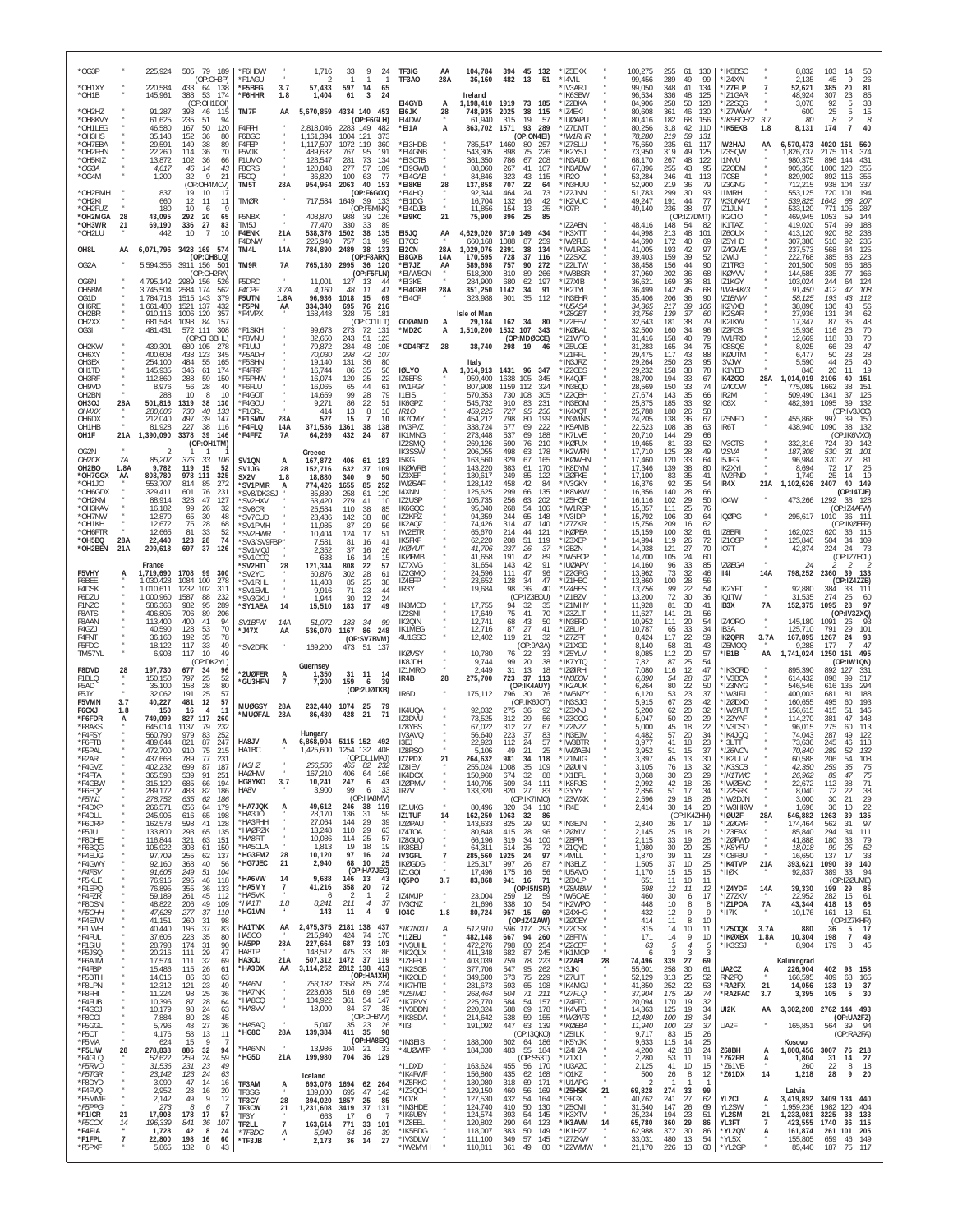| *YL2PJ<br>*YL2AG<br>*YL5W<br>*YL2II               | 28<br>14<br>1.8     | 36,938<br>13,176<br>209,560<br>4,752              | 203<br>119<br>1245<br>153 | 49<br>24<br>18<br>36<br>99<br>31<br>5<br>28              | *PA3ACA<br>*PD1RP<br>*PA2MI<br>*PA3CMF |             | 66,924<br>65,913<br>58,558<br>48,144  | 249<br>39<br>78<br>206<br>47<br>80<br>311<br>34<br>100<br>257<br>32<br>104 | *LA7CL<br>*LB4CD<br>*LA7VE<br>*LA6YIA | 28             | 11,120<br>5,336<br>506<br>37,952      | 97<br>26<br>50<br>23<br>22<br>6<br>277<br>18     | 54<br>35<br>17<br>46       | SP5GDY<br>*SP9IHP<br>SP8BOZ<br>SP3BES             |                              | 19,720<br>18,270<br>17.914<br>16,965 | 100<br>32<br>36<br>99<br>32<br>38<br>28<br>159<br>78<br>27<br>131<br>60              | SP6T<br>SP4JTJ<br>SP3GEM<br>SP8K                 | 3.7A                                                  | 97,648<br>16,236<br>297,053<br>129,675 | 478<br>33<br>170<br>14<br>52<br>28<br>99<br>1615<br>1104<br>18<br>77       |
|---------------------------------------------------|---------------------|---------------------------------------------------|---------------------------|----------------------------------------------------------|----------------------------------------|-------------|---------------------------------------|----------------------------------------------------------------------------|---------------------------------------|----------------|---------------------------------------|--------------------------------------------------|----------------------------|---------------------------------------------------|------------------------------|--------------------------------------|--------------------------------------------------------------------------------------|--------------------------------------------------|-------------------------------------------------------|----------------------------------------|----------------------------------------------------------------------------|
| YL2KO<br>YI 9T                                    | AA                  | 2,841,696 2034 158<br>614.376                     | 857                       | 436<br>97<br>274                                         | PD/DO1BEN<br>*PA2PCH<br>PA3J           |             | 46,002<br>44,676<br>43,625            | 266<br>32<br>91<br>196<br>42<br>104<br>195<br>40<br>85                     | *LA3QPA<br>*LA9OSA<br>*LA7USA         | $\overline{7}$ | 23,541<br>5,292<br>224                | 237<br>20<br>98<br>10<br>12<br>5                 | 37<br>26<br>9              | <b>SO6IYV</b><br>'SP8UFB<br>SP9CQD                |                              | 16,107<br>16.072<br>15,272           | 28<br>127<br>-63<br>99<br>34<br>64<br>70<br>37<br>55                                 | SQ9HZM<br>SP8W                                   | 1.8A                                                  | 77,952<br>77,356                       | (OP:SQ8JX)<br>815<br>70<br>867<br>14<br>69                                 |
| YL2IP<br>YL5T                                     |                     | 57.970<br>21,315                                  | 200<br>89                 | (OP:YL2TW)<br>48<br>139<br>45<br>60                      | *PA3FOE<br>*PA1CA<br>*PDØME            |             | 39,556<br>38.186<br>34,960            | 223<br>33<br>83<br>199<br>38<br>84<br>193<br>31<br>64                      | *LA6BNA<br>*LA8OKA                    | 3.7            | 72<br>3,432                           | 8<br>$\overline{4}$<br>85<br>6                   | -5<br>33                   | SQ2EEQ<br>'SP8VJV<br>SP4ICN                       |                              | 15,189<br>14.194<br>13,020           | 119<br>25<br>58<br>69<br>40<br>54<br>112<br>31<br>53                                 | SP3GTS<br>'SQ8NZB<br>*SQ9BDB                     | AA                                                    | 22,880<br>313,992<br>296,960           | 361<br>10 <sup>1</sup><br>55<br>205<br>572<br>89<br>190<br>616             |
| *YL3GV                                            | 21A                 | 78,804                                            | 539 24                    | (OP:YL3DQ)<br>75                                         | PF1ITY<br>*PA7FRN<br>*PA8ZB            |             | 34.144<br>32,956<br>17,955            | 159<br>34<br>63<br>210<br>25<br>82<br>115<br>26<br>69                      | LA9TJA<br>LA3BPA<br>LA9TY             | AA             | 1,294,528<br>,006,496<br>558,684      | 1548 114<br>1080<br>122<br>103<br>801            | 338<br>321<br>275          | 'SQ9PPW<br>SQ5SUL<br>SP8KKM                       |                              | 12,638<br>11,050<br>10,980           | 59<br>110<br>30<br>27<br>107<br>58<br>28<br>98<br>-62                                | 'SP6FJ<br>'SP9MA<br>'SQ1RMM                      |                                                       | 268,445<br>263,648<br>191,590          | 438<br>182<br>83<br>575<br>151<br>389<br>158                               |
| *HBØ/HA7JTRA                                      |                     | Liechtenstein<br>581,440 1258 72 248<br>Lithuania |                           |                                                          | 'PAØFAW<br>*PA3BUD<br>'PA5EM<br>'PC1H  |             | 17,910<br>17,433<br>17,082<br>14,859  | 159<br>24<br>66<br>98<br>33<br>84<br>130<br>22<br>51<br>86<br>35<br>82     | LA8HGA<br>LA9DAA<br>LA7SI<br>LA7J0    | 28A            | 228,960<br>96,228<br>5.353<br>786,240 | 496<br>60<br>230<br>71<br>55<br>20<br>1786<br>40 | 99<br>127<br>33<br>152     | SN9U<br>SQ3RLC                                    |                              | 10,540<br>10,540                     | (OP:SQ8MXK)<br>55<br>32<br>36<br>(OP:SP9UMJ)<br>74<br>26<br>36                       | 'SQ80QE<br>'SQ70FB<br>'SQ6LJV<br>'SQ9JYK         |                                                       | 187,740<br>81,558<br>80,545<br>74,256  | 507<br>59<br>151<br>275<br>55<br>142<br>309<br>50<br>30<br>288<br>48<br>88 |
| LY4T<br>LY5R<br>LY2MM                             |                     | 2,796,262<br>1,025,989<br>864.768                 | 1430<br>1255              | 3159 124 403<br>93<br>218<br>97<br>287                   | *PA3GEO<br>PDØOYF<br>*PD1ABO           |             | 14,678<br>11,972<br>11,200            | 24<br>126<br>58<br>21<br>101<br>52<br>17<br>53<br>133                      | LA7GNA<br>LA7IJA<br>I A1APA           |                | 443,548<br>2,242                      | 1270<br>34<br>23<br>16<br>-3<br>-3               | 112<br>22<br>-3            | SQ5FGB/5<br>SP5LCS<br>*SP8GNF                     |                              | 9,620<br>9,548<br>9,512              | 20<br>54<br>113<br>25<br>106<br>52<br>28<br>54<br>84                                 | 'SQ7FPQ<br>'SQ1EIC<br>'SP9KOL                    |                                                       | 51,554<br>46,710<br>34,716             | 99<br>180<br>50<br>123<br>156<br>50<br>177<br>37<br>95                     |
| LY3B<br>LY2BIS                                    |                     | 797,335<br>482,287                                | 1321<br>847               | 95<br>290<br>82<br>217                                   | *PE1DGM<br>PD7MDJ                      |             | 10,656<br>9,699                       | 108<br>20<br>52<br>59<br>29<br>32                                          | LA7GIA<br>*LA7SKA                     | 14A<br>AA      | 87,312<br>145,824                     | 674<br>26<br>56<br>405                           | 81<br>168                  | SQ5SAA<br>SQ7PGO                                  |                              | 9,296<br>9,159                       | 82<br>22<br>34<br>51<br>30<br>41                                                     | 'SP9ROH                                          |                                                       | 32,175                                 | (OP:SO3POX)<br>141<br>35<br>64                                             |
| LY2AE<br>LY2DM<br>LY5E                            | 28                  | 146,300<br>139,302<br>113,622                     | 521<br>545<br>573         | 34<br>99<br>30<br>79<br>27<br>60                         | *PD/VA2KKM *<br>*PAØLIE<br>*PA3DRL     |             | 9,472<br>8,580<br>7,171               | 87<br>26<br>48<br>80<br>26<br>39<br>49<br>30<br>41                         | *LA8OSA<br>*LA6CF<br>*LAØFA           |                | 57,794<br>44.799<br>34,632            | 255<br>39<br>123<br>57<br>114<br>41              | 103<br>80<br>70            | SQ5PGJ<br>SP3QDM<br>SP5BUJ                        |                              | 9,100<br>8,964<br>8,480              | 106<br>20<br>45<br>34<br>61<br>49<br>72<br>22<br>31                                  | *SP6NXG<br>'SP1MHZ<br>'SP9EML                    |                                                       | 29,882<br>26,128<br>21,275             | 123<br>49<br>85<br>141<br>39<br>32<br>94<br>70<br>45                       |
| LY2KA<br>LY2AX                                    | 14                  | 117,000<br>13,455                                 | 485<br>148                | (OP:L<br>21J)<br>32<br>98<br>15<br>54                    | *PD1AT<br>*PC5F<br>*PE1RNU             |             | 6,696<br>4,785<br>4,697               | 50<br>25<br>37<br>37<br>22<br>33<br>22<br>39<br>48                         | *LA6UMA<br>*LA8CJ<br>*LA7VRA          | 28A            | 24,511<br>6,195<br>17,963             | 37<br>153<br>51<br>26<br>22<br>134               | 90<br>33<br>49             | <i><b>SP6TRH</b></i><br>SQ9KPJ<br>SQ3SIB          |                              | 8,162<br>7,424<br>7,140              | 21<br>74<br>32<br>84<br>21<br>43<br>67<br>24                                         | 'SP9RPW<br>'SQ8KFM<br>'SQ6PWJ                    |                                                       | 15,399<br>13,311<br>8,378              | 73<br>48<br>39<br>83<br>54<br>33<br>42<br>60                               |
| LY2BKT<br>*LY51<br>*LY2TS                         | 7<br>А              | 55,278<br>1,360,686<br>262,626                    | 552<br>1665<br>519        | 64<br>19<br>109<br>373<br>80<br>193                      | *PA3CVR<br>*PD4M<br>*PA1CWI            |             | 3,630<br>3,627<br>2,870               | 23<br>52<br>32<br>65<br>11<br>28<br>48<br>15<br>26                         | SN9P                                  | А              | Poland<br>1,720,320                   | 1944 108 340                                     |                            | 'SP2QCW<br><i><b>SP7HOV</b></i><br><i>'SQ8JCB</i> |                              | 7,130<br>6,419<br>5,985              | 22<br>66<br>40<br>20<br>57<br>29<br>53<br>22<br>-35                                  | 'SQ8LSB<br>SQ50BU<br>'SQ8JLF                     |                                                       | 4.108<br>3,906<br>2,982                | 42<br>31<br>21<br>18<br>42<br>13<br>23<br>37<br>19                         |
| *LY2N<br>*LY20M<br>*LY1DJ                         |                     | 243,399<br>214,963<br>104,104                     | 458<br>560<br>406         | 78<br>159<br>222<br>65<br>39<br>143                      | *PA2PDN<br>*PA3DVA<br>*PA3DTR          |             | 378<br>288<br>144                     | 12<br>9<br>12<br>12<br>$\overline{4}$<br>8<br>5                            | SN7D                                  |                | 1,609,680                             | (OP:SQ9GAI)<br>2081 94 286<br>(OP:SQ7DQX)        |                            | SP90HY<br>'SP8SN<br>SP7QPG                        |                              | 5,858<br>5,208<br>5,198              | 67<br>20<br>38<br>24<br>39<br>32<br>53<br>24                                         | 'SQ6PPI<br>'SQ2NIJ<br>SP5RE                      |                                                       | 2,340<br>2.112<br>1,968                | 26<br>43<br>13<br>32<br>19<br>13<br>27<br>31<br>21                         |
| *I Y1VF<br>*LY1K                                  |                     | 91.956<br>54,756                                  | 307<br>273                | 54<br>140<br>39<br>130                                   | *PE2AE<br>*PD3ALX                      | 28          | 40,082<br>33,046                      | 159<br>32<br>66<br>155<br>29<br>53                                         | SP6JIU<br>SN7Q                        |                | 1,356,088<br>1,214,144                | 975 155 519<br>1630<br>84                        | 227                        | SP50KJU<br>'SQ5JUP                                |                              | 5,076<br>4,346                       | $\frac{22}{23}$<br>44<br>24<br>44<br>22<br>31                                        | SP6NIN<br>'SQ80AU                                |                                                       | 1,014<br>660                           | 26<br>18<br>16<br>17                                                       |
| *LY9A<br>*LY5A1<br>*LY80                          | 28                  | 19,584<br>7,800<br>508,234                        | 257<br>106<br>1281        | 16<br>56<br>16<br>44<br>38<br>125                        | PA3AT7<br>*PAØWRS<br>*PAØB             |             | 19,482<br>19,175<br>12,710            | 151<br>18<br>33<br>129<br>20<br>39<br>152<br>29<br>12                      | SN <sub>5</sub> V                     |                | 943,920                               | (OP:SP7GIO)<br>1261<br>93 249<br>(OP:SQ5EBM)     |                            | SQ2EJP<br>'SP8SIW<br>*SQ6OCW                      |                              | 4,266<br>3,696<br>3,128              | 65<br>17<br>37<br>32<br>21<br>27<br>36<br>20<br>-26                                  | <i>SQ8JMC</i><br><i><b>SQ7OTA</b></i><br>'SP4DZT | 28A                                                   | 216<br>180<br>355,342                  | 6<br>6<br>6<br>6<br>811<br>39<br>134                                       |
| *LY1CX<br>*I Y2SS<br>*LY2ND                       | 21                  | 176,616<br>15,984<br>20,944                       | 572<br>132<br>220         | 35<br>97<br>21<br>33<br>20<br>57                         | *PAØBWL<br><b>PAGIHS</b><br>*PE4AD     |             | 3,395<br>2,652<br>1,426               | 58<br>11<br>24<br>50<br>8<br>18<br>30<br>10<br>13                          | SP6ZDA<br>SQ9NIS                      |                | 815,775<br>770,658                    | 1198 111 336<br>(OP:SP6NIC)<br>1073 109          | - 304                      | 'SQ9FQY<br><i><b>SO1KSA</b></i><br>'SP3UCW        |                              | 2,809<br>2,288<br>925                | 53<br>16<br>37<br>34<br>21<br>23<br>19<br>10<br>15                                   | 'SP9KDA<br>'SP5EWX<br>'SQ5LTL                    |                                                       | 346,194<br>149,641<br>133,494          | 894<br>123<br>39<br>433<br>39<br>112<br>476<br>81<br>33                    |
| *LY301<br>*LY3IV<br>*LY5V                         | 14                  | 5,566<br>11,008<br>7,504                          | 73<br>131<br>104          | 13<br>33<br>49<br>15<br>44                               | *PD8SL<br>*PD2LB<br>*PA4RVS            | 14          | 900<br>42<br>50                       | 9<br>20<br>16<br>3<br>3<br>5<br>5<br>5                                     | SP9MZH<br>3Z6M                        |                | 670,032<br>546,364                    | 699 115<br>714<br>-93<br>(OP:SP6IEQ)             | 308<br>271                 | SP3AYA<br>'SQ9NFC<br>SN7S                         |                              | 777<br>340<br>180                    | 9<br>12<br>13<br>9<br>13<br>11<br>8<br>8                                             | 'SP6IHE<br>'SP6EQZ<br>'SP2MKT                    |                                                       | 92,682<br>59,512<br>21,574             | 345<br>83<br>301<br>25<br>61<br>120<br>27<br>40                            |
| *LY5S<br>*LY2AT                                   | $\overline{7}$      | 6,348<br>5,175                                    | 163<br>98                 | $\begin{array}{c} 12 \\ 7 \end{array}$<br>39<br>10<br>35 | *PA3ANN<br>*PA2REH                     |             | 16<br>6                               | 2<br>2<br>1<br>$\mathbf{1}$                                                | SP8NR<br>SP2HYO<br>SP9SDR             |                | 356,728<br>301,800<br>185,329         | 667<br>74<br>594<br>85<br>504<br>65              | 170<br>215<br>176          | SP2AQP<br>*SQ9ZAT<br>*SP3J                        | 28                           | 64<br>354,200<br>248,638             | 3<br>6<br>39<br>870<br>122<br>751<br>34<br>-97                                       | 'SP5ES<br>'SQ9QH<br>'SP8PZI                      |                                                       | 9.964<br>3,008<br>2,414                | 28<br>97<br>19<br>46<br>14<br>18<br>22<br>35<br>12                         |
| LY9Y<br>IY <sub>2</sub> SA<br>LY3CY               | AA                  | 1.102.200<br>744.768<br>436,150                   | 1106 135<br>1128<br>1008  | 415<br>107<br>324<br>236<br>69                           | PE2LZ<br>PA <sub>1</sub> H<br>PG2AA    | AA          | 1,071,735<br>684.864<br>429,819       | 1398<br>87<br>208<br>995<br>95<br>274<br>825<br>76<br>233                  | SP5GMM<br>SP9W7.<br>SP3CMX            |                | 148,470<br>95,937<br>35,422           | 250<br>98<br>35<br>356<br>172<br>35              | 205<br>78<br>54            | SP5AUY<br>SP3LWP<br>*SP7VTQ                       |                              | 194,540<br>170,226<br>110,770        | 593<br>35<br>102<br>39<br>486<br>108<br>398<br>33<br>77                              | 'SO6ZG<br>'SP8KJX<br>'SQ9OUD                     | 21A                                                   | 1,040<br>589<br>38,984                 | 15<br>16<br>11<br>15<br>214<br>26<br>62                                    |
| LY4BP<br>LY2BBF                                   |                     | 164.736<br>50,895                                 | 500<br>217                | 55<br>153<br>38<br>79<br>(OP:LY4BF)                      | PA5KT<br>PF1MO<br>PAGO                 |             | 187,230<br>92,320<br>57,183           | 353<br>77<br>160<br>298<br>45<br>115<br>166<br>67<br>80                    | SP5ICS<br>SP8TDV<br><b>SP8DIP</b>     |                | 22,659<br>18,786<br>722               | 99<br>34<br>80<br>43<br>10<br>16                 | 57<br>58<br>$\overline{Q}$ | SP5TAT<br>'SQ3SWD<br>SP8CIV                       |                              | 29,696<br>29,452<br>24.986           | 208<br>23<br>41<br>193<br>25<br>49<br>23<br>185<br>39                                | 'SN9Y<br>'SP7SZK                                 | 14A                                                   | 5,715<br>38,760                        | 27<br>18<br>65<br>(OP<br>SP9UOP)<br>23<br>72<br>283                        |
| LY2EN<br>LY1R                                     | 28A                 | 9,125<br>528,960                                  | 107<br>1338               | 19<br>38<br>122                                          | PH <sub>7</sub> A<br>PA <sub>3</sub> C | 28A<br>21A  | 44,341<br>188,266                     | 132<br>36<br>103<br>505<br>38<br>131                                       | SP3JZI<br>SO <sub>6</sub> X           | 28             | 14<br>814,588                         | 3<br>1991<br>40                                  | 124                        | *SP7DSI<br>SP7LSL                                 |                              | 24,905<br>23,725                     | 101<br>37<br>48<br>24<br>49<br>147                                                   | *SP4PBI                                          |                                                       | 35,640                                 | 153<br>73<br>26<br>(OP:SQ4RND)                                             |
| LY3X<br>*LY7Z<br>*LY2K                            | AA                  | 238,960<br>4,202,490<br>571,648                   | 873<br>3413 153<br>892    | 31<br>85<br>557<br>98<br>254                             | PA3CWN<br>*PA8KW<br>*PHØAS             | 7A<br>AA    | 43,680<br>1,195,290<br>852,546        | 158<br>34<br>78<br>1306<br>128<br>385<br>1024<br>121<br>332                | 3Z2X                                  |                | 571,707                               | (OP:SP6IXF)<br>1775<br>35<br>(OP:SP2ASJ)         | -104                       | 'SQ5AAG<br>SP3EA<br>SQ40                          |                              | 20,223<br>18,668<br>17.514           | 165<br>24<br>39<br>153<br>20<br>32<br>157<br>15<br>27                                | *SN1T<br>*SQ1FYX<br>'SP1GZF                      | 7A                                                    | 20,735<br>3,330<br>67,310              | 237<br>51<br>24<br>48<br>13<br>352<br>31<br>96                             |
| *LY2NY<br>*LY2CO<br>*LY2PAD                       |                     | 316,608<br>296,589<br>100,440                     | 764<br>606<br>285         | 69<br>222<br>82<br>245<br>67<br>149                      | *PA3T<br>*PA1PE<br>*PC2D               |             | 786,375<br>740,740<br>583,050         | 1115<br>94<br>281<br>826<br>115<br>292<br>884<br>92<br>246                 | SQ6R<br>SP3GXH<br>SO <sub>9</sub> C   |                | 176,874<br>100,596<br>99,831          | 647<br>30<br>389<br>35<br>412<br>32              | 93<br>66<br>75             | SP8BWR<br>'SQ3POS<br>SP9EMI                       |                              | 15,480<br>12,192<br>11,550           | 112<br>24<br>36<br>109<br>18<br>30<br>19<br>93<br>36                                 | 'SQ6NTM<br>'SQ4LP<br>'SQ90RQ                     | 3.7A                                                  | 44,394<br>11,573<br>42,174             | 357<br>20<br>78<br>48<br>81<br>23<br>59<br>571<br>12                       |
| *LY2RJ<br>*LY2C<br>*LY5W                          |                     | 72,090<br>23,280<br>15,840                        | 269<br>98<br>136          | 42<br>136<br>45<br>75<br>24<br>56                        | *PE4BAS<br>*PD7BZ                      |             | 389,882<br>222,604                    | (OP:PA3GWN)<br>741<br>75<br>$22^{\circ}$<br>553<br>53<br>149               | SP8BQL<br><b>SN70</b>                 | 21             | 16,060<br>198,770                     | (OP:SQ9CNN)<br>131<br>21<br>35<br>732            | 34<br>108                  | SQ9CXC<br><b>SP800B</b><br>SP5TIM                 |                              | 9,752<br>5,355<br>2,775              | 99<br>18<br>28<br>73<br>15<br>20<br>61<br>10<br>15                                   | 'SQ2NNN<br>SP2GJI<br>'SP2QG                      | 1.8A                                                  | 24,354<br>8,200<br>5,828               | 54<br>308<br>12<br>43<br>159<br>7<br>41<br>127<br>6                        |
| *LY1TT<br>*LY20U<br>*LY2EW                        | 28A<br>14A          | 2,652<br>165,590<br>6,992                         | 49<br>525<br>131          | 16<br>35<br>38<br>107<br>8<br>38                         | *PA3FMC<br>*PD1ALW<br>*PA2CVD          |             | 170,430<br>144,213<br>132,209         | 492<br>61<br>169<br>385<br>51<br>108<br>469<br>45<br>142                   | SN <sub>2</sub> K                     | $\overline{7}$ | 117,882                               | (OP:SP7IVO)<br>583<br>29<br>(OP:SP2IST)          | -89                        | 'SQ7PSP<br>SQ2PHG<br>SQ9SHR                       | 21                           | 1,036<br>231,424<br>43,065           | 20<br>11<br>17<br>889<br>97<br>31<br>271<br>23<br>64                                 | CT1EAV                                           | А                                                     | Portugal<br>426,800                    | 491<br>121<br>364                                                          |
| *LY1M                                             | 7A                  | 2,528<br>Luxembourg                               | 54                        | 9<br>23                                                  | *PD1B<br>*PE1FTV<br><b>PA7BAS</b>      |             | 91,728<br>90,420<br>75,601            | 317<br>47<br>109<br>305<br>47<br>118<br>297<br>49<br>124                   | SP5VYI<br>SP6QKS<br><b>SP8RHL</b>     |                | 49,895<br>27,864<br>3,397             | 19<br>454<br>369<br>16<br>39<br>17               | 66<br>56<br>26             | SP5MBI<br>"SP1II<br><i><b>SP9IVD</b></i>          |                              | 14,726<br>12,064<br>9,882            | 23<br>96<br>51<br>95<br>18<br>34<br>17<br>37<br>116                                  | CT2IOV<br>CT1EHK<br>CR5CW                        | $_{\star}$<br>14                                      | 251,550<br>17,316<br>136,880           | 983<br>49<br>176<br>91<br>45<br>72<br>796<br>31<br>85                      |
| *LX1HD<br>*LX7X                                   |                     | 188,928<br>140                                    | 10                        | 670 50 142<br>$\overline{4}$<br>6<br>(OP: LX3PR)         | *PA2GRU<br>*PDØMHZ<br>*PDØJMH          |             | 54,908<br>54,125<br>51,408            | 217<br>44<br>104<br>296<br>30<br>95<br>297<br>29<br>79                     | 'SQ6PLH<br>'SP3PWL                    | A              | 1,150,050<br>554,288                  | 1540 100<br>837 104<br>(OP:SQ3JPV)               | 274<br>288                 | SP7CVW<br>SQ8MXS<br>SQ8GUM                        |                              | 9,300<br>8,085<br>7,809              | 65<br>22<br>38<br>71<br>17<br>38<br>69<br>20<br>37                                   | *CT1FHL<br>*CT1ETK                               | А                                                     | 691,320<br>272,426                     | CT7ACG)<br>(OF<br>1449<br>72<br>208<br>648<br>63<br>140                    |
| *LX1NW<br>*LX1NO                                  | AA<br>7A            | 55,245<br>2,613                                   | 231<br>47                 | 42 103<br>9<br>30                                        | PE1NBD<br>*PG5V<br>*PAØLOU             |             | 50,384<br>48,620<br>47,450            | 153<br>54<br>80<br>237<br>34<br>96<br>146<br>53<br>93                      | 'SP9NWN<br>*SQ7NSN<br>*SP2OFR         |                | 385,732<br>351,713<br>301,928         | 698<br>85<br>934<br>81<br>546<br>81              | 207<br>208<br>211          | SP9LAW<br>'SQ7BTY<br>'SQ4G                        |                              | 6,642<br>5,544<br>1,350              | 20<br>61<br>34<br>12<br>88<br>-30<br>28<br>8<br>17                                   | *CT1DJE<br>*CT2JBD<br>*CT1EBM                    |                                                       | 218,448<br>34,960<br>26,035            | 403<br>67<br>179<br>158<br>81<br>34<br>127<br>38<br>89                     |
| <b>736W</b>                                       |                     | Macedonia                                         | 311 29                    | 85                                                       | *PI4ETL<br>'PA3HFJ<br>*PA1.IIM         |             | 42,462<br>41,451                      | 253<br>34<br>92<br>203<br>35<br>88<br>194<br>36<br>79                      | *SP5DXU<br>'SQ2BNM                    |                | 279,112<br>263,796                    | 587<br>76<br>500<br>73<br>77<br>575              | 175<br>194<br>171          | 'SQ6PZK<br>SP6RYD                                 | 14                           | 85<br>77,922                         | 3<br>-2<br>503<br>$^{25}_{17}$<br>86<br>249                                          | *CT1DOV<br>CS7ABO                                |                                                       | 3.770<br>304<br>161                    | 43<br>17<br>41<br>11<br>11<br>15<br>20                                     |
| Z37M                                              | A<br>$\overline{1}$ | 45.258<br>240,000                                 | 1553                      | 27<br>93<br>(OP:Z35TC)                                   | *PC2S<br>*PA3HGF                       |             | 39,675<br>37,320<br>34.749            | 193<br>32<br>88<br>157<br>42<br>57                                         | 'SP3UIW<br>'SP4SHD<br>'SP10XK         |                | 260,896<br>255,267<br>226,263         | 59<br>676<br>58<br>552                           | 192<br>141                 | 'SP5DRE<br>SP9NSJ/9<br>SP2GCE                     |                              | 27.886<br>14,430<br>11.772           | -56<br>188<br>13<br>-52<br>168<br>12<br>42                                           | CT2FQA<br>*CT7AIX<br>CT1DZY                      | 28                                                    | 127,584<br>33,300                      | 642<br>70<br>26<br>193<br>20<br>55                                         |
| *Z35BY<br>*735W<br>*Z36N                          | А<br>14<br>1.8      | 247,211<br>141,478<br>12,384                      | 623<br>797<br>254         | 70<br>199<br>31<br>96<br>8<br>40                         | *PA3EMN<br>*PA1PAT<br>*PA5AD           |             | 28,910<br>14,685<br>14,440            | 142<br>32<br>86<br>106<br>28<br>61<br>159<br>16<br>60                      | *SP8CGU<br><i>*SQ6DG0</i><br>*SQ8LSC  |                | 220,950<br>218,124<br>209,595         | 536<br>63<br>67<br>627<br>351<br>86              | 162<br>182<br>181          | 'SP9CLU<br>SP2BLC<br>*SQ5RGS                      |                              | 5,977<br>3.608<br>621                | 107<br>9<br>34<br>80<br>11<br>33<br>27<br>$\overline{7}$<br>16                       | *CT4DK<br>*CT5KAO<br>*CT1EVE                     | 21                                                    | 357<br>247<br>133,705                  | 10<br>14<br>-7<br>6<br>756<br>93<br>28                                     |
| Z35T<br>* Z39A                                    | <b>7A</b><br>28A    | 145,625<br>324,896 1118                           | 851                       | 26<br>99<br>37<br>106                                    | <b>PDØR</b><br>*PC50<br>*PE5JW         |             | 12,915<br>10.290<br>8,643             | 108<br>22<br>41<br>89<br>23<br>47<br>97<br>19<br>48                        | *SP1FRC<br>'SQ5NWD<br>*SQ3WW          |                | 206,275<br>197,535<br>181,610         | 509<br>64<br>401<br>69<br>429<br>66              | 159<br>126<br>188          | 'SP2CNW<br>SP5XXX<br>*SP2UKM                      |                              | 11,918<br>7.776<br>851               | 194<br>10<br>49<br>10<br>38<br>146<br>19<br>37<br>$\overline{4}$                     | *CT1JRZ<br>*CT1EEK<br>*CT1ERW                    | 14<br>$\scriptstyle{N}$                               | 17,250<br>14,112<br>221                | 172<br>19<br>56<br>124<br>18<br>54<br>g<br>11<br>4                         |
| ER4KAA                                            | 14                  | Moldova<br>2,744                                  | 50                        | -8<br>20                                                 | *PDØRAY<br>*PE1KL<br>*PA1M             |             | 5,270<br>4,750<br>2,136               | 19<br>67<br>43<br>22<br>49<br>28<br>-33<br>12<br>12                        | *SQ5GVY<br>*SQ6OU<br>*SP4AAZ          |                | 177,858<br>169,848<br>156,636         | 57<br>539<br>388<br>73<br>65<br>469              | 189<br>179<br>164          | *SQ6KOJ<br><i><b>SQ2HNA</b></i><br>*SP3DOF        | 3.7                          | 16<br>11,424<br>432                  | $\overline{2}$<br>2<br>$\mathcal{I}$<br>220<br>7<br>44<br>$\overline{2}$<br>26<br>16 | *CT2GMH<br>*CR5M                                 | 3.7<br>1.8                                            | 7,280<br>8,316                         | 9<br>43<br>122<br>47<br>144<br>$\overline{7}$<br>(OP:CT1DHM)               |
| *ER4LX<br>*ER1JA<br>*ER5DX                        | A                   | 550,704<br>210,056<br>172,020                     | 1223<br>622<br>329        | 81<br>255<br>57<br>185<br>178<br>66                      | *PAØMIR<br>*PD4RW                      | 28A         | 151,248<br>19,430                     | 464<br>36<br>102<br>117<br>- 19<br>-39                                     | *SQ5MRI<br>*SQ3MZM<br>*HF1Z           |                | 152,950<br>147,920<br>139,742         | 937<br>41<br>51<br>474<br>484<br>55              | 120<br>121<br>159          | *SQ9IAU<br>*SQ4JEN<br>SP9DLY                      | 1.8                          | 22,220<br>13,965<br>7,802            | 428<br>$\overline{7}$<br>48<br>306<br>5<br>44<br>171<br>42                           | CT1DOF<br>CT1AOZ                                 | AA<br>28A                                             | 672<br>652,803                         | 14 10<br>- 14<br>1679<br>40<br>127                                         |
| *ER1BF<br>*ER3DX<br>*ER2RM                        | 1.8                 | 41,789<br>9,425<br>11,136                         | 225<br>53<br>218          | 37<br>94<br>34<br>31<br>$7\overline{ }$<br>41            | *MIØRRE<br>*GIØKVQ                     | А           | Northern Ireland<br>263,942<br>80,050 | 593<br>59 179<br>555<br>19<br>31                                           | 'SQ2EAN<br>*SP9BMH<br>*SP9RTL         |                | 136,620<br>134,506<br>121,905         | 453<br>54<br>371<br>62<br>491<br>46              | 166<br>156<br>143          | *SP9HZF<br>*SP4GHL<br>*SQ10D                      |                              | 4.280<br>3,600<br>1,092              | $\frac{5}{5}$<br>110<br>-35<br>102<br>6<br>34<br>$\overline{4}$<br>24<br>48          | CR5A<br>*CT1GVN                                  | AA                                                    | 568,883<br>501,421                     | 39 142<br>1364<br>(OP:CT1FFU)<br>617 101 288                               |
| *ER3CT<br>*ER3ZZ                                  | AA                  | 1,434,980 2051 108 349<br>1,281                   | 22                        | 9<br>12                                                  | *MIØVAX<br>*GI7AXB<br>*GIØSSA          | 28<br>3.7   | 528<br>17,787<br>5,480                | 18<br>$\overline{7}$<br>15<br>194<br>15<br>-34<br>105<br>9<br>31           | *3Z6O<br>*SP6EVZ                      |                | 120,060<br>119,119                    | 415<br>48<br>(OP:SP6NVK)<br>323<br>59            | 132<br>128                 | *SQ9NIN<br>SP9AQF                                 | АА                           | 600<br>2,579,472                     | 29<br>$\overline{4}$<br>20<br>2541 136<br>-368                                       | *CT2IWW<br>*CT2IVH<br>*CT4GO                     | $\scriptstyle{N}$                                     | 180,262<br>149,920<br>82,834           | 452<br>58<br>135<br>114<br>548<br>46<br>227<br>56 110                      |
| 403A                                              | A                   | Montenegro<br>4,821,375                           |                           | 4073 128 431                                             | GI4FUE<br>*GI4AAM                      | AA<br>AA    | 11,118<br>142,968                     | 80<br>23<br>28<br>424<br>54<br>168                                         | 'SP2RIQ<br>*SP9HZW<br>*SP9CLO         |                | 116,365<br>111,690<br>111,494         | 358<br>53<br>289<br>69<br>314<br>65              | -132<br>150<br>149         | SO <sub>1</sub> K<br>SP9KR<br>SQ9KEJ              |                              | 1,497,951<br>1,340,640<br>706,316    | 1393 123<br>408<br>1425<br>115<br>305<br>813 120<br>322                              | *CT2JYX                                          | $\scriptstyle{N}$                                     | 14,405<br>Romania                      | 45<br>96<br>22                                                             |
| *407CC                                            | AA                  | 288,816                                           |                           | 832 64 200                                               | *GI4SJQ                                | 28A         | 313,170                               | 991<br>99<br>-31                                                           | *SQ9DXT<br>'SQ9ANS                    |                | 105,984<br>96,278                     | 397<br>48<br>303<br>55                           | 136<br>127                 | SP5ELA<br>SP6ZT                                   |                              | 637,718<br>584,205                   | 899 105<br>314<br>660 107<br>328                                                     | YPØC                                             | А                                                     | 4,466,052                              | 5002 123 401<br>(OP:YO3CZW)                                                |
| PA3AAV                                            | А                   | <b>Netherlands</b><br>3,211,416 2799 137 447      |                           |                                                          | LA5UF<br>LA8UHA                        | А           | Norway<br>412,671<br>293,314          | 644<br>78<br>223<br>651<br>67<br>220                                       | <i>*SP9IBJ</i><br>*SQ9NOS<br>*SP6OPZ  |                | 93,654<br>92,870<br>79,352            | 50<br>345<br>339<br>51<br>211<br>64              | 148<br>134<br>118          | SP9JZT<br>SP1MWN<br>SP9DEM                        |                              | 83,053<br>80,652<br>69,300           | 294<br>47<br>110<br>187<br>63<br>93<br>169<br>63<br>102                              | YO2LEA<br>YO3JW<br>Y09IKW                        | $\scriptstyle{\prime\prime}$<br>$\boldsymbol{\kappa}$ | 621,348<br>116,467<br>69,480           | 99 265<br>988<br>333<br>58<br>163<br>156<br>74<br>106                      |
| PC2T<br>PA4A<br>PE1LUB                            |                     | 1,363,383<br>314.839<br>198,666                   | 1818<br>595<br>517        | 89<br>268<br>79<br>208<br>66<br>168                      | LA80M<br>LA6UL<br>LA6KOA               |             | 227,460<br>174,382<br>162,996         | 954<br>31<br>54<br>476<br>182<br>65<br>710<br>44<br>144                    | *SN1J<br>*SQ6STI                      |                | 75,880<br>59,128                      | 52<br>238<br>(OP:SP1MWF)<br>198<br>52 100        | 88                         | SP8MRD<br>SQ1BHH<br>SP1MVW                        |                              | 48,434<br>45.847<br>27,951           | 187<br>45<br>77<br>79<br>167<br>48<br>164<br>42<br>79                                | Y05CUQ<br>Y03RU<br>YO8BFC                        | 28<br>21                                              | 25,664<br>181,697<br>40,703            | 191<br>40<br>100<br>845<br>31<br>270<br>75<br>26                           |
| PA3CJP<br>PA3GCV<br>PA1NHZ                        |                     | 173,580<br>170,280<br>165,783                     | 507<br>413<br>467         | 58<br>162<br>63<br>152<br>59<br>160                      | LA1J<br>LB9RE                          |             | 134,091<br>110,004                    | 95<br>446<br>46<br>(OP:LA8OM)<br>264<br>54 124                             | *SP8JPR<br>*SP3JHY<br>*SQ8KEZ         |                | 58,995<br>55,632<br>49,266            | 235<br>46<br>200<br>49<br>37<br>209              | 89<br>103<br>89            | SP2MKI<br>SQ8GBG<br>SP6DHH                        |                              | 14.006<br>11,165<br>11,070           | 73<br>33<br>61<br>77<br>29<br>48<br>123<br>24<br>-58                                 | YO2LEL<br>Y03VU<br>YO3BA                         | 14<br>$\overline{7}$<br>3.7                           | 17,920<br>69,378<br>2.294              | 51<br>213<br>13<br>627<br>21<br>72<br>30<br>60<br>$\overline{7}$           |
| PAØJNH<br>PA <sub>2</sub> W <sub>O</sub><br>PA9DD |                     | 80,712<br>41,818<br>14,616                        | 229<br>373<br>99          | 52<br>100<br>24<br>79<br>24<br>39                        | LA2AB<br>LN3Z                          | $\mu$<br>28 | 4,005<br>150,417                      | 61<br>14<br>31<br>(OP:LA6GF)<br>691 28<br>- 53                             | *SP3JZX<br>*SP3POW<br>*SP6GTN         |                | 47,244<br>43,884<br>43,516            | 292<br>34<br>47<br>198<br>173<br>37              | 93<br>112<br>55            | SP6KEO<br>SP5IT<br>SN <sub>2</sub> M              | $\boldsymbol{\theta}$<br>28A | 3,266<br>135<br>1,232,352            | 48<br>15<br>31<br>-5.<br>$\overline{4}$<br>-5<br>2553 40<br>158                      | *YO4RST<br>*YO8PS<br>*YO7CDB                     | A                                                     | 486,921<br>399.304<br>394,966          | 796<br>80<br>223<br>809<br>219<br>77<br>895<br>215<br>71                   |
| PAØQX<br>PAØDOM<br>PA4B                           | 14                  | 11,568<br>8,806<br>39,672                         | 104<br>63<br>278          | 19<br>29<br>32<br>42<br>22<br>65                         | LA1HSA<br><b>LA7NFA</b>                | 14          | 25,326<br>27,456                      | (OP:LA6YEA)<br>168<br>19<br>44<br>164<br>22<br>56                          | *SQ2KLU<br>*SQ5LTT<br>*SP5LKJ         |                | 42,925<br>39,984<br>35,937            | 200<br>34<br>288<br>34<br>43<br>163              | 67<br>85<br>78             | SP4Z<br>SQ2RCM                                    | $\boldsymbol{\kappa}$        | 826,210<br>646,238                   | (OP:SP2XF)<br>1725<br>39<br>146<br>1497<br>40<br>126                                 | *Y08SMM<br>*YO8PN<br>*Y04US                      |                                                       | 198,400<br>195,278<br>162,892          | 539<br>59<br>189<br>193<br>604<br>58<br>537<br>47<br>164                   |
| PA5CA<br>*PA3DCU                                  | 7<br>A              | 51,342<br>249,255                                 | 571<br>585                | 16<br>70<br>62<br>199                                    | *LA5LJA<br>*LA2HFA                     | А           | 689,485<br>315,374                    | 1051<br>93<br>272<br>737<br>70<br>204                                      | *SP2HCK<br>*SP2CYK                    |                | 35,894<br>34,542                      | 35<br>196<br>175<br>36                           | 96<br>78                   | SP1RKT<br>SN <sub>5</sub> T                       |                              | 484,785<br>462,384                   | 1294<br>39<br>150<br>1088<br>39<br>132                                               | *Y08RZJ<br>*YO6LA                                |                                                       | 151,980<br>131,166                     | 491<br>153<br>51<br>485<br>46<br>143                                       |
| *PA4HM<br>*PAØAGA<br>*PG1R                        |                     | 238,710<br>199,870<br>181,118                     | 685<br>638<br>500         | 54<br>164<br>65<br>165<br>50<br>188                      | *LA2NTA<br>*LA6GX<br>*LA6ALA           |             | 207,144<br>195,254<br>189,104         | 569<br>61<br>191<br>574<br>65<br>168<br>487<br>65<br>158                   | *SP9WZA<br>*HF8E<br>*SP2CBS           |                | 34,450<br>34,384<br>33,927            | 225<br>28<br>123<br>42<br>199<br>38              | 102<br>70<br>91            | SP9ATE<br>SP7JQQ                                  |                              | 313,938<br>126,212                   | (OP:SP5LS)<br>797<br>39<br>124<br>37<br>367<br>102                                   | *YO4RIW<br>*YO4ATW<br>*YO8BGE                    |                                                       | 120,830<br>90,630<br>84,084            | 379<br>56<br>159<br>293<br>46<br>113<br>131<br>266<br>51                   |
| *PA7JWC<br>*PA5LV<br>*PF9A                        |                     | 146,939<br>132,916<br>132,309                     | 636<br>418<br>397         | 35<br>92<br>49<br>153<br>52<br>131                       | *LA7TN<br>*I A9GY<br>*LA4NL            |             | 131,539<br>117,369<br>102,486         | 507<br>43<br>156<br>394<br>55<br>134<br>353<br>52<br>134                   | *SQ9HHG<br>*SQ6POM<br>*SQ7MHN         |                | 32,314<br>31,750<br>31,622            | 194<br>39<br>295<br>28<br>144<br>39              | 68<br>97<br>58             | SP7JPN<br>SN5X                                    | 21A                          | 15                                   | 3<br>- 2<br>-3<br>1,078,655 2568 39 134<br>(OP:SP5GRM)                               | *YO7CVL<br>*YO2LXW<br>*YO7BGB                    |                                                       | 78,400<br>75,850<br>75,140             | 284<br>52<br>123<br>292<br>132<br>53<br>303<br>46<br>124                   |
| *PA2W<br>*PA3AWW<br>*PD1RO                        |                     | 128,472<br>110,292<br>97,280                      | 344<br>409<br>365         | 55<br>147<br>49<br>133<br>44<br>116                      | *LA2XNA<br>*LA6VQ<br>*I A8FTA          |             | 68,571<br>45,513<br>32,340            | 273<br>47<br>124<br>165<br>42<br>75<br>162<br>42<br>98                     | *SP3IOE<br>*S05MAX<br>*SP9MDY         |                | 30,800<br>26,400<br>23,736            | 134<br>44<br>287<br>23<br>112<br>36              | 68<br>87<br>50             | SP9RCL<br>SP3ASN<br>SP9MRO                        | $\scriptstyle{N}$            | 437,716<br>128,042<br>34,600         | 37<br>1255<br>- 127<br>430<br>35<br>111<br>174<br>28<br>- 72                         | *YO3GNF<br>*Y08RFS<br>*YO9FLD                    |                                                       | 70,378<br>64,834<br>60,593             | 299<br>114<br>40<br>296<br>40<br>114<br>50<br>295<br>29                    |
| *PA5VK<br>*PD1TV<br>*PA3DBS                       |                     | 95,976<br>90,304<br>85,617                        | 333<br>400<br>299         | 53<br>119<br>38<br>98<br>47<br>104                       | *LA3AKA<br>*LA1VNA<br>*LA6PBA          |             | 27,963<br>26,352<br>12,025            | 143<br>37<br>80<br>194<br>27<br>95<br>95<br>26<br>-39                      | *SP7FBQ<br>*SQ9NIU<br>*SP2AYC         |                | 21,208<br>20,951<br>20,394            | 100<br>35<br>32<br>124<br>86<br>41               | 53<br>41<br>58             | 3Z5W<br>SP3FTA                                    |                              | 28,832<br>7,003                      | 195<br>21<br>47<br>(OP:SP5KP)<br>79<br>- 15<br>-32                                   | *YO9IOE<br>*YO4FZX<br>*YO8THG                    |                                                       | 52,160<br>47,824<br>33,840             | 234<br>41<br>119<br>239<br>78<br>34<br>143<br>-39<br>-81                   |
| *PG2P                                             |                     | 79,178                                            | 303                       | 37<br>85                                                 | *LA2QJA                                |             | 11,645                                | 109<br>24<br>61                                                            | *SP3BVI                               |                | 19,902                                | 106<br>34                                        | 59                         | SP3S                                              | 7A                           | 303,639                              | 1433 32 101                                                                          | *YO3GGO                                          |                                                       | 33,184                                 | 191<br>36 100                                                              |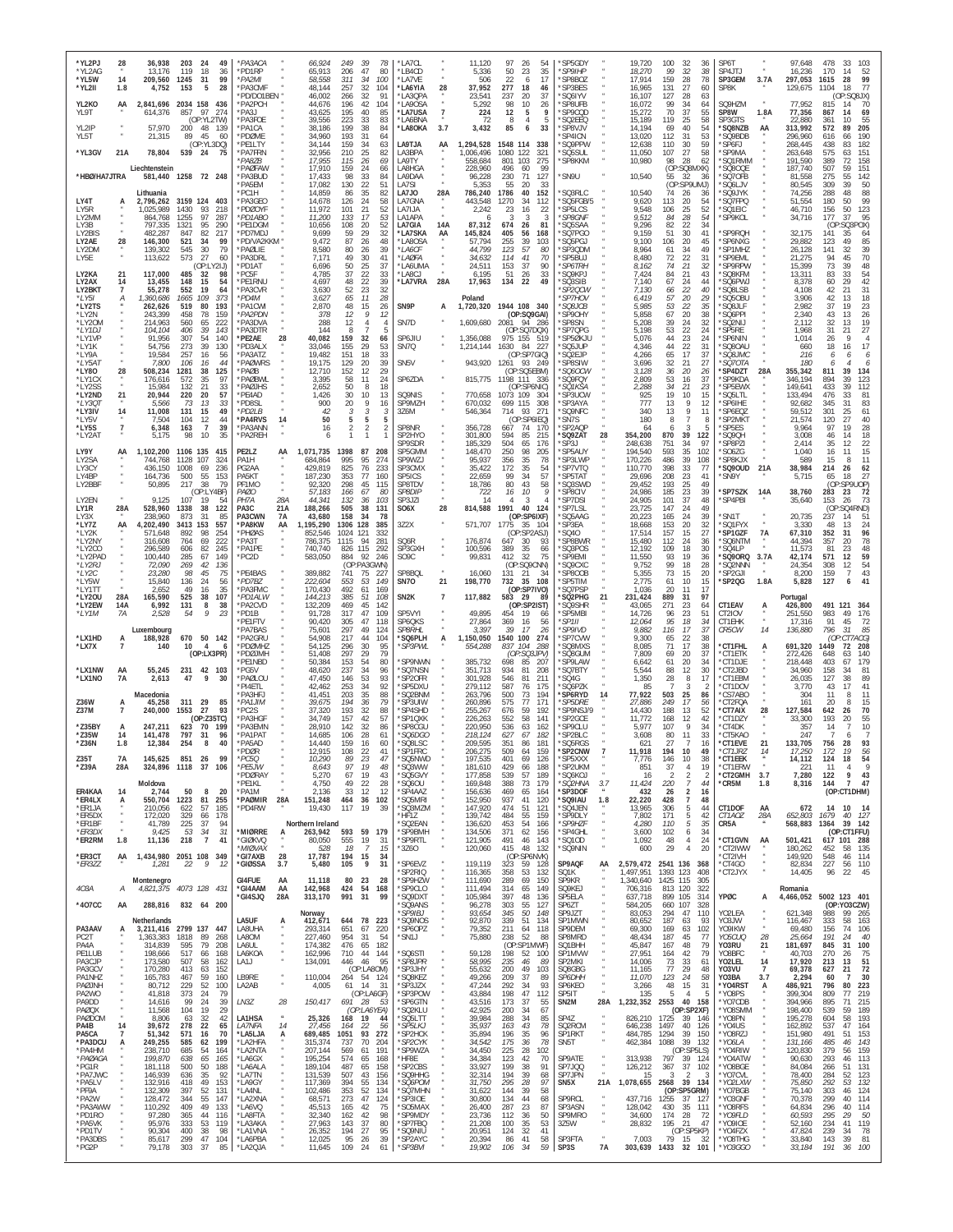| *YO9AGI<br>*Y09IJP<br>*YO7LDT<br>*YO2MHJ<br>*YO7LYM                   |                                | 32,118<br>31,707<br>23,540<br>18,360<br>18,352                  | 277<br>21<br>85<br>146<br>38<br>79<br>29<br>156<br>81<br>93<br>36<br>66<br>177<br>32<br>92                          | YU1UN<br>YU7KM<br>YT8A<br>YT3M                                           | 21<br>14                        | 657,228<br>72.114<br>931,426<br>818,125 2629                       | 1857 37 119<br>27<br>75<br>372<br>39<br>2755<br>142<br>(OP:YU1EA)<br>40 135                                          | *OM7LM<br>OM40*<br>OM5UM<br>*OM8HG                                 |                                                  | 243,100<br>112,224<br>98,880<br>1,692                              | 547 68<br>352<br>415<br>29                 | 192<br>54<br>114<br>(OP:OM3NI)<br>49<br>143<br>-14<br>-22                     | *EE1B<br>*EA7AAF<br>*EA1CCM<br>*EA1DK                          | 28                              | 180,304<br>122,385<br>114,111<br>101.848                    | 673 29<br>89<br>(OP:EA1YB)<br>442<br>-29<br>94<br>508<br>24<br>69<br>397<br>30<br>86                                | *EA2CNU<br>*EA3HSH<br>*EA1AS<br>*EA5HEU                    | 7A<br>3.7A                                     | 1.104<br>1,944<br>340<br>15                              | 22<br>11<br>-13<br>74<br>$\overline{7}$<br>29<br>13<br>21<br>$\overline{4}$<br>$\mathfrak{D}$                            |
|-----------------------------------------------------------------------|--------------------------------|-----------------------------------------------------------------|---------------------------------------------------------------------------------------------------------------------|--------------------------------------------------------------------------|---------------------------------|--------------------------------------------------------------------|----------------------------------------------------------------------------------------------------------------------|--------------------------------------------------------------------|--------------------------------------------------|--------------------------------------------------------------------|--------------------------------------------|-------------------------------------------------------------------------------|----------------------------------------------------------------|---------------------------------|-------------------------------------------------------------|---------------------------------------------------------------------------------------------------------------------|------------------------------------------------------------|------------------------------------------------|----------------------------------------------------------|--------------------------------------------------------------------------------------------------------------------------|
| *YO5AXF<br>*YO2MTG<br>*YO2LDU<br>*Y09CSM<br>*YO2MLS                   |                                | 17,072<br>15,343<br>14,364<br>13,692<br>12,166                  | 70<br>110<br>27<br>39<br>102<br>28<br>129<br>21<br>55<br>124<br>26<br>58<br>55<br>96<br>22                          | YT1A<br>YU0 T<br>YT2ISM<br>YU1NVA                                        |                                 | 535,500<br>458,715<br>76,153<br>6,811                              | (OP:Z30A)<br>2034<br>.39<br>- 1.31<br>1445<br>38<br>121<br>719<br>22<br>55<br>38<br>133<br>11                        | *OM7YC<br>OM7ACA*<br><b>S520P</b>                                  | 28A<br>21A<br>А                                  | 21,360<br>40,176<br>Slovenia<br>1,390,040                          | 146<br>225<br>1854                         | 25<br>35<br>26<br>67<br>98<br>282                                             | *EA4ZK<br>*FA77C<br>'EA4LU<br>EA1ABS<br>*EA1CS                 |                                 | 101,310<br>84.476<br>74.298<br>59,706<br>42,194             | 391<br>35<br>75<br>369<br>26<br>72<br>23<br>427<br>64<br>283<br>29<br>78<br>23<br>252<br>50                         | JW7QIA<br>SMØT                                             | AA<br>А                                        | Svalbard<br>Sweden                                       | 4,097,520 3170 145 395<br>(OP:LA7QIA)<br>1,872,499 2506 103 288                                                          |
| *YO6FPW<br>*Y07DBR<br>*YO9FEH<br>*YO3GCL<br><i>*YO9HRB</i><br>*YO2MNF |                                | 11,858<br>11,315<br>9,570<br>8,580<br>4,895<br>4.788            | 29<br>80<br>48<br>113<br>20<br>53<br>124<br>22<br>65<br>63<br>26<br>40<br>74<br>15<br>40<br>87<br>23<br>53          | YT7A<br>YT3A<br>YT4A<br>*YU1EL                                           | $\overline{7}$<br>3.7<br>А      | 501,981<br>243,950<br>86,772<br>752,598                            | 2091<br>36<br>113<br>(OP:YU7GM)<br>1010<br>33<br>-86<br>(OP:YU7AV)<br>961<br>15<br>69<br>277<br>1076<br>101          | S51CK<br>S53MM<br><b>S5ØA</b><br>S57C<br><b>S52X</b><br>*S54A      | 21<br>$\overline{\mathfrak{z}}$<br>Α             | 1,380,652<br>326,363<br>1,046,760<br>704.064<br>415,480<br>603.078 | 2328<br>803<br>2711<br>2015<br>1973<br>573 | 101<br>263<br>59<br>134<br>36<br>129<br>38<br>114<br>31<br>105<br>130<br>368  | *EE1X<br>*EA7VJ<br>*EA1HCW<br><b>EA3HAB</b><br><b>EA5BAH</b>   |                                 | 24,381<br>23,306<br>19,800<br>11,374<br>9,593               | 18<br>216<br>45<br>(OP:EB1EVX)<br>128<br>21<br>-65<br>14<br>189<br>-31<br>128<br>14<br>33<br>77<br>19<br>34         | SK7K<br>SM5AL.<br>SM4DOE<br>SM7DQV<br>SE6Y                 |                                                | 1,090,276<br>988,524<br>890,848<br>596,400<br>383,700    | 1777<br>87<br>262<br>(OP:SM7LXV)<br>1540<br>84<br>255<br>295<br>1478<br>93<br>88<br>262<br>879<br>701<br>78<br>222       |
| *YO3FOM<br>*YO2MIZ<br>*Y05CCQ<br>*YO7AWZ<br>*YO7FB                    |                                | 3.024<br>999<br>972<br>216<br>102,900                           | 32<br>19<br>23<br>21<br>12<br>15<br>19<br>11<br>16<br>12<br>28<br>24<br>491<br>74<br>26                             | *YT2VP<br>*YU1YV<br>*YU1TY<br>*YT2MS<br>*YU1SA1                          |                                 | 146,556<br>144.960<br>47,190<br>45.500<br>33,674                   | 486<br>52<br>155<br>54<br>427<br>186<br>271<br>30<br>113<br>309<br>33<br>107<br>273<br>21<br>92                      | *S52BT<br><i><b>S58RU</b></i><br>*S51I<br>'S56WYB<br>*S5ØBH        |                                                  | 381,602<br>165,886<br>86,450<br>82,492<br>76.626                   | 519<br>403<br>284<br>300<br>348            | 94<br>244<br>66<br>172<br>58<br>132<br>43<br>121<br>41<br>121                 | <b>EB5BBM</b><br>*EB1OU<br>*EA5CZM<br>*EA2RW                   |                                 | 8.100<br>5,810<br>4,300<br>4.186                            | (OP:OH2BAH)<br>69<br>15<br>-30<br>72<br>12<br>23<br>12<br>60<br>31<br>47<br>17<br>29                                | SM5S<br>SD <sub>2G</sub><br>SM <sub>5</sub> L              |                                                | 310,504<br>162,306<br>136,619                            | (OP:SM6DED)<br>670<br>77 219<br>(OP:SM5SIC)<br>42<br>100<br>583<br>303<br>141<br>62                                      |
| *YO6XK<br>*Y05PCY<br>*Y02IS<br>*YO9HOW<br>*YO3FRI                     |                                | 56,706<br>44,240<br>41,370<br>21,276<br>18,605                  | 349<br>234<br>$\frac{25}{27}$<br>53<br>53<br>276<br>25<br>45<br>17<br>37<br>194<br>140<br>19<br>42                  | *YT1XN<br>*YUØA<br>*YU1VG<br>*YU5T                                       | 28<br>21<br>$\overline{7}$      | 62,250<br>28,548<br>52,186<br>10,140                               | 342<br>30<br>53<br>29<br>49<br>167<br>(OP:YU1RA)<br>310<br>23<br>- 74<br>161<br>10<br>42                             | S56ZZZ*<br>"S57PKT<br>*S57NAW<br>*S57WVM<br>'S57PM                 | 28<br>14<br>$\boldsymbol{\mu}$<br>$\overline{7}$ | 26.353<br>52.345<br>32,148<br>10.502<br>20,592                     | 172<br>387<br>199<br>110<br>292            | 25<br>48<br>21<br>74<br>27<br>67<br>14<br>45<br>12<br>54                      | *EA7CVF<br>*EA3HSY<br>EA2BD<br>*EA5TD<br>*EE7Y                 | 21                              | 3,240<br>1,728<br>1,241<br>538,148                          | 9<br>53<br>15<br>32<br>12<br>20<br>32<br>8<br>-1<br>1940<br>36<br>122                                               | SB6A<br>SM5BMB<br><b>SMØNCS</b><br>SJ7J                    |                                                | 116,584<br>92,150<br>31,372<br>7,598                     | (OP:SM5KNV)<br>393<br>52<br>100<br>216<br>130<br>64<br>151<br>-26<br>66<br>32<br>53<br>26                                |
| *YO9HZN<br>*YO6DBA<br>*YO9CXE<br>*YO2LIE<br>*Y03JV                    |                                | 11,040<br>7,348<br>4,200<br>3,192<br>2,871                      | 32<br>90<br>16<br>29<br>96<br>15<br>70<br>16<br>26<br>49<br>10<br>14<br>22<br>62<br>11                              | YT9A<br>YT7AW<br>YU7KW<br>YT5N                                           | AA                              | 799,092<br>158.130<br>91.980<br>10.850                             | 1126<br>84<br>218<br>566<br>37<br>-89<br>369<br>48<br>132<br>104<br>20<br>-42                                        | 'S53N<br>*S59GS<br><b>S54ZZ</b>                                    | 3.7<br>1.8<br>AA                                 | 36,162<br>1,056<br>4,605,912                                       | 585<br>56                                  | $\mathbf{Q}$<br>54<br>(OP:S58G)<br>4<br>18<br>3571 116 452                    | *EA4UV<br>*EA3AKA<br>EA3KT<br>*FA4GHB                          |                                 | 150,195<br>149,125<br>85.238<br>30.450                      | (OP:EA7ISH)<br>502<br>37<br>118<br>31<br>94<br>777<br>24<br>85<br>465<br>190<br>23<br>64                            | SA5ACR<br>7S5Q<br>SM6LIF                                   | 28                                             | 56,448<br>22,351<br>2,581                                | (OP:SM7HVQ)<br>270<br>27<br>57<br>246<br>11<br>20<br>SM5COP)<br>(OP<br>31<br>14<br>- 15                                  |
| *YO2CDX<br>*YO8CIY<br>*YO2LTP<br>*Y05CRQ<br>*Y02BWR<br>*Y04CVT        | 21                             | 2,080<br>1,584<br>1,298<br>1,102<br>480<br>29,450               | 42<br>18<br>8<br>46<br>8<br>14<br>33<br>15<br>28<br>8<br>11<br>23<br>6<br>181<br>27<br>68                           | YU7BW<br>YU5A<br>YU1ML<br>YT3E<br>YU1SMR                                 | 28A<br>21A<br>14A<br>7A         | 24,662<br>911,310<br>6,248<br>138,600<br>27,783                    | 168<br>17<br>42<br>2215<br>39<br>146<br>(OP:YU1EW)<br>122<br>10<br>-34<br>951<br>29<br>97<br>285<br>19<br>62         | S53F<br>S51Z<br>S53M<br>S59AA<br>S540                              | $\mu$                                            | 1,941,933<br>513,936<br>335,100<br>329,718<br>244,252              | 1614<br>891<br>862<br>492<br>461           | 147<br>442<br>103<br>241<br>56<br>94<br>(OP:SS1FB)<br>90<br>217<br>76<br>193  | <b>EA7FRX</b><br>FA4B7<br>*EA5WA<br>*EC3PL<br>*EA7IIW<br>*EE2A |                                 | 25,992<br>23.994<br>18,957<br>17.595<br>6,579<br>414        | 157<br>17<br>59<br>22<br>64<br>161<br>161<br>17<br>54<br>17<br>52<br>166<br>15<br>36<br>68<br>15<br>12<br>6         | SA3CAT<br>SM6C<br>'SM3C<br>*SM5Q<br>'SBØA                  | 21<br>$\overline{7}$<br>A                      | 1,080<br>21,440<br>784,865<br>731,025<br>319,734         | 18<br>-13<br>198<br>17<br>-63<br>1105<br>95<br>300<br>(OP:SM5CCT)<br>314<br>940<br>91<br>869<br>69<br>210                |
| *YO4DI<br>*Y050FP<br>*YO8TNB<br>*Y05PCB<br>*Y05BRE                    | 14                             | 13,664<br>6,480<br>214,368<br>33,615<br>25.800                  | 144<br>19<br>42<br>76<br>16<br>32<br>101<br>1204<br>31<br>328<br>19<br>64<br>19<br>250<br>56                        | YU7U<br><b>YTØW</b><br>*YT8T<br>*YT9TP                                   | 3.7A<br>AA                      | 182,817<br>131,130<br>2,182,188<br>2,800                           | 1326<br>23<br>88<br>1310<br>17<br>76<br>(OP:YU1JW)<br>1801 149<br>497<br>-31<br>-21<br>-29                           | S53Z0<br>S5ØK<br>S530<br><b>S57S</b><br><b>S50R</b>                | 28A<br>21A                                       | 142,722<br>980,476<br>878,696<br>52,288<br>904,790                 | 380<br>2129<br>2029<br>296<br>2251         | 45<br>117<br>39<br>155<br>40<br>142<br>24<br>40<br>39<br>134                  | <b>EA2DNR</b><br>EA2LMI<br><b>EA1ASG</b><br>*EA2CHL            | 14                              | 273,966<br>223,626<br>29,070<br>1.408                       | (OP:EA2SN)<br>1238<br>35<br>119<br>34<br>1005<br>107<br>166<br>24<br>61<br>36<br>8<br>24                            | *SM6FKF<br>*SE3X<br>'7S5S                                  | $\alpha$                                       | 285,660<br>254,208<br>218,670                            | (OP:SMØLPO)<br>646<br>73 197<br>60 196<br>782<br>(OP:SA3BYC)<br>521<br>66<br>156                                         |
| *YO2MHF<br>*YO2MBG<br>*Y08SGZ<br>*YO2I FP<br>*YO2MJZ<br>*Y08RFJ       | $\overline{7}$                 | 18,088<br>13.039<br>8.745<br>8.148<br>18,827<br>5,640           | 192<br>15<br>53<br>163<br>16<br>43<br>155<br>10<br>43<br>164<br>8<br>-34<br>196<br>13<br>54<br>9<br>105<br>31       | *YT2RX<br>*YU2A<br>*YU1KX<br>*YU7EE<br>*YT2AAA                           | 28A<br>21A<br>14A               | 37,488<br>13,520<br>337,635<br>71,052<br>96.717                    | 180<br>29<br>59<br>125<br>17<br>48<br>919<br>39<br>144<br>(OP:SS6A)<br>316<br>-28<br>96<br>702<br>25<br>78           | S58P<br>S57Z<br>S570<br>S51DX<br>*S5ØXX<br>*S52WW                  | 14A<br>7A<br>3.7A<br>AA<br>28A                   | 182,798<br>111.930<br>106,680<br>226,829<br>2,522,970<br>73.676    | 577<br>568<br>943<br>1769<br>2234<br>283   | 38<br>116<br>31<br>99<br>26<br>79<br>88<br>21<br>128<br>454<br>80<br>-33      | *EA1IIP<br>*EA2MA<br><b>EA3HPM</b><br>*ED30<br>*FA1ASC         | $\overline{7}$                  | 1,218<br>1,015<br>40<br>58,140<br>10.804                    | 41<br>5<br>24<br>30<br>-7<br>22<br>17<br>13<br>426<br>21<br>81<br>(OP:EA3GXJ)<br>119<br>14<br>-60                   | 'SM5ILE<br>*SM4WKT<br>'SEØP<br><b>SMØLIU</b>               |                                                | 130,713<br>112,714<br>74,226<br>40,754                   | (OP:SM5CSS)<br>499<br>47<br>140<br>125<br>283<br>69<br>99<br>317<br>40<br>:SAØBYP)<br>(OP<br>212<br>Q <sub>G</sub><br>43 |
| *YR2W<br>*YO9HG<br>YP9W                                               | 3.7<br>AA                      | 425<br>1,134                                                    | 11<br>6<br>11<br>(OP:YO2MCK)<br>43<br>5<br>22<br>5,024,400 4140 142 490                                             | *YT8WW<br>*YU8NU<br>GZ5Y                                                 | <b>7A</b><br>A                  | 82,944<br>1,189<br>Shetland and Fair Isle<br>1,270,256             | 749<br>20<br>76<br>23<br>$\overline{7}$<br>22<br>1889 93 301                                                         | *S53DOS<br>*S57LR                                                  | 14A<br>7A                                        | 484,068<br>35,816<br>Spain                                         | 1665<br>344                                | 38<br>136<br>(OP:S520T)<br>- 19<br>69                                         | *EB3TR<br>*EA5EOR<br>*EA3EGB<br>EC2DX                          | 3.7<br>1.8<br>AA                | 3,999<br>21,840<br>2,622<br>8,075,516                       | 79<br>9<br>34<br>261<br>12<br>58<br>32<br>62<br>6<br>4654 169<br>558                                                | 'SA6AIN<br>SM3HBV<br>*SA2BMO<br>'SM6Y                      |                                                | 35,632<br>27,652<br>25,288<br>17,388                     | 230<br>36<br>100<br>193<br>93<br>-31<br>209<br>31<br>85<br>104<br>27<br>42<br>(OP:SM6DER)                                |
| YP7P<br>YP9L<br>Y03APJ                                                |                                | 1,369,742                                                       | (OP:YO9WF)<br>3,792,870 3317 145 458<br>(OP:YO7LFV)<br>1790 117 389<br>(OP:YO9GJY)                                  | MZ8A<br>*GM4SLV                                                          | 28<br>A                         | 473,976<br>103,332                                                 | (OP:GM4SSA)<br>1883<br>- 25<br>- 91<br>(OP:MMØXAU)<br>326<br>49 169                                                  | EE3A<br>EA4KD<br>EF5Y                                              | A                                                | 5,205,411 4148 132 381<br>3,052,863<br>1,635,842<br>1,085,006      | 2553 122<br>1951                           | (OP:EA3ATM)<br>391<br>331<br>111<br>(OP:EA5GTQ)                               | EF1W<br>ED3B<br>EA1DR                                          |                                 | 3,101,038<br>1,983,296<br>1,562,628                         | 3023 112<br>334<br>(OP:EA1WS)<br>2149 120 328<br>(OP:EA3BOX)<br>2057<br>90<br>- 231                                 | 'SA5ATV<br>*SD5L<br>*SF3A<br>'SM4YPH                       |                                                | 8,580<br>7,259<br>6,552                                  | 96<br>20<br>46<br>47<br>105<br>-14<br>(OP:SA5BVE)<br>64<br>16<br>36<br>(OP:SM3CER)<br>23                                 |
| YP1ØKQT<br>YO2DFA<br>YO6PVK<br>YO8SS<br>Y05TP                         |                                | 1,083,320<br>405.961<br>369,902<br>309,244<br>116,594<br>93,728 | 1292 108<br>316<br>76<br>961<br>237<br>693<br>81<br>266<br>592<br>229<br>84<br>418<br>58<br>136<br>221<br>75<br>127 | IT9LED<br>IT9JOF<br>IR9Z<br>IR9P                                         | A<br>28<br>21<br>$\overline{7}$ | Sicily<br>101,700<br>422,408<br>123,157<br>16,368                  | 340<br>51 129<br>1350<br>34<br>99<br>770<br>27<br>80<br>(OP:IT9VCE)<br>215<br>14<br>-52                              | EA3CI<br>EA7KB<br>EA5/LB7Q<br>EA3HJO<br>EA5/LA7VK<br><i>EA3GBU</i> |                                                  | 986,496<br>326,937<br>217.322<br>192,812<br>144,100                | 1770<br>1675<br>771<br>515<br>501<br>376   | 86<br>291<br>93<br>291<br>181<br>68<br>203<br>63<br>170<br>66<br>151<br>69    | EA5EV<br>EA5ICU<br>ED4A<br>EA1HOE<br>EA4TX                     |                                 | 1,311,672<br>1,273,813<br>929,081<br>764,028<br>546,056     | 1286 124<br>-392<br>1536<br>121<br>328<br>1167 111<br>-346<br>(OP:EA4TV)<br>1293<br>87<br>-255<br>1062<br>70<br>126 | 'SA2CEM<br>'SAØBMV<br>*SM3EAE<br>'SI6T                     |                                                | 3,404<br>2,655<br>1,824<br>1,260<br>713                  | 28<br>-23<br>33<br>49<br>12<br>26<br>40<br>12<br>24<br>10<br>- 8<br>13<br>12<br>11<br>(OP<br>SM6LZQ)                     |
| Y03CVG<br>YO6KNY<br>Y09HP<br>YQ6A                                     | 28A                            | 20,592<br>15,990<br>564,620<br>482,955                          | 37<br>120<br>-67<br>127<br>52<br>26<br>1586<br>36<br>112<br>1215<br>39<br>126<br>(OP:YO6BHN)                        | *IT9AJP<br>*IT9BXZ<br>*IT9CLN<br>*IW9GRL                                 |                                 | 221,796<br>216,111<br>185.150<br>55,596                            | (OP:IW9HMQ)<br>223<br>380<br>80<br>190<br>529<br>61<br>538<br>59<br>171<br>192<br>54<br>110                          | EA2KR<br>EA7AHA<br>FB <sub>1IC</sub><br>EC4TA<br>EA1NE             |                                                  | 69.549<br>43,216<br>38.640<br>10.754<br>6,565                      | 342<br>113<br>136<br>143<br>177            | 33<br>64<br>59<br>89<br>47<br>58<br>10<br>28                                  | EA4GLI<br>EE5C<br>EA5FID<br>EA1WX                              |                                 | 544,656<br>417,364<br>161,120<br>154,399                    | 763 102<br>234<br>971<br>74<br>228<br>(OP:EA5EJ)<br>274<br>88<br>-177<br>397<br>49<br>112                           | *SM6DPB<br>'SM6IQD<br><b>SAØBVJ</b><br>*SM7MXP<br>*SM5MX   | 28<br>21<br>14<br>$\overline{7}$               | 18,582<br>22,149<br>100<br>962<br>15,312                 | 178<br>20<br>37<br>19<br>50<br>164<br>-5<br>-6<br>5<br>31<br>20<br>6<br>195<br>13<br>53                                  |
| Y02MSP<br>YR9F<br>YQ5C<br>*Y08WW                                      | 3.7A<br>AA                     | 32,844<br>2,736<br>80,003<br>964,206                            | 204<br>23<br>45<br>40<br>15<br>23<br>(OP:YO9FNP)<br>1019 13<br>-64<br>(OP:YO5OHO)<br>1224 114<br>300                | 'IT9PQJ<br>*IT9AZK<br>'IT9DEK<br>*IT9ACJ<br>'IT9CAR<br>*IT9LKX           | 28                              | 44,240<br>42,458<br>40,552<br>39,780<br>12.358<br>18.612           | 143<br>53<br>-87<br>248<br>32<br>110<br>172<br>41<br>107<br>206<br>38<br>118<br>134<br>18<br>56<br>161<br>21<br>45   | EA3XL<br>EA1GDM<br>EA1DFP<br>EB2AM<br><i>EA3GZR</i><br>EA4KR       | 28<br>21                                         | 5,014<br>1,813<br>-80<br>775,677<br>20,732<br>1,095,600            | 41<br>62<br>2537<br>156<br>2778            | 19<br>27<br>11<br>38<br>Δ<br>34<br>95<br>21<br>50<br>37<br>129                | EA1AA<br>EA1AF<br>EA7HGX<br>EE7E<br>EC7ZK                      | 28A                             | 60.188<br>11,680<br>3,922<br>608,013<br>561,600             | 47<br>235<br>117<br>112<br>24<br>16<br>58<br>14<br>-39<br>39<br>1528<br>150<br>(OP:EA7RU)<br>1702<br>39<br>121      | 'SM6FJY<br>8SØC<br>SM5CEU<br>SM6NOC                        | 1.8<br>AA                                      | 12,801<br>2,132,676<br>1,310,778<br>995,904              | 43<br>254<br>8<br>1473 147 504<br>(OP:SMØMPV)<br>1108 145 461<br>118<br>330<br>1005                                      |
| *Y050BA<br>*Y07ARY<br>*Y06HSU<br>*Y09GDN<br>*Y03JF                    | 28A                            | 342,930<br>216,736<br>75,255<br>9,912<br>162,288                | 622<br>82<br>263<br>56<br>152<br>546<br>246<br>55<br>118<br>58<br>29<br>30<br>439<br>37<br>110                      | *IT9RKR<br>*IT9BYL<br>IU9A<br>IW9FIR                                     | 21<br>14<br>AA                  | 13,056<br>102,292<br>214,037<br>37,128                             | 131<br>48<br>16<br>810<br>81<br>26<br>630<br>47<br>146<br>106<br>61<br>-95                                           | <b>FA1FDI</b><br>EA7ATX<br>FA3HD7<br>EA5DFV<br>EC4KW               | 14                                               | 736,427<br>301,568<br>3,200<br>481,096<br>44.232                   | 2419<br>1345<br>40<br>1703<br>327          | 115<br>36<br>36<br>116<br>15<br>-17<br>38<br>116<br>27<br>70                  | EA1PP<br>ED7T<br>EA1BD<br>EA7ZY                                |                                 | 458,911<br>375,518<br>261,129<br>157,156                    | 38<br>119<br>1167<br>37<br>106<br>1262<br>(OP:EA7ELY)<br>939<br>32<br>806<br>28<br>-73                              | SJ4F<br>SM <sub>5</sub> D<br>SM7E                          |                                                | 761,602<br>503,361<br>478,080                            | 934 104<br>- 290<br>(OP:SM4DHF)<br>468 132 411<br>(OP:SM5DJZ)<br>95 237<br>691                                           |
| *YO7MGG<br>*YO9XC<br>*YO3IMD<br>*Y09CWY<br>*YO3HOT                    | 21A<br>14A<br>3.7 <sub>f</sub> | 60.762<br>48.459<br>53,820<br>18,600<br>25,680                  | 293<br>30<br>52<br>308<br>23<br>64<br>24<br>351<br>66<br>236<br>11<br>49<br>261<br>13<br>67                         | IW9GMF<br>IT9CLX<br>IT9BZK<br><b>IT9YVO</b><br><b>IT9XTP</b>             | 28A<br>21A<br><b>7A</b>         | 23,140<br>85,522<br>2.992<br>76,342<br>187,392<br>257.400          | 99<br>44<br>-86<br>30<br>92<br>366<br>47<br>15<br>-19<br>493<br>25<br>73<br>1149<br>28<br>100                        | EA3AR<br>FA4GJT<br>EA3GHZ<br>EA1SA<br>EA4IK                        | 3.7<br>1.8                                       | 10.348<br>5.760<br>71,904<br>18,200<br>1.190                       | 144<br>108<br>500<br>218<br>30<br>2387     | 15<br>11<br>39<br>9<br>20<br>76<br>11<br>54<br>30<br>5                        | EF1A<br>EF5R<br>ED5J                                           |                                 | 148,200<br>60,431<br>57,904                                 | 404<br>39<br>113<br>(OP:EA1XT)<br>295<br>- 29<br>-68<br>(OP:EA5BWR)<br>279<br>- 23<br>-71<br>(OP:EA5DM)             | SGØU<br>SE5P<br>SM6WET                                     |                                                | 419.216<br>227,040<br>217,728                            | (OP:SM7BHM)<br>644<br>83 221<br>496<br>71<br>169<br>(OP:SA5BUM)<br>379 68 175<br>5ħ.                                     |
| <b>YUZAUB</b><br><b>ISØBSR</b><br><b>IMØQMA</b><br>*ISØHQJ            | 1.8A<br>28<br>A                | 700<br>Sardinia<br>349,680 1539<br>87,246<br>121,752            | -33<br>- 27<br>93<br>368<br>30<br>81<br>71<br>308<br>157                                                            | <b>TIAR</b><br>'IT9DBF<br>*IW9HRZ<br>*IF9/IK4RVG *<br>*IT9DGG<br>*IT9DS7 | AA<br>28A                       | 172,774<br>113,200<br>2,754<br>52,621<br>42.210                    | 416<br>8U<br>-250<br>472<br>66<br>221<br>250<br>63<br>137<br>53<br>14<br>40<br>243<br>31<br>70<br>100<br>143<br>-34  | `EA/UI<br>*EA2VE<br>*EA1MW<br>*EE7R<br>*EA3DJL<br>*EB1DJ           | А                                                | 2.158.978<br>731,120<br>536,844<br>480,562<br>184,760<br>161,840   | 1354<br>912<br>850<br>453<br>465           | 112<br>-354<br>279<br>91<br>83<br>249<br>252<br>85<br>67<br>181<br>174<br>-64 | EA <sub>1HF</sub><br>EA3CEC<br>EA7GV<br>EA1KY<br>EF5T          | $\overline{u}$<br>21A           | 51,119<br>8,555<br>7,700<br>764,400<br>419,016              | 234<br>26<br>-71<br>59<br>23<br>36<br>105<br>13<br>15<br>2574<br>38<br>130<br>1471<br>-34<br>122                    | <b>SF/WI</b><br>SM5IMO<br>SA7AUW<br><b>SMØNOR</b><br>SA6P  |                                                | 159,159<br>49,476<br>43,080<br>42,228<br>31,702          | 42 I<br>- IU3<br>(OP:SM7WT)<br>260<br>27<br>49<br>144<br>46<br>74<br>124<br>59<br>79<br>176<br>-37<br>-84                |
| *ISØ/DL5RDP*<br>*ISØGRB<br>*ISØDFC<br><b>ISØIEK</b><br>*ISØDCR        | 21<br>14<br>AA<br>AA           | 11.060<br>128,520<br>1,519<br>35,520<br>161,772                 | 103<br>23<br>-56<br>80<br>926 25<br>53<br>$\overline{7}$<br>24<br>163 40<br>80<br>486 54 167                        | *IT9KCD<br>OM <sub>1</sub> DK<br>OM5WW<br>OM3IAG                         | 21A<br>А                        | 118,769<br>Slovak Republic<br>1,269,236 1713<br>553,774<br>416,740 | 601<br>34<br>99<br>85 247<br>887<br>99<br>262<br>95<br>805                                                           | *EA1IJF<br>*FA3NA<br>*EB3WH<br>*EB5CS<br>*EA3GM<br>*FA4FF          |                                                  | 156,959<br>134.568<br>131,100<br>113,128<br>108,965<br>94,377      | 447<br>382<br>378<br>335<br>369<br>294     | 57<br>152<br>57<br>132<br>52<br>138<br>46<br>112<br>48<br>137                 | EA4EER<br>EA3KN<br>EA7LL<br>EA3NT<br>EA1AZ                     | 14A<br>7A                       | 373,800<br>66,464<br>,422,175<br>14,972                     | (OP:EA5HT)<br>1302<br>38<br>112<br>227<br>35<br>99<br>3860<br>39<br>124<br>118<br>22<br>54<br>690<br>18<br>80       | SM6 ICC<br>8SØW<br>SM5CZQ<br>SM6BZV                        | ×<br>$\bar{a}$<br>$\alpha$<br>28A              | 23,970<br>4,080<br>1,961<br>88,298                       | (OP:SA6AVB)<br>109<br>-37<br>- 57<br>28<br>24<br>27<br>(OP:SMØNJO)<br>23<br>- 16<br>- 21<br>85                           |
| GM2V<br>GM3F                                                          | А                              | Scotland<br>2,829,567                                           | 4,014,075 3461 135 440<br>(OP:GM3WOJ)<br>2737 130 377                                                               | OM4KK<br>OM <sub>1</sub> DI<br>OMØWR<br><b>OMØCS</b><br>*OM7AB           | 28<br>14<br>$\overline{7}$<br>А | 80,364<br>280<br>80,571<br>51,211<br>432,162                       | 240<br>307<br>33<br>78<br>10<br>-5<br>Æ<br>477<br>27<br>80<br>544<br>18<br>65<br>909<br>76<br>242                    | *EA2GM<br>*EA1OL<br>*EA4FLY<br>*EA1DOB<br>*EA5UJ                   |                                                  | 85,330<br>77,634<br>72,534<br>71,145<br>68,853                     | 287<br>252<br>180<br>293<br>224            | 57<br>136<br>47<br>114<br>50<br>121<br>54<br>177<br>42<br>111<br>56<br>121    | EA7EU<br>EC1AE<br>*EE1A<br>*EA5AER                             | 3.7A<br>$\overline{a}$<br>AA    | 80,556<br>62,300<br>16,491<br>1,841,060<br>1,616,160        | 541<br>17<br>-72<br>195<br>14<br>55<br>1854 106<br>- 379<br>(OP:EA1HDD)<br>1575 115<br>403                          | SI2E<br>SM <sub>5</sub> T<br>SD6N                          | 21A<br>7A                                      | 67,284<br>86,559<br>3,776                                | 296 34<br>271<br>- 28<br>-80<br>(OP:SM2EKA)<br>326 31 98<br>(OP:SM5TSP)<br>106<br>6 26                                   |
| GM3X<br>*MMØLBX A<br>*GM3TAL                                          | 28                             | 1,254,669<br>396,483<br>207,870                                 | (OP:GM4AFF)<br>3066 37 122<br>(OP:GM3POI)<br>914 70 213<br>487<br>60<br>145                                         | *OM2BK<br>*OM4DN<br>*OM8FR<br>*OM2DT                                     |                                 | 270,831<br>242,121<br>239,190<br>186,417                           | 595<br>72<br>211<br>683<br>60<br>193<br>56<br>199<br>638<br>79 190<br>361<br>(OP:OM3DT)                              | *EA1OT<br>*EA3FAR<br>*EA1YE<br>*EA3GXD<br>*EC5EA                   |                                                  | 64,310<br>56,672<br>56,156<br>55,062<br>53,631                     | 277<br>232<br>284<br>181<br>253            | 40<br>78<br>43<br>111<br>40<br>61<br>79<br>47<br>32<br>69                     | *EA5FWW<br>*EA1BLI<br>*EA1FA<br>*ED4T                          |                                 | 750,895<br>567,469<br>348,558<br>328,590                    | 966<br>95<br>300<br>1024<br>82<br>231<br>78<br>681<br>223<br>75<br>518<br>195<br>(OP:EA4CWN)                        | *SE5E<br>*SE6N                                             | AA<br>$\alpha$                                 | 177,525<br>85,004                                        | (OP:SM6V)<br>337 76 187<br>(OP:SM5AJV)<br>331 44 114<br>(OP:SA6AXR)                                                      |
| *MM1EJK<br>*MM1X<br>*MM3NRX *<br>*MM/SP7SMF*<br>*GM7TUD 28            |                                | 187,265<br>97,440<br>51,152<br>10.804<br>273,504                | 427<br>59<br>156<br>391<br>36<br>109<br>(OP:MMØXXW)<br>29<br>254<br>63<br>144<br>-18<br>-55<br>39<br>741<br>109     | *OM6AL<br>*OM8KT<br>*OM2IV<br>*OM7JM<br>*OM7AG<br>*OM8AKX                |                                 | 89,300<br>87,480<br>83,905<br>67,650<br>67,640<br>42,183           | 390<br>47 141<br>301<br>54<br>126<br>351<br>47<br>- 126<br>331<br>36<br>114<br>315<br>42<br>- 136<br>253<br>31<br>78 | *EA2XR<br>*EB2ESS<br>*EA5AJX<br>*EF5B<br><b>EA4EUW</b>             |                                                  | 52.360<br>47,508<br>47,232<br>46,812<br>42,471                     | 207<br>200<br>159<br>245<br>194            | 44<br>92<br>44<br>104<br>47<br>97<br>38<br>103<br>(OP:EA5HRT)<br>42<br>101    | *EA4TA<br>*EA4FJX<br>*EB3FLY<br>*EA3BHK<br>*EA5DB<br>*EA5DKU   |                                 | 172,546<br>171,704<br>152,428<br>62,205<br>45,030<br>44,436 | 365<br>73<br>169<br>364<br>69<br>185<br>409<br>149<br>63<br>171<br>47<br>98<br>80<br>237<br>-34<br>147<br>50<br>88  | *SA6CBY<br>*SJ7W<br>*SM5ACQ<br>*SM2OKD<br>'SA7AOI<br>*SC2M | $\boldsymbol{\theta}$<br>$\boldsymbol{\theta}$ | 59,492<br>31,581<br>31,208<br>14,231<br>12.282<br>10,500 | 306<br>36 103<br>150<br>35<br>64<br>147<br>-32<br>51<br>47<br>60<br>84<br>49<br>57<br>40<br>99<br>-21<br>63              |
| *MM2R<br>MMØAMW AA<br>GM3YTS                                          | 28A                            | 149,520<br>440,810                                              | 676<br>26<br>-63<br>(OP:GM3YOR)<br>1,826,145 1814 104 301<br>1102 38 132                                            | *OM3KWZ<br>'OM2AAZ<br>*OM3TLE<br>*OM3ZBG                                 |                                 | 41,745<br>36,380<br>14,420<br>14,210                               | 256<br>30<br>85<br>(OP:OM7AA)<br>200<br>34<br>73<br>137<br>29<br>-74<br>138<br>31<br>67                              | *EA5GLN<br>*EA3CS<br><b>EA1AW</b><br>*EA3YK<br>*EA5ASM             |                                                  | 23,349<br>20,856<br>19,788<br>19,500<br>18,612                     | 134<br>107<br>124<br>135<br>127            | 39<br>90<br>34<br>54<br>32<br>65<br>30<br>70<br>33<br>66                      | *EA5AX<br>*EA2BSB<br>*EA4TE<br>*EA2HA<br>*EA2CE                | $\overline{a}$                  | 34,210<br>29,412<br>28,714<br>18,120<br>1,960               | 134<br>42<br>68<br>146<br>35<br>51<br>29<br>152<br>69<br>107<br>34<br>86<br>22<br>19<br>21                          | 'SMØRCL<br>'SM5ISM<br>*SI5R                                | 28A                                            | 1,410<br>44,477<br>2,220                                 | (OP:SA2BRJ)<br>19<br>15<br>15<br>228 28<br>51<br>19<br>35<br>-11<br>(OP:SMØRUX)                                          |
| ММЗТ<br><b>MMØTFU</b><br><b>GM8IFM</b><br>*MMØEAX AA<br>*GM2Y         |                                | 386,078<br>138,535<br>109,896<br>308,072<br>40,469              | 1184<br>36<br>125<br>488<br>30<br>73<br>29<br>415<br>-85<br>398 103 285<br>203<br>- 37<br>106<br>(OP:MMØDXH)        | *OM2WX<br>*OM8AHJ<br>*OM7AX<br>*OM8JP<br>*OM3RP<br>*OM8API               | 28                              | 5,292<br>1,320<br>9,152<br>4,680<br>3,500<br>1,995                 | 79<br>13<br>41<br>46<br>$\overline{7}$<br>26<br>93<br>18<br>-26<br>15<br>21<br>61<br>41<br>15<br>20<br>45<br>9<br>12 | *EA1GKA<br><b>EA3FZT</b><br>*EA4EMC<br>*EA7HE<br>*EA4RF<br>*EA2EDU |                                                  | 16,892<br>15,862<br>15,698<br>14,342<br>10,878<br>10,788           | 147<br>107<br>77<br>123<br>61<br>99        | 31<br>72<br>30<br>73<br>40<br>54<br>28<br>73<br>32<br>42<br>31<br>62          | *EA4AK<br>*EA4EUI<br>*ED7R<br>*ED7C<br>*EA3NO                  | 28A<br>$\mathbf{a}$<br>$\alpha$ | 504,431<br>223,088<br>114,816<br>31,008<br>27,456           | 1063<br>40<br>151<br>37<br>628<br>109<br>715<br>24<br>72<br>184<br>20<br>48<br>(OP:EA7KJ)<br>202<br>23<br>25        | HB9TOC<br>HB9EFJ<br>HB9DVH<br>HB9TUL                       | А                                              | Switzerland<br>629,944<br>408,330<br>73.500<br>45,758    | 871 98 294<br>289<br>658 101<br>87<br>197<br>63<br>333<br>31<br>106                                                      |
| *GMØAXY 28A<br>*MMØGOR<br>YU1CC                                       | A                              | 42,064<br>20,910<br>Serbia<br>158,627                           | 209<br>24<br>-64<br>156<br>17<br>34<br>316 82 219                                                                   | *OM3TB<br>*OM1II<br><b>*OM6TX</b><br>*OM3ZWA<br>*OM4ASI                  | 14<br>$\overline{7}$<br>3.7     | 31,590<br>15,504<br>36,520<br>41,674<br>6,396                      | 17<br>316<br>64<br>96<br>22<br>54<br>351<br>17<br>66<br>651<br>10<br>57<br>152<br>6<br>35                            | *EA1GO<br>*EB5CUZ<br>*FA1HV<br>*EA1HUZ<br>*EA1EA                   |                                                  | 9,702<br>6,640<br>5.454<br>3,658<br>3,534                          | 93<br>94<br>$^{64}_{71}$<br>44             | 25<br>41<br>20<br>60<br>17<br>37<br>39<br>23<br>14<br>17                      | *ED1C<br>*EA2AZ<br>*EA1KP<br>*EA5IDG                           | $\mathbf{a}$<br>21A             | 15,525<br>390<br>161,304<br>32,472                          | 225<br>11<br>-34<br>(OP:EA1AJV)<br>-7<br>12.<br>×<br>563<br>36<br>120<br>137<br>34<br>-98                           | HB9FEX<br>HB9LUG<br>*HB9AWS<br>*HB9AA                      | $\overline{a}$<br>14<br>A                      | 4.345<br>95,823<br>412,237<br>378,945                    | 42<br>69<br>13<br>835<br>69<br>-22<br>740<br>90 239<br>705<br>77<br>238<br>(OP:HB9ARF)                                   |
| YU1JF<br>YU1DW<br>YU1USA<br>YT3TPS                                    | 28                             | 57,750<br>38,592<br>13,432<br>20,700                            | 223<br>41<br>69<br>324<br>16<br>51<br>106<br>32<br>60<br>214<br>19<br>41                                            | OM7PY<br>*OMØA                                                           | AA<br>AA                        | 244,205<br>977,980                                                 | 446<br>84<br>205<br>1263 118 339<br>(OP:OMØAAO)                                                                      | *ED5R<br><b>EA1AYT</b><br>*EA7JIY<br>*EA4GMY                       |                                                  | 2,295<br>684<br>400<br>$^{\circ}$                                  | 36<br>25<br>12<br>6                        | -17<br>28<br>14<br>22<br>8<br>12<br>4<br>4                                    | *ED5C<br>*ED1TT<br>*EA1DAX                                     | $\alpha$<br>14A                 | 29,637<br>5,202<br>92,202                                   | 204<br>-24<br>65<br>(OP:EA5FCW)<br>79<br>18<br>33<br>343<br>30<br>91                                                | *HB9MXY<br>*HB9FEY<br>HB9VID<br>*HB9CIC                    | AA<br>ΑA                                       | 99,297<br>75,276<br>16,102<br>160,930                    | 273<br>54 133<br>234<br>58<br>146<br>54<br>71<br>43<br>97<br>389<br>57                                                   |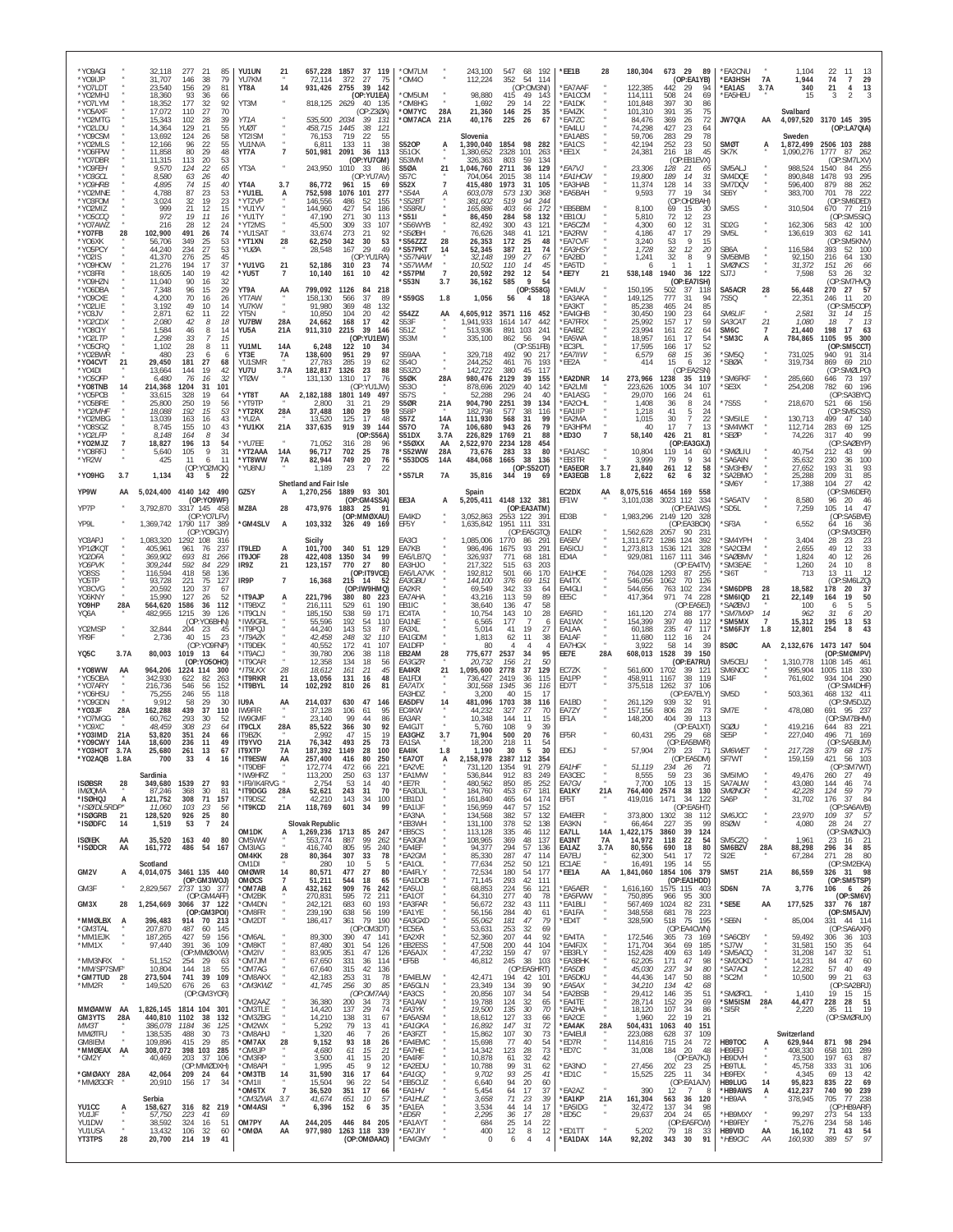| *HB9TRR<br>*HB9FLE<br>*HB9EGZ<br>UU7J    | A               | 59,983<br>13,248<br>352<br>Ukraine       | 197<br>45<br>88<br>85<br>29<br>63<br>9<br>-20<br>13<br>7,410,582 5989 157 509   | *UT1XX<br>*UT8UF<br>*UR5MAF<br>*UR3PHG<br>ו ומצוו '<br>*UY2UQ<br>3.7 | 29,484<br>286<br>16,165<br>222<br>103<br>12.948<br>2,926<br>71<br>206<br>22,673<br>64,740<br>754 | 16<br>62<br>13<br>48<br>58<br>20<br>8<br>30<br>59<br>20<br>15<br>63 | VK3TDX<br>VK4AFU<br>VK6HZ<br>*VK4MAX<br>*VK4ATH<br>*VK5DG | 28<br>14<br>A              | 144,060<br>46,080<br>165<br>157,194<br>152,075<br>148,224 | 584<br>173<br>315<br>324<br>309   | -23<br>27<br>5<br>68<br>67<br>63 | 61<br>69<br>145<br>108<br>130 | YBØJZS<br>YC1LA<br>YE3AA<br>YB3BX<br>YCØLOU<br>YCØNDN | AA<br>21A<br>14A<br>7A | 272,118<br>138,542<br>920<br>627<br>11,913<br>5.978 | 447<br>486<br>20<br>16<br>114<br>58 | 88<br>143<br>27<br>79<br>11<br>12<br>$\overline{7}$<br>12<br>22<br>35<br>20<br>29 | LW9ETQ<br>LU7HF<br>LU60I<br>LW6DG<br>LU7MT<br>AY2H | 28A                                | 173,901<br>153,090<br>936<br>1,611,240<br>573,147<br>332,572 | 458<br>58<br>89<br>539<br>35<br>70<br>14<br>12<br>-12<br>3203<br>38<br>136<br>99<br>1612<br>30<br>28<br>88<br>1048 |
|------------------------------------------|-----------------|------------------------------------------|---------------------------------------------------------------------------------|----------------------------------------------------------------------|--------------------------------------------------------------------------------------------------|---------------------------------------------------------------------|-----------------------------------------------------------|----------------------------|-----------------------------------------------------------|-----------------------------------|----------------------------------|-------------------------------|-------------------------------------------------------|------------------------|-----------------------------------------------------|-------------------------------------|-----------------------------------------------------------------------------------|----------------------------------------------------|------------------------------------|--------------------------------------------------------------|--------------------------------------------------------------------------------------------------------------------|
| US5D<br>UX5UO                            |                 | 3,411,282<br>711,029                     | (OP:UUØJM)<br>3255 131<br>- 435<br>(OP:UT7DX)<br>859 113<br>294                 | *UT8EU<br>*US1VM<br>*UW1U                                            | 103<br>6,625<br>3,700<br>99<br>40<br>874                                                         | 43<br>10<br>31<br>6<br>5<br>18<br>(OP:UT7UA)                        | *VK4VDX<br>*VK4SP<br>*VK4FAAS<br>*VK2LEE                  |                            | 92,536<br>88,768<br>36.624<br>30,800                      | 229<br>219<br>141<br>129          | -66<br>54<br>45<br>37            | 106<br>98<br>64               | YCØMVP<br>YB1AR<br>*YBØNFL<br>*YB1UUN                 | 3.7A<br>AA             | 4.446<br>1,596<br>819,600<br>140,553                | 56<br>29<br>760<br>250              | 17<br>21<br>13<br>15<br>120<br>280<br>129<br>78                                   | LU3DAT<br>*LU6DC<br>*LQ7E                          | AA                                 | 34,440<br>431,472<br>161,460                                 | (OP:LU7HN)<br>159<br>59<br>25<br>135<br>808<br>67<br>456<br>58<br>72                                               |
| UT6EE<br>UT70L<br>UR5WCQ                 |                 | 652,288<br>565,600<br>327,624            | 949 100<br>292<br>924<br>100<br>300<br>681<br>74<br>218                         | UT7U<br>UW7LL                                                        | 6,245,136<br>5,685,768                                                                           | 3995 165 579<br>4319 175<br>617                                     | 'VK3MJS<br>*VK4BL<br>*VK3NRW                              |                            | 19.096<br>16,405<br>11,900                                | 97<br>84<br>73                    | 33<br>34<br>27                   | 55<br>51<br>41                | *YB1LZ<br>*YB3EDD<br>*YBØAI/7                         |                        | 113,274<br>93,380<br>31,758                         | 252<br>252<br>206                   | 60<br><b>126</b><br>43<br>102<br>29<br>38                                         | *LV6D                                              |                                    | 108,500                                                      | (OP:LW3DN)<br>336<br>51<br>(OP:LW3DC)                                                                              |
| UV5EE0<br>US3IZ<br>UR7MN                 |                 | 299.925<br>284,898<br>194.910            | 683<br>67<br>212<br>593<br>72<br>237<br>199<br>551<br>68                        | UW1M<br>UW5ZM<br>UY7MM                                               | 3.818.529<br>3,700,958<br>3,567,500                                                              | 2924 162<br>459<br>3722 146<br>455<br>3451 144<br>481               | *VK5MTM<br>*VK4FPDG<br>*VK2EZF                            | 28                         | 1,222<br>432<br>442                                       | 17<br>16<br>16                    | 10<br>12<br>6                    | 16<br>12                      | *YBØBCU<br>*YCØOST<br>*YC1HLT                         |                        | 10.152<br>7,280<br>4.056                            | 87<br>55<br>40                      | 25<br>29<br>22<br>30<br>24<br>28                                                  | *LU4FTA<br>*LU7DUE<br>*LWØF                        | $\alpha$<br>28A                    | 9,144<br>972<br>1,055,355                                    | 55<br>30<br>-42<br>20<br>11<br>16<br>2297<br>36<br>125                                                             |
| UT7EL<br>UY5AA<br>UT2DW<br>UT1UW         |                 | 139,240<br>82.940<br>56,016<br>52.746    | 258<br>82<br>154<br>232<br>56<br>89<br>199<br>51<br>93<br>73<br>182<br>45       | UV5U<br>UT7EZ<br>UXØRR                                               | 2,160,180<br>1,069,011<br>1096<br>977<br>689.620                                                 | 1781 154<br>506<br>(OP:UX1UA)<br>96<br>315<br>310<br>100            | *VK3FQSO<br>*VK3VTH<br>*VK6SMK<br>*VK2WLS                 | 21<br>14<br>$\overline{7}$ | 9,646<br>43,146<br>2,256<br>80                            | 78<br>168<br>53<br>$\overline{7}$ | 18<br>24<br>11<br>5              | 35<br>70<br>13                | *YB7BIM<br>*YD3FZ<br>*YE1NZ<br>*YBØCOX                | 28A                    | 850<br>250<br>44,100<br>35.397                      | 18<br>15<br>153<br>163              | 11<br>14<br>5<br>5<br>27<br>78<br>22<br>59                                        | *LU9DAG<br>*LU7DH<br>*I U2FI B                     |                                    | 327,672<br>274,575<br>151,712                                | (OP:LU2FE)<br>1117<br>26<br>85<br>972<br>28<br>77<br>649<br>24<br>64                                               |
| UV7QA<br>US <sub>1</sub> IV<br>UR5WIK    |                 | 41,695<br>29,736<br>24,276               | 194<br>41<br>114<br>110<br>44<br>82<br>202<br>28<br>74                          | UX3HA<br><b>UU2JO</b><br>UT5UGR                                      | 221,636<br>663<br>123.968<br>269<br>77,700<br>269                                                | 208<br>60<br>141<br>67<br>129<br>56                                 | VK4QH<br>VK7DZ                                            | AA                         | 2,649,960<br>450,754                                      | 2240 133<br>689                   | 78                               | 300<br>161                    | YBØOHG<br>*YC3FLS<br>*YB1JYL                          | 21A                    | 6.732<br>109,668<br>59.800                          | 68<br>372<br>237                    | 16<br>28<br>33<br>78<br>27<br>73                                                  | *LW6EBA<br>*LU2AYB<br>*LU5HCB                      |                                    | 10,948<br>6.664<br>6.232                                     | 29<br>98<br>17<br>104<br>12<br>16<br>90<br>24<br>14                                                                |
| UR7AA<br>UR4EI<br>UR4LBL                 |                 | 23.616<br>23,403<br>14,952               | 162<br>34<br>62<br>29<br>135<br>58<br>124<br>24<br>60                           | USØLW<br>UX7LL<br><b>UY810</b>                                       | 72,375<br>180<br>209<br>68.681<br>158<br>39.360                                                  | 68<br>125<br>52<br>121<br>42<br>-81                                 | VK2BCQ<br><b>VK100</b><br>VK4MN                           |                            | 164,900<br>111,072<br>77,602                              | 326<br>241<br>187                 | 79<br>68<br>66                   | 115<br>110<br>95              | *YB5OUB<br>*YBØJK<br>*YC6JRT/Ø 7A                     |                        | 6,050<br>24<br>25,718                               | 91<br>133                           | 10<br>15<br>$\overline{2}$<br>23<br>54                                            | *LU3DX<br>*LU5CAB                                  | 21A<br>14A                         | 50,328<br>3,990                                              | 32<br>362<br>22<br>16<br>22<br>58                                                                                  |
| UT3UV<br>US5ETV<br>UR7EZ                 |                 | 11,039<br>150<br>96                      | 32<br>51<br>86<br>5<br>5<br>Δ                                                   | UT3WX<br>UX4U<br>28A<br>UT7QF                                        | 32,804<br>187<br>744,396<br>1732<br>625.332<br>1450<br>1714                                      | 85<br>33<br>40<br>138<br>39<br>147<br>40<br>118                     | VK4GH<br>VK6XX<br>VK4UC                                   | 28A                        | 58,056<br>147,986<br>139.668                              | 146<br>437<br>484                 | 68<br>31<br>31<br>40             | 96<br>91<br>82                | *YDØPHS                                               | - 28                   | 84<br>Mariana Islands                               | 4                                   |                                                                                   | <b>P49Y</b>                                        |                                    | Aruba                                                        | A 12,140,070 7565 142 413<br>(OP:AE6Y)                                                                             |
| UY2UR<br>UT2UB<br>UT7CA<br><b>UZØU</b>   | 28<br>21<br>14  | 38,710<br>32,204<br>147,980<br>397,062   | 210<br>28<br>51<br>55<br>193<br>28<br>640<br>30<br>110<br>1519<br>38<br>124     | UT7IG<br>UR5EPG<br>UT2UU<br><b>UWØK</b>                              | 510,182<br>235,865<br>602<br>169,920<br>620<br>144,243<br>406                                    | 38<br>123<br>34<br>84<br>34<br>107                                  | VK2IM<br>VK3GK<br>*VK4LAT<br>*VK3MEG                      | 21A<br>14A<br>AA           | 905,800<br>13,680<br>363,104<br>105,072                   | 1835<br>82<br>600<br>218          | 19<br>73<br>75                   | 135<br>38<br>151<br>124       | *KHØ/JAØJHQ<br>*V73AY                                 | AA                     | 9,310 110 13<br>Marshall Islands<br>41,756          | 230                                 | 25<br>- 33<br>40                                                                  | <b>P43A</b><br>P4ØF                                | 21<br>AA                           |                                                              | 2,258,009 4593 36 133<br>5,602,600 3551 136 409<br>(OP:W5AJ)                                                       |
| <b>UT2II</b><br>UXØKN                    |                 | 35,604<br>22,601                         | (OP:UY5ZZ)<br>244<br>-26<br>66<br>122<br>76<br>21                               | UZ50                                                                 | 77,440                                                                                           | (OP:USØKW)<br>34129<br>-81<br>(OP:UY5QZ)                            | *VK3TZ<br>*VK6WX                                          |                            | 44,278<br>651                                             | 127<br>12                         | 55<br>9                          | 76<br>12                      | *FK8DD                                                |                        | New Caledonia<br>228,285                            |                                     | 550 68 103                                                                        | *CP1FF                                             | A                                  | <b>Bolivia</b><br>35,552                                     | 154 38                                                                                                             |
| UX1VT<br><b>UX9Q</b><br>*UR7R            | 3.7<br>1.8<br>A | 39,809<br>29,627                         | 464<br>13<br>64<br>504<br>10<br>43<br>(OP:UR9QQ)<br>1225<br>94<br>286           | <b>UXØFF</b><br>UZ2M<br>21A<br>US1I<br>14A                           | 33,352<br>167<br>1,202,036<br>3188                                                               | - 28<br>- 60<br>39 148<br>(OP:UX3MZ)<br>39 138                      | *V85ZX                                                    | AA                         | Brunei Darussalam<br>8,316<br>East Malaysia               | 78                                | 28                               | 35                            | ZL1GKB<br>ZM4A                                        |                        | New Zealand<br>82,688<br>66,040                     | 202<br>185                          | 59<br>93<br>43<br>87                                                              | ZZ2T                                               | А                                  | Brazil<br>3,215,654 3004                                     | 97 270<br>(OP:PY2MNL)                                                                                              |
| *UY5AR<br>*UY1IP                         |                 | 693,500<br>564,024<br>511,395            | (OP:UX1RX)<br>794 111<br>315<br>1266<br>79<br>230                               | <b>USØMS</b><br>UW3L<br><b>7A</b>                                    | 826,944<br>2711<br>107,865<br>474<br>135,936<br>604                                              | (OP:UX2IO)<br>36<br>105<br>36<br>108                                | 9M6ZAE<br>9M6RHM<br>*9M8WAT                               | 21<br>А                    | 90,646<br>52,200<br>141,824                               | 302<br>368<br>442                 | 53<br>22<br>51                   | 69<br>28<br>77                | ZL3DW<br>ZL2U0<br><b>ZM2IO</b>                        | 28                     | 58,671<br>24.384<br>278,290                         | 175<br>103<br>1140                  | 45<br>78<br>33<br>63<br>25<br>60                                                  | PT2ADM<br>PY9GC<br>PY1RY                           |                                    | 105,963<br>103,201<br>78,858                                 | 268<br>118<br>51<br>301<br>49<br>112<br>264<br>45<br>72                                                            |
| *URØHQ<br>*UT3UZ<br>*UT7NY               |                 | 490,426<br>456,300<br>347,130            | 659<br>108<br>271<br>788<br>92<br>259<br>235<br>688<br>80                       | <b>UTØRM</b><br>UT2PX<br>3.7A<br><b>UX310</b>                        | 475<br>-22<br>84,194<br>867<br>56,515<br>574                                                     | 6<br>13<br>16<br>73<br>18<br>-71                                    | *9W6ZIM<br>*9W6ZUL                                        | 28                         | 64,239<br>5,904                                           | 397<br>65                         | 22<br>18                         | 35<br>23                      | ZM90DX                                                | 14                     | 166,400                                             | 666                                 | (OP:ZL2IO)<br>29<br>- 75<br>(OP:ZL1DK)                                            | PY2ZZZ<br>PY5KA<br>PY1TL                           |                                    | 59.143<br>40,198<br>39.932                                   | 190<br>68<br>51<br>170<br>67<br>145<br>55<br>94                                                                    |
| *UX7UU<br>*UR5RP<br>*UT3QD<br>*UX5L      |                 | 343,656<br>343.200<br>333,792<br>238.392 | 790<br>70<br>188<br>821<br>69<br>217<br>622<br>84<br>220<br>521<br>76<br>232    | *uw5u<br>AA<br>*UY2IG<br>*UT8EL                                      | 1,229,114<br>587.520<br>886<br>433,789<br>898                                                    | 1441 120<br>359<br>(OP:UY2UA)<br>97<br>263<br>245<br>78             | 9M6XRO<br>*9W6RAL                                         | AA<br>28A                  | 310,070<br>2,883<br>French Polynesia                      | 557<br>44                         | 73<br>15                         | 129<br>16                     | ZM <sub>1G</sub><br>ZL <sub>2</sub> AJ                | AA                     | 1,305,526<br>525.966                                | 677 103                             | 1665 93 188<br>(OP:ZL2HAM)<br>191                                                 | PP5AX<br>PT2AP<br>PY3MSS<br>PY2KP                  |                                    | 36,273<br>35.186<br>15,351<br>8,978                          | 162<br>41<br>66<br>94<br>106<br>52<br>22<br>140<br>21<br>42<br>62<br>25                                            |
| *US5IND<br>*US7LM<br>*US8IM              |                 | 226,324<br>209,328<br>208,025            | 530<br>68<br>206<br>392<br>89<br>205<br>505<br>72<br>193                        | *UX2MK<br>*UT5ERV<br>*UT8UL                                          | 260,848<br>659<br>254.324<br>611<br>249,747<br>563                                               | 70<br>202<br>231<br>62<br>72<br>177                                 | F04BM                                                     | А                          | 1,365,543 2228 66 147<br>Guam                             |                                   |                                  |                               | ZL1T<br>71.1HD<br>ZM4M                                | 28A                    | 139,441<br>149.084<br>104.516                       | 295<br>600<br>532                   | 60<br>119<br>28<br>66<br>28<br>40                                                 | PR7RBA<br><b>PV8ADI</b><br>PX2B                    | 28                                 | 2,394<br>1.248<br>1,974,720                                  | 61<br>32<br>25<br>23<br>40<br>-16<br>4375<br>35<br>125                                                             |
| *UR7QC<br>*UT5ULX<br>*UT8IM              |                 | 207,760<br>201,400<br>184,527            | 488<br>69<br>211<br>501<br>59<br>153<br>462<br>67<br>194                        | *UT2IO<br>*UV3QF<br>*UT1AA                                           | 249.002<br>534<br>243,620<br>618<br>206,904<br>539                                               | 80<br>234<br>61<br>199<br>58<br>175                                 | NH <sub>2</sub> T                                         |                            | A 12,215,161 6855 179 444                                 |                                   | (OP:NZNL)                        |                               | *71.4AS<br>*ZL2MM<br>*ZL1YE                           | AA<br>28A              | 145,886<br>62,040<br>15,745                         | 298<br>188<br>122                   | 65<br>116<br>46<br>86<br>19<br>-28                                                | PY1KN<br>PY1KR                                     |                                    | 120,288<br>98,688                                            | (OP:PY2LED)<br>744<br>18<br>487<br>27<br>69                                                                        |
| *UX7MR<br>*UW7RV<br>*US7IA<br>*UR5AMJ    |                 | 175,950<br>173,565<br>171,063<br>162,360 | 509<br>169<br>56<br>434<br>61<br>142<br>420<br>187<br>62<br>383<br>68<br>178    | *UR5FEC<br>'UX3IW<br>*US1PM<br>*UU6JJ                                | 176,328<br>430<br>399<br>167,810<br>363<br>116,708<br>106,020<br>366                             | 65<br>183<br>58<br>115<br>125<br>54<br>123<br>63                    | NH <sub>2</sub> DX                                        |                            | 21A 1,241,548 2833 38 116<br>Hawaii                       |                                   | (OP:KG6DX)                       |                               | T8TT<br>T88AZ                                         | А                      | Palau<br>1,474,394<br>1,104,935                     | 2107                                | 1881 91 183<br>82<br>109                                                          | PU1MHZ<br>ZV2K<br>PV8DX                            | 21<br>$\overline{7}$               | 2,904<br>1,306,620<br>327,813                                | 12<br>54<br>10<br>3199<br>118<br>35<br>(OF<br>:PY2SHF)<br>1026<br>26<br>87                                         |
| *UX7QG<br>*UT4EW<br>*UX3IT               |                 | 141.489<br>132,459<br>124.432            | 369<br>58<br>179<br>425<br>51<br>150<br>140<br>496<br>36                        | *UT3RS<br>'US5QUB<br>*UZ5U                                           | 97,732<br>217<br>97,194<br>316<br>87.527<br>446                                                  | 67<br>145<br>51<br>143<br>-31<br>78                                 | KH7XX<br>NH6WZ                                            | А                          | 4,125,050 3371 140 282<br>577.980                         | (OP:KH6SH @KH6YY)<br>1073         | 80                               | 115                           | DV3FSK                                                |                        | Philippines<br>7.182                                | 54                                  | 27<br>-36                                                                         | PY6TS<br><b>PV8ABC</b><br>*PY2NY                   | 3.7<br>A                           | 29,309<br>1,144<br>1,459,944                                 | 153<br>21<br>58<br>20<br>17<br>102<br>1636<br>222                                                                  |
| *US8IEU<br>*UT5HX<br>*UX7FD<br>*UX7FC    |                 | 123,018<br>122,591<br>114,270<br>101.994 | 383<br>56<br>147<br>497<br>45<br>166<br>414<br>57<br>138<br>320<br>50<br>128    | *UX2KA<br>*IJT3WM<br>*UR5YAF<br>*UV5EVZ                              | 85,058<br>242<br>78,406<br>285<br>68,875<br>280<br>111<br>38.628                                 | 54<br>88<br>55<br>144<br>44<br>101<br>62<br>-86                     | KH6ZM<br>KH60A<br>KH6QJ<br>KH7Y                           | 28                         | 140,515<br>86.041<br>42,772<br>696,500                    | 290<br>255<br>224<br>2003         | 63<br>53<br>26<br>35             | 116<br>86<br>48<br>90         | DU1IVT<br>DU1RB<br>DU1UGZ<br>*DU7RH                   | 28<br>21<br>14<br>A    | 282,948<br>75.396<br>124.579<br>282,600             | 983<br>457<br>504<br>651            | 31<br>71<br>23<br>-38<br>29<br>62<br>61<br>96                                     | *PY1ZV<br>*PY4ZE<br>*PY5JO<br>*PY2SBY              |                                    | 447,984<br>272,700<br>233,376<br>104,052                     | 1056<br>97<br>56<br>79<br>496<br>146<br>825<br>70<br>34<br>59<br>97<br>304                                         |
| *UT2AA<br>*US7IID<br>*UTØUY              |                 | 98,496<br>89,232<br>83,780               | 281<br>56<br>160<br>347<br>42<br>134<br>271<br>50<br>92                         | *UR5E<br>*UT/R6LC                                                    | 174<br>36,801<br>35,456<br>147                                                                   | 34<br>107<br>(OP:UR5EDX)<br>40<br>88                                | *KH6CJJ<br>*KH6XL<br>*AH7RC                               | 21<br>А                    | 608,850<br>36.750<br>19,404                               | 876<br>143<br>120                 | 96<br>48<br>49                   | 150<br>57<br>49               | *DU2XXA<br>*DU2BOQ<br>*DU3/W6QT                       | 28<br>14               | 89,910<br>5,508<br>2,176                            | 211<br>61<br>44                     | 59<br>103<br>13<br>23<br>14<br>20                                                 | *PR2W<br>*PY2TEL                                   |                                    | 53,628<br>52,576                                             | 205<br>45<br>78<br>(OP:PT2AW)<br>241<br>43<br>81                                                                   |
| *UT40V<br>*UR5ANO<br>*UYØCA              |                 | 78.358<br>77,433<br>62,322               | 318<br>151<br>52<br>303<br>117<br>42<br>300<br>38<br>103                        | *UY5AX<br>*UT4UB<br>*UT3IW                                           | 28,875<br>208<br>27,984<br>177<br>25,250<br>128                                                  | 25<br>80<br>29<br>59<br>37<br>88                                    | KH6WG<br>*AH6KW<br><i><b>NH7PE</b></i>                    | 28                         | 6.120<br>2.432<br>12,200                                  | 56<br>47<br>105                   | 22<br>17<br>20                   | 23<br>21<br>30                | DU1AV<br>DU1EV                                        | AA<br>28A              | 700,212<br>612                                      | 1536<br>12                          | 79<br>98<br>8<br>10                                                               | *PY4RP<br>*PY1NS                                   |                                    | 37,146<br>34,561                                             | (OP:PY2AXH)<br>134<br>46<br>77<br>152<br>41<br>66                                                                  |
| *UY5TE<br>*US1UX<br>*UR4IOR<br>*UX7MB    |                 | 60.047<br>54,873<br>52,328<br>51,304     | 303<br>37<br>112<br>176<br>49<br>68<br>170<br>51<br>73<br>307<br>34<br>87       | *US2IR<br>*UT1CZ<br>*US5ISV<br>*UR6LEY                               | 15,272<br>112<br>12,920<br>53<br>89<br>10,349<br>55<br>8,874                                     | 57<br>26<br>43<br>52<br>59<br>20<br>27<br>31                        | *KH6/K6JAT 21<br>NH6Y<br>AH6OY                            | АA                         | 30<br>345,740<br>223,125                                  | 11<br>525<br>338                  | 3<br>84<br>95                    | $\overline{3}$<br>152<br>160  | DU1EG<br>'DU7HF                                       | 21A<br>7A              | 13,320<br>1,440<br>Samoa                            | 141<br>33                           | 17<br>19<br>$\overline{7}$<br>13                                                  | *PY3AJB<br>*PY2IQ<br>'PR7LV<br>'PY5WH              |                                    | 18.815<br>17,956<br>17,390<br>13,668                         | 120<br>28<br>43<br>121<br>27<br>40<br>115<br>34<br>60<br>92<br>27<br>41                                            |
| *US7WW<br>*UT7LW<br>*UT5JCE              |                 | 49,984<br>49,600<br>49,280               | 185<br>41<br>101<br>150<br>50<br>110<br>43<br>217<br>111                        | *UR5WHT<br>*URØFF<br>*UU8 JW                                         | 7,080<br>79<br>5,200<br>65<br>2,911<br>31                                                        | 21<br>39<br>16<br>36<br>21<br>20                                    | WH7DX<br>AH6RR<br>*KH6OO                                  | 28A<br>AA                  | 154.874<br>75,504<br>33.363                               | 297<br>275<br>136                 | 89<br>33<br>42                   | 122<br>71<br>57               | 5W1SA                                                 |                        | 3,065,346 3197 116 226<br>South Cook Islands        |                                     |                                                                                   | *PY2RDZ<br>'PY1EO<br><b>PV8AM</b>                  |                                    | 13,330<br>12,596<br>12,075                                   | 49<br>81<br>.37<br>83<br>27<br>40<br>134<br>38<br>67                                                               |
| *UR5LAK<br>*UY277<br>*UT9LC              |                 | 42.140<br>40.183<br>39.435               | 193<br>39<br>101<br>227<br>30<br>113<br>109<br>62<br>103                        | *UR3LPM<br>*UY1HY<br>28A<br>*UT1IM                                   | 70<br>4<br>554<br>163,836<br>715<br>154.628                                                      | 3<br>35<br>88<br>32<br>84                                           | *NH6V                                                     |                            | 33,066<br>Indonesia                                       | 147                               | 42                               | 57                            | E51AAR                                                |                        | 1,541,501 1917 105 178                              |                                     |                                                                                   | *PY1TV<br><b>PR7FMT</b><br>*PY7AHA                 |                                    | 9.646<br>3.220<br>2.482                                      | 89<br>57<br>34<br>26<br>54<br>20<br>25<br>22<br>12                                                                 |
| *UR50W<br>*US5E0I<br>*I ITAMI<br>*UX4MX  |                 | 36.450<br>35,433<br>33875<br>33,396      | 99<br>164<br>36<br>38<br>89<br>164<br>87<br>38<br>164<br>141<br>43<br>49        | *UT2IV<br>*UW7CN<br>*UR5ECM<br>*UR5YEI                               | 152,207<br>544<br>22,244<br>140<br>8.103<br>139<br>99<br>4.465                                   | 37<br>100<br>23<br>44<br>28<br>9<br>10                              | YB8FL<br>YB1KI<br>YRØD<br>*YB1TJ                          | А<br>28<br>21              | 512.677<br>90.000<br>211 060<br>154,352                   | 856<br>399<br>619<br>325          | 82<br>25<br>31<br>67             | 141<br>55<br>91<br>109        | *RI1ANP                                               |                        | <b>SOUTH AMERICA</b><br>Antarctica<br>38.070        |                                     | 110 54 81<br>(OP:RW6ACM)                                                          | *PV8BR<br>*PV8RR<br>*DV2FI/E<br>*PY7BAT            |                                    | 1.380<br>1,218<br>162                                        | 18<br>23<br>12<br>75<br>21<br>37<br>17<br>17<br>3<br>6<br>6                                                        |
| *UX7QV<br>*US3IRX<br>*US8UA              |                 | 32,214<br>32,112<br>26,353               | 135<br>42<br>76<br>158<br>28<br>44<br>141<br>33<br>40                           | *UU4JIM<br>*UR6IJ<br>21A<br>*UT5LO                                   | 28<br>2,244<br>193,224<br>612<br>84,568<br>349                                                   | 19<br>14<br>130<br>36<br>31<br>93                                   | *YB1BGI<br>*YB8HZ<br>*YC500                               | Ą                          | 141,600<br>101,170<br>79,794                              | 367<br>272<br>214                 | 48<br>67<br>43                   | 102<br>84<br>100              | AY8A                                                  | А                      | Argentina<br>874,032                                |                                     | 1245 81 181                                                                       | *PY2PZN<br>*PT2ON<br>*PY2UD                        | 28                                 | 143<br>90<br>971,700                                         | 12<br>6<br>-5<br>-5<br>-5<br>2122<br>35<br>123                                                                     |
| *UU4JQE<br>*UR3CMA<br>*US5MSJ            |                 | 26,058<br>25,753<br>25,272               | 29<br>72<br>146<br>27<br>179<br>64<br>28<br>80<br>156                           | *UT7Y<br>14A<br>*UT3XA<br>$\boldsymbol{\kappa}$<br>*UZ2L             | 1096<br>266,179<br>46,657<br>301<br>13,516<br>142                                                | 127<br>36<br>22<br>75<br>16<br>46                                   | *YB6EI<br>*YC1ELI<br>*YB8CIM                              | $\mu$                      | 60,690<br>44,145<br>36,112                                | 240<br>156<br>136                 | 38<br>45<br>52                   | 67<br>64<br>70                | LS1F                                                  | $\boldsymbol{\alpha}$  | 872,719                                             |                                     | (OP:LU8ADX)<br>1437 73 156<br>(OP:LU7FTS)                                         | *PY2RF<br>*PY1MX<br>*PY5AS                         | $\alpha$                           | 343,680<br>68,324<br>34,496                                  | 97<br>1011<br>31<br>43<br>404<br>19<br>198<br>28<br>60                                                             |
| *UX5TQ<br>$*$ UX3IA<br>*URØEE<br>*US4IQS |                 | 23,954<br>21,230<br>19,260<br>15,939     | 121<br>42<br>76<br>37<br>109<br>73<br>133<br>30<br>77<br>113<br>29<br>48        | *USØHZ<br>7A<br>*UT1AN<br>1.8A<br>*UR5VR                             | 113,619<br>14,396<br>233<br>1,440<br>62                                                          | (OP:US4LS)<br>660 26<br>95<br>10<br>51<br>31<br>5                   | *YB9WZJ<br>*YB8SI/Ø<br>*YB8ADX<br>*YBØMZI/4               |                            | 30,132<br>27.918<br>23,816<br>18,270                      | 127<br>104<br>109<br>77           | 52<br>37<br>39<br>-33            | 56<br>62<br>65<br>57          | LT5X<br>LU1IBL<br>LU3HS                               | 28                     | 303,168<br>10,240<br>606,636                        | 70<br>2038                          | 648 50 142<br>(OP:LU8XP)<br>26<br>-38<br>79<br>29                                 | *PY2DPM<br>*PY1PL<br>*PY2BI<br>*PU8YPL             |                                    | 28,334<br>24,648<br>23,680<br>19,630                         | 197<br>16<br>$\frac{46}{25}$<br>233<br>14<br>166<br>20<br>44<br>49<br>154<br>16                                    |
| *UTØCK<br>*UT5ZB<br>*UW2Q                |                 | 15,141<br>14,620<br>13,578               | 135<br>23<br>80<br>83<br>33<br>35<br>20<br>118<br>53                            | GW3NAS<br>A                                                          | Wales<br>678,972                                                                                 | 1028 108<br>303                                                     | *YB1AQD<br>*YCØOXA<br>*YF1FTK                             |                            | 17,952<br>8,733<br>6,976                                  | 91<br>51<br>63                    | 38<br>32<br>30                   | 50<br>39<br>34                | LU7EC<br>LU8DY<br>LU10AH                              | $\alpha$<br>21         | 266,934<br>137,175<br>137,750                       | 963<br>537<br>556                   | 27<br>75<br>23<br>70<br>33<br>62                                                  | *PU3KNG<br>*PY2XTA<br>*PU2LGU                      |                                    | 16,500<br>16,226<br>8,618                                    | 118<br>20<br>40<br>23<br>164<br>15<br>118<br>13<br>18                                                              |
| *URØET<br>*US3ITA<br>*UR3PGW             |                 | 9,452<br>8,989                           | (OP:UR6QS)<br>99<br>19<br>49<br>89<br>25<br>64<br>82<br>17<br>57                | GW9T<br>28<br>$\overline{7}$<br>GW4BLE                               | 1,380,988<br>347,083                                                                             | 3257 40 132<br>(OP:MWØZZK)<br>1389 32 107<br>$\overline{4}$         | *YB6LAY<br>*YBØCOU<br>*YEØEEE                             |                            | 6,768<br>2,666<br>1,428                                   | 59<br>$\frac{22}{24}$<br>19       | 22<br>21<br>14<br>$\overline{Q}$ | 26<br>22<br>14<br>Q           | LU1FAM<br>LU2EM<br>LU2DKT<br>*LU1FM                   | 14<br>3.7<br>1.8       | 1,194,102<br>84<br>5,460                            | 2570<br>12<br>66<br>1029 101        | 38<br>124<br>-3<br>4<br>14<br>21                                                  | *PU5MFL<br>*PP2PR<br>*PY1CMT<br>*PU2KIV            |                                    | 7,872<br>6,300<br>5,805                                      | 31<br>17<br>76<br>$^{29}_{29}$<br>96<br>16<br>65<br>16<br>22<br>63<br>14                                           |
| *UT5UHX<br>*UT4MM<br>*URØEG              |                 | 8,880<br>7,568<br>6,660<br>6,321         | 74<br>29<br>59<br>49<br>34<br>26<br>57<br>23<br>20                              | GW3R<br>1.8<br>*GW4HBK<br>28<br>*GW4EVX<br>21                        | 2,848<br>92<br>39,216<br>72,200<br>416                                                           | - 28<br>(OP:GØDCK)<br>233 25<br>61<br>23<br>72                      | *YB0ZZ<br>*YBØMWM 28<br>*YB7XO                            |                            | 450<br>204,192<br>2,500                                   | 540<br>38                         | (OP:YCØWBY)<br>38<br>12          | 106<br>13                     | *LR1F<br>*LW1HR                                       | А                      | 1,050,300<br>402,952<br>177,270                     | 711<br>582                          | 288<br>66<br>143<br>(OP:LU5FD)<br>46<br>68                                        | *PU8PYK<br>*PY2CTA<br>*PU2VDL                      |                                    | 3,996<br>3,666<br>3,560<br>1,738                             | 27<br>39<br>12<br>25<br>83<br>15<br>12<br>49<br>10                                                                 |
| *UU9JK<br>*USØUX<br>*UT9UZ               |                 | 1,833<br>1,334<br>456                    | 35<br>13<br>26<br>22<br>12<br>17<br>26<br>11<br>13                              | MWØJZE<br>28A<br><b>GWØGEI</b><br>21A                                | 252,853<br>715<br>125,646<br>649                                                                 | 39<br>110<br>29<br>100                                              | *YC1EGP<br>*YB8EDO<br>*YE4IJ                              | 21                         | 48,379<br>45,353<br>15,820                                | 199<br>224<br>84                  | 30<br>29<br>26                   | 71<br>48<br>44                | *LU1QR<br>*LU1BR<br>*LR1A                             | $\alpha$               | 29,072<br>22,470<br>14,620                          | 179<br>200<br>87                    | 37<br>55<br>19<br>23<br>31<br>54                                                  | *PU2SDX<br>*PY2ZW<br>*PU5YVQ                       |                                    | 1,479<br>1,300<br>1,100                                      | 17<br>32<br>12<br>27<br>12<br>14<br>29<br>13<br>12                                                                 |
| *US4IRT<br>*UT4TA<br>*UR5IRM<br>*UX1MH   | 28              | 324<br>113,904<br>99,632<br>51,415       | 9<br>9<br>$\mathsf{Q}$<br>437<br>30<br>83<br>481<br>29<br>75<br>289<br>27<br>64 | *GW9X<br>AA<br>$\,$ $\,$<br>*GW7ERI<br>*MWØCRI 28A                   | 351,764<br>864<br>97,968<br>337<br>50,784<br>290                                                 | 60 178<br>(OP:MW1LCR)<br>40 116<br>59<br>33                         | *YC1NOE<br>*YB1BRS<br>*YC1BFZ<br>*YC9AOS                  |                            | 10,918<br>7,497<br>3,960<br>3,737                         | 86<br>53<br>64<br>39              | 21<br>19<br>18<br>15             | 32<br>32<br>22<br>22          | *LU5FYD<br>*LT7F                                      | 28                     | 494<br>455,238                                      | 18 10<br>1286 31                    | (OP:LU1AS)<br>95<br>(OP:LU6FOV)                                                   | *PY2YR<br>*PU5OBS<br>*PY1TJ<br>*PY2DXA             | 21                                 | 104<br>20<br>36,603<br>9.576                                 | 23<br>12<br>14<br>$\mathcal{D}$<br>2<br>5<br>259<br>23<br>40<br>33<br>70<br>23                                     |
| *US5U0<br>*UR2VA<br>*UR5EAF              |                 | 48,306<br>42,228<br>37,986               | 233<br>29<br>68<br>224<br>20<br>48<br>221<br>21<br>57                           | *GW6W<br>21A<br>$\scriptstyle{N}$<br>*GWØRYT                         | 60,442<br>339<br>21,638<br>157                                                                   | 23<br>71<br>(OP:GWØETF)<br>15<br>-47                                | *YB1TS<br>*YF1AR/7<br>*YB8HI                              | 14                         | 2,470<br>77,224<br>46,080                                 | 33<br>304<br>199                  | 16<br>30<br>23                   | 22<br>68<br>67                | *LU6UO<br>*LU1EXR<br>*LW6EGE                          |                        | 124,894<br>78,256<br>67,671                         | 593<br>401<br>404                   | 19<br>58<br>22<br>51<br>24<br>49                                                  | *PY2ELG<br>*PY4CHM<br>*PY2IV                       | $\boldsymbol{\theta}$<br>×         | 9,295<br>4,329<br>4,235                                      | 33<br>86<br>22<br>49<br>13<br>24<br>65<br>15<br>20                                                                 |
| *US7IGN<br>*UT5ULQ<br>*UTØNB             |                 | 31,537<br>16,744<br>15,268               | 306<br>19<br>42<br>186<br>18<br>34<br>29<br>149<br>15                           | *MWØEDX 7A                                                           | 208,152<br><b>Maritime Mobile EU</b>                                                             | 1203 26<br>92                                                       | *YB6DE<br>*YB2BBY<br>*YB9WAN                              |                            | 35,920<br>21,385<br>13,802                                | 181<br>121<br>93                  | 23<br>22<br>22                   | 57<br>43<br>45                | *LU1ICX<br>*LU5EVK<br>*LU6DU                          |                        | 60,140<br>56,994<br>53,176                          | 364<br>308<br>300                   | 23<br>39<br>23<br>46<br>20<br>48                                                  | *PY1PDF<br>*PY1TR<br>*PY3FBI                       | 14<br>$\alpha$                     | 19,240<br>5,900<br>380                                       | 150<br>44<br>21<br>79<br>31<br>19<br>17<br>9<br>10                                                                 |
| *UW1WU<br>*UT8UD<br>*USØVA<br>*US5UCC    |                 | 14,204<br>7,788<br>3,675<br>3,515        | 32<br>118<br>21<br>33<br>120<br>11<br>49<br>10<br>25<br>37<br>22<br>15          | *CT5JZX/MM28<br>*RAØLQ/MM *                                          | 13,420<br>3,154<br><b>OCEANIA</b>                                                                | 192 16 45<br>49 11<br>27                                            | *YB5BOY<br>*YB1XFO<br>*YD2NDX<br>*YD1DXM                  | $\mu$<br>$\overline{7}$    | 1,904<br>672<br>8,736<br>7,990                            | 24<br>14<br>98<br>70              | 9<br>9<br>21<br>18               | 19<br>12<br>31<br>29          | *LO7D<br>*LU5DQ<br>*LU5WT                             |                        | 12,224<br>11,220<br>10,731                          | 145<br>140<br>106                   | -14<br>18<br>(OP:LW1DRH)<br>12<br>22<br>15<br>34                                  | PX5E<br>PY4RGS                                     | AA                                 | 932,184                                                      | 8,737,932 4948 155 478<br>(OP:PP5JR)<br>943 104 259                                                                |
| *UX7VA<br>*USØTA<br>*UR8QR               | 21              | 3,388<br>3,220<br>53,253                 | 53<br>12<br>16<br>42<br>13<br>22<br>339<br>71<br>26                             | VK4GMH<br>А<br>VK4VI                                                 | Australia<br>1,416,372<br>140.112<br>322                                                         | 1663 107<br>211<br>97<br>71                                         | *YC9GWR<br>*YB8FIJ<br>*YC2TDA                             |                            | 6,346<br>3,822<br>3,608                                   | 71<br>53<br>57                    | 18<br>17<br>18                   | 20<br>22<br>23                | *LU3DNR<br>*LW5ER<br>*LU7ADN                          |                        | 2,552<br>2,352<br>1,615                             | 41<br>49<br>47                      | 11<br>11<br>12<br>12<br>10<br>g                                                   | PP1CZ<br>PY10N<br>PY3PA                            | $\alpha$                           | 923,832<br>721,648<br>248,376                                | 166<br>1473 68<br>743<br>108<br>260<br>95<br>583<br>-63                                                            |
| *UT6IS<br>*UR5EIH<br>*UR8QV              |                 | 41,292<br>19,671<br>9,263                | 247<br>67<br>26<br>115<br>63<br>- 20<br>77<br>16<br>43                          | VK3AVV<br>VK2BO<br>VK2TTP                                            | 225<br>87,822<br>219<br>82,650<br>70,596<br>184                                                  | 59<br>94<br>56<br>89<br>62<br>97                                    | *YC1DML<br>*YD9SBP<br>*YD2CPN                             |                            | 1,848<br>1,593<br>891                                     | 42<br>43<br>54                    | 14<br>13<br>13                   | 19<br>14<br>20                | *LU1DVE<br>*LU5MT<br>*LR1H                            | 21<br>14               | 64<br>125,035<br>109,740                            | 6<br>536<br>445                     | 3<br>-5<br>30<br>55<br>28<br>65                                                   | PY3DX<br>PY7VI<br>PY4EK                            | $\bar{a}$<br>$\boldsymbol{\theta}$ | 245,210<br>184,000<br>155,618                                | 470<br>73<br>153<br>104<br>425<br>56<br>312<br>59<br>140                                                           |
| *UR1YDD<br>*UR6AJ<br>*UX7U               | 14              | 5,043<br>150<br>64,993                   | 9<br>32<br>73<br>5<br>5<br>480 25<br>78<br>(OP:UX7UA)                           | VK3AVZ<br>VK2PN<br>VK2BJ<br>VK2FJ                                    | 26,265<br>120<br>25,578<br>133<br>18,990<br>84<br>11,476<br>64                                   | 39<br>64<br>41<br>57<br>48<br>42<br>31<br>45                        | *YC2NBY<br>*YD1BFB<br>*YC2UA                              |                            | 462<br>322<br>110                                         | 22<br>18<br>9                     | 9<br>11<br>$\overline{4}$        | 12<br>12<br>6                 | *I U7WW<br>*LU9EHU<br>LV6E                            | $\overline{7}$<br>AA   | 660<br>576<br>629,433                               | 37<br>36                            | 13<br>-17<br>8<br>10<br>792 105 186<br>(OP:LU6ETB)                                | PY3APY<br>PY7DJ<br>PY2FN<br>PY1WS                  |                                    | 104,835<br>96,288<br>79,910<br>77,953                        | 98<br>308<br>47<br>214<br>52<br>125<br>79<br>245<br>52<br>210<br>54<br>83                                          |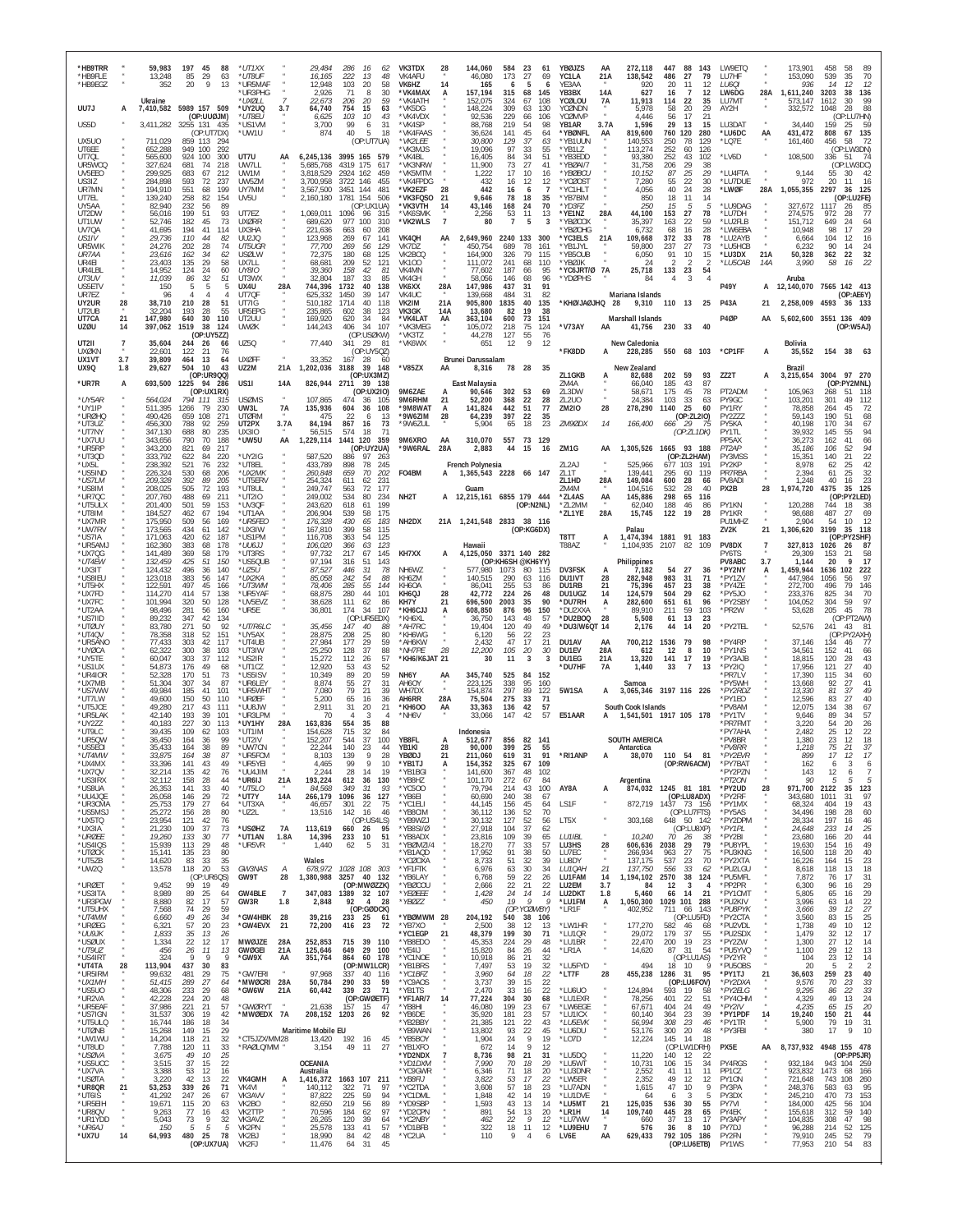| PP5F.I<br>PP5NS<br>PY1CAS                | 28A                  | 10.117<br>9,135<br>72,216                     | 65<br>82<br>367                 | 29<br>20<br>24                   | 38<br>25<br>48           | 9Y4W<br>*9Y4D                                  | 21A<br>14A           | Trinidad & Tobago                        | 1,410,066 2903 39 132<br>1,697,584 3228 38 146                               | MW8T<br>EA4CU                               |    | 4,575<br>4.410                       | 67 12<br>13<br>(OP:MMØCWJ)<br>59<br>18<br>27                                           | BG6JJI<br><i>JN3VQM</i><br><b>FY5FY</b>             | 14                               | 120<br>110<br>602,250                                                                              | 6<br>4<br>5<br>1399<br>32                                                                     | 6<br>5<br>118             | NM <sub>1</sub> C<br>W1FM               | 1,267,718 1007 106 351<br>395.700                                      | 499                              | 76                                                                 |
|------------------------------------------|----------------------|-----------------------------------------------|---------------------------------|----------------------------------|--------------------------|------------------------------------------------|----------------------|------------------------------------------|------------------------------------------------------------------------------|---------------------------------------------|----|--------------------------------------|----------------------------------------------------------------------------------------|-----------------------------------------------------|----------------------------------|----------------------------------------------------------------------------------------------------|-----------------------------------------------------------------------------------------------|---------------------------|-----------------------------------------|------------------------------------------------------------------------|----------------------------------|--------------------------------------------------------------------|
| PY2ZAZ<br>PY2DY<br>PY2EX                 | 21A<br>14A           | 4.998<br>406,470<br>993,300                   | 90<br>886<br>2133               | 16<br>38<br>37                   | 26<br>132<br>128         | CW5W                                           | 28                   | Uruguay                                  | 2,458,016 4813 37 139                                                        | <b>BI7MLE</b><br>US1UU<br>KC9EE             |    | 4,158<br>4.134<br>4.100              | 40<br>32<br>22<br>32<br>50<br>-21<br>40<br>31<br>19                                    | HG3M<br>N4JF<br><b>EI4II</b>                        |                                  | 77,700<br>75,696<br>66,847                                                                         | 643<br>25<br>27<br>275<br>448<br>23                                                           | 80<br>87<br>80            | AB2DE<br>WA3AFS/2                       | <b>United States - District 2</b><br>1,055,816<br>586,047              | 539 103                          | 791 126 361<br>310                                                 |
| PY1VOY<br>PY2KJ<br>PY2CDR<br>PP2FRS      | <b>7A</b>            | 425,010<br>123,032<br>36,696<br>33,908        | 991<br>425<br>204<br>172        | -37<br>29<br>22<br>-27           | 118<br>75<br>66<br>71    | CWØA<br>CX2CQ<br>°CV9A                         | $\overline{7}$<br>А  | 102,075<br>360<br>110,360                | (OP:CX6VM)<br>488<br>22<br>53<br>26<br>8<br>10<br>321<br>56<br>-99           | VA3RKM<br>SO2D<br>VA3PCJ<br>DL7ED           |    | 3.920<br>3.906<br>3,900<br>3.534     | 18<br>$\frac{22}{25}$<br>46<br>53<br>17<br>43<br>23<br>16<br>39<br>51<br>18            | SP3DRM<br>E72NA<br>KA8SMA<br>I2BPP                  |                                  | 32,376<br>31,623<br>30,880<br>13,728                                                               | 319<br>15<br>292<br>17<br>148<br>19<br>136<br>16                                              | 61<br>66<br>61<br>50      | K2MFF<br>NN3W                           | 8,250<br><b>United States - District 3</b><br>11,980,003               | 63<br>4996 188                   | 14<br>-36<br>669                                                   |
| PY1NB<br>*PY3OZ<br>*PY2COY<br>*PY1SX     | 3.7A<br>AA           | 748<br>1,692,368<br>304,917<br>233,240        | 13<br>2011<br>970<br>359        | 10<br>88<br>50                   | 12<br>205<br>73          | *CX4SS<br>*CV4C                                | 28<br>21             | 200,816<br>409,266 1301                  | (OP: CX3AT)<br>835<br>23<br>65<br>36 107                                     | KB8NUF/3<br>RD4HD<br>UT3IT<br>WD5FGZ        |    | 3,519<br>3,280<br>3,116<br>3.060     | 37<br>22<br>29<br>25<br>38<br>16<br>23<br>32<br>15<br>21                               | E73TTT<br>KD8DVY/4<br>GU4YBW<br>UA1CEC              |                                  | 13,509<br>12,222<br>4,640<br>4,200                                                                 | 84<br>20<br>84<br>18<br>108<br>$\overline{7}$<br>8                                            | 59<br>45<br>33            | W3MF<br>K300<br>KE3X                    | 4,570,749<br>1,630,848<br>445,752<br>231,400                           | 2446<br>1212<br>519              | 149<br>508<br>124<br>-372<br>91<br>237                             |
| *PY2TOF<br>*PY2MR<br>*PY4XX              |                      | 200,490<br>154.190<br>83,961                  | 494<br>382<br>233               | 62<br>48<br>58<br>65             | 176<br>115<br>112<br>106 | CW7T                                           | AA                   | 166,012                                  | (OP:CX4CR)<br>318 62 134<br>(OP:CX7TT)                                       | F4BYB<br>JN3DMJ<br>EA6ALH                   |    | 2,982<br>2,923<br>2,820              | 37<br>24<br>23<br>31<br>19<br>21<br>39<br>16<br>38<br>30<br>17                         | VU2UR<br><b>HB9ENI</b><br><b>LZ50Z</b>              |                                  | 3,996<br>1,305<br>560                                                                              | 101<br>46<br>14<br>51<br>6<br>24<br>6                                                         | 32<br>23<br>23<br>14      | K3NEM<br>WB3CJU                         | 75,284<br><b>United States - District 4</b>                            | 357<br>248                       | 67<br>193<br>26<br>90                                              |
| *PY2ABN<br>*PY2DV<br>*PY2LUC<br>*PY2FSR  |                      | 73,920<br>55,510<br>33,456<br>32,328          | 286<br>209<br>169<br>220        | 45<br>49<br>-36<br>-31           | 75<br>73<br>46<br>41     | <b>CX7ACH</b><br>CV <sub>5</sub> T<br>CX4BW    | 28A<br>21A           | 968,767 2099<br>318,320<br>273,659       | 37 130<br>1015<br>35<br>80<br>(OP:CX5TR)<br>777<br>-34<br>97                 | NFØN<br>IW5DLY<br><b>IWØHNL</b><br>YTØI     |    | 2,784<br>2,610<br>2,565<br>2,255     | 24<br>29<br>8<br>32<br>21<br>24<br>31<br>50<br>14<br>36<br>13<br>28                    | LA5ZTA<br>SV1DJG<br>R2WW<br>HS8FLU                  |                                  | 460<br>240<br>180<br>25                                                                            | 19<br>5<br>11<br>5<br>15<br>$\mathcal{Z}$<br>$\overline{2}$<br>3                              | 15<br>11<br>Q             | AB4B<br>AD4ES<br>K4BP<br>W4JAM          | 3,501,750<br>2,885,692<br>2,687,525<br>1,398,600                       | 1969<br>1761<br>1007             | 1995 152 515<br>146<br>44 <sup>°</sup><br>133<br>424<br>123<br>381 |
| *PY5KC<br>*PY3TIO<br>*PY2PRB             |                      | 16.128<br>5,040<br>2,470                      | 115<br>49<br>31                 | 27<br>14<br>14                   | 37<br>28<br>24           | CX2DK<br>°CX9AU<br>*CW3A                       | 14A<br>AA<br>28A     | 840,123<br>1,068,246<br>390,766 1139     | 39<br>1745<br>132<br>101<br>1321<br>205<br>31<br>91                          | VF6BHO<br>BV4VR<br><b>PAØFEI</b>            |    | 2,210<br>1,824<br>1,720              | 43<br>15<br>11<br>34<br>18<br>20<br>34<br>15<br>28                                     | JF6CHY<br>OH4EA<br><b>IZ3IBL/2</b>                  |                                  | 6<br>30,885<br>24,786                                                                              | 250<br>-20<br>242<br>18                                                                       | 67<br>63                  | K4 J.J<br>NC4MI<br>WA1F/4               | 959.040<br>783,090<br>502,758                                          | 826<br>757<br>652                | 103<br>-329<br>100<br>-285<br>69<br>210                            |
| *PY1SGT<br>*PY1NX<br>*PU1KGG<br>*PX2T    | 28A                  | 644<br>1,091,125<br>321,818<br>261,948        | 22<br>2188<br>891<br>1096       | 11<br>37<br>-34<br>21            | 12<br>138<br>93<br>62    | YV6BXN                                         | A                    | Venezuela<br>331,616                     | (OP:CX5CBA)<br>525 68 173                                                    | W2JEK<br>JI3MFS<br>UA3TW<br>TA1BM           |    | 1,632<br>1,456<br>1,292<br>1,276     | 20<br>19<br>13<br>17<br>26<br>11<br>12<br>22<br>32<br>20<br>11<br>11                   | OK1XYZ<br>RT5R<br>UX4CR<br>SQ8MFB                   |                                  | 13,020<br>11,136<br>8,650<br>7,436                                                                 | 173<br>-14<br>122<br>14<br>145<br>11<br>165<br>$\overline{7}$                                 | 46<br>50<br>39<br>37      | KZ4G<br>W4UAL                           | 374,226<br>303,150<br>United States - District 5                       | 543<br>434                       | 76<br>215<br>81<br>177                                             |
| *PY2SPW<br>*PY1JPT<br>*PY2VZ             |                      | 216,535<br>182.406<br>132,600                 | 721<br>751<br>439               | 31<br>25<br>30                   | 96<br>76<br>90           | YV5NWG<br>YV4MP<br>4M5W                        | 14<br>3.7            | 251,781<br>394,843<br>43,522             | 348<br>75<br>192<br>1153<br>34<br>93<br>15<br>338<br>-32                     | 9A6BL<br>DL2BIS<br>KK7VI                    |    | 1,120<br>1.080<br>800                | 20<br>10<br>18<br>32<br>13<br>17<br>9<br>15<br>11                                      | II7M<br>Y09GSB<br>JH1AP7                            |                                  | 5.593<br>3,713<br>3,640                                                                            | 120<br>9<br>56<br>10<br>44<br>17                                                              | 38<br>37<br>18            | <b>N3BUO/5</b><br>KG5VK<br>W5GCX        | 2,183,874<br>2,162,791<br>734.300                                      | 1509<br>1662<br>799              | 151<br>458<br>122<br>371<br>92<br>258                              |
| *PY2HT<br>*PU2WDX<br>*PU5AGM<br>*PY1VHF  |                      | 67,704<br>64,668<br>62,269<br>35,785          | 392<br>380<br>331<br>176        | 27<br>21<br>22<br>23             | 57<br>47<br>51<br>62     | *YY4RDC<br>*YY6DFF<br>*YV5KAH                  | A                    | 109,512<br>8,062<br>7.150                | (OP:YV5MSG)<br>264<br>54<br>115<br>89<br>20<br>38<br>29<br>65<br>36          | BG6IYQ<br>JO7FG7<br>WQ9U<br>EA1IIE          |    | 650<br>504<br>434<br>322             | 17<br>12<br>14<br>11<br>13<br>14<br>12<br>8<br>6<br>16<br>8                            | YU6DX<br>DJ3GE<br>IZ4VOS<br>TB3BVW                  |                                  | 3,510<br>3,403<br>630<br>576                                                                       | 63<br>9<br>73<br>6<br>63<br>3<br>13                                                           | 30<br>35<br>18<br>12      | K5KDX<br>W7DXX/5                        | 495,446<br>277,734<br>United States - District 6                       | 621<br>433                       | 87<br>214<br>67<br>179                                             |
| *PY3CAL<br>*PY2EB<br>*PY2TKB             |                      | 25,702<br>22,230<br>20,299                    | 152<br>90<br>162                | 22<br>$^{24}_{17}$               | 49<br>71<br>36           | *YV5EPM<br>*YV6BFE<br>*YY2CAR                  | 28<br>-21            | 5,936<br>45,212<br>710,087               | 52<br>22<br>31<br>232<br>25<br>64<br>30<br>1866<br>103                       | MØDZB<br>AA1FS<br>ON2AD                     |    | 264<br>224<br>90                     | 6<br>5<br>11<br>3<br>11<br>6<br>8<br>8<br>5<br>5                                       | SP5ETS<br><b>DDØVS</b><br>4A1TD                     |                                  | 324<br>208<br>156                                                                                  | 6<br>26<br>$\overline{4}$<br>11<br>-7<br>8<br>5                                               | 14<br>Q<br>я              | <b>N6QQ</b><br>K6KO<br>K6MMM            | 1,564,500<br>595,188<br>386,009                                        | 1009<br>707<br>474               | 148<br>448<br>98<br>226<br>212<br>87                               |
| *PY2SBT<br>*PU3LTA<br>*PP5AMP<br>*PU4HUD |                      | 18,915<br>9,918<br>5,984<br>3,774             | 126<br>124<br>63<br>66          | 21<br>16<br>18<br>16             | 44<br>22<br>26<br>18     | *YV4AW<br>*YV4M1<br>*YW5T                      | 14<br>$\overline{7}$ | 57,464<br>43,092<br>350,160              | 270<br>23<br>65<br>28<br>162<br>80<br>1029<br>25<br>95<br>(OP:YV5JBI)        | SP5NZZ<br>EA3GYE<br>JH7RTQ<br>CO20Q         | 28 | 32<br>Δ<br>176,778<br>136,000        | 4<br>2<br>$\overline{2}$<br>$\mathcal{P}$<br>522<br>33<br>93<br>724<br>25<br>60        | 2EØVCC<br>WA2NYY<br>OL4W                            | 3.7                              | 100<br>-8<br>13,107                                                                                | (OP:XE1FXF)<br>11<br>-1<br>$\overline{2}$<br>5<br>254<br>$\overline{7}$                       | q<br>$\overline{2}$<br>44 | W6UW<br>K6AAB<br>W6KA<br>KK6DOC         | 336,146<br>181.972<br>107,793<br>11,520                                | 528<br>266<br>286<br>60          | 83<br>179<br>178<br>90<br>76<br>127<br>26<br>46                    |
| *PU2SGL<br>*PP5FMM<br>*PY2XC             |                      | 2,592<br>2,530<br>1,541                       | 57<br>56<br>23                  | 11<br>11<br>7                    | 21<br>12<br>16           | *YY2GAL<br>*YY4JCF                             | 3.7                  | 28,779<br>16,225                         | 225<br>13<br>40<br>17<br>106<br>42                                           | G4CWH<br>R4FAD<br>K2YGM                     |    | 99,922<br>76,336<br>74,121           | 482<br>28<br>66<br>358<br>27<br>77<br>283<br>19<br>74                                  | OH4JT<br>EA1TI                                      |                                  | 1,581<br>1.269                                                                                     | (OP:OK1IF)<br>50<br>6<br>50<br>5                                                              | 25<br>22                  | K6ARN                                   | 6,370<br>United States - District 7                                    | 45                               | 19<br>30                                                           |
| *PW7T<br>*PU2ENG<br>*PY2QM               |                      | 1,328<br>1,250<br>1,178                       | 49<br>39<br>74                  | 6<br>(OP:PY8AZT)<br>11<br>14     | 10<br>-14<br>17          | *YV8AD<br>*YY5SSG<br>*YY4DNN                   | AA<br>28A            | 956,824 1074<br>8,668<br>1,306,503 3181  | 98<br>234<br>96<br>16<br>28<br>37<br>122                                     | SP5DDJ<br>Y08DDP<br>SN <sub>5</sub> R       |    | 63,791<br>60,684<br>60,662           | 61<br>288<br>30<br>368<br>27<br>51<br>252<br>34<br>64<br>(OP)<br>:SP5XMU)              | DO6SR<br>UT5DJ<br><b>KIØG/5</b><br>RA2FB            | 1.8                              | 660<br>400<br>4<br>756                                                                             | 34<br>3<br>23<br>$\overline{4}$<br>-1<br>-1<br>38<br>4                                        | 17<br>16<br>-1<br>17      | W7RN<br>W7VJ<br>K7RI<br>W7TVC           | 4,758,204<br>3,476,250<br>2,251,800<br>1,300,485                       | 2736 167<br>2078<br>1570<br>1049 | 511<br>160<br>465<br>134<br>422<br>135<br>344                      |
| *PT7KJ<br>*PY8WW                         | 21A                  | 794,236<br>173.240                            | 1571<br>590                     | 38<br>(OP:PY7RP)<br>-28          | 140<br>94                | <b>NDØC</b><br>W1MR                            | A                    | QRP<br>1,035,648<br>680,340              | 994<br>96<br>276<br>827<br>92<br>253                                         | <b>NØUR</b><br>JA4DQX<br><b>WA6FGV</b>      |    | 47,385<br>41,734<br>39,078           | 209<br>22<br>59<br>207<br>53<br>24<br>53<br>181<br>25                                  | OG4T                                                |                                  | 558                                                                                                | $\mathbf{3}$<br>34<br>(OP:OH4MFA)                                                             | 15                        | W7IJ<br>W7KKC<br>W07R                   | 1,249,860<br>890,351<br>205,636                                        | 1014 118<br>997<br>398           | -326<br>97<br>244<br>139<br>63                                     |
| *PY1GQ<br>*PY2NZ<br>*PY2XV<br>*PY3CT     | $\mu$<br>$\mu$<br>7A | 146,697<br>134,322<br>31,347<br>90            | 539<br>413<br>158<br>21         | 30<br>35<br>24<br>$\overline{4}$ | 77<br>87<br>57<br>5      | RT4W<br>HG6C<br>JH10GC                         |                      | 634,365<br>593,246                       | 1153<br>95<br>286<br>918<br>93<br>289<br>(OP:HA6IAM)<br>648 109              | WBØIWG<br>PU2TRX<br>US5VX<br>DF7LS          |    | 35,416<br>30,576<br>28.954<br>28,731 | 56<br>179<br>20<br>316<br>22<br>30<br>45<br>231<br>17<br>230<br>20<br>41               | DL8LR<br>CT1BXT<br>UX5UU<br>IZ3NVR                  | AA                               | 675,108<br>310,080<br>274,108<br>242,998                                                           | 987<br>82<br>474<br>85<br>645<br>66<br>553<br>64                                              | 260<br>219<br>212<br>174  | KO7X<br>K7JAN<br>AB7HP                  | 175,560<br>141,504<br>7,684                                            | 308<br>280<br>68                 | 78<br>142<br>67<br>125<br>20<br>48                                 |
| CE3TKV                                   |                      | Chile<br>1,326                                | 27                              | -11                              | 15                       | <b>JR4DAH</b><br>N1TM<br>NA4CW                 |                      | 534,456<br>501,370<br>477,405<br>472,410 | -203<br>683<br>89<br>188<br>573<br>73<br>236<br>79<br>599<br>211             | GJ3YHU<br>IW7EGQ<br>SP9GLJ                  |    | 24,418<br>23,460<br>23,374           | 158<br>20<br>38<br>211<br>17<br>43<br>170<br>24<br>38                                  | <b>JK1TCV</b><br>YU1LM<br>PE <sub>2</sub> K         |                                  | 213,800<br>172,353<br>143,675                                                                      | 401<br>69<br>533<br>53<br>535<br>44                                                           | 131<br>166<br>131         | K8AZ<br>KG8CW                           | <b>United States - District 8</b><br>10,655,876<br>3,202,678           | 1872 146                         | 4688 184 628<br>476                                                |
| *XQ7UP<br>*CE3BC<br>*CE7FKG<br>*CF3WY7   | Α                    | 657,514<br>180,116<br>44,390<br>15,604        | 1181<br>474<br>191<br>118       | 60<br>55<br>42<br>37             | 149<br>93<br>73<br>46    | UX2MF<br>EA3FF<br>IZ1ANK<br>RW3AI              |                      | 455,000<br>359,161<br>315,256<br>263,444 | 802<br>91<br>273<br>624<br>87<br>230<br>740<br>84<br>230<br>701<br>59<br>209 | W4DFG<br><b>UXØZAB</b><br>WA2FBN            |    | 21,726<br>21,641<br>19,883           | 139<br>18<br>53<br>(OP:W1TEF)<br>137<br>25<br>42<br>44<br>15<br>118                    | NA1DX/3<br>OK7CM<br>K2ZR<br>PC <sub>2F</sub>        |                                  | 143,520<br>137,496<br>103,032<br>94,458                                                            | 271<br>69<br>349<br>63<br>238<br>43<br>311<br>44                                              | 171<br>141<br>119<br>129  | WW80H<br>WT8V                           | 1,056,708<br>423,046<br>United States - District 9                     | 991 117<br>643                   | 330<br>81<br>- 226                                                 |
| *CA3MRD<br>*CA7PGO<br>*CE3OVE<br>*CE3RR  | 28                   | 128,430<br>73,868<br>20,640<br>19.904         | 554<br>455<br>301               | 24<br>20<br>-14                  | 66<br>39<br>16<br>39     | <b>KØOU</b><br>RN4HAB<br>NT4TS                 |                      | 249,975<br>246,390<br>232,212            | 431<br>71<br>154<br>666<br>57<br>201<br>397<br>55<br>167                     | <b>JA2MWV</b><br>SP200T<br>TA5FA<br>SP8I XF |    | 18,300<br>18,200<br>18,040<br>15,105 | 120<br>17<br>43<br>155<br>19<br>37<br>120<br>42<br>13                                  | VK5RK<br>BA7QT<br>IK1ZOF<br>R <sub>3FO</sub>        |                                  | 75,712<br>61,190<br>51,604<br>31.244                                                               | 195<br>63<br>219<br>-52<br>252<br>32<br>192                                                   | 106<br>93<br>101<br>110   | AA9A<br>W9F7                            | 6,282,612 3241 160<br>106,684<br>United States - District Ø            | 240                              | 539<br>117<br>62                                                   |
| *CA3JRI<br>*CA3KHZ<br>*CE3TMM            |                      | 18.717<br>9,315<br>2,840                      | 150<br>175<br>135<br>60         | -25<br>15<br>15<br>16            | 36<br>30<br>24           | W6QU<br>SP2DNI<br>OZ6OM                        |                      | 212,472<br>208,794<br>192,873            | 75<br>348<br>152<br>(OP:W8QZA)<br>607<br>62 205<br>455<br>68<br>171          | MI6LLG<br>EC4AA<br><b>LA8WG</b>             |    | 14,268<br>13,014<br>11,008           | 129<br>20<br>33<br>20<br>38<br>98<br>144<br>15<br>39<br>47<br>142<br>17                | IK40MU<br>DF5RF<br>UR3QRW                           |                                  | 29,025<br>22,127<br>16,072                                                                         | 36<br>130<br>38<br>123<br>34<br>29<br>113                                                     | 91<br>75<br>69            | W1NA/Ø<br>KØGEO<br>NXØX                 | 7,623,988<br>2,921,247<br>741,609                                      | 3555<br>1713 149<br>768          | 176 618<br>474<br>100<br>263                                       |
| *CE6UBP<br>*CA1CHR<br>*3G1UE<br>*CE3DNP  | 21                   | 1,288<br>-72<br>65,772                        | 28<br>67<br>314<br>202          | 11<br>-8<br>28                   | 17<br>10<br>53<br>68     | JH1HR.<br>EA2QU<br><b>UX8IX</b>                |                      | 186.186<br>183,113<br>163,593            | 120<br>386<br>66<br>358<br>73<br>186<br>422<br>69<br>180                     | LW3DG<br>9A2EY<br>IZ4DYP<br>UA3DDA          |    | 9,918<br>7,812<br>6.766              | 127<br>15<br>14<br>101<br>28<br>14<br>86<br>13<br>21<br>79                             | DO9ST<br>YT2T<br><b>VE6SKY</b><br>JA1KEB            |                                  | 10,857<br>7,008<br>1,917                                                                           | 26<br>97<br>67<br>21<br>37<br>16<br>20<br>14                                                  | 51<br>52<br>11            | <b>KDØS</b><br>AFØE<br>ADØFJ            | 634,765<br>211,762<br>20,160                                           | 585<br>362<br>106                | 112<br>283<br>156<br>70<br>47                                      |
| *CE2MVF<br>*XQ1TUW                       | 14                   | 51,216<br>33,288<br>28,006                    | 190<br>187                      | 29<br>22<br>25                   | 51<br>42                 | K7HBN<br>IZ5JLF<br>UT5UUV<br>VA3VF             |                      | 157,168<br>136,422<br>133,777<br>133,326 | 59<br>298<br>129<br>364<br>58<br>140<br>448<br>45<br>158<br>305<br>44<br>118 | N8XX<br><b>LU6FVD</b><br>VE3DQN             |    | 6,223<br>6.149<br>5.978<br>5.625     | 15<br>34<br>55<br>13<br>30<br>33<br>82<br>16<br>55<br>33<br>12                         | EA3BO<br>BA60H<br>JR3RWB                            | 28A                              | 1,620<br>216<br>150<br>225,078                                                                     | 8<br>6<br>-5<br>-5<br>614<br>34                                                               | 16<br>6<br>104            | <b>KL7AIR</b><br>KL7JRC                 | Alaska<br>666,330 1018 86 199<br>441,834                               | 947                              | 83                                                                 |
| CE1TT<br>CE2MT<br>*CA3LGJ<br>*CE5VMM     | AA<br>28A<br>14A     | 1,349,152 1741<br>230,550<br>124,839<br>1,586 | 594<br>521<br>24                | 80<br>59<br>25<br>12             | 224<br>115<br>72<br>14   | SN <sub>5</sub> L<br>LA1DSA                    |                      | 121,746<br>120,315                       | 49<br>473<br>- 157<br>(OP:SO5ABG)<br>358<br>54<br>141                        | 9A7KDT<br>LA5WNA<br><i>EA7HOJ</i><br>IZ2FLX |    | 5,358<br>5,085<br>3,276<br>2,450     | 22<br>53<br>16<br>81<br>31<br>14<br>11<br>31<br>58<br>15<br>42<br>10                   | HA1ZH<br>XE2JS<br>RW9C<br>LW5DW                     |                                  | 153,439<br>136,374<br>103,960<br>100,572                                                           | 423<br>38<br>583<br>24<br>31<br>364<br>27<br>361                                              | 105<br>78<br>84<br>75     | <b>V26B</b>                             | Antigua & Barbuda<br>13, 175, 448 7863 161 537                         |                                  |                                                                    |
| HK4KM                                    | А                    | Colombia<br>168,696                           |                                 | 408 58 140                       |                          | GM4UBJ<br>178FWD<br>UR5KHZ<br>SP2HO            |                      | 116,405<br>113,560<br>106,066<br>105,592 | 404<br>42<br>113<br>395<br>43<br>127<br>288<br>120<br>61<br>379<br>51<br>146 | UU9 JAN<br>JG3MGG<br>OH2BWL                 |    | 2.211<br>2,201<br>1,920              | 9<br>$^{24}_{19}$<br>53<br>12<br>28<br>32<br>11<br>19                                  | HA5BSW<br>R <sub>4</sub> FA<br>DJ3HW                |                                  | 93.412<br>44,073<br>25,358                                                                         | 293<br>38<br>20<br>312<br>176<br>23                                                           | 83<br>63<br>39            | VE3EJ<br>VE6SV                          | Canada<br>16,591,695 6638 197 718<br>9,316,552 5134 181 561            |                                  |                                                                    |
| HK4L<br>HK3C<br>*HK4CMB                  | 14<br>A              | 123.480<br>1,002,384<br>45,339                | 297<br>2446<br>162              | 61<br>32<br>49                   | 119<br>112<br>70         | RA2FDX<br>LZ7H                                 |                      | 102,256<br>98,088                        | 435<br>47<br>129<br>388<br>43 140<br>(OP: LZ2ITU)                            | EI/EB1WM<br><b>EWZNN</b><br>LU9HW<br>SP5CIB |    | 1,690<br>1.575<br>1,350<br>1,340     | 37<br>$\overline{7}$<br>19<br>29<br>16<br>9<br>39<br>- q<br>29<br>8<br>12              | R7F0<br>Y I / M<br>ZL3TE                            |                                  | 22,980<br>20,553<br>17,472                                                                         | 247<br>-14<br>189<br>-15<br>(OP:YU7RL)<br>132 23                                              | 46<br>- 14<br>29          | VE7GL<br><b>VA2EN</b><br>VE6AO<br>VA2TG | 5,072,144 3154 163<br>3,471,984<br>2,614,161<br>1,958,550              | <b>2408</b><br>2903 104<br>2438  | 481<br>127<br>43<br>303<br>88<br>242                               |
| *HK3W<br>*HJ4DLO<br>*HJ4GJO<br>*HK6P     | 28                   | 32.630<br>15,246<br>5,376<br>112,140          | $\frac{100}{153}$<br>87<br>438  | $\frac{51}{29}$<br>17<br>26      | 79<br>48<br>25<br>79     | K8ZT<br>SP5XSL<br>IK3XTY<br>VA <sub>1</sub> MM |                      | 94,301<br>77,968<br>70,835<br>68,586     | 205<br>53<br>128<br>51<br>295<br>125<br>47<br>108<br>314<br>94<br>199<br>44  | <b>N6HI/7</b><br>KB3UCW<br>YU3EMA           |    | 943<br>893<br>638                    | 17<br>17<br>6<br>$\,$ 5<br>16<br>14<br>$\overline{7}$<br>29<br>15                      | M3OPG<br>G3SVI                                      |                                  | 16,650<br>14.805                                                                                   | (OP:W3SE)<br>149<br>16<br>155<br>15                                                           | 34<br>32                  | VO1MX<br>K1JB/VE9<br>VE3RM              | 1,928,550<br>1,735,910<br>1,432,205                                    | 2032<br>1774<br>1133             | 252<br>93<br>95<br>272<br>127<br>358                               |
| *HJ4ZJS<br>*HJ4CAI<br>*HK1MK             | 21                   | 54,432<br>1,664<br>100,050                    | 317<br>42<br>423                | 21<br>13<br>21                   | 63<br>19<br>66           | K2MIJ<br><b>CT1ELF</b><br>DHØJAE               |                      | 65,037<br>47,804<br>47,614               | 177<br>37<br>96<br>43<br>198<br>105<br>232<br>97<br>36<br>98                 | ES5TF<br>N7YV<br>WP4OHW<br>PT2EBR           |    | 493<br>476<br>238<br>90              | 13<br>8<br>9<br>13<br>8<br>9<br>$\overline{7}$<br>12<br>7<br>13<br>$\overline{4}$<br>5 | DK9ZQ<br>R7NA<br>LZ5UU<br>ON9CC                     |                                  | 8,466<br>8,056<br>6,164<br>5,544                                                                   | 94<br>18<br>77<br>20<br>66<br>15<br>15<br>60                                                  | 33<br>33<br>31<br>21      | VE5ZX<br>VE70GO<br>VE9UNB               | 1,149,003 1254<br>13,054<br>1,586                                      | 136<br>27                        | 96 291<br>33<br>- 28<br>9<br>17                                    |
| *HK3Q<br>*HJ4LIS<br>*HK6NVV              | $\overline{7}$<br>AA | 6,422<br>42<br>10,665                         | 83<br>3                         | 16<br>3<br>62 34                 | $\frac{22}{3}$<br>45     | 2DØYLX<br>YO4AAC<br>N8VW<br>SQ30GP             |                      | 44,540<br>36,456<br>34,880<br>33,638     | 252<br>33<br>147<br>43<br>81<br>118<br>37<br>72<br>188<br>38<br>83           | SQ90ZM<br>VP9/AG2AA<br><b>JK1FUP</b>        |    | 30<br>24<br>6                        | 3<br>3<br>3<br>$\overline{2}$<br>4<br>1<br>1                                           | BD4HY<br>UT2AB<br>SQ5TB                             |                                  | 4,522<br>810<br>585                                                                                | 55<br>15<br>22<br>11<br>19<br>6                                                               | 23<br>16<br>8             | <b>T48K</b>                             | Cuba<br>9,035,104 6675 150 442                                         |                                  |                                                                    |
| *HC5VF<br>*HC1JQ                         | 21<br>14             | Ecuador<br>120,613<br>746,334                 | 425 29<br>1730                  | 34                               | 74<br>119                | M3GWO<br>HA5BA<br>9A7JZC<br>KT8K               |                      | 32,239<br>32,046<br>29,696<br>29,256     | 279<br>20<br>83<br>211<br>27<br>71<br>173<br>37<br>91<br>99<br>30<br>76      | KC2JRQ<br>PY2BN<br>OM15ØMS                  |    | 6<br>6<br>0                          | -7<br>-1<br>(OP:OM6AT)                                                                 | OM6AS<br>SQ6KIT<br>GW40H<br>EA9CD                   | 21A                              | 528<br>70<br>6<br>136,653                                                                          | 19<br>8<br>$\overline{4}$<br>$\overline{4}$<br>$\mathbf{1}$<br>402<br>30                      | 3<br>-1<br>93             | XE1RCS<br>XE2AU                         | Mexico<br>3,882,687 4416 120 297<br>353,154                            | 730                              | 69 144                                                             |
| PRØF                                     | $\overline{7}$       | Fernando de Noronha<br>219,136 746 28         |                                 |                                  | 79                       | AI9K<br>II3Z<br>RL3DZ                          |                      | 28,160<br>28,034<br>27,051               | 121<br>43<br>67<br>142<br>37<br>70<br>132<br>43<br>84                        | OM3KHT<br>JQ1NGT                            | 21 | $\mathbf 0$<br>95,190                | $\mathbf{1}$<br>(OP:OM6AT)<br>392 29<br>66                                             | SQ5NBE<br>SP6DVP<br>NN7SS                           |                                  | 60,135<br>59,241<br>36,900                                                                         | 358<br>24<br>27<br>299<br>32<br>108<br>(OP:K6UFO)                                             | 71<br>66<br>91            | VP2MDG                                  | Montserrat<br>968,112 1949 65 151<br><b>Puerto Rico</b>                |                                  |                                                                    |
|                                          |                      | French Guiana                                 |                                 | (OP:PY3MM)                       |                          | EA1AHA<br>AF9J<br>M6JTJ<br><b>PDØPMS</b>       |                      | 24,720<br>24,192<br>24,062<br>21,736     | 35<br>85<br>150<br>105<br>35<br>61<br>27<br>79<br>166<br>215<br>18<br>70     | ON4MW<br>YT1CS<br>I4PZP<br>YT7Z             |    | 67,524<br>61,683<br>54,144<br>51,207 | 349<br>26<br>76<br>454<br>22<br>65<br>25<br>289<br>71<br>300<br>24<br>77               | EA1PS<br>IZ8EDL<br>K3TW/4                           |                                  | 32,085<br>28,840<br>21,200                                                                         | 216<br>23<br>167<br>24<br>98<br>23                                                            | 70<br>79<br>57            | WP3DX                                   | 738,396 1346 75 183<br>Saba & St. Eustatius                            |                                  |                                                                    |
| FY5PO<br>TO1A                            | A<br>28              | 203,056<br>3,050,775 5998 40 135              | 499 45 103<br>(OP:F5HRY @FY5KE) |                                  |                          | <b>S59D</b><br>CO <sub>2</sub> IR<br>K9XB      |                      | 19,208<br>19,096<br>17,533               | 92<br>34<br>64<br>58<br>94<br>30<br>74<br>28<br>61                           | <b>HAØGK</b><br>UT3EK                       |    | 42,930<br>40,449                     | (OP:YU7SK)<br>236<br>22<br>68<br>73<br>268<br>24                                       | CT2JBG<br>JH3DMQ<br>VE3XD                           |                                  | 16,038<br>14,476<br>14,388                                                                         | 123<br>18<br>117<br>17<br>$\frac{87}{72}$<br>18                                               | 48<br>30<br>48            | PJ6A<br>VP5DX                           | 11,042,507 7410 151 490<br><b>Turks &amp; Caicos Islands</b>           |                                  |                                                                    |
| FY5KE                                    | 21                   | 2,566,582 5072 37 141<br>Paraguay             |                                 | (OP:FTHAR)                       |                          | JG1TJA<br>SM5MEK<br>Y09IPF<br>SO8 JM7          |                      | 17,324<br>16,929<br>15,824<br>14,178     | 96<br>31<br>40<br>103<br>68<br>31<br>134<br>27<br>59<br>134<br>28<br>74      | SP4LVK<br>JR2EKD<br>YC2LEV<br>IZ2JPN        |    | 32,016<br>31,010<br>23,370<br>21,306 | 236<br>21<br>48<br>23<br>179<br>47<br>27<br>55<br>124<br>187<br>17<br>50               | <i>F/E73CQ</i><br>SQ6RMA<br>YU4VIP<br><b>IZØFUW</b> | 14A                              | 5,106<br>861<br>798<br>97,067                                                                      | 13<br>25<br>8<br>36<br>-7<br>28<br>616                                                        | 33<br>13<br>14<br>85      | NP <sub>2N</sub>                        | 11,455,538 6694 173 561<br>US Virgin Islands<br>2,130,933 2498 107 274 |                                  |                                                                    |
| ZP9EH<br>*ZP9MCE                         | А<br>AA              | 15,194<br>384,685                             | 125 30<br>1005                  | 51                               | 41<br>94                 | G7PVZ<br>PAØRBO<br>UR300D                      |                      | 13,137<br>13,113<br>12,963               | 94<br>27<br>60<br>101<br>$\frac{32}{23}$<br>61<br>108<br>64                  | DL2TM<br>KH6KG<br>JR1NKN                    |    | 20,995<br>17,400<br>15,557           | 47<br>189<br>18<br>119<br>21<br>37<br>27<br>134<br>20                                  | EA2EA<br>OH3BU<br>DG1BHA                            |                                  | 75,638<br>70,585<br>55,860                                                                         | 362<br>30<br>491<br>24<br>388<br>24                                                           | 88<br>71<br>-74           |                                         | AFRICA<br>Canary Islands                                               |                                  |                                                                    |
| *ZP5YW<br>*ZP8T<br>*ZP5RPO<br>*ZP5CGL    | 21A                  | 107,272<br>63,468<br>1.064<br>115,344         | 188<br>349<br>17<br>539         | 65<br>36<br>$\frac{12}{27}$      | 147<br>46<br>16<br>54    | K4WSW<br>UN7EG<br>JH7UJU<br>SQ6WWW             |                      | 12,376<br>12,285<br>11,356<br>11,256     | 37<br>61<br>54<br>21<br>44<br>74<br>37<br>62<br>31<br>129<br>23<br>61        | R2AD<br>RA3XEV<br>IK7TAI<br>OK1AIJ          |    | 14,220<br>6,771<br>4,746<br>4,392    | 48<br>169<br>12<br>25<br>110<br>12<br>30<br>81<br>12<br>25<br>88<br>11                 | EA1HFI<br>IZ2QKG<br>IZ1DGG<br>PA9M                  | 7A                               | 51,120<br>7,650<br>10,350<br>4,794                                                                 | 292<br>30<br>134<br>8<br>181<br>10<br>97<br>$\overline{7}$                                    | 90<br>42<br>40<br>40      | EE8V                                    | 82,632 245<br>Ceuta & Melilla                                          |                                  | 40 92                                                              |
| *ZP5WBM                                  | 14A                  | 283,269<br>Peru                               | 919                             | 35                               | 88                       | JG1MZS<br><b>UAØSBQ</b><br>RU3XW               |                      | 10,797<br>9,577<br>9,300                 | 71<br>25<br>36<br>69<br>20<br>41<br>86<br>18<br>44                           | HS8JYX<br>OK1K                              |    | 3,810<br>3,234                       | 19<br>61<br>11<br>13<br>20<br>50<br>(OP:OK1XOE)                                        | BA4WI<br>HA5NB<br><b>9A4AA</b><br>II7U              | 3.7A<br>1.8A<br>$\boldsymbol{u}$ | 18<br>6,795<br>209<br>154                                                                          | $\overline{7}$<br>3<br>152<br>$5\phantom{.0}$<br>22<br>$\overline{2}$<br>19<br>$\overline{2}$ | 3<br>40<br>9<br>9         | EE9K<br>ET3AA                           | 2,344,678 1857 105 344<br>Ethiopia                                     |                                  | 498 27 89                                                          |
| 0A4SS<br>OA4/XQ3SA 7A                    | А                    | 1,153,460 1655 82 163<br>204,815              | 675 31                          |                                  | 84                       | M6DI Y<br>IZ1TTR<br>XE1GZU<br>R2GM             |                      | 8,320<br>8,052<br>8,004<br>7,888         | 124<br>15<br>49<br>75<br>18<br>48<br>35<br>62<br>23<br>52<br>28<br>40        | G5N<br>KK6RF<br><b>DLØMFS</b>               |    | 1,830<br>1,311<br>850                | 8<br>73<br>-22<br>(OP:GØSBN)<br>10<br>26<br>13<br>21<br>15<br>10                       | SP5ADX                                              |                                  | 20<br>MULTI-OPERATOR                                                                               | $\overline{4}$<br>$\mathcal{I}$                                                               |                           | CR3A                                    | 159,384<br>Madeira Islands<br>27,007,552 10216 187 721                 |                                  |                                                                    |
| PZ5RA                                    | А                    | Suriname<br>3,085,060 2848 104 275            |                                 |                                  |                          | VE7BQ0<br>N <sub>4</sub> CF<br>CR7AFI          |                      | 7,506<br>7,412<br>5,859                  | 82<br>26<br>28<br>53<br>28<br>40<br>71 14<br>17                              | WFØT<br>F4GLD<br>IZ7SIA                     |    | 528<br>486<br>150                    | 17<br>8<br>8<br>19<br>$\overline{7}$<br>11<br>9<br>3<br>-7                             | N1MM                                                |                                  | SINGLE-TRANSMITTER<br>NORTH AMERICA<br><b>United States - District 1</b><br>6,602,400 3456 154 546 |                                                                                               |                           | CQ3L                                    | 20,116,896 8890 165 614                                                |                                  |                                                                    |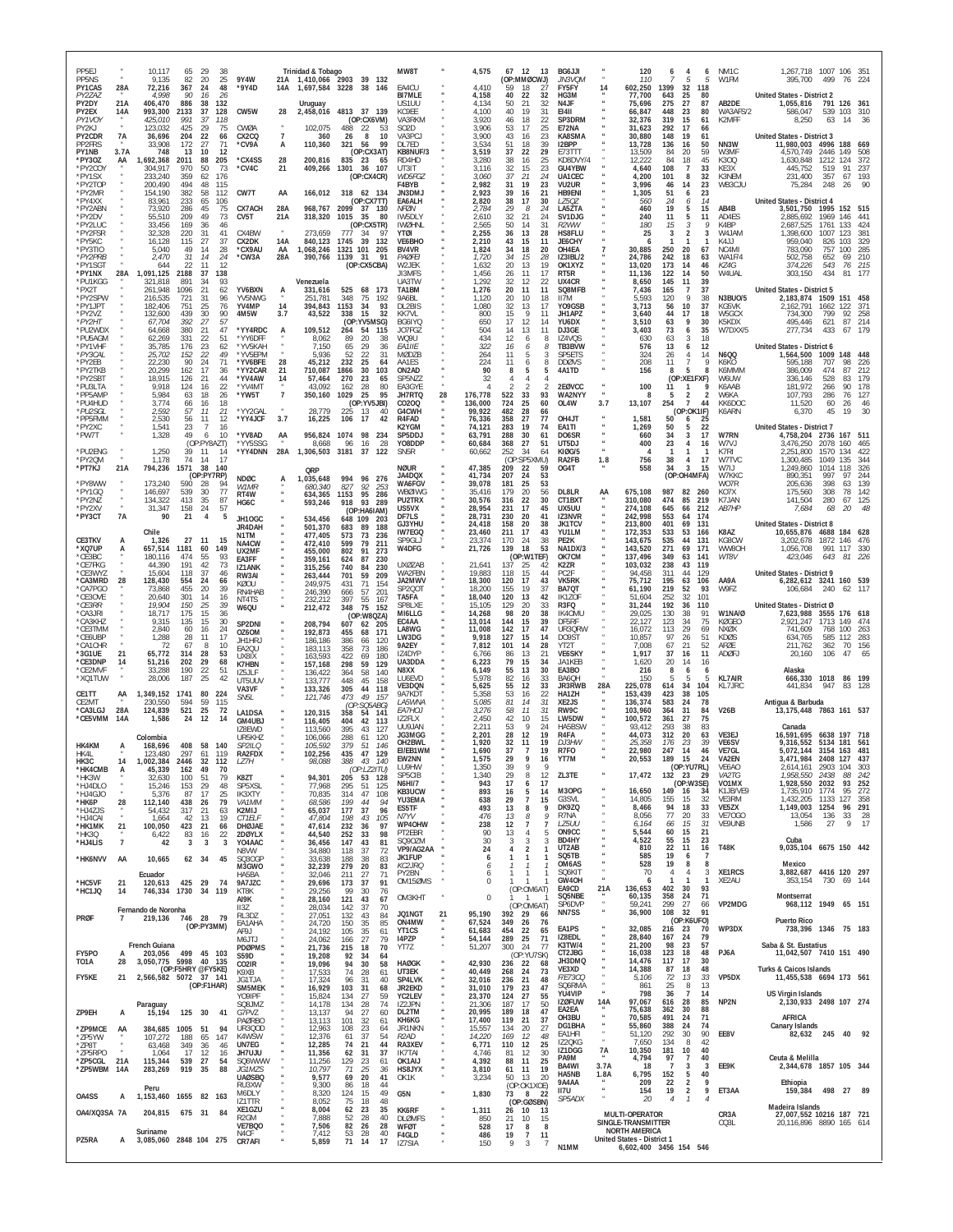| CN2AA                                              | Morocco<br>28,626,968 10946 191 713                                                                                                              |                          | OZ5E<br>501A                                           | Denmark                                                        | 4,910,178 3560 157 557<br>1,258,916 1672 91<br>256                                                                | LX8M                                                 | Luxembourg<br>2,548,605 2346 148 507                                  |                                                                  |                                       | <b>I UTYY</b><br><b>LRØB</b>                                | 73,616<br>11,502                                                                | 133 23                                       | 399 41                    | 66<br>31                        | PI4COM<br><b>DFØAT</b><br>EF7K                           | 3,189,200<br>2,638,834<br>2,418,150                                                                         | 3213 118<br>2460 145<br>2794                                 | - 418<br>504<br>399<br>126                                    |
|----------------------------------------------------|--------------------------------------------------------------------------------------------------------------------------------------------------|--------------------------|--------------------------------------------------------|----------------------------------------------------------------|-------------------------------------------------------------------------------------------------------------------|------------------------------------------------------|-----------------------------------------------------------------------|------------------------------------------------------------------|---------------------------------------|-------------------------------------------------------------|---------------------------------------------------------------------------------|----------------------------------------------|---------------------------|---------------------------------|----------------------------------------------------------|-------------------------------------------------------------------------------------------------------------|--------------------------------------------------------------|---------------------------------------------------------------|
| ZR9C                                               | South Africa<br>781 78 184<br>590,024                                                                                                            |                          | 5P8W                                                   | 36,778<br>England                                              | 227<br>39<br>103                                                                                                  | PA6V<br>PI4CG                                        | Netherlands<br>2,743,650 2363 138 447<br>601,036                      | 1413<br>69                                                       | 209                                   | PJ4X                                                        | Bonaire<br>18,960,638 8433 178 600                                              |                                              |                           |                                 | PA8F<br>RL9X<br><b>HBØA</b>                              | 2,343,042<br>2,060,508<br>1,594,219                                                                         | 2574<br>2356<br>2277                                         | 406<br>121<br>438<br>135<br>96<br>311                         |
| 3V7A                                               | Tunisia<br>17,722,374 8080 161 608<br>ASIA                                                                                                       |                          | G5W<br>G5D<br>M <sub>2</sub> W<br>G3B<br>G4R           | 10,781,683<br>3,689,246<br>2,860,866<br>2,387,614<br>1,823,264 | 5652 183<br>686<br>2690 149<br>485<br>2566 139<br>419<br>1966 148<br>451<br>1967 113<br>389                       | PI4YLC<br>PA4PS<br>PI4ZOD<br>PI4F                    | 596,775<br>591,552<br>52,780<br>21,730                                | 1008<br>94<br>1972<br>36<br>241<br>42<br>98<br>42                | 233<br>120<br>98<br>64                | ZW5B<br>PX2W<br>PQ5B<br>PT5J                                | Brazil<br>13, 124, 878 6346 168 586<br>9,896,244<br>8,514,968<br>5,355,700      | 4929 163<br>5042 149<br>3970 135             |                           | 535<br>467<br>355               | TM7GY<br>EA2URD<br><b>ISØANU</b><br>EA4RCH<br>PA6Y       | 727,923<br>637,482<br>471,174<br>441,470<br>350,760                                                         | 1555<br>959<br>876<br>1052<br>729                            | 273<br>84<br>93<br>269<br>272<br>82<br>82<br>255<br>243<br>73 |
| RF9C<br>RWØA<br>RA8T<br>RK9CYA                     | <b>Asiatic Russia</b><br>16,735,352 7097 184 690<br>11,835,138<br>5780 176 622<br>3,329,815<br>2813 101<br>2400 118<br>3,285,930                 | 338<br>392               | G9V<br>M4U<br><b>ES10</b>                              | 1,600,209<br>1,563,790<br>Estonia<br>928,896                   | 2335 103<br>320<br>1792 113<br>330<br>2388 69 259                                                                 | LN8W<br>LA3T<br>LA7H<br>LN1B                         | Norway<br>6,987,260<br>843,648<br>725,382<br>435,411                  | 4136 178 634<br>1075 109<br>1296 100<br>821 77                   | 275<br>299<br>226                     | PR7AA<br>7W8T<br>PR <sub>5</sub> C<br>PS2R<br>PP5JY         | 4,072,085<br>1,437,315<br>1,179,360<br>672,448<br>301,252                       | 3227 123<br>1702<br>1520<br>1096<br>572      | 88<br>108<br>62<br>57     | 340<br>253<br>204<br>162<br>139 | <b>ISØM</b><br><b>HB300K</b><br>IQ5PJ<br>IQ7KJ<br>YU1HFG | 239,486<br>204.516<br>160,912<br>67,876<br>22,040                                                           | 776<br>905<br>492<br>326<br>169                              | 234<br>68<br>152<br>55<br>58<br>168<br>68<br>171<br>32<br>84  |
| RC9J<br>UA8WAA<br>RXØL                             | 2482 108<br>3,066,360<br>1,546,400 1399<br>98<br>5,382<br>48<br>16                                                                               | 352<br>302<br>30         | European Russia - District 1<br>RZ1AWT<br>RK1TWB       | 38,259<br>520                                                  | 305 23<br>86<br>- 6<br>14                                                                                         | SN <sub>2</sub> B<br>SO <sub>4</sub> R               | Poland<br>13,660,452<br>4.569.786                                     | 6394 190 694<br>3742 151                                         | 511                                   | PR <sub>5</sub> A<br>ZV5D<br>PY2ZR                          | 187,488<br>151,920<br>81,351                                                    | 479<br>493<br>285                            | 56<br>45<br>40            | 112<br>75<br>91                 | NH7A<br>KH6MB                                            | <b>OCEANIA</b><br>12,149,900<br>11,996,424                                                                  | 7201 168 427<br>7025                                         | 172<br>422                                                    |
| TC9ØA<br><b>TCØBOZ</b><br>YM7KA<br>YM2KK<br>TC9ØTC | <b>Asiatic Turkey</b><br>3,818,920 3043 117 343<br>1,169,514<br>1748<br>57<br>717,568<br>1130<br>56<br>29,638<br>221<br>13<br>55<br>10,241<br>26 | 201<br>200<br>45<br>51   | RT <sub>6</sub> A<br>RL3A<br>RM <sub>5</sub> A<br>UA4M | European Russia<br>10,521,378                                  | 28<br>11,337,684 6929 190<br>716<br>11, 124, 960 6435 190<br>690<br>6586 188<br>694<br>8,875,062 5858 190<br>696  | HF3A<br>SP9KAO<br>SP2KPD<br>SP6PWT<br>SP3YOR<br>HF6K | 1,658,696<br>1,355,750<br>1,118,400<br>876,456<br>817,195<br>10,136   | 1979 109<br>2347 102<br>1398 112<br>1210 96<br>979 101<br>118 16 | 280<br>323<br>368<br>280<br>252<br>40 | CE3CT<br>3G3I<br>CE5CN<br>CE2LS<br>XR1DA                    | Chile<br>8,990,905<br>2.636.445<br>526,620<br>429,912<br>155,979                | 5200 158 447<br>2712<br>1034<br>652<br>419   | 109<br>70<br>74<br>53 106 | 248<br>131<br>178               | VK4KW<br>KH7CW<br>AHØK<br>WH2DX<br>ZL3X                  | 11.224.681<br>9,822,141<br>6,950,790<br>2,619,827<br>1,768,224                                              | 6606 166<br>6082<br>4412<br>2875 111 218<br>1965 107 232     | 445<br>153<br>414<br>157<br>404                               |
| BY5CD<br>BY4SHX                                    | China<br>4,469,010<br>3357 146<br>1875<br>1,535,870<br>109                                                                                       | 400<br>261               | RM4I<br>RT7T<br>RM4F<br>RM3Q                           | 5,993,664<br>4.987.719<br>3,846,876<br>2,127,014               | 5021 168<br>576<br>4516 159<br>588<br>3162 168<br>604<br>2479 134<br>429                                          | CR6K<br>CR6P                                         | Portugal<br>8,382,140<br>5,066,820                                    | 5933 148 478<br>3918 142                                         | 518                                   | CE3ETE<br>HD <sub>2</sub> A                                 | 98<br>Ecuador<br>6,609,306 4883 130 348                                         | 9                                            | $\overline{7}$            |                                 | PT <sub>2</sub> CM<br>PX2C<br>PR <sub>5</sub> D          | SOUTH AMERICA<br>7,549,514 4811 140 441<br>6,869,493<br>6,280,942                                           | 4638<br>4721                                                 | 140<br>403<br>353<br>129                                      |
| BY1CW<br>B4S<br>BA4WL<br>BY6DX                     | 1,517,750<br>1527<br>124<br>1,377,876<br>1575 117<br>95<br>847,975<br>1364<br>932<br>88<br>660,042                                               | 343<br>281<br>222<br>218 | RT4D<br>UA3R<br>RF8F<br>RC4HAA                         | 1,953,399<br>380,424<br>258,888<br>219,144                     | 2012 133<br>424<br>287<br>628 106<br>591<br>71<br>197<br>412<br>75<br>201                                         | CS <sub>2</sub> P<br>CQ7A                            | 4,255,299<br>3,374,406<br>Romania                                     | 3425 130<br>2880 145 533                                         | 419                                   | ZP6A                                                        | Paraguay<br>239,580                                                             | 703 32 100                                   |                           |                                 | LU8YE<br>LR3M<br>3G1B<br>XR6T                            | 4,440,287<br>4,249,920<br>3,538,344<br>3,211,488                                                            | 3901<br>3447<br>3278 101<br>3492                             | 303<br>118<br>124<br>332<br>288<br>247<br>107                 |
| BY8CN<br>BY3MM<br>BY8DX<br>BY2HIT                  | 874<br>93<br>646,132<br>101<br>598,820<br>1086<br>403,287<br>992<br>55<br>54<br>205,492<br>654                                                   | 233<br>215<br>124<br>110 | RU3K<br>RK3DXW<br>RM7X<br>RO <sub>4</sub> A            | 130,878<br>107,751<br>99,386<br>92,092                         | 514<br>50<br>148<br>532<br>106<br>41<br>159<br>298<br>58<br>39<br>392<br>122                                      | YR8D<br>YO8KUS<br>YO4KAK                             | 1,362,500<br>51,460<br>29,376                                         | 1733 122 378<br>301<br>25<br>148<br>30                           | 58<br>66                              | CV <sub>5</sub> D<br>CX3ACS                                 | Uruguay<br>1,528,350<br>302,385                                                 | 1664 104 241<br>1266 25                      |                           | - 70                            | 3G3W                                                     | 2,699,277 2845<br>MULTI-OPERATOR<br>MULTI-TRANSMITTER                                                       |                                                              | 117 240                                                       |
| B5B<br>BY4AA<br>BY7KTO                             | 512<br>62<br>162,486<br>151,402<br>513<br>51<br>52<br>116,365<br>308                                                                             | 115<br>95<br>133         | RZ3DZI<br>RK4W<br><b>RK3RXG</b>                        | 50,240<br>12,320<br>5,474                                      | 112<br>194<br>48<br>110<br>20<br>57<br>113<br>$\mathcal{B}$<br>38                                                 | GM7A                                                 | Scotland<br>1,295,796 1546 114 384                                    |                                                                  |                                       |                                                             | MULTI-OPERATOR<br>TWO-TRANSMITTER<br><b>UNITED STATES</b>                       |                                              |                           |                                 | K3LR<br>W3LPL                                            | <b>UNITED STATES</b><br>37,402,560 14180 201<br>26,603,808 10518 198                                        |                                                              | 798<br>746                                                    |
| BY6SX<br>BY1CQ<br>BY1LT                            | 55<br>71,188<br>278<br>23,569<br>137<br>31<br>4,712<br>64<br>31                                                                                  | 93<br>60<br>45           | RK3YWA<br>DK5QN                                        | 4,900<br>Fed. Rep. of Germany<br>7,403,568                     | 93<br>10<br>39<br>4084 177<br>639                                                                                 | YT6T<br>YT3Z                                         | Serbia<br>3.331.440 2789 146 484<br>25,185                            | 144 39                                                           | 76                                    | KC1XX<br>K117<br>K9CT<br>WK1Q                               | 23,851,137 9524 190<br>19.625.840 7768 192<br>14,040,117<br>13,407,304          | 6411 186<br>5793                             | 183                       | 703<br>712<br>633<br>641        | WE3C<br>NQ41<br>W4RM<br>WØAIH/9                          | 25.100.379<br>14,586,880<br>12,999,294<br>10,335,690                                                        | 9883<br>6734 193<br>6159 176<br>5585                         | 194<br>733<br>687<br>615<br>569<br>169                        |
| <b>P33W</b><br>P3N<br>P39P                         | Cyprus<br>26,083,506 10248 186<br>23,977,818 10023 188<br>395<br>37<br>123,985                                                                   | 721<br>698<br>100        | DP6A<br>DR <sub>2</sub> W<br>DA3X<br><b>DLØER</b>      | 5,035,775<br>4,054,725<br>2,745,585<br>1,571,832               | 2950 173<br>612<br>2799 156<br>519<br>2484 126<br>429<br>1593 122<br>391                                          | IB9T<br>II9K<br>IR9W                                 | Sicily<br>10.301.892 5667 169 649<br>7.188.698<br>3,581,792           | 5040 162<br>2998 147                                             | 575<br>500                            | NØNI<br>KB1H<br>WØGJ<br>K2LE                                | 11,602,800<br>10.375.252<br>10,056,600<br>9,285,255                             | 5497 183<br>5033 170<br>5034 175<br>4619 166 |                           | 609<br>573<br>580<br>569        | KØTV/1<br>NA2U<br>K1KP<br>NE3F                           | 7,949,282<br>4,978,834<br>4,861,780<br>4,422,877                                                            | 3851<br>2617<br>3039 134<br>2498                             | 574<br>163<br>538<br>160<br>440<br>149<br>518                 |
| <b>JAØQNJ</b>                                      | Japan<br>4223 133 327<br>5,394,420                                                                                                               |                          | DL1M<br>DM8T<br>DK5TX                                  | 1,448,811<br>1,421,352<br>809,340                              | 1566 108<br>319<br>1566 110<br>346<br>871<br>305<br>105                                                           | IF9A<br>IQ9SR                                        | 2,081,301<br>460,872                                                  | 2702 112<br>872 89                                               | 397<br>257                            | N7AT<br>AA1K/3<br>W <sub>2</sub> CG                         | 6,077,184<br>5,899,600<br>5,396,775                                             | 3694 164<br>3126 160<br>2753 160             |                           | 492<br>528<br>545               | WG3J<br>W3CF<br>KEØL                                     | 2,463,552<br>1,860,094<br>590,696                                                                           | 1808 129<br>1349 111                                         | 435<br>392<br>566 101 275                                     |
| JI2ZJS<br>JI2ZEY<br>JA1ZGP<br>JA2YKA               | 4,289,253<br>3007 146<br>1,327,798<br>1591 106<br>42,579<br>219<br>29<br>34<br>12<br>2,640                                                       | 381<br>220<br>54<br>18   | DJØA<br>DI ØHMK<br>DK3A<br><b>DKØTU</b>                | 781,824<br>551,608<br>408,712<br>232.740                       | 876<br>100<br>284<br>1014<br>272<br>89<br>749<br>92<br>284<br>602<br>204<br>66                                    | OM8A<br>OM7M<br>OM <sub>5</sub> M                    | Slovak Republic<br>16,345,962 7567 194 749<br>14,875,848<br>6,905,277 | 6974 191<br>4525 165                                             | 745<br>618                            | K <sub>2</sub> AX<br>K5KG/4<br>W2YC<br>KA1ZD                | 5,351,043<br>5,315,944<br>5,066,560<br>4,281,044                                | 2851 156<br>2974 157<br>2596 156<br>2243 155 |                           | 531<br>511<br>554<br>528        | <b>KL7RA</b><br>KP2M                                     | <b>NORTH AMERICA</b><br>20,558,994 12760 176 502<br>14,306,544 9301 155                                     |                                                              | 509                                                           |
| UP9L                                               | Kazakhstan<br>1,435,330 1764 72 233                                                                                                              |                          | <b>DFØKY</b><br>$DI$ $OII$<br><b>DFØEG</b><br>DN70MB   | 225,400<br>119,375<br>17,112<br>252                            | 556<br>70<br>210<br>395<br>43<br>148<br>97<br>$^{\rm 36}_{\rm 5}$<br>56<br>11                                     | OM4C<br>OM3RRC                                       | 1,309,945<br>1,034,076<br>Slovenia                                    | 1877 103<br>1263 113 331                                         | 352                                   | KM1W<br>WA3EKL<br>W1DX<br>K4VV                              | 3,934,413<br>3,920,490<br>3,836,985<br>3,522,768                                | 2427 128<br>2126 157<br>2293 144<br>2030 149 |                           | 439<br>529<br>471<br>483        | VE5PV<br>VE3MIS<br>KP4BD<br>VE3DC                        | 6,746,967<br>5,324,490<br>4,913,325<br>1,086,624                                                            | 4761<br>3338 143 460<br>5058 115 320<br>1474 104             | 149<br>454<br>292                                             |
| 9K2HN                                              | Kuwait<br>15,845,790 7513 175 587<br>Macao                                                                                                       |                          | OH <sub>5</sub> Z<br>OH6K                              | Finland<br>1,436,547                                           | 9,751,900 5666 187 676<br>1805 116<br>353                                                                         | S50G<br>S53EA<br>S531<br>S54K                        | 9,953,500<br>4,111,818<br>3,146,210<br>964,568                        | 5409 178 672<br>3345 138 469<br>3425 134 417                     | 93 295                                | NØMA<br>W1CSM<br>W1QK<br>K5GDX                              | 3,503,640<br>3,459,126<br>2,562,250<br>1,886,188                                | 2332 139<br>2220 124<br>1675 127<br>1558     | 122                       | 443<br>437<br>427<br>356        | D <sub>4C</sub><br>IG9Y                                  | <b>AFRICA</b><br>59,424,324 19680 209 843<br>33,716,321 13169 190 711                                       |                                                              |                                                               |
| XX90                                               | 472 77 122<br>164,772                                                                                                                            |                          | TM2T                                                   | France<br>7,613,210                                            | .569                                                                                                              | S59T                                                 | 1,620                                                                 | 10<br>37                                                         | 26                                    | W8PR<br>KC8IMB<br>N3QC                                      | 1,191,795<br>671,616                                                            | 1190 124<br>699<br>780                       | 94<br>94                  | 341<br>258                      | A71BX                                                    | ASIA                                                                                                        |                                                              | 640                                                           |
| JT1T                                               | Mongolia<br>2605 84 227<br>2,055,088<br>Saudi Arabia                                                                                             |                          | TM1T<br>F4KIR<br>F6KFV                                 | 5,619,696<br>1,768,494<br>801,477                              | 4631 168<br>3950 140<br>496<br>1696 114<br>360<br>1337<br>93<br>294                                               | ED5T<br>FD3X<br>ED1T                                 | Spain<br>10,706,200<br>10,090,588<br>3,637,725                        | 5744 166 630<br>5498 176<br>3581 119                             | 653<br>406                            | W4UQ<br>KFØMI<br>AA5NT                                      | 665,344<br>371,756<br>223,017<br>159,176                                        | 420<br>359<br>317                            | 90<br>77<br>63            | 274<br>284<br>160<br>139        | JA5FDJ<br>JA3YBK<br><b>JA1YPA</b>                        | 24, 144, 375 10813 175<br>18,420,820<br>15,977,228<br>8,814,840                                             | 9111<br>7711 175<br>4843 172                                 | 177<br>563<br>591<br>508                                      |
| 7Z1SJ                                              | 10,094,778 5381 159 552<br>Singapore                                                                                                             |                          | F4EOH<br>TM5CD<br><b>F8KGH</b>                         | 551.276<br>508,260<br>469,854                                  | 82<br>186<br>1220<br>755 110<br>284<br>1039<br>80<br>259                                                          | ED2W<br>ED50<br>EE2K                                 | 3,368,638<br>3,324,282<br>3,192,434                                   | 3556 114<br>2993 148<br>2944 129                                 | 332<br>515<br>389                     | KCØTOT/9<br>W5CSC<br>W3UAS                                  | 89,573<br>79,926<br>25,326                                                      | 241<br>240<br>119                            | 71<br>71<br>48            | 116<br>160<br>86                | B9/BY9GA<br><b>JA7YRR</b><br>JE1ZWT                      | 8,381,210<br>7,389,070<br>6,351,197                                                                         | 5890 144<br>4912 157<br>3940 162                             | 421<br>408<br>437                                             |
| <b>9V1YC</b>                                       | 3,648,563 3115 136 385<br>Taiwan                                                                                                                 |                          | TM1K<br>TM350<br>TM2F                                  | 334,242<br>285,782<br>264,836                                  | 638<br>81<br>198<br>553<br>69<br>205<br>712<br>70<br>216                                                          | ED1B<br>ED1WW<br>EA1RLE                              | 2,691,168<br>968,415<br>452,732                                       | 2100 128<br>1523<br>103<br>1036<br>77                            | 454<br>298<br>245                     | KV4RJ                                                       | 20,230<br><b>NORTH AMERICA</b>                                                  | 69                                           | 53                        | 66                              | BH1HUK<br>4S7RS<br>B7/BY7SH                              | 166,520<br>29,250<br>19,701                                                                                 | 584<br>208<br>155                                            | 114<br>67<br>35<br>55<br>59<br>40                             |
| <b>BV55D</b>                                       | 574,410 1359 59 146<br>Thailand                                                                                                                  |                          | F6KDL<br>F4CJZ<br>F8NAN                                | 214,060<br>144,976<br>117,800                                  | 486<br>68<br>210<br>519<br>49<br>172<br>385<br>57<br>133                                                          | ED2R<br>EE5B<br>EA3RCB                               | 349,191<br>306,772<br>272,727                                         | 71<br>693<br>809<br>61<br>709<br>67                              | 172<br>222<br>206                     | TI5W<br>VP5T<br>TI8M                                        | 17,973,039 10712 167 550<br>8,384,880 6505 135<br>6,791,265                     | 6110 128                                     |                           | 425<br>379                      | JA2YGP                                                   | 11,454<br><b>EUROPE</b>                                                                                     | 68                                                           | 40<br>29                                                      |
| E <sub>2</sub> E<br>HS5AC<br>HS4SSP<br>HS4AK       | 1422 81 210<br>873,000<br>313,959<br>742<br>73<br>429<br>162,200<br>74<br>2,940<br>97<br>39                                                      | 156<br>126<br>59         | SX <sub>2</sub> I<br>SZ1A                              | Greece<br>6,280,716<br>1,705,136                               | 4949 165<br>576<br>2063 132<br>436                                                                                | EA5RCI<br>ED4AA                                      | 260,484<br>248,640<br>Sweden                                          | 77<br>572<br>73<br>490                                           | 217<br>167                            | VE2DXY<br>VE9ML<br>J3A<br>T46A                              | 4,542,246<br>3,048,227<br>2,012,823<br>1,556,415                                | 3642 129<br>2059 119<br>2319<br>2442         | 98<br>92                  | 425<br>414<br>283<br>223        | ES9C<br>DR1A<br>II9P<br>OT5A                             | 39,013,828 19224 208<br>32,615,320 15953 200<br>24,423,180 14129 189<br>20, 162, 142 12279                  |                                                              | 814<br>785<br>726<br>177<br>681                               |
| A6ØA                                               | <b>United Arab Emirates</b><br>578,750 1652 30                                                                                                   |                          | <b>SW8YY</b>                                           | 956,970                                                        | 1681 105<br>329                                                                                                   | SJ2W<br>SI9AM<br>SK5WB<br>SKØQ0                      | 15.783.775 7678 189 704<br>1.805.104<br>430.962<br>181,584            | 2927 109<br>6/4 93 238<br>412 63                                 | 345<br>171                            | <b>VE7SAR</b><br>CN3A                                       | 878,820 1005 112<br>AFRICA<br>34,264,727 13535 184 705                          |                                              |                           | -276                            | LZ9W<br><b>DFØHQ</b><br><b>EDIR</b><br><b>HA30S</b>      | 20,072,872 12338 188<br>19,387,046 10886 196<br>18,905,887 11655 185<br>18,385,012 11206 184                |                                                              | 711<br>762<br>662<br>708                                      |
| 9M2SE                                              | <b>West Malaysia</b><br>25,080 113 41                                                                                                            | 73                       | HG6N<br>HG5P                                           | Hungary                                                        | 10,674,442 6161 184 669<br>511,462 1241 74<br>-233                                                                | SE3Y                                                 | 180,995<br>Switzerland                                                | 418<br>68                                                        | 197                                   | UP2L                                                        | ASIA<br>27,846,478 11489 189                                                    |                                              |                           | 698                             | <b>GMØB</b><br>LY7A<br>DP6T                              | 16,893,756 10621 179 635<br>12,715,910 9086 170 624<br>9.884.430                                            | 6456 176                                                     | 634                                                           |
| OE5XIL                                             | <b>EUROPE</b><br>Austria<br>812 87 258<br>518,535                                                                                                |                          | TF3W                                                   | Iceland                                                        | 298,016 1060 36 103                                                                                               | HB9H<br>HB9MM<br>HB9PUE                              | 8,425,410 5048 168 589<br>3.858.592 3695 128<br>1,303,000 1698 123    |                                                                  | 416<br>377                            | C4A<br>A73A<br>BYØAA                                        | 16,359,452 7551 173 599<br>15, 167, 460 7492 174 596<br>9,459,552               | 5803 152                                     |                           | 481                             | TM1A<br>E19E<br>GM6NX                                    | 8,839,864<br>6,299,992<br>6,057,135                                                                         | 6666 157 591<br>3963 153 530<br>5337 142                     | 473                                                           |
| EB6AOK                                             | <b>Balearic Islands</b><br>255,960 935 31                                                                                                        | 77                       | EI7M                                                   | Ireland                                                        | 19,962,126 9334 185 709                                                                                           | HB9FR<br>HB9ZZ<br>HB9FA                              | 722,295<br>379,424<br>92,904                                          | 972<br>87<br>92<br>593<br>402<br>45                              | 228<br>242<br>151                     | YM3KM<br>BY5HB<br>9M2SM                                     | 4,964,829<br>2,014,978<br>1,213,088                                             | 3970 100<br>2339 120<br>1794                 | 95                        | 347<br>286<br>239               | PI4M<br>EE3C<br>DR3W                                     | 5,602,605<br>5,150,290<br>3.114.554                                                                         | 5531<br>4252 156 514<br>2271 158                             | 139<br>496<br>516                                             |
| EU1WW                                              | Belarus<br>474,866 1075 84 233                                                                                                                   |                          | GT8IOM                                                 | Isle of Man                                                    | 1,653,264 2124 100 287                                                                                            | <b>UTØAZA</b><br>UT4MWA                              | Ukraine<br>1,350,571 2118 106 357<br>316,953                          | 772<br>68                                                        | 233                                   | B <sub>3</sub> C<br>RK9SXD<br><i>E20AE</i><br><b>JA7YFB</b> | 854,862<br>123,120<br>8,085<br>1,260                                            | 1503<br>333<br>103<br>20                     | 89<br>38<br>32<br>15      | 200<br>114<br>-45<br>15         | SP6KCN<br>RY6Y<br>OH <sub>2</sub> K<br><b>LN50</b>       | 2,983,228<br>2,253,058<br>1,809,360<br>1,358,100                                                            | 2608 149 497<br>2902 134 428<br>1945 125 379<br>1661 112 338 |                                                               |
| ON4CRD<br>OT7K                                     | Belgium<br>278,460<br>585<br>119,925<br>320<br>57                                                                                                | 78 195<br>148            | IR4M<br>IR <sub>8</sub> C<br>IO1T                      | Italy                                                          | 12,560,910 6126 188 691<br>11,117,964 5774 173<br>663<br>10,601,899 5762 175<br>672                               | UR4IXM<br>UR4PWC<br>UR6GWZ                           | 28,466<br>16,065<br>8,733                                             | 267<br>$\frac{25}{25}$<br>117<br>95<br>20                        | 61<br>60<br>51                        | TM6M                                                        | <b>EUROPE</b><br>23,072,088 11369 184 692                                       |                                              |                           |                                 | OMØM<br>DR8A<br>G3V                                      | 611,934<br>585,465<br>288,057                                                                               | 2537<br>888<br>610                                           | 37<br>121<br>88<br>257<br>60 171                              |
| E73ESP<br>E71AVW                                   | Bosnia-Herzegovina<br>820,784 1923 83 261<br>33,462<br>247 26                                                                                    | 73                       | 1050<br>IR <sub>5</sub> A<br>II2S<br>IR <sub>2</sub> L |                                                                | 10,286,100 5232 181<br>644<br>5,902,116 3754 158<br>575<br>4,386,272 2890 162<br>571<br>3,512,712 2768 158<br>563 | VK6NC                                                | <b>OCEANIA</b><br>Australia<br>3.428.304 2853 126 327                 |                                                                  |                                       | RU1A<br>OL4A<br>SK3W<br>HG7T                                | 18,052,034 9643 190<br>16,798,908 8835 182<br>15,540,875 8191 186<br>14,849,976 | 8835 182<br>8309 188 679                     |                           | 699<br>699<br>689               | PI4KAR<br>OM6H                                           | 216,978<br>127,504<br><b>OCEANIA</b>                                                                        | 578<br>461                                                   | 68<br>190<br>52 156                                           |
| LZ5R                                               | Bulgaria<br>5,764,077 4142 162 549                                                                                                               |                          | IQ3UD<br>IR3Z<br>IQ1CN                                 | 2,835,029<br>1,577,926                                         | 3,323,346 2886 142<br>480<br>2072 150<br>511<br>1540 132<br>442                                                   | VK1CC<br>VK2GGC<br>VK3VT                             | 2,177,450<br>1,278,984 1474 103<br>147,634                            | 1952 124<br>300<br>70                                            | 283<br>219<br>124                     | PI4DX<br>DR5N<br><b>DLØCS</b>                               | 14,423,709<br>13,556,079<br>11,492,265                                          | 8209 174<br>7030 176<br>6720 182             |                           | 615<br>665<br>659               | <b>AHØBT</b><br>ZM4T<br>YE2R                             | 11,841,184<br>7,136,512<br>7,036,092 4574 153 421                                                           | 7049 157 435<br>5253 133 355                                 |                                                               |
| SV9FBG                                             | Crete<br>4,997,076 5525 151 500                                                                                                                  |                          | IQ2DN<br>IQ2MI<br>IQ1TO<br>IR8T                        | 1,534,845<br>1,206,051<br>791,136<br>781,824                   | 1555 111<br>352<br>1406 117<br>1392 105<br>366<br>297<br>890 124<br>388                                           | AH2R                                                 | Guam<br>9,750,070 5847 149 438                                        |                                                                  |                                       | HF9Q<br>YU5R<br>S52ZW<br>EF7X                               | 11,209,008<br>10,315,125<br>8,297,100<br>8,241,352                              | 6677 177<br>6892 174<br>5445 167<br>5011 169 |                           | 620<br>621<br>589<br>633        | DX1DBT<br>HK1NA                                          | 175,570<br>SOUTH AMERICA<br>41,974,119 16586 192 699                                                        | 445                                                          | 72 122                                                        |
| <b>9A1P</b><br>9A7A<br>9A8M<br>9A3W                | Croatia<br>14,893,016 7493 189 719<br>12,220,250 6431 180<br>10,195,900 5943 175<br>1,878,249<br>1832 127                                        | 695<br>631<br>374        | IQ6DH<br>IQ2DB<br>IQ2DP<br>IQ3WW<br><b>IQØRM</b>       | 654,605<br>276,390<br>221,275<br>198,749<br>122,622            | 948<br>96<br>317<br>644<br>69<br>180<br>582<br>67<br>198<br>401<br>72<br>161<br>316<br>60<br>154                  | YB9Y<br>YE <sub>2</sub> C<br>YE2W<br>YB8ZL           | Indonesia<br>573,256<br>495,276<br>87,205                             | 785,210 1257 83 150<br>884<br>89<br>759<br>88<br>226 63 100      | 173<br>189                            | S51A<br>DQ4W<br>LY2W<br>RN3F<br>M4A                         | 8,228,080<br>8,058,846<br>7,941,384 5155 184<br>7,773,150 6140 169<br>7,537,024 | 5756 171<br>4933 175<br>5123 155             |                           | 613<br>614<br>629<br>601<br>549 | PJ2T<br>LP1H<br>PS2T<br>PP5JAK<br>ZY2A                   | 37,252,749 16179 182 635<br>22, 225, 077 10395 176 573<br>6,777,770 4358 145 426<br>856,761 1121<br>580,611 | 913                                                          | 79 198<br>90 219                                              |
| 9A1CIG<br>9A6V<br>9A7SSY                           | 738,514<br>1342<br>99<br>88<br>325,395<br>651<br>30,076<br>129<br>38<br>73<br>21<br>5,768                                                        | 307<br>227<br>65<br>35   | 12 <br>IQ1GE<br>IQ2BJ                                  | 110,725<br>45,314<br>13,200                                    | 519<br>52<br>163<br>160<br>48<br>115<br>141 28<br>72                                                              | DX1M<br>DU1HR                                        | Philippines<br>1,380,921 1514 105 222                                 | 559,383 1043 77 124                                              |                                       | HB9EE<br>S57AL<br>GM2T<br>ED5N                              | 7,123,133<br>7,004,084<br>6,335,560<br>6,279,546                                | 5247 163<br>5045 148<br>5817 131<br>4711 154 |                           | 556<br>480<br>464<br>535        |                                                          | ROOKIE<br>United States - District 1                                                                        |                                                              |                                                               |
| 9A7B<br>OK5W                                       | <b>Czech Republic</b><br>12,865,728 6167 195 709                                                                                                 |                          | GJ2A                                                   | Jersey                                                         | 2,522,565 2748 103 332                                                                                            |                                                      | <b>SOUTH AMERICA</b><br>Argentina                                     |                                                                  |                                       | DP7D<br>EE5T<br>DM4X                                        | 6,207,853<br>5,983,818<br>5,418,648                                             | 4532 161<br>5136 152<br>3881 158             |                           | 566<br>510<br>541               | AB1OC<br>AB1QB                                           | 620,500<br>9,045                                                                                            | 46                                                           | 730 100 240<br>23 44                                          |
| OK7O<br>OL7T<br>OK5T                               | (,358,301 4920 159<br>3,791,952<br>3066 144<br>957,251<br>1031 120                                                                               | 544<br>468<br>311        | YL1S<br>YL1ZX                                          | Latvia<br>611,046                                              | 1,000,497 1097 127 374<br>990 101<br>308                                                                          | LU4FM<br>LO7H<br>LU1UM                               | 2,866,710 2930 97 268<br>2,854,068<br>2,423,871                       | 2443 117<br>2771 101                                             | 310<br>220                            | OE5T<br>G5O<br>CR5T                                         | 4,558,095<br>4,524,100<br>4,502,905                                             | 3847 138<br>3573 126<br>4040 135 454         |                           | 459<br>436                      | *WW1MM<br>'K1MAZ                                         | 707,096<br>118,695                                                                                          |                                                              | 748 81 257<br>(OP:N1EN)<br>235 55 138                         |
| OK2KOJ<br>OK1KQH<br>OL6A                           | 819,405<br>1230<br>95<br>766,479 1415<br>83<br>41,184<br>227<br>36                                                                               | 298<br>256<br>96         | LY3Z                                                   | Lithuania<br>47,925                                            | 263 38<br>97                                                                                                      | LU1VM<br>L73D<br>LT5D<br>LU2BPM                      | 1,334,466<br>813,460<br>437,580<br>423,998                            | 1740<br>97<br>1663<br>58<br>87<br>710<br>819 69                  | 197<br>120<br>168<br>133              | TM <sub>10</sub><br>C37NL<br>UX4E<br>DL9DRA                 | 4,099,963<br>4,099,072 5002 112 400<br>3,587,136 3684 145<br>3,408,963 2272 156 | 3944 137                                     |                           | 486<br>483<br>545               | *KC1AHU<br>*W1BWA<br>*KB1WXM<br>*KB1WSN                  | 17,640<br>17,355<br>13,774<br>3,232                                                                         | 120<br>100<br>78<br>44                                       | 16<br>47<br>47<br>18<br>51<br>20<br>11 21                     |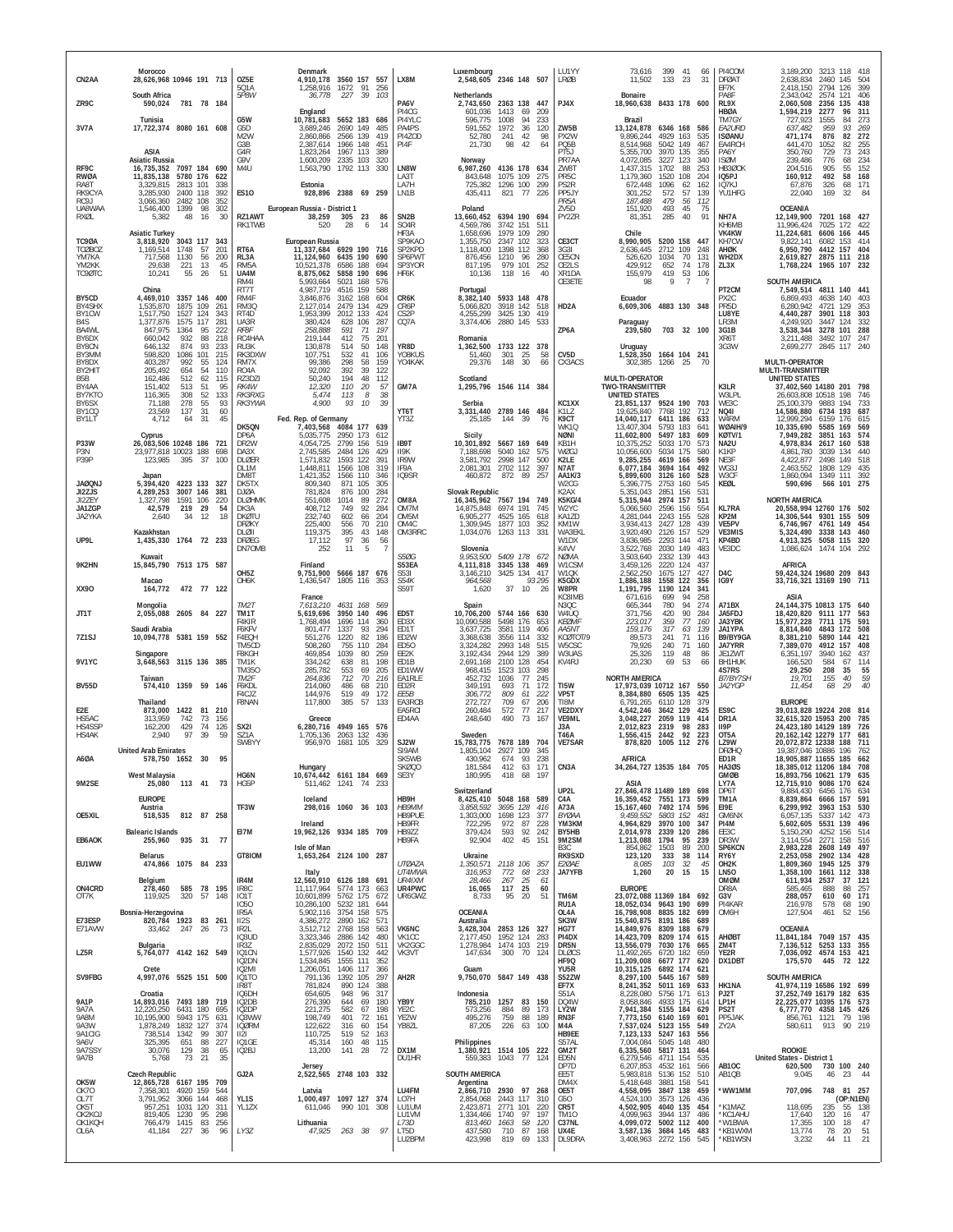| <b>KC2ZPK</b><br>*NY2GB<br>*KD2BXD<br>*KD2CFH<br>"WA2I UI<br>*WX2BRJ<br>*KC3ALI<br>*KB3VMR | United States - District 2<br>4,644<br>46<br>16<br>132,960<br>296<br>31<br>43<br>50,832<br>142<br>1,421<br>19<br>11<br>20<br>1.197<br>$\overline{8}$<br>$\overline{7}$<br>459<br>13<br><b>United States - District 3</b><br>106,978<br>225<br>52<br>42<br>89.549<br>224 | 27<br>*JH1APE<br>*JP3IBB<br>129<br>*JJ000J<br>101<br>* IM1APC<br>18<br>*JH1RVN<br>*JM8DHE<br>13<br>10<br>'BX2ADF<br>126<br>107 | Japan<br>316,733<br>431<br>96<br>197<br>40,400<br>154<br>34<br>-67<br>31,752<br>134<br>37<br>61<br>33<br>17<br>16<br>2,673<br>10<br>5<br>5<br>300<br>$\overline{2}$<br>$\overline{2}$<br>24<br>$\mathcal{P}$<br>Taiwan<br>32,301<br>136 43<br>-68<br>Thailand | *LA2NTA<br>*LA6VQ<br><b>LASETA</b><br>*LA5ZTA<br>SQ9KEJ<br>'SQ6PLH<br>SQ80QE<br>'SQ9SHR<br>'SQ2KLU | 207.144<br>569<br>45,513<br>165<br>32.340<br>162<br>460<br>19<br>Poland<br>706,316<br>1,150,050<br>187,740<br>507<br>48,510<br>271<br>42,925<br>200 | 61 191<br>42<br>75<br>98<br>42<br>5<br>15<br>813 120 322<br>1540 100<br>274<br>59<br>151<br>27<br>71<br>34<br>67 | *W1GD<br>*K1HT<br>*KA2KON/1<br>*W1DYJ<br>*KC1SS<br>*K1LOG<br>*K1RO<br>'KD1XH<br>*NM1G<br>*K1CTT<br>*W1ZFG<br>*W10HM | 962,800<br>630,240<br>540,243<br>306,658<br>139.430<br>139,308<br>94.248<br>53,568<br>43,600<br>25,705<br>16,082<br>7.473 | 97<br>838<br>303<br>703<br>74<br>238<br>663<br>69<br>228<br>443<br>70<br>193<br>269<br>53<br>138<br>273<br>54<br>134<br>40<br>113<br>222<br>150<br>35<br>89<br>20<br>200<br>60<br>99<br>28<br>69<br>70<br>32<br>54<br>19<br>34<br>55 | K5RX<br>N <sub>5</sub> RZ<br>W5GFI<br>K5RZA<br>K7RB/5<br>K5UL<br>KZ5J<br>K9KK/5<br>KC8VWM/5<br>N5BLY<br>KF5EN | <b>United States - District 5</b><br>2,019,808<br>1484<br>142<br>355<br>340<br>1,762,398<br>1393<br>133<br>659,808<br>736<br>92<br>224<br>318,780<br>174<br>523<br>56<br>282,408<br>434<br>71<br>175<br>213,840<br>73<br>167<br>336<br>38<br>105<br>189.761<br>484<br>54,934<br>80<br>179<br>41<br>73<br>42,120<br>136<br>44<br>37,968<br>169<br>23<br>61<br>57<br>103<br>23<br>21,120 |
|--------------------------------------------------------------------------------------------|-------------------------------------------------------------------------------------------------------------------------------------------------------------------------------------------------------------------------------------------------------------------------|--------------------------------------------------------------------------------------------------------------------------------|---------------------------------------------------------------------------------------------------------------------------------------------------------------------------------------------------------------------------------------------------------------|----------------------------------------------------------------------------------------------------|-----------------------------------------------------------------------------------------------------------------------------------------------------|------------------------------------------------------------------------------------------------------------------|---------------------------------------------------------------------------------------------------------------------|---------------------------------------------------------------------------------------------------------------------------|--------------------------------------------------------------------------------------------------------------------------------------------------------------------------------------------------------------------------------------|---------------------------------------------------------------------------------------------------------------|----------------------------------------------------------------------------------------------------------------------------------------------------------------------------------------------------------------------------------------------------------------------------------------------------------------------------------------------------------------------------------------|
| *KB3ZDA<br>*W3TLN<br>*KC3BJP<br>KE4CQ<br>AK4QR                                             | 17<br>6,050<br>51<br>1,972<br>33<br>13<br>20<br>11<br>1.653<br><b>United States - District 4</b><br>1,425,960 1043 126<br>349,024<br>603<br>64                                                                                                                          | 33<br>*HS6ZBQ<br>21<br>18<br>*A61DJ<br>384<br>144<br>OE9LWV                                                                    | 69 33<br>50<br>12.118<br><b>United Arab Emirates</b><br>770 24 76<br>217,300<br>Austria<br>103,293<br>259<br>80 127                                                                                                                                           | *SP2HCK<br>'SQ3SWD<br>'SO5MAX<br>*SO8KFM<br>*SQ5SUL<br>SQ3RLC<br>*SQ3SIB                           | 35,894<br>196<br>29,452<br>193<br>26,400<br>287<br>13.311<br>83<br>11,050<br>107<br>10,540<br>74<br>7,140<br>67                                     | 35<br>96<br>25<br>49<br>23<br>87<br>33<br>54<br>27<br>58<br>26<br>36<br>24<br>44                                 | *NF1L<br>*W1EAA<br>K2NV<br>N <sub>2</sub> RM<br>N <sub>2</sub> RJ                                                   | 1,254<br>493<br><b>United States - District 2</b><br>1,901,571<br>1,835,076<br>1,303,205                                  | 25<br>18<br>20<br>12<br>11<br>6<br>1749<br>92<br>289<br>87<br>1741<br>285<br>1314<br>92<br>263                                                                                                                                       | N5DRM<br>AF5BZ<br>*N5BO<br>*AD5UQ<br>*NW5Q<br>*K50MC<br>*W5THT                                                | 27<br>5,014<br>42<br>19<br>31<br>3,648<br>40<br>17<br>1,135,167<br>902<br>118<br>333<br>187<br>319,332<br>456<br>80<br>181,632<br>340<br>60<br>132<br>162,747<br>351<br>123<br>46<br>145,024<br>270<br>61<br>145                                                                                                                                                                       |
| <b>KZ1X/4</b><br>K4CTL<br>*KK4HEG<br>*W4TTM<br>*N4PEG<br>*AB4UG                            | 117,432<br>187<br>73<br>101,094<br>215<br>50<br>202,176<br>387<br>56<br>95,172<br>228<br>42<br>66,007<br>45<br>164<br>60,828<br>177<br>46                                                                                                                               | 160<br>124<br>*OE2LRO<br>136<br>112<br>'CR2R<br>104<br>91                                                                      | 29,212<br>157 28<br>- 81<br>Azores<br>798 90 241<br>556,742<br>(OP:CS8ABA)                                                                                                                                                                                    | 'SO6ZG<br>*SQ6RMA<br>'SQ6KIT<br>"SQ9OZM<br>*SQ6KOJ                                                 | 1,040<br>16<br>25<br>861<br>70<br>4<br>30<br>3<br>16<br>$\overline{2}$<br>Romania                                                                   | 11<br>15<br>8<br>13<br>4<br>3<br>3<br>3<br>$\mathcal{P}$<br>$\mathfrak{D}$                                       | N <sub>2</sub> GC<br><b>KM20</b><br>N <sub>2</sub> ZN<br>W2DZ<br>KC2LST<br>KE2WY<br>KF2Y                            | 1,126,541<br>581,528<br>499,626<br>276,668<br>129,232<br>104,720<br>8,280                                                 | 905<br>107<br>342<br>662<br>79<br>235<br>722<br>71<br>175<br>64<br>177<br>428<br>58<br>241<br>139<br>52<br>242<br>118<br>28<br>44<br>57                                                                                              | *AA5BE<br>*KC5FP<br>*N5VPC<br>*KE5FAH<br>*AF5CC<br>*KV5Q<br>*WM5DX                                            | 95,795<br>117<br>232<br>44<br>93,333<br>211<br>51<br>108<br>78,210<br>107<br>185<br>58<br>142<br>88<br>42,366<br>50<br>79<br>38,822<br>130<br>39<br>57<br>22,724<br>100<br>35<br>60<br>21,156<br>96<br>26                                                                                                                                                                              |
| *AK4PI<br>*K4WSW<br>*KV4MO<br>*K4DRV<br>*KK4MND<br>*KK4PEQ<br>*KK4HQW                      | 22<br>15.309<br>74<br>37<br>12,376<br>61<br>25<br>5,529<br>41<br>2,100<br>25<br>13<br>19<br>9<br>966<br>598<br>17<br>10<br>9<br>560                                                                                                                                     | 59<br>*EW4RF<br>54<br>$\frac{32}{22}$<br>*EU4DGC<br>*EW8ADX<br>14<br>*EW4FGC<br>13<br>11                                       | Belarus<br>95,864<br>359<br>50 134<br>33,866<br>174<br>35<br>83<br>18,530<br>168<br>24<br>61<br>1,911<br>54<br>11<br>28                                                                                                                                       | *YO2MNE<br>*ISØDCR<br>YU1NVA                                                                       | 87<br>4,788<br>Sardinia<br>486<br>161,772<br>Serbia                                                                                                 | 23<br>53<br>54 167<br>133 11 38                                                                                  | *N <sub>2JJ</sub><br>*KC2WUI<br>'K2JMY<br>*K2YGM<br>W2VU<br>*N2DD                                                   | 280,765<br>182,030<br>146,523<br>74,121<br>73.548<br>24,732<br>19.883                                                     | 69<br>172<br>417<br>59<br>305<br>159<br>341<br>65<br>156<br>283<br>19<br>74<br>171<br>46<br>116<br>99<br>39<br>69<br>118<br>44                                                                                                       | *K9GWB/5<br>*K5RXQ<br>*N5JDT<br>*KE5EGP<br>*WB5TKI<br>*K5RWP<br>*AA5AM                                        | 48<br>15,750<br>88<br>27<br>70<br>$\frac{55}{37}$<br>15,717<br>38<br>14,388<br>29<br>86<br>42<br>9,996<br>75<br>26<br>29<br>9.504<br>65<br>25<br>6,720<br>75<br>23<br>33<br>19<br>6.426<br>50                                                                                                                                                                                          |
| *KK4IQD                                                                                    | 13<br>160<br>6<br>5<br>United States - District 5                                                                                                                                                                                                                       | *OT7J<br>5                                                                                                                     | Belaium<br>166,901<br>394 63 148<br>Croatia                                                                                                                                                                                                                   | *YU1SAT<br>*YU4VIP                                                                                 | 6,811<br>273<br>33,674<br>36<br>798                                                                                                                 | 21<br>92<br>14<br>7                                                                                              | *WA2FBN<br>AE2NG<br>*W2KRD<br>*KC2PD0                                                                               | 16,188<br>13.530<br>11,627                                                                                                | 15<br>91<br>24<br>52<br>72<br>28<br>54<br>61<br>33<br>44                                                                                                                                                                             | *KF5FEI<br>*N5PYQ                                                                                             | $\begin{array}{c} 32 \\ 22 \end{array}$<br>1,840<br>23<br>18<br>5<br>3<br>120<br>6                                                                                                                                                                                                                                                                                                     |
| K5MXG<br>*KF5VDX                                                                           | 45<br>194<br>72,144<br>97,470<br>226<br>55<br>80.000<br>300                                                                                                                                                                                                             | 99<br>9A6TKS<br>116<br>'9A3BWW<br>74                                                                                           | 2,566,924 1939 150 502<br>6,394<br>124 7 39                                                                                                                                                                                                                   | <b>IT9CLX</b>                                                                                      | Sicily<br>85,522<br>366<br>47<br>2.992                                                                                                              | 30<br>92<br>15<br>19                                                                                             | WA2AI \<br>*WN2IHJ<br>*K1YMI/2<br>*W2PIP                                                                            | 9,845<br>7.285<br>3,403<br>3,230                                                                                          | $76\,$<br>$\frac{15}{14}$<br>40<br>60<br>33<br>33<br>15<br>26<br>24                                                                                                                                                                  | WC6H<br>K2RD/6                                                                                                | United States - District 6<br>137 327<br>2,150,640 1786<br>(OP:NU6S)<br>1,337,856 1219 112 290                                                                                                                                                                                                                                                                                         |
| *K5AGC<br>*K5WL<br>*AF5FJ<br>*AF5JG                                                        | 26<br>38.007<br>128<br>43<br>120<br>18<br>12.288<br>6,435<br>54<br>17                                                                                                                                                                                                   | 80<br>30<br>*OZ2CA<br>28                                                                                                       | Denmark<br>80,340<br>290 47 109                                                                                                                                                                                                                               | IT9BZK<br>*IT9CLN<br>*IT9DBF                                                                       | 538<br>185,150<br>172,774<br>472                                                                                                                    | 59<br>171<br>66<br>221                                                                                           | WX2I                                                                                                                | 612<br><b>United States - District 3</b>                                                                                  | 46<br>14<br>$\overline{7}$<br>13<br>11                                                                                                                                                                                               | NN6XX<br>N1HEL/6<br>W6RKC                                                                                     | 170,007<br>346<br>56<br>127<br>59<br>121<br>348<br>151,560<br>69<br>123<br>129,216<br>249                                                                                                                                                                                                                                                                                              |
| *W5TJS<br>*KD5RGG                                                                          | 46<br>29<br>5,561<br>6<br>5<br>40<br>United States - District 6                                                                                                                                                                                                         | 38<br>*MØMYK<br>M6CVD<br>2EØZAZ                                                                                                | England<br>318<br>28<br>76<br>71.760<br>206<br>39<br>92<br>40.086<br>39,961<br>309<br>21<br>68                                                                                                                                                                | *IT9DGG<br>*OM8AKX                                                                                 | 243<br>52,621<br>Slovak Republic<br>42,183<br>253                                                                                                   | 31<br>70<br>31<br>78                                                                                             | K3UL<br>W3KL<br>W3IUU<br>N3TIR                                                                                      | 1,179,360<br>1.061.316<br>533.873<br>69.776                                                                               | 119<br>1055<br>-301<br>1045<br>102<br>270<br>630<br>83<br>224<br>161<br>58<br>120                                                                                                                                                    | K6XN<br>WT6H<br>KI6KVW<br>W6CWM                                                                               | 90<br>29<br>94,367<br>301<br>49,416<br>131<br>49<br>93<br>79<br>47.109<br>183<br>44<br>38,070<br>133<br>57<br>84                                                                                                                                                                                                                                                                       |
| *K6UN<br>*KJ6TTR<br>*K6KHB                                                                 | 158<br>45<br>47,652<br>21,420<br>93<br>39<br>43<br>16,284<br>112                                                                                                                                                                                                        | *2EØLPD<br>87<br>51<br>*M6NLB<br>49<br>*MØRNW                                                                                  | 12.080<br>135<br>20<br>60<br>10,952<br>106<br>17<br>57<br>110<br>8<br>$\overline{4}$                                                                                                                                                                          | *OM2AAZ<br>*OM4ASI<br><b>OM8API</b>                                                                | 36.380<br>200<br>6,396<br>152<br>1,995<br>45                                                                                                        | 34<br>73<br>35<br>6<br>9<br>12                                                                                   | K3VED<br>W3JG<br>*N3OJL                                                                                             | 13,764<br>2.376<br>295,260                                                                                                | 23<br>51<br>72<br>17<br>27<br>19<br>479<br>59<br>163                                                                                                                                                                                 | WØYK/6<br><b>KB7V/6</b><br>W6SX                                                                               | 84<br>37,356<br>108<br>48<br>62<br>36,360<br>130<br>39<br>26,950<br>41<br>57<br>110                                                                                                                                                                                                                                                                                                    |
| *KJ6UXU<br>*K6PGH<br>*K6PDL<br>*KK6GMH                                                     | 12,714<br>78<br>33<br>54<br>24<br>7.384<br>79<br>41<br>2.720<br>10<br>759<br>22                                                                                                                                                                                         | 45<br>$\frac{28}{21}$<br>*RU4PAA<br>13<br>*RA3SAE                                                                              | European Russia<br>50 117<br>60,788<br>243<br>14,256<br>126<br>23<br>58                                                                                                                                                                                       | *S5ØBH                                                                                             | Slovenia<br>76,626                                                                                                                                  | 348 41 121                                                                                                       | 'K3STL<br>'N2US/3<br>*K3NDM<br>*K3SI                                                                                | 119,214<br>111,755<br>77.715<br>73,457                                                                                    | 251<br>45<br>134<br>$\frac{33}{44}$<br>265<br>122<br>121<br>203<br>196<br>46<br>103                                                                                                                                                  | K6TU<br>W6DAA<br>*W6QU                                                                                        | 12,765<br>71<br>23<br>46<br>1.904<br>27<br>17<br>17<br>75<br>348<br>152<br>212,472<br>(OP:W8QZA)                                                                                                                                                                                                                                                                                       |
| *KK6DCT                                                                                    | 22<br>500<br>10<br>United States - District 7                                                                                                                                                                                                                           | *RA1ALH<br>10<br>RC3D <sup>*</sup>                                                                                             | 72<br>96<br>10,070<br>34<br>90<br>13<br>29<br>4,326                                                                                                                                                                                                           | EA5ICU<br>EA4GLI                                                                                   | Spain<br>1,273,813<br>763<br>544,656                                                                                                                | 1536 121<br>328<br>102<br>234                                                                                    | 'WB3BSA<br>*KD3HN<br>*N3XGE                                                                                         | 49.938<br>43,740<br>24.786                                                                                                | 154<br>37<br>86<br>129<br>51<br>84<br>30<br>114<br>72                                                                                                                                                                                | *KE6WC<br>N6OIL*<br>*AF6GA                                                                                    | 125,226<br>293<br>51<br>111<br>63,536<br>169<br>54<br>98<br>70<br>45,704<br>152<br>46                                                                                                                                                                                                                                                                                                  |
| N7SMI<br>*K9QJS/7<br>*AE7DW                                                                | 300,000<br>464<br>81 159<br>25,844<br>108<br>36<br>130<br>17<br>16,850                                                                                                                                                                                                  | DC7DX<br>55<br>DK9MW<br>33                                                                                                     | Fed. Rep. of Germany<br>15,322<br>39<br>69<br>55<br>89<br>32<br>49<br>12.879                                                                                                                                                                                  | EA4GJT<br>*EA1IJF<br><b>EA5IDG</b>                                                                 | 5,760<br>108<br>447<br>156,959<br>32.472<br>137                                                                                                     | 9<br>39<br>57<br>152<br>34<br>98                                                                                 | *KZ3W<br>N8HM/3<br>'N3CAV<br>*N3EJP                                                                                 | 19,671<br>6.960<br>5,488<br>4,263                                                                                         | 96<br>26<br>57<br>20<br>$\begin{array}{c} 38 \\ 37 \end{array}$<br>46<br>51<br>12<br>35<br>16<br>33                                                                                                                                  | *KI6ORO<br>*K6MUG<br>*N6BHX<br>*W6NEV                                                                         | 26,784<br>101<br>45<br>63<br>60<br>37<br>22,795<br>97<br>22,011<br>98<br>36<br>51<br>117<br>19<br>44<br>15,561                                                                                                                                                                                                                                                                         |
| *AF7TR<br>*N7TMS<br>*K7MAY                                                                 | 57<br>26<br>7.336<br>2.196<br>32<br>16<br>1,960<br>23<br>16                                                                                                                                                                                                             | 30<br>*DK4LL<br>20<br>*DK6VCC<br>19<br>*DO4DEB                                                                                 | 70,670<br>230<br>52<br>139<br>254<br>38<br>100<br>53.682<br>34,689<br>195<br>31<br>62                                                                                                                                                                         | <b>EA4GHB</b><br><b>EA3HSH</b><br><b>EA7JIY</b>                                                    | 30,450<br>190<br>1.944<br>74<br>12<br>400                                                                                                           | 23<br>64<br>29<br>$\overline{7}$<br>8<br>12                                                                      | KB8NUF/3<br>KB3JQQ                                                                                                  | 3,519<br>391                                                                                                              | 37<br>$\frac{22}{5}$<br>29<br>12<br>12                                                                                                                                                                                               | *N6DPL<br>*WN6E<br>*KO6V                                                                                      | 27<br>4,961<br>14<br>56<br>24<br>3.870<br>48<br>21<br>24<br>3,564<br>42<br>20                                                                                                                                                                                                                                                                                                          |
| *KF7WIM<br>*KF7QPK<br>*KF7WWP                                                              | 14<br>8<br>520<br>192<br>$\overline{7}$<br>6<br>1<br>$\mathbf{1}$<br>6                                                                                                                                                                                                  | 12<br>*DJ1TT<br>*DO4CCC<br>6<br>*DO9MJ                                                                                         | 209<br>34<br>88<br>33,428<br>25,740<br>160<br>33<br>66<br>113<br>13<br>8.142                                                                                                                                                                                  | <b>EA3HPM</b><br>*EA4GMY                                                                           | 17<br>40<br>$\Omega$<br>6                                                                                                                           | 13<br>$\overline{7}$<br>$\overline{4}$<br>4                                                                      | N4WW<br>K4AB                                                                                                        | <b>United States - District 4</b><br>3,270,464 2203<br>2.770.129                                                          | 144<br>404<br>2140 125<br>338                                                                                                                                                                                                        | *K6VK<br>*N6ZE<br>'W6SWC                                                                                      | 20<br>40<br>21<br>3.157<br>2,583<br>37<br>19<br>22<br>17<br>1.792<br>15<br>32                                                                                                                                                                                                                                                                                                          |
|                                                                                            |                                                                                                                                                                                                                                                                         |                                                                                                                                |                                                                                                                                                                                                                                                               |                                                                                                    |                                                                                                                                                     |                                                                                                                  |                                                                                                                     |                                                                                                                           |                                                                                                                                                                                                                                      |                                                                                                               |                                                                                                                                                                                                                                                                                                                                                                                        |
| KK4IMJ/8                                                                                   | United States - District 8<br>594,375<br>597<br>84 291                                                                                                                                                                                                                  | *DN4CW<br>*DO3EC<br>*DK9MOS                                                                                                    | $\begin{array}{c} 33 \\ 12 \end{array}$<br>2,047<br>-37<br>11<br>1,056<br>24<br>14<br>18<br>31<br>9<br>21<br>360                                                                                                                                              | *SE3X<br>'SEØP                                                                                     | Sweden<br>254,208<br>782<br>74,226<br>317                                                                                                           | 60 196<br>(OP:SA3BYC)<br>40<br>- 99                                                                              | AA4NC<br>AB4GG<br>KA8Q/4<br>W2YE/4                                                                                  | 2,278,017<br>1,294,542<br>764,688<br>679,744                                                                              | 1770<br>338<br>121<br>1187<br>98<br>295<br>82<br>274<br>748<br>706<br>82<br>262                                                                                                                                                      | *K7LA/6<br>*KJ6TIE                                                                                            | $\overline{22}$<br>11<br>1,408<br>11<br>32<br>$\overline{4}$<br>United States - District 7                                                                                                                                                                                                                                                                                             |
| *KD8RAP<br>*AC8XI                                                                          | 111,264<br>229<br>60<br>101,270<br>203<br>50                                                                                                                                                                                                                            | 123<br><b>OH6ECM</b><br>*OH7EBA<br>140                                                                                         | Finland<br>1413 104 349<br>1,224,006<br>149<br>38<br>89<br>29,591                                                                                                                                                                                             | *SA6CBY<br>*SJ7W                                                                                   | 59.492<br>306<br>31,581<br>150                                                                                                                      | (OP:SAØBYP)<br>36<br>103<br>35<br>64                                                                             | WX4US<br>N4ZZ<br>K4EU                                                                                               | 612,108<br>600,270<br>447,615                                                                                             | 92<br>255<br>671<br>152<br>991<br>62<br>1064<br>32<br>113                                                                                                                                                                            | W7ZR<br>KE2VB/7<br>N7XU                                                                                       | 2,026,832<br>1404 133<br>391<br>956,480<br>903 116<br>276<br>511,965<br>510 104<br>263                                                                                                                                                                                                                                                                                                 |
| *KD8SPF<br>*AC8IL<br>*KV4QS/8<br>*KU8K                                                     | 209<br>59<br>98.394<br>210<br>82.832<br>56<br>51,816<br>149<br>45<br>80                                                                                                                                                                                                 | 127<br>111<br>91<br>*F4GVZ<br>54<br>*F4GWY                                                                                     | France<br>402,232<br>699<br>87<br>187                                                                                                                                                                                                                         | <i><b>SA2BMO</b></i><br>'SC2M                                                                      | 25,288<br>209<br>99<br>10,500<br>49                                                                                                                 | 31<br>85<br>21<br>63<br>(OP:SA2BRJ)<br>-33                                                                       | N4PD<br>N4W7<br>WA4JUK<br>AF4AI                                                                                     | 361,380<br>352,842<br>333,207                                                                                             | 477<br>80<br>205<br>479<br>82<br>189<br>436<br>91<br>210                                                                                                                                                                             | W7AT<br>NK71                                                                                                  | (OP:K4XU)<br>540 103 188<br>435,336<br>(OP:W7EW)<br>538                                                                                                                                                                                                                                                                                                                                |
| *KD8SNZ<br>*KD8RTB<br>*K8ERS                                                               | 27<br>16,605<br>14,235<br>81<br>22<br>5<br>481<br>14<br>65<br>7<br>6                                                                                                                                                                                                    | 51<br>*F4GOJ<br>-8                                                                                                             | 368<br>40<br>92,160<br>56<br>10,179<br>98<br>24<br>63<br>Greece                                                                                                                                                                                               | 'SA2CEM<br>UR3QOD*                                                                                 | 2,655<br>Ukraine<br>12,963<br>108                                                                                                                   | 12<br>23<br>-64                                                                                                  | N7EO/4<br>N <sub>4</sub> D <sub>J</sub><br>K1GU/4                                                                   | 307,230<br>300,168<br>202,103<br>138,195                                                                                  | 413<br>79<br>206<br>420<br>74<br>190<br>355<br>53<br>156<br>273<br>59<br>126                                                                                                                                                         | AK7AT<br>WB7QXU<br>W7UT                                                                                       | 412,134<br>96<br>202<br>344,259<br>487<br>87<br>174<br>277,680<br>412<br>73<br>167<br>274,725<br>591<br>37<br>128                                                                                                                                                                                                                                                                      |
|                                                                                            | <b>United States - District 9</b>                                                                                                                                                                                                                                       | 'SV1PMR<br>*SV1PMH<br>*SV1RHL                                                                                                  | 1655<br>776,724<br>86<br>252<br>87<br>29<br>56<br>11,985<br>11,403<br>85<br>25<br>38                                                                                                                                                                          | *UR1YDD                                                                                            | 73<br>5.043<br>Australia                                                                                                                            | 9<br>32                                                                                                          | NS <sub>4</sub> X<br>WM2Z/4<br>K4RDU                                                                                | 116,779<br>106,304<br>79,937                                                                                              | $\frac{55}{53}$<br>255<br>114<br>123<br>286<br>205<br>45<br>98                                                                                                                                                                       | K7RF<br>AE7VA<br>W7PV                                                                                         | 271,746<br>369<br>191<br>88<br>238,370<br>363<br>80<br>162<br>218,246<br>323<br>80<br>182                                                                                                                                                                                                                                                                                              |
| *K9ELF<br>'KC9YYP<br>*KC9WRB<br>*KC9UHH                                                    | 4.257<br>40<br>- 14<br>2.555<br>31<br>-30<br>37<br>$10$<br>2,516<br>26<br>13<br>1,392                                                                                                                                                                                   | - 29<br>ر ک<br>24<br>*HA8RT<br>16                                                                                              | Hungar<br>57<br>10,086<br>114 25                                                                                                                                                                                                                              | *VK3FQSO<br>VK4FPDG                                                                                | 9,646<br>432<br>10<br>Hawaii                                                                                                                        | 78 18<br>35<br>12<br>14                                                                                          | AJ7G/4<br>VV4NZ<br>WB6RAB/4<br>N4WPJ                                                                                | 30.121<br><b>24.024</b><br>9,108<br>3,190                                                                                 | 149<br>31<br>60<br>TU L<br>31<br>41<br>23<br>50<br>43<br>37<br>8<br>21                                                                                                                                                               | W70N<br>N7RK<br>NI7R<br>WA2BFW/7                                                                              | 147<br>173,072<br>301<br>85<br>148<br>146.925<br>239<br>$\prime$<br>142,695<br>294<br>69<br>120<br>101,802<br>30<br>84<br>379                                                                                                                                                                                                                                                          |
|                                                                                            | United States - District 0                                                                                                                                                                                                                                              | *EI3HDB                                                                                                                        | Ireland<br>785,547 1460 80 257                                                                                                                                                                                                                                | WH7DX<br>*AH7RC                                                                                    | 297<br>154,874<br>19,404                                                                                                                            | 89 122<br>120 49<br>49                                                                                           | KE4COL<br>W4YKF<br>*KT4ZB                                                                                           | 1,240<br>140<br>973,037                                                                                                   | 17<br>$\begin{array}{c} 14 \\ 3 \end{array}$<br>17<br>4<br>919<br>96<br>281                                                                                                                                                          | K7JQ<br>K7HP<br>K7MY                                                                                          | 104<br>96,712<br>227<br>50<br>109<br>95,088<br>222<br>59<br>81<br>76,497<br>232<br>48                                                                                                                                                                                                                                                                                                  |
| *KØSIP<br>*KDØWHR<br>*WYØM<br>*KDØPNH                                                      | 11,220<br>69<br>21<br>4.480<br>47<br>$\overline{7}$<br>25<br>1,924<br>15<br>10<br>$\overline{7}$<br>210                                                                                                                                                                 | 39<br>28<br>  4  <br>22<br>IZ2USP<br>8                                                                                         | Italy<br>798,252 2360 39 133<br>(OP:IZ4ZZB)<br>105,735                                                                                                                                                                                                        | *KH6WG<br>*YD1DXM                                                                                  | 6,120<br>56<br>Indonesia<br>70<br>7,990                                                                                                             | 22<br>23<br>18<br>29                                                                                             | *AJ4A<br>*KU8E/4<br>'W4PFM<br>*NA4CW                                                                                | 540,270<br>476,316<br>473,882                                                                                             | 573<br>98<br>247<br>70<br>192<br>667<br>557<br>79<br>234<br>79<br>599<br>211                                                                                                                                                         | W7OLY<br>N7LR<br>KB7N<br>*K9JF/7                                                                              | 85<br>57,645<br>149<br>50<br>117<br>39<br>68<br>32,635<br>11,408<br>70<br>21<br>41<br>1109 131 295                                                                                                                                                                                                                                                                                     |
| *VA3ZLT                                                                                    | Canada<br>306<br>142,630<br>52 118                                                                                                                                                                                                                                      | IO <sub>4</sub> C<br>IZ7XVG                                                                                                    | 256 63 202<br>80,724<br>957 15<br>69<br>(OP:IZ4ZAW)<br>143  42  91<br>31,654                                                                                                                                                                                  | *YD9SBP                                                                                            | 1,593<br>43<br>Argentina                                                                                                                            | 13<br>14                                                                                                         | *K4NC<br>*W4FT<br>*NV4B                                                                                             | 472,410<br>448,800<br>443,200<br>322,812                                                                                  | 553<br>74<br>226<br>87<br>233<br>512<br>68<br>184<br>462                                                                                                                                                                             | *N7IR<br>*W70M<br>*N7VZU                                                                                      | 1,291,632<br>751,032<br>732<br>102<br>264<br>644,764<br>255<br>193<br>679<br>104<br>338,133<br>457<br>76                                                                                                                                                                                                                                                                               |
| *VA3TIC<br>*VE2PDT<br>*VE7VAW<br>*VE3LJQ                                                   | 311<br>126,540<br>51<br>104,258<br>263<br>44<br>86,762<br>250<br>55<br>195<br>31<br>45,200                                                                                                                                                                              | 120<br><b>IV3CNZ</b><br>110<br>87<br>*IV3DDN<br>82<br>*IZ2YAF                                                                  | 338<br>54<br>21,696<br>10<br>220,324<br>588<br>69<br>178<br>381<br>114,270<br>47<br>148                                                                                                                                                                       | *LU1DVE<br>PY1KR                                                                                   | 64<br>6<br>Brazil<br>487<br>229,244                                                                                                                 | 3<br>5<br>72 151                                                                                                 | *AI4DB<br>*AK4QU<br>*NG4L<br>*AJ4VE                                                                                 | 226,540<br>221,443<br>208,954<br>206,379                                                                                  | 370<br>70<br>171<br>161<br>357<br>68<br>395<br>50<br>141<br>355<br>54<br>153                                                                                                                                                         | *WA7PVE<br>*AG1T/7<br>*W8BFX/7<br>*W1ZD/7                                                                     | 198,640<br>70<br>138<br>378<br>139<br>180,467<br>331<br>64<br>129,828<br>260<br>72<br>114<br>89<br>114,120<br>-31                                                                                                                                                                                                                                                                      |
| *VE6SPS<br>*VA3MPF<br>*VE3JSO                                                              | 35<br>43,260<br>174<br>40,480<br>138<br>36<br>29<br>15,680<br>83                                                                                                                                                                                                        | *IV3DSO<br>68<br>*IUØAPU<br>79<br>51<br>*IZ4YDF                                                                                | 96,015<br>275<br>60<br>113<br>182<br>80,416<br>68<br>156<br>40,020<br>199<br>30<br>86                                                                                                                                                                         | PU1MHZ<br>*PY1TV                                                                                   | 2,904<br>54<br>9,646<br>89                                                                                                                          | 10<br>12<br>34<br>57                                                                                             | *KK4RV<br>*N1LN/4<br>*N4VDL                                                                                         | 105,400<br>81,928<br>77,616                                                                                               | 53<br>117<br>239<br>49<br>192<br>105<br>192<br>60<br>108                                                                                                                                                                             | *W7FD<br>*N7KN<br>*WØPAN/7                                                                                    | 329<br>60,456<br>$\frac{92}{71}$<br>189<br>40<br>60,416<br>190<br>57<br>68<br>54,556<br>223<br>24                                                                                                                                                                                                                                                                                      |
| *VE3NDQ<br>*VA3PAW                                                                         | 71<br>22<br>10,164<br>7,560<br>61<br>23<br>Mexico                                                                                                                                                                                                                       | 44<br>*IU5ASA<br>37<br>*IN3EOM<br>*IZ7ZKV<br>*IZ2WMW                                                                           | 217<br>39<br>34,365<br>106<br>25,875<br>185<br>33<br>92<br>22,952<br>282<br>15<br>61<br>21,170<br>226<br>13<br>60                                                                                                                                             | *PU5MFL<br>*PU2ENG<br>*PY2PZN                                                                      | 76<br>7,872<br>1,250<br>39<br>12<br>143                                                                                                             | 17<br>31<br>11<br>14<br>$\overline{7}$<br>6                                                                      | *N4V7<br>*WB9LUR/4<br>*N4DKF<br>*KJ4KKD                                                                             | 65,860<br>65,416<br>54,349<br>52,197                                                                                      | 147<br>52<br>126<br>170<br>44<br>104<br>41<br>98<br>169<br>152<br>48<br>89                                                                                                                                                           | *W7GSV<br>*N6LB/7<br>*WAØQVC/7<br>*AE7AP                                                                      | $48\,$<br>28,152<br>156<br>20<br>24,124<br>129<br>24<br>50<br>49<br>17,666<br>88<br>24<br>41<br>16,432<br>84<br>38                                                                                                                                                                                                                                                                     |
| XE1REF                                                                                     | 297 83 175<br>173,892<br>Canary Islands                                                                                                                                                                                                                                 | *173XFP<br>*IUØAPV<br>'IZ3ZLT                                                                                                  | 14,994<br>119<br>26<br>72<br>14,160<br>96<br>33<br>85<br>141<br>21<br>56<br>11,627                                                                                                                                                                            | *CA3MRD<br>*CA3LGJ                                                                                 | Chile<br>128,430<br>554<br>124,839<br>521                                                                                                           | 24<br>66<br>25<br>72                                                                                             | *N2WN/4<br>*N4MB<br>*WA4JA                                                                                          | 51,828<br>50,685<br>47,200                                                                                                | 219<br>22<br>62<br>144<br>57<br>98<br>76<br>156                                                                                                                                                                                      | *AE7IK<br>*KE7UQL<br>*KGØAL/7                                                                                 | 11,005<br>58<br>27<br>44<br>40<br>10,878<br>58<br>34<br>2,430<br>9                                                                                                                                                                                                                                                                                                                     |
| *ED8B                                                                                      | 529 31 98<br>187,308<br>(OP:EA8CZT)                                                                                                                                                                                                                                     | *IN3ERD<br>*IZ7ZFT<br>'IZ5YLV                                                                                                  | 54<br>10,952<br>111<br>20<br>117<br>59<br>8,424<br>22<br>57<br>8,085<br>20<br>112                                                                                                                                                                             | *YY2CAR                                                                                            | Venezuela<br>710,087<br>1866                                                                                                                        | 30<br>103                                                                                                        | *NS4T<br>*W2ZV/4<br>*W4GRW                                                                                          | 45,120<br>44,831<br>29,452                                                                                                | $^{42}_{47}$<br>134<br>94<br>170<br>41<br>86<br>21<br>53<br>157                                                                                                                                                                      | *W7MWL<br>*NA7RU<br>*N7YV                                                                                     | $\substack{33 \\ 26}$<br>$^{21}_{18}$<br>13<br>2,046<br>999<br>27<br>13<br>14<br>$\overline{g}$<br>8<br>476<br>13                                                                                                                                                                                                                                                                      |
| *RAØW<br>R9TO                                                                              | <b>Asiatic Russia</b><br>375 29<br>101,249<br>96,980<br>306<br>33                                                                                                                                                                                                       | *IN3EOV<br>*IZ3XNJ<br>74<br>97<br>*IN3EJN<br>*IZØYIV                                                                           | 6,890<br>54<br>28<br>37<br>62<br>32<br>5,200<br>20<br>2,340<br>17<br>19<br>26<br>2,145<br>25<br>18<br>21                                                                                                                                                      | *YY4RDC<br>*YY2GAL<br>*YY4JCF<br>*YY5SSG                                                           | 109,512<br>264<br>225<br>28,779<br>16,225<br>106<br>8,668<br>96                                                                                     | 54<br>115<br>13<br>40<br>17<br>42<br>28<br>16                                                                    | *AJ4LN<br>*NN4RB<br>*N4ARO<br>*W4QNW                                                                                | 28,997<br>26,572<br>24,947<br>21,210                                                                                      | 38<br>69<br>104<br>31<br>113<br>60<br>98<br>36<br>65<br>13<br>135<br>57                                                                                                                                                              | K8AO<br>N8GP                                                                                                  | United States - District 8<br>1,117,600 1107<br>89 263<br>633,760<br>123<br>421<br>429                                                                                                                                                                                                                                                                                                 |
| *A92AA                                                                                     | Bahrain<br>655 35 126<br>279,818                                                                                                                                                                                                                                        | *IU3AZC<br>*IU1APG                                                                                                             | 2,125<br>41<br>10<br>15<br>$\overline{2}$<br>$\overline{1}$<br>-1<br>-1                                                                                                                                                                                       |                                                                                                    | CLASSIC<br>United States - District 1                                                                                                               |                                                                                                                  | *N4HWH<br>*W4TTZ<br>*N4YHC                                                                                          | 20,800<br>20,664<br>17,533                                                                                                | 96<br>38<br>62<br>98<br>26<br>56<br>79<br>31<br>58                                                                                                                                                                                   | KB8U<br>W8TOM<br>KC8RPV                                                                                       | 401,940<br>1102<br>28<br>98<br>329,474<br>479<br>72<br>185<br>189,630<br>338<br>60<br>150                                                                                                                                                                                                                                                                                              |
| *BH4AYG<br>*BH4XTE<br>*BI7NTN                                                              | China<br>73,432<br>221<br>46<br>10,125<br>38<br>66<br>47<br>20<br>6,120                                                                                                                                                                                                 | 91<br>*ER1JA<br>43<br>40                                                                                                       | Moldova<br>210,056<br>622 57 185<br>Netherlands                                                                                                                                                                                                               | K5ZD/1<br>NN1N<br>W1WEF<br>W1FJ                                                                    | 4,910,493 2888 147 442<br>4,119,348<br>1,495,308<br>1509<br>1,264,347<br>1087                                                                       | 2626 146<br>420<br>97<br>256<br>104<br>323                                                                       | *KFØJA/4<br>*N4UEZ<br>*K4GSO                                                                                        | 17,355<br>8,835<br>8,757                                                                                                  | 88<br>41<br>48<br>57<br>20<br>37<br>72<br>23<br>40<br>(OP:KC5CMX)                                                                                                                                                                    | KA8OAT<br>W8LIG<br>KD8HHG<br>KB80IU                                                                           | 160,545<br>168<br>300<br>63<br>156,005<br>280<br>62<br>143<br>129<br>107,238<br>212<br>54<br>55,461<br>158<br>40<br>99                                                                                                                                                                                                                                                                 |
| *VU3UNO                                                                                    | India<br>33,456<br>118<br>43                                                                                                                                                                                                                                            | *PD8SL<br>*PD2LB<br>80                                                                                                         | 20<br>9<br>900<br>16<br>42<br>3<br>3<br>-3                                                                                                                                                                                                                    | W1HIS<br>K1RM<br>K1ESE                                                                             | 954,729<br>928<br>952,740<br>2144<br>691,369<br>721                                                                                                 | 91<br>296<br>36<br>122<br>87<br>262                                                                              | *N4CF<br>*KI4VPD<br>*WN4AFP                                                                                         | 7,412<br>5,248<br>5,049                                                                                                   | 40<br>$\frac{28}{27}$<br>$\frac{53}{42}$<br>37<br>45<br>18<br>33                                                                                                                                                                     | KB8KE<br>KD8IIN<br>N8SK                                                                                       | 77<br>198<br>54,338<br>24<br>63<br>18,231<br>88<br>40<br>16,905<br>50<br>88<br>19                                                                                                                                                                                                                                                                                                      |
| *VU2VUV<br>*VU3TMO<br>*VU3CHP<br>*VU3FER                                                   | 2,432<br>32<br>16<br>25<br>9<br>1,274<br>8<br>8<br>176<br>90<br>5<br>5                                                                                                                                                                                                  | 22<br>17<br>*MI6LLG<br>8<br>5                                                                                                  | Northern Ireland<br>98 30<br>20,172<br>52<br>Norway                                                                                                                                                                                                           | NE1RD<br>AB1QP<br><b>K8PO/1</b><br>AE1P                                                            | 652,224<br>697<br>394,596<br>482<br>257,660<br>359<br>202,642<br>589                                                                                | 81<br>263<br>$^{73}_{71}$<br>218<br>189<br>28<br>94                                                              | *KO4OL<br>*K4BSC<br>*KJ4UNX<br>*K4WAI                                                                               | 4,692<br>4,284<br>3,276<br>1,161                                                                                          | 42<br>17<br>29<br>46<br>12<br>30<br>$13\,$<br>32<br>23<br>21<br>8<br>19                                                                                                                                                              | *W8KTQ<br>*N8SBE<br>*K8BTU<br>*N6JRL/8                                                                        | 753 104 276<br>726,940<br>456,285<br>597<br>71<br>214<br>65<br>306,762<br>460<br>181<br>253,330<br>414<br>66<br>179                                                                                                                                                                                                                                                                    |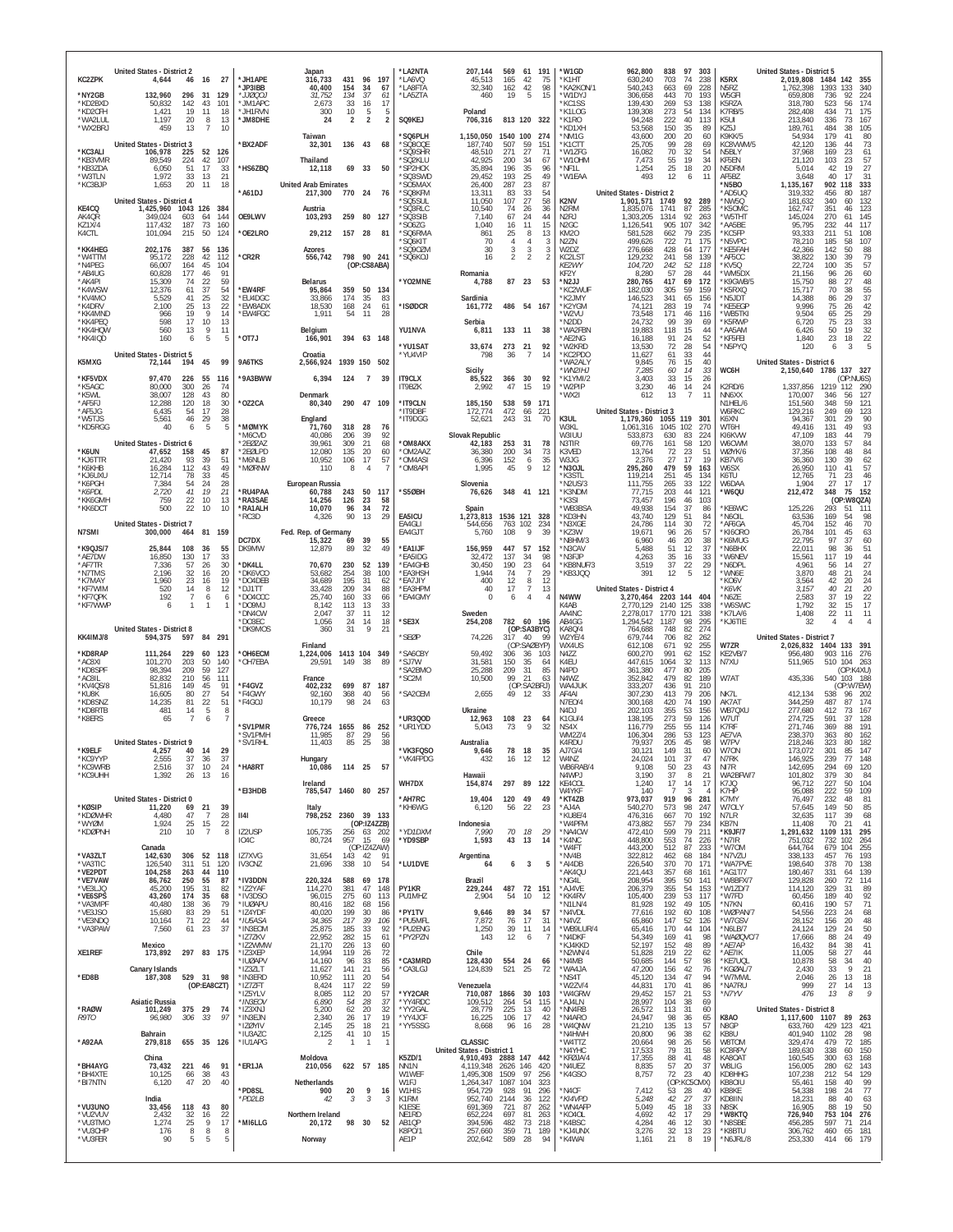| *WS6K/8<br>*W8TM<br>*N8000<br>*K8ZT<br>*N8DWN<br>*W8IDW       | 251,753<br>379<br>70<br>181<br>349<br>192,472<br>58<br>138<br>101.199<br>217<br>59<br>124<br>94,301<br>205<br>53<br>128<br>76.850<br>217<br>43<br>102<br>75,006<br>195<br>48<br>114                       | <b>ZD80</b><br>*EF80                                   | <b>Ascension Island</b><br>5,090,080 3786 129 335<br>(OP:N5ZO)<br>Canary Islands<br>639,593<br>804 73 204                                                           | $*$ OF67<br>*OE6HLF<br>*OE6RAD                | 2,071,611 1909 115 362<br>(OP:OE6MBG)<br>144.430<br>433 58 144<br>60,452<br>44<br>83<br>216<br><b>Balearic Islands</b>   | *DO1DJJ<br>*DL8NFA<br>*DH9DX<br>*DL9ZWG<br>*DO4LHT<br>*DK8RE | 55,517<br>21,879<br>18.590<br>17,976<br>6.900<br>3,838          | 226<br>36<br>67<br>111<br>36<br>63<br>77<br>124<br>-33<br>146<br>29<br>78<br>19<br>76<br>31<br>46<br>15<br>23               | *IR4E<br>*IZ4XAI<br>*IZ8PPI<br>*IN3ELZ<br>*IZ7WWY        | 2.414<br>30<br>14<br>- 20<br>(OP:IK4ZHH)<br>9<br>2.135<br>45<br>26<br>2,115<br>33<br>19<br>28<br>25<br>37<br>10<br>1.505<br>600<br>25<br>5<br>15                      |
|---------------------------------------------------------------|-----------------------------------------------------------------------------------------------------------------------------------------------------------------------------------------------------------|--------------------------------------------------------|---------------------------------------------------------------------------------------------------------------------------------------------------------------------|-----------------------------------------------|--------------------------------------------------------------------------------------------------------------------------|--------------------------------------------------------------|-----------------------------------------------------------------|-----------------------------------------------------------------------------------------------------------------------------|----------------------------------------------------------|-----------------------------------------------------------------------------------------------------------------------------------------------------------------------|
| *N8NYI<br>*WB8JUI<br>*AA8N<br>*K8FZY                          | 74.760<br>209<br>52<br>126<br>28<br>70.040<br>248<br>75<br>22<br>70<br>55,568<br>244<br>35<br>37,664<br>164<br>72                                                                                         | 5Z4T                                                   | (OP:DJ10J)<br>Kenva<br>397,174 1019 37 105                                                                                                                          | EA6/S53R<br>EW2A                              | 1,774,440 2766 106 359<br><b>Belarus</b><br>2593 142 435<br>3,015,402                                                    | *DL7ED<br>*DC6CO<br>*DK2PZ                                   | 3,534<br>2,774<br>2,156                                         | $\frac{51}{49}$<br>18<br>39<br>12<br>26<br>52<br>13<br>31                                                                   | *IW6CAE<br>*IK2WPO<br>*IK1MOP                            | 30<br>17<br>460<br>$6 \overline{6}$<br>10<br>8<br>8<br>448<br>8<br>3<br>$\overline{4}$                                                                                |
| *WB8LCD<br>*KT8K<br>*K7DR/8<br>*KD8OBW                        | 132<br>24<br>35,868<br>74<br>30<br>29,256<br>99<br>76<br>27,324<br>140<br>17<br>52<br>21,318<br>106<br>35<br>67                                                                                           | CQ9T                                                   | (OP:EA4ATI)<br>Madeira Islands<br>97 282<br>4508<br>5,024,024                                                                                                       | *EW7EW<br>*EU4AG                              | 192,700<br>664 62 173<br>24<br>$\overline{4}$<br>$\overline{1}$<br>Belgium                                               | OH2PM<br>OG1M                                                | Finland<br>2,028,258<br>1.486.170                               | 1957 146 416<br>1745 125<br>365<br>(OP:OH1VR)                                                                               | Z68BH                                                    | Kosovo<br>1,290,240 2535 70 186<br>Lithuania                                                                                                                          |
| *N8WAV<br>*N8XX<br>*N8FYL<br>*KE8P                            | 10,920<br>102<br>17<br>25<br>31<br>6,435<br>55<br>14<br>4,756<br>47<br>11<br>30<br>18<br>15<br>861<br>6                                                                                                   | CT3HF                                                  | (OP:CT3KN)<br>1,848,924<br>1834 93 255<br>South Africa                                                                                                              | ON5GQ<br>*ON8DM<br>$^{\star}$ OQ4B            | 964,617<br>1180 105 306<br>1272<br>37<br>431,624<br>126<br>300,894<br>909<br>37<br>104<br>(OP:ON4BHQ)                    | OH6MW<br>OH3WW<br>OH6NT<br>*OG3P                             | 1,209,312<br>319,638<br>132,928<br>146,229                      | 1540<br>101<br>307<br>91<br>243<br>521<br>506<br>36<br>98<br>74 163<br>355                                                  | LY4T<br>LY5R<br>LY3B<br>*LY2TS                           | 1761 114<br>349<br>1.401.038<br>1,025,989<br>93<br>1430<br>218<br>793,728<br>1317<br>95<br>289<br>253,927<br>80<br>191<br>504                                         |
| *AC8BT<br>*AE8S                                               | 855<br>20<br>13<br>6<br>189<br>8<br>$\overline{4}$<br>5                                                                                                                                                   | ZS6TQ<br>*ZS1BHJ                                       | 456,672<br>1198 33 101<br>8,330<br>33<br>64<br>16                                                                                                                   | *ON3EA<br>*ON4CT                              | 44,032<br>216<br>42<br>-86<br>31,376<br>42<br>135<br>64                                                                  | OH1B                                                         | 145,961                                                         | (OP:OH3P)<br>388<br>53 174<br>(OP:OH1BOI)                                                                                   | *ER2RM                                                   | Moldova<br>11,136<br>218<br>$\overline{7}$<br>41                                                                                                                      |
| K1TN/9<br>N1KW/9<br>W9AV                                      | <b>United States - District 9</b><br>103<br>278<br>611,505<br>604<br>582<br>482,647<br>89<br>230<br>92<br>230<br>453.376<br>536                                                                           | *Z21DXI                                                | <b>Zimbabwe</b><br>40 18<br>4,452<br>-24<br>(OP:VK6DXI)                                                                                                             | <b>E77R</b><br>*E74KM<br>*E73TTT              | Bosnia-Herzegovina<br>44<br>85<br>39,603<br>157<br>37,088<br>202<br>42<br>110<br>84<br>59<br>13,509<br>20                | OH2HZ<br>*OH5KIZ<br>*OH2LU                                   | 91.287<br>13,872<br>442                                         | 393<br>46 115<br>102<br>-36<br>66<br>10<br>7<br>10                                                                          | *PE1LTY<br>*PAØFAW                                       | Netherlands<br>159<br>34,144<br>34<br>63<br>159<br>24<br>17.910<br>66                                                                                                 |
| W9JXN<br>KJ9C<br>K9FO<br>*K9JE<br>*KC9CDW<br>*WB9SBD<br>*NM9P | 26,790<br>108<br>40<br>55<br>80<br>27<br>24.075<br>84<br>68<br>25<br>52<br>13,013<br>44<br>142<br>184,512<br>359<br>115,189<br>373<br>38<br>89<br>82,836<br>33<br>85<br>263<br>72,311<br>175<br>56<br>111 | RA9AAA<br><b>UAØXAK</b><br>*RT9TM<br>*RX9WI<br>*UA9SMU | <b>Asiatic Russia</b><br>808<br>702,402<br>78 256<br>91<br>140,910<br>433<br>63<br>145<br>31<br>86<br>44,343<br>14,691<br>74<br>26<br>57<br>4,059<br>51<br>10<br>23 | *E73KM<br>LZ5Z<br>*LZ3DJ<br>*LZ2HT            | 114<br>37<br>6,120<br>8<br>Bulgaria<br>20<br>19,656<br>152<br>32<br>40,052<br>244<br>35<br>89<br>46<br>11<br>31<br>1,722 | F5VHY<br>F6BEE<br>F1NZC<br>*F4FUL<br>*F8FHI<br>*F1AGU        | France<br>1,719,690<br>1,030,428<br>586.368<br>37,605<br>11,224 | 1708<br>99<br>300<br>1084<br>100<br>278<br>982<br>95<br>289<br>223<br>35<br>80<br>98<br>25<br>36<br>$\mathbf{1}$<br>1<br>-1 | *PC1H<br>*PAØRBO<br>'PA3ANN<br><b>'GIØSSA</b><br>*MIØVAX | 35<br>14,859<br>86<br>82<br>32<br>101<br>61<br>13,113<br>$\overline{2}$<br>16<br>$\mathcal{P}$<br>Northern Ireland<br>9<br>31<br>5,480<br>105<br>18<br>7<br>15<br>528 |
| *K9JU<br>*K90MW<br>*W9JF<br>*W9AEM                            | 68.565<br>235<br>32<br>73<br>67,872<br>256<br>29<br>72<br>160<br>46<br>100<br>59.860<br>20,672<br>106<br>20<br>56                                                                                         | *TA5FA<br>*TA3EP<br>*TA2AWM                            | <b>Asiatic Turkey</b><br>18,040<br>120<br>13<br>42<br>84<br>13,420<br>18<br>43<br>1,420<br>25<br>6<br>14                                                            | 9A3AG<br>9A8DX<br>9A2G                        | Croatia<br>1,591,304<br>1871<br>109<br>319<br>39<br>343,246<br>972<br>107<br>176,464<br>370<br>80<br>189                 | 'SV7CUD<br>SV3/SV9FBP                                        | Greece<br>23,436<br>7.581                                       | 142<br>- 38<br>86<br>81<br>16<br>41                                                                                         | LA8UHA<br>LA80M                                          | Norway<br>283,290<br>627<br>67 218<br>227,460<br>954<br>31<br>54                                                                                                      |
| *K9XB<br>*K9KM<br>*K9CS<br>*KC9SKE<br>*W9GYK                  | 28<br>17.533<br>74<br>61<br>79<br>15,930<br>39<br>51<br>13,140<br>55<br>38<br>52<br>27<br>31<br>11<br>3.116<br>37<br>17<br>2,496<br>15                                                                    | *BG4ACE<br>*BG6IYQ<br>*BG6JJI                          | China<br>68,724<br>363<br>25<br>58<br>17<br>12<br>14<br>650<br>120<br>$\overline{4}$<br>6                                                                           | *9A3R<br>*9A1SZ<br>*9A7JZC<br>*9A4DD          | 103,086<br>59<br>148<br>294<br>32<br>54,663<br>289<br>101<br>173<br>37<br>29,696<br>91<br>39<br>6,486<br>116<br>8        | <b>"GU3HFN</b>                                               | Guernsey<br>7,200                                               | 159<br>6<br>-39<br>(OP:2UØTKB)                                                                                              | LA6UL<br>LA1J<br>*LA5WNA                                 | 174.382<br>476<br>65<br>182<br>134,091<br>446<br>46<br>95<br>(OP:LA8OM)<br>5,085<br>81<br>31<br>14                                                                    |
| *NG9M<br>*WQ9U                                                | $\overline{9}$<br>29<br>14<br>1.794<br>12<br>434<br>6<br>8<br>United States - District Ø                                                                                                                  | H <sub>2</sub> T                                       | Cyprus<br>88 265<br>3,455,870 3414<br>(OP:5B4XF)                                                                                                                    | *OK1JOC<br>*OK1VHV<br>*OK7MT                  | <b>Czech Republic</b><br>469,778<br>813<br>85<br>252<br>24<br>115<br>74<br>13,818<br>59<br>11<br>34<br>4.365             | <b>HAØHW</b><br>*HA1TI                                       | Hungary<br>167,210<br>8.241                                     | 406<br>64 166<br>211<br>$\overline{4}$<br>-37                                                                               | SP8NR<br>SP9SDR<br>SO <sub>9</sub> C                     | Poland<br>356,728<br>667<br>74<br>170<br>65<br>504<br>176<br>185,329<br>99,831<br>412<br>32<br>75                                                                     |
| <b>KØRF</b><br>WAØMHJ<br>NFØU<br>WØJM                         | 2,572,945 1735 154<br>391<br>2,509,056<br>1841<br>123<br>361<br>1.434.030<br>1367 109<br>281<br>667,357<br>100<br>297<br>665                                                                              | VR2/IK7YTT                                             | Hong Kong<br>1200 34<br>98<br>362.736                                                                                                                               | *OK1FJD<br>OZ1KEF                             | 71<br>19<br>1,728<br>5<br>Denmark<br>401,166<br>696<br>87<br>219                                                         | TF3Y                                                         | Iceland<br>663                                                  | 17<br>$\overline{7}$<br>-6                                                                                                  | SP3CMX<br>SP5ICS<br>SP8TDV                               | (OP:SQ9CNN)<br>35,422<br>172<br>35<br>54<br>57<br>22,659<br>34<br>99<br>18,786<br>80<br>43<br>58                                                                      |
| KØCF<br>KØALT<br>KØHB<br><b>KØVG</b>                          | 564.900<br>217<br>669<br>83<br>282,240<br>407<br>78<br>174<br>277.909<br>78<br>203<br>386<br>212,744<br>164<br>343<br>68                                                                                  | *VU2NKS<br>*VU2UR<br>*VU2OEC                           | India<br>326,781<br>607<br>51 138<br>3.996<br>14<br>$^{23}_{29}$<br>46<br>3,450<br>21<br>-34                                                                        | 076GH<br>OZ7EA<br>$*OZ1ACB$<br>*0Z60M         | 348<br>152,640<br>174<br>66<br>85,260<br>289<br>50<br>124<br>322.772<br>72<br>202<br>662<br>68<br>192,873<br>455<br>171  | EI4GYB<br>*EI3CTB<br>*EI8KB                                  | Ireland<br>1,203,055<br>249,678<br>137,858                      | 1919<br>73<br>- 186<br>59<br>644<br>175<br>707<br>22<br>64                                                                  | 'SQ5NWD<br>'SP3UIW<br>*3Z60                              | 197,535<br>401<br>69<br>126<br>190,070<br>478<br>71<br>158<br>415<br>48<br>132<br>120,060<br>(OP:SP6NVK)                                                              |
| AA9FU/Ø<br><b>NAØBR</b><br>K9DU/Ø<br>*KØRI                    | 219<br>59<br>112<br>94,905<br>40<br>85,988<br>213<br>108<br>30,048<br>218<br>10<br>38<br>713,360<br>693 103<br>267                                                                                        | *VU2ABS<br>*VU3DJQ                                     | 25<br>18<br>1,425<br>$\overline{7}$<br>15<br>$\overline{7}$<br>490<br>-7                                                                                            | *OZ1LFI<br>*OZ1XV                             | 282<br>25<br>42,294<br>81<br>13,440<br>149<br>41<br>19                                                                   | *EI4DJB<br>GDØAMD                                            | 29,328<br>Isle of Man                                           | 154<br>31<br>63<br>162<br>34<br>-80                                                                                         | *SP3POW<br>'SP9WZA<br>'SQ9HHG<br>*SP5MBI                 | 43,884<br>198<br>47<br>112<br>102<br>34,450<br>225<br>28<br>32,314<br>194<br>39<br>68<br>96<br>23<br>51<br>14.726                                                     |
| *WØPI<br>*WAØLJM<br>*KDØOYC<br>*KØVH                          | 298,321<br>412<br>83<br>186<br>150,286<br>327<br>45<br>118<br>83,804<br>204<br>49<br>115<br>51.040<br>21<br>209                                                                                           | <b>JH4UTP</b><br>JE5JHZ<br>JA3QOS<br>JH4ADK            | Japan<br>1,538,628<br>1598 118<br>246<br>1362<br>1,127,280<br>96<br>209<br>697,015<br>808<br>109<br>210<br>513.792<br>97<br>191<br>663                              | M3W<br>M6T                                    | England<br>1102 105 292<br>880,149<br>(OP:G4FAL)<br>1733<br>657,072<br>38 118<br>(OP:GØAEV)                              | MD2C                                                         | 29,184<br>1,510,200                                             | 1532 107<br>343<br>(OP:MDØCCE)                                                                                              | 'SQ8JMZ<br>'SQ5PGJ<br>*SQ4G<br>'SP3AYA                   | 134<br>74<br>14,178<br>28<br>45<br>9,100<br>106<br>20<br>1,350<br>28<br>8<br>17<br>$\,$ 9<br>777<br>13<br>12                                                          |
| *KDØJHW<br>*N7VZ/Ø<br>*KDØJBN                                 | 67<br>20,367<br>91<br>38<br>55<br>49<br>13.200<br>69<br>26<br>75<br>30<br>45<br>11.625                                                                                                                    | JH9KVF<br>JA4RWN<br><b>JHØNOS</b>                      | 425,896<br>1139<br>34<br>105<br>97.580<br>223<br>109<br>61<br>70,064<br>229<br>31<br>85                                                                             | G4PIQ<br>G3RRS                                | 441,300<br>734<br>82 218<br>57,783<br>298<br>27<br>76<br>(OP:G4DBL)                                                      | <b>I1EIS</b><br><b>IK7CMY</b><br><b>IK1MNG</b>               | Italy<br>570,353<br>454.212<br>273,448                          | 730 108<br>305<br>798<br>80<br>199<br>537<br>69<br>188                                                                      | *SQ5RGS                                                  | 621<br>27<br>$\overline{7}$<br>16<br>Portugal                                                                                                                         |
| *NØTYF<br>*KBØHNN<br>*WA5SWN/Ø<br>*KCØALC                     | 51<br>18<br>32<br>5,900<br>23<br>1,750<br>14<br>21<br>$\frac{8}{5}$<br>594<br>16<br>14<br>90<br>11                                                                                                        | JN3ONG<br>JH1QDB<br>JH1ASG<br>JE2BOM                   | 150<br>93<br>62,646<br>66<br>44,800<br>205<br>25<br>55<br>36,519<br>149<br>43<br>68<br>21<br>57<br>34,164<br>171                                                    | G3YPP<br>G8JYV<br>*MØDYI<br>*G4DDX            | 41,624<br>170<br>35<br>-86<br>2,464<br>40<br>10<br>18<br>256,000<br>660<br>62<br>194<br>251,217<br>630<br>66<br>205      | IZ2SMQ<br>IK4DCX<br><b>IZØPMV</b><br><b>IWØSAF</b>           | 242,550<br>150,960<br>140.795<br>128,142                        | 543<br>75<br>200<br>674<br>32<br>88<br>509<br>34<br>111<br>458<br>42<br>84                                                  | CT2IOV<br>*CT7AIX<br>*CT1EBM<br>*CT1EEK                  | 251,550<br>983<br>49 176<br>127,584<br>642<br>26<br>70<br>127<br>$\begin{array}{c} 38 \\ 18 \end{array}$<br>$\frac{89}{54}$<br>26,035<br>124<br>14,112                |
| *AL7X<br>*KL1JP                                               | Alaska<br>141 41<br>32,352<br>55<br>275<br>17<br>17,670<br>-14                                                                                                                                            | JA1XUY<br>JM1NZJ<br>JF2JFP<br>JH1ER.                   | 34,132<br>120<br>43<br>63<br>29<br>17,733<br>105<br>40<br>16,019<br>87<br>36<br>47<br>40<br>23<br>32<br>6,160                                                       | *G4LPD<br>*G4DDL<br>*G4ADJ<br>*G4NXG          | 57<br>139<br>184,436<br>478<br>379<br>115,560<br>48<br>132<br>72,760<br>277<br>40<br>130<br>69,850<br>246<br>45<br>65    | IZ3XEF<br>IK6GQC<br>IZ2KRZ<br>IK4UQA                         | 100.100<br>95,040<br>94.359<br>92.032                           | 214<br>75<br>107<br>268<br>54<br>106<br>244<br>65<br>148<br>275<br>36<br>-92                                                | *CT2GMH<br>YO3JW                                         | 122<br>9<br>43<br>7,280<br>Romania<br>116,467<br>333<br>58<br>163                                                                                                     |
| V <sub>3</sub> A                                              | <b>Belize</b><br>1520 50 105<br>518,785<br>(OP:V31MA)                                                                                                                                                     | JJ5GSY<br>JR1THF<br>*JA7HYS<br>*JG3SVP                 | 817<br>11<br>18<br>8<br>110<br>6<br>-5<br>6<br>173,864<br>304<br>71<br>140<br>130,982<br>688<br>58<br>21                                                            | *G7NIB<br>*MØBUY<br>*GØRAH<br>*M5MUF          | 89<br>43,500<br>203<br>36<br>33<br>43,400<br>239<br>107<br>40,095<br>261<br>20<br>61<br>38,240<br>318<br>18<br>62        | IZ8YBS<br>IZ8GUQ<br>IV3AVQ<br>13EJ                           | 67,022<br>65,392<br>56,640<br>35,941                            | 27<br>312<br>67<br>34<br>317<br>100<br>37<br>223<br>83<br>41<br>112<br>-86                                                  | Y05CUQ<br>*Y04RST<br>*Y04RIW<br>*YO6LA                   | 32<br>32,080<br>191<br>48<br>80<br>223<br>486,921<br>796<br>110,040<br>341<br>56<br>154<br>98,450<br>139<br>423<br>40                                                 |
| *VP9/AG2AA                                                    | Bermuda<br>$\overline{4}$<br>$\overline{2}$<br>24<br>$\mathbf{1}$                                                                                                                                         | *JH6FTJ<br>*JJ1KZZ<br>*JF1GZZ<br>* IFRKGH/7            | 95,608<br>249<br>45<br>91<br>88,810<br>202<br>57<br>109<br>82,150<br>207<br>52<br>103<br>58.995<br>59<br>169<br>76                                                  | *G3VQO<br>*MØLEY<br>*2EØSSX<br>*G3RSD         | 25,812<br>177<br>28<br>80<br>34<br>25.235<br>160<br>69<br>16,080<br>178<br>17<br>31<br>13.806<br>27<br>103<br>51         | IZ4MJP<br>IK2QIN<br>IK8JDH<br>*IK7NXI)                       | 28,836<br>12.741<br>9,744<br>333,696                            | 21<br>259<br>68<br>68<br>43<br>50<br>99<br>20<br>38<br>448<br>105<br>247                                                    | 'YO2IS<br>*Y04CVT<br>*YO5AXF<br>'YO3FOM                  | 41,370<br>276<br>25<br>45<br>27<br>29.450<br>68<br>181<br>17,072<br>110<br>27<br>70<br>19<br>23<br>3,024<br>32                                                        |
| VE2IM<br>VE9HF                                                | Canada<br>4587 143 413<br>6.543.008<br>(OP:VE3DZ)<br>4,843,820<br>3997 123<br>347                                                                                                                         | *JG3RPL<br>*JR2FJC<br>*JA9EJG<br>*JG1SWV               | 48,783<br>189<br>36<br>65<br>43.923<br>155<br>70<br>51<br>26,265<br>113<br>30<br>55<br>55<br>24,390<br>113<br>35                                                    | *G7PVZ<br>*G3VG7<br>*G3VMY<br>*GØWWD          | 13,137<br>94<br>27<br>60<br>12.782<br>103<br>26<br>57<br>25<br>56<br>10.449<br>77<br>28<br>59<br>10,353<br>89            | *IZ1ANK<br>*IK7HTB<br>*4UØWFP                                | 300,186<br>281,673<br>184,030                                   | 721<br>84<br>222<br>65<br>593<br>198<br>483<br>55<br>184<br>(OP:S53T)                                                       | GM3F                                                     | Scotland<br>2737 130 377<br>2,829,567<br>(OP:GM4AFF)                                                                                                                  |
| VA7ST<br>VY2LI<br>VY1EI<br>VE3UZ                              | 1,448,625<br>1519 111<br>264<br>707,616<br>1034<br>79<br>194<br>429,065 2109<br>31<br>60<br>424,536<br>68<br>198<br>568                                                                                   | *JP1IXV<br>*JR9NVB<br>*JI3CWI<br>*JJØNSL               | 20<br>45<br>19,435<br>117<br>18,150<br>104<br>26<br>40<br>119<br>17,544<br>27<br>41<br>17,408<br>22<br>46<br>116                                                    | *G2YC<br><b>GØFPU</b><br>*M6ADB<br>*MØDZB     | 30<br>6,880<br>86<br>13<br>2,208<br>36<br>10<br>13<br>20<br>17<br>528<br>$\overline{7}$<br>11<br>5<br>264<br>3           | *I1DXD<br>IK6UBY<br>*IK5BDG<br>*IZ8EWD                       | 163,624<br>124.574<br>118,007<br>113,560                        | 455<br>170<br>56<br>393<br>54<br>145<br>50<br>149<br>383<br>395<br>43<br>127                                                | *GM4UBJ<br>YT3TPS                                        | 105,408<br>391 39 105<br>Serbia<br>20,700<br>214<br>19<br>41                                                                                                          |
| VE3GYL<br>VA2QR<br>VE3FTM                                     | 127,991<br>316<br>43<br>106<br>55<br>119,259<br>254<br>134<br>37,375<br>35<br>80<br>117                                                                                                                   | *JK2VQR<br>*JA8CEA<br>* JA3HKR                         | 16,576<br>88<br>26<br>48<br>10,335<br>57<br>19<br>46<br>3,350<br>37<br>22<br>28<br>9                                                                                | RM2U                                          | European Russia<br>2,728,290 2319 146 451<br>(OP:RU3UR)                                                                  | *IV3DLW<br>*I4VIL<br>*IK6SBW                                 | 111,100<br>99,456<br>96,534                                     | 349<br>57<br>145<br>289<br>49<br>99<br>48<br>336<br>125                                                                     | YU1USA<br>*YU1YV<br>*YU1TY                               | 32<br>106<br>60<br>13.432<br>118,190<br>373<br>53<br>170<br>47,190<br>271<br>30<br>113                                                                                |
| VE6GD<br>*VA7CRZ<br>*VE3NB<br>*VE7BC                          | 27,742<br>124<br>40<br>57<br>782,440<br>1077 100<br>210<br>309,685<br>439<br>75<br>182<br>75<br>138<br>305,229<br>591                                                                                     | *JL6USD<br>*JG1FGL<br>*JH7IMX<br>*JI3AES               | 1,296<br>26<br>9<br>1,175<br>17<br>11<br>14<br>864<br>20<br>10<br>6<br>800<br>22<br>11<br>14                                                                        | UA1ANA<br>UA3VFS<br>UA3AGW                    | 1,197,570 1692 103 315<br>789,579<br>1156 104<br>349<br>401,338<br>188<br>75<br>804                                      | *IZ4EKI<br>*IZ7DMT<br>*IW1RHR<br>*IZ7SLU                     | 80,608<br>80,256<br>78,280<br>75,650                            | 361<br>46<br>130<br>318<br>42<br>110<br>219<br>59<br>131<br>61<br>235<br>117                                                | *YUØA                                                    | 28,548<br>167<br>29<br>- 49<br>(OP:YU1RA)<br>Shetland and Fair Isle                                                                                                   |
| *VE3TU<br>*VE6SQ<br>*VE3WG<br>*VE3OTL                         | 228,135<br>402<br>65<br>162<br>151,179<br>440<br>105<br>56<br>99,760<br>252<br>57<br>115<br>99,593<br>252<br>51<br>112                                                                                    | *JH1RDU<br>* JR7CYR<br>*JM1DSC<br>JA8JTZ               | 592<br>17<br>$\overline{7}$<br>Q<br>308<br>$\overline{7}$<br>8<br>10<br>8<br>270<br>7<br>170<br>$\overline{7}$<br>$\overline{4}$<br>6                               | RV1CC<br>RA3TT<br>R <sub>2</sub> AF<br>*UA3BL | 359,566<br>748<br>75<br>151<br>151,084<br>397<br>61<br>153<br>47,800<br>217<br>-32<br>68<br>492,860<br>292<br>824<br>88  | *IK2YSJ<br>*IN3AUD<br>*IN3ADW<br>*IK1HZZ                     | 73,950<br>68,170<br>67,896<br>62,988                            | 319<br>49<br>125<br>267<br>48<br>122<br>255<br>43<br>95<br>372<br>30<br>86                                                  | *GM4SLV<br>IR9Z                                          | 103,332<br>326<br>49 169<br>Sicily<br>770 27<br>123,157<br>80                                                                                                         |
| *VE9OA<br>*VE3KKO<br>*VA7AQD<br>*VE2SRP                       | 99,200<br>41<br>224<br>114<br>77,430<br>187<br>61<br>113<br>65,968<br>81<br>204<br>52<br>65,205<br>196<br>44<br>91                                                                                        | *7N4HMB<br>*JH4FUF<br>*JL20GZ/2<br>*JA6JKE             | 154<br>5<br>6<br>6<br>126<br>$\overline{4}$<br>6<br>5<br>96<br>5<br>$\overline{4}$<br>4<br>72<br>5<br>$\overline{4}$                                                | *UA3ABJ<br>*UC6A<br>R1MA<br>*RA1ANY           | 92<br>718<br>256<br>445,788<br>594<br>194<br>281,344<br>62<br>261,834<br>493<br>83<br>219<br>232,130<br>557<br>73<br>205 | *I3JKI<br>*IR20<br>*I4PZP<br>*IK2VUC                         | 55,601<br>53,284<br>50,592<br>49,247                            | 258<br>30<br>61<br>246<br>41<br>113<br>274<br>25<br>71<br>191<br>44<br>77                                                   | *IW9GRL<br>*IT9ACJ<br>*IT9CAR                            | (OP:IT9VCE)<br>55,596<br>192 54 110<br>39,780<br>38<br>206<br>118<br>12,358<br>134<br>18<br>56                                                                        |
| *VA3FP<br>*VY2MP<br>*VE7BQO<br>*VE3DQN                        | 50,040<br>221<br>21<br>69<br>35,616<br>154<br>30<br>66<br>82<br>$26\,$<br>28<br>7,506<br>6,500<br>55<br>16<br>36                                                                                          | *A4100                                                 | Oman<br>37<br>9<br>25<br>3,502                                                                                                                                      | *RU3VV<br>*R2GM<br>*RD3VC<br>*UA1WBV          | 20,075<br>103<br>30<br>43<br>7,888<br>52<br>28<br>40<br>5,031<br>115<br>35<br>8<br>4,002<br>50<br>16<br>13               | *IO7R<br>*IZ2ABN<br>*IZ2SXZ                                  | 49,140<br>48,416<br>39,403                                      | 236<br>38<br>97<br>(OP:IZ7DMT)<br>54<br>148<br>82<br>159<br>39<br>52                                                        | <b>S520P</b><br>S51CK                                    | Slovenia<br>1,390,040<br>1854<br>98 282<br>1,380,652<br>2328<br>101<br>263                                                                                            |
| *VE7GRQ<br>*VA3RKM<br>*VA3PCJ<br>*VA3EEB                      | 4,185<br>43<br>21<br>24<br>3,920<br>46<br>18<br>22<br>$\frac{23}{23}$<br>3,900<br>43<br>16<br>29<br>9<br>2,592                                                                                            | *HL2/KA8U                                              | Republic of Korea<br>$\overline{7}$<br>110<br>5<br>5                                                                                                                | DK6XZ                                         | Fed. Rep. of Germany<br>2,933,496 2503 126 360<br>(OP:E77XZ)                                                             | *IZ8GBT<br>'IZ7ZKW<br>*IZ5CMI<br>*IN3JRZ                     | 33,756<br>33,031<br>31,540<br>29,264                            | 37<br>139<br>60<br>480<br>13<br>54<br>147<br>26<br>69<br>23<br>250<br>95                                                    | S5ØA<br>S57C<br>S53MM<br>$*$ S54A                        | 773,444<br>125<br>2100<br>-36<br>605,640<br>1821<br>38<br>109<br>59<br>134<br>326,363<br>803<br>603,078<br>573 130<br>368                                             |
| *VE3EDY                                                       | 60<br>1,274<br>6<br>8<br>Cuba                                                                                                                                                                             | HZ1XB                                                  | Saudi Arabia<br>1,195,842 1776 57 184                                                                                                                               | DJ20V<br><b>DLØWW</b>                         | 2,672,616<br>2620 121 335<br>1119 114 342<br>1,050,168<br>(OP:DK3GI)<br>971,166                                          | *IK4QJF<br>*IN3EQD<br>$*$ II3Z                               | 28,700<br>28,569<br>28,034                                      | 33<br>194<br>67<br>150<br>33<br>74<br>142<br>37<br>70                                                                       | *S57NAW<br>*S53N                                         | $rac{67}{52}$<br>32,148<br>199<br>27<br>$\frac{1}{9}$<br>519<br>31,171<br>(OP:SS8G)                                                                                   |
| *CO2RVA<br>6Y1X                                               | 153 39<br>31,458<br>68<br>Jamaica<br>1,411,200 2112 89 211                                                                                                                                                | <b>HSØZCW</b><br>HSØZDG                                | Thailand<br>649 84 128<br>278.144<br>301<br>41,168<br>-28<br>55<br>(OP:K4YT)                                                                                        | DB2B<br>DK7AH<br>DF6RI<br>DC1JAG              | 1247 105<br>294<br>821,968<br>265<br>1189<br>93<br>208,219<br>61<br>192<br>509<br>353<br>58<br>133,809<br>161            | *IK3XTV<br>*IK2WFN<br>*IK8DYM<br>*IZØFKE                     | 25,234<br>17.710<br>17,346<br>17,100                            | 194<br>23<br>51<br>125<br>28<br>49<br>38<br>80<br>139<br>83<br>35<br>41                                                     | *S57WVM<br>EA4KD                                         | 10,502<br>110 14 45<br>Spain<br>3,058,814<br>2553 122 392                                                                                                             |
| *XE1XOE                                                       | (OP:KD8MJR)<br>Mexico<br>185,832<br>491 60 114                                                                                                                                                            | *HS3ANP<br>*E2ØPFE                                     | 27,900<br>124<br>34<br>66<br>29<br>17,548<br>106<br>53<br><b>United Arab Emirates</b>                                                                               | DL2VFR<br>DG3NCZ<br>DL6OBH<br>DG4MB           | 37,380<br>178<br>28<br>56<br>27,136<br>115<br>38<br>68<br>24<br>68<br>18,768<br>147<br>17,384<br>96<br>37<br>45          | *IV3GKY<br>*IK8VKW<br>*IZ2GRG<br>*IZ1HBC                     | 16,376<br>16,356<br>13,962<br>13,860                            | 35<br>92<br>54<br>28<br>140<br>-66<br>73<br>32<br>46<br>28<br>100<br>56                                                     | EE3A<br>EF5Y                                             | 2505 117 306<br>2,594,259<br>(OP:EA3ATM)<br>1,639,543<br>1951 111 332<br>(OP:EA5GTQ)                                                                                  |
| YN2AA                                                         | Nicaragua<br>3,907,926 3458 128 345<br>(OP:N6GQ)                                                                                                                                                          | A61QQ<br>OHØZ                                          | 504,336<br>828 64 173<br><b>Aland Islands</b><br>4,764,384 3651 140 428                                                                                             | DI 10J<br>*DL2CC<br>*DL6DCD<br>*DF2AJ         | 15,040<br>134<br>18<br>62<br>1,168,790<br>1179 100<br>313<br>789,537<br>97<br>296<br>1053<br>239<br>408,482<br>603<br>95 | *IWØAFS<br>*IZ1TTR<br>*IK7YTO<br>*IZ4DYP                     | 12,480<br>8,052<br>7,821<br>6,766                               | 100<br>18<br>-34<br>75<br>18<br>48<br>87<br>25<br>54<br>86<br>13<br>21                                                      | EA5/LB7Q<br>EA3HJO<br>EA5/LA7VK                          | 712 65 172<br>273,972<br>(OP:LB7Q)<br>515 63 203<br>217,322<br>192,812<br>501<br>66<br>170                                                                            |
| *HP1/HP3RJC                                                   | Panama<br>14,823<br>70 33 48                                                                                                                                                                              | OE3K                                                   | (OP:OH6E1)<br>Austria<br>4,562,910<br>4004 126 369                                                                                                                  | *DL1MHJ<br>*DL5DTG<br>*DL1KRT<br>*DK7TM       | 307,372<br>531<br>80<br>219<br>224<br>273,600<br>596<br>76<br>152,972<br>174<br>461<br>55<br>132,288<br>51<br>466<br>161 | *IW6NZY<br>*IN3SJG<br>*IN3EJM<br>*IZ1MIG                     | 6,120<br>5,915<br>4,482<br>3,397                                | 53<br>23<br>37<br>67<br>23<br>42<br>57<br>20<br>34<br>45<br>13<br>30                                                        | EA1GDM<br>EA4IK<br>*EB1DJ                                | (OP:LA7VK)<br>1,813<br>38<br>62<br>11<br>30<br>1,190<br>30<br>5<br>174<br>161,840<br>465<br>64                                                                        |
| WP41<br>WP4CQ                                                 | <b>Puerto Rico</b><br>984<br>77 204<br>613,142<br>24<br>784<br>8<br>8                                                                                                                                     | OE2BZL<br>OE1WWL                                       | (OP:OE3DIA)<br>442,772<br>817 85 262<br>469 75 191<br>204,288                                                                                                       | *DL2QT<br>*DO1RTO<br>*DL4GBA                  | 104,780<br>326<br>50<br>105<br>78,597<br>39<br>84<br>338<br>255<br>48<br>95<br>76,219                                    | *IZØUIN<br>*IZ3WXK<br>*IWØHNL                                | 3,105<br>2,596<br>2,565                                         | 76<br>13<br>32<br>18<br>26<br>29<br>50<br>14<br>31                                                                          | *EA4ZK<br>*EE1X                                          | 35<br>75<br>101,310<br>391<br>45<br>24,381<br>216<br>18<br>(OP:EB1EVX)                                                                                                |